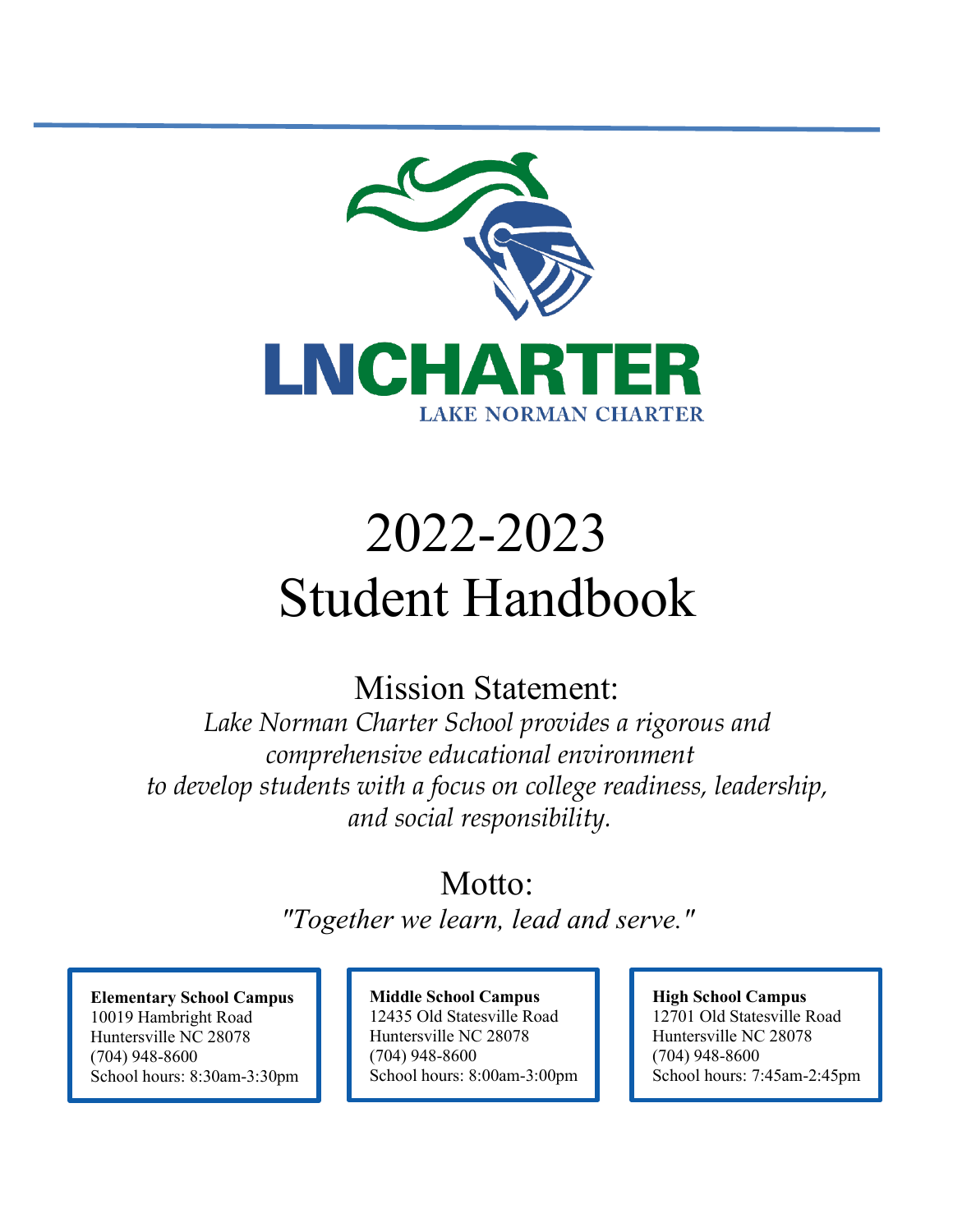## **Table of Contents**

| PARTIAL ATTENDANCE FOR EXTRA-CURRICULAR PARTICIPATION  13           |  |
|---------------------------------------------------------------------|--|
|                                                                     |  |
|                                                                     |  |
|                                                                     |  |
|                                                                     |  |
|                                                                     |  |
|                                                                     |  |
|                                                                     |  |
|                                                                     |  |
|                                                                     |  |
|                                                                     |  |
|                                                                     |  |
|                                                                     |  |
|                                                                     |  |
|                                                                     |  |
|                                                                     |  |
|                                                                     |  |
|                                                                     |  |
| SECTION 504 POLICY PROHIBITING DISCRIMINATION AGAINST STUDENTS WITH |  |
|                                                                     |  |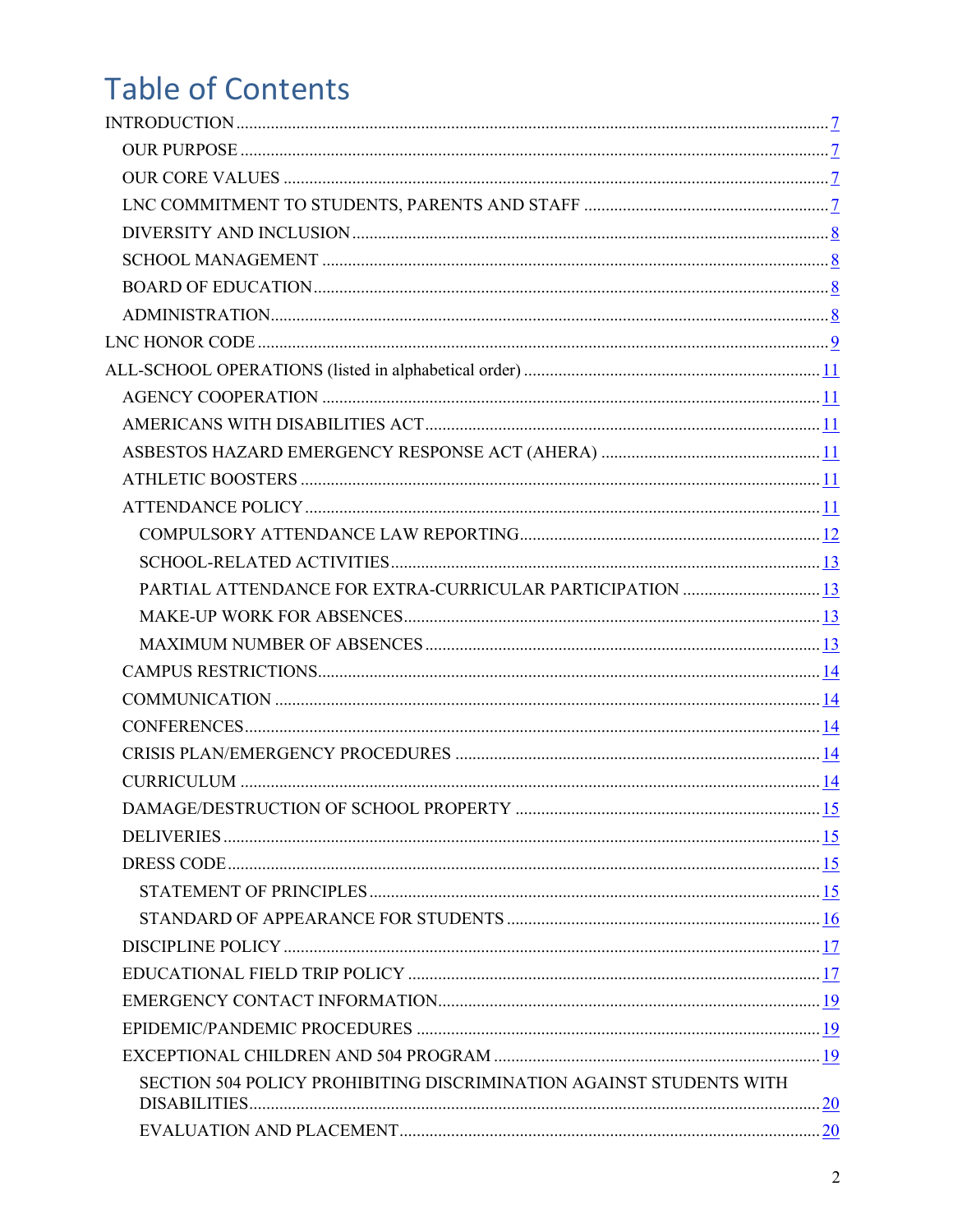| USE OF A SERVICE ANIMAL ON SCHOOL PROPERTY BY STUDENTS AND EMPLOYEES35 |  |
|------------------------------------------------------------------------|--|
|                                                                        |  |
| USE OF A SERVICE ANIMAL ON SCHOOL PROPERTY BY SCHOOL VISITORS37        |  |
|                                                                        |  |
|                                                                        |  |
|                                                                        |  |
|                                                                        |  |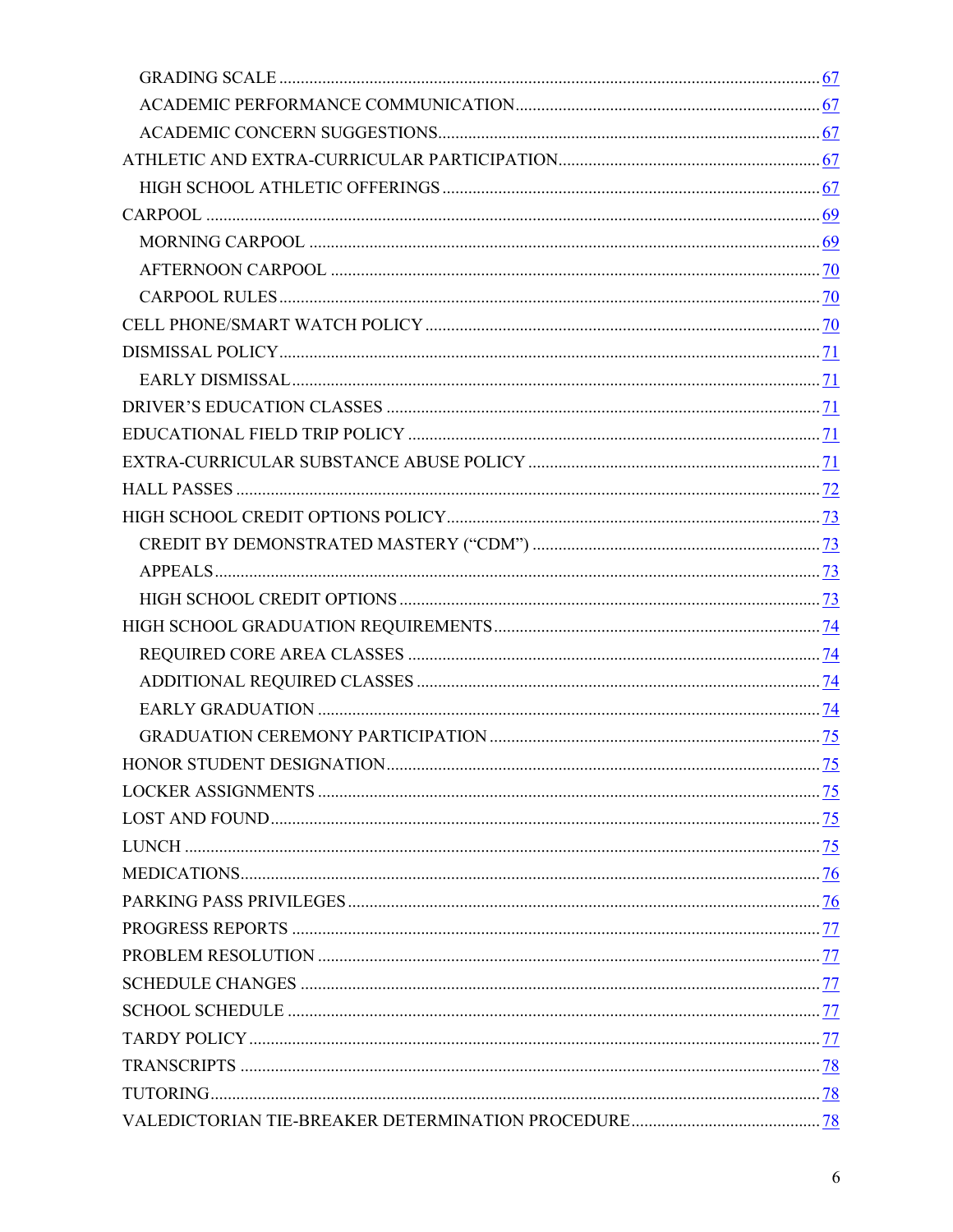## <span id="page-6-0"></span>**INTRODUCTION**

This *Student Handbook* replaces all prior versions of this document; however, it is not all-inclusive and may be amended as policies change. This handbook has been designed to offer you a reference to pertinent information you might need this school year. Familiarity with the contents should help you be better prepared. Throughout the year, you may need to refer to this handbook. We encourage you to ask whenever you have questions. **Two-way communication is essential** to a smooth operation and school year. The terms "Lake Norman Charter," "LNC" and "school" all refer to the Lake Norman Charter elementary, middle and high school collectively, and are used interchangeably throughout this *Student Handbook*.

## <span id="page-6-1"></span>**OUR PURPOSE**

To meet school objectives, LNC provides:

- A challenging academic environment
- A focused classroom size with effective student-to-teacher ratio in core classes
- A strong discipline and honor code
- A strong, cooperative environment
- Professional accountability

The school's curriculum is centered on creative problem solving, critical thinking, research skills and presentation. This environment produces self-directed students who are capable of being competitive in a  $21<sup>st</sup>$  century world. The educational focus of LNC is to provide a motivating environment designed to allow students to learn in accordance with their needs and abilities. The combination of small class sizes, a safe school environment and the highest quality teachers provides an excellent learning environment. The high school offers only a college-prep pathway (North Carolina Future-Ready Course of Study) consisting of Standard, Honors and AP classes.

## <span id="page-6-2"></span>**OUR CORE VALUES**

- We develop partnerships between and among school, parents and community.
- We provide a rigorous college preparatory program that allows our students to be successful at their college of choice and beyond.
- We develop self-directed learners who take ownership of their academic success.
- We actively support student contributions to the community through service opportunities and environmental stewardship.
- We expect all stakeholders to accept personal accountability for upholding the LNC Honor Code and LNC Stakeholder Expectation Guide.
- We promote extracurricular activities that enable students to develop self-confidence, school spirit and leadership skills.
- We promote and embrace an understanding of individual and cultural diversity.
- We communicate openly to foster an atmosphere of trust and safety.

### <span id="page-6-3"></span>**LNC COMMITMENT TO STUDENTS, PARENTS AND STAFF**

- LNC is committed to helping each student maximize individual potential, develop self-confidence and explore personal interests.
- LNC is committed to recruiting and hiring faculty members who are dedicated to their profession; teachers who are skilled in their fields of instruction and work hard to maintain an atmosphere of mutual respect between teacher and student.
- LNC is committed to developing and preparing students to be responsible citizens and leaders through their involvement in community projects.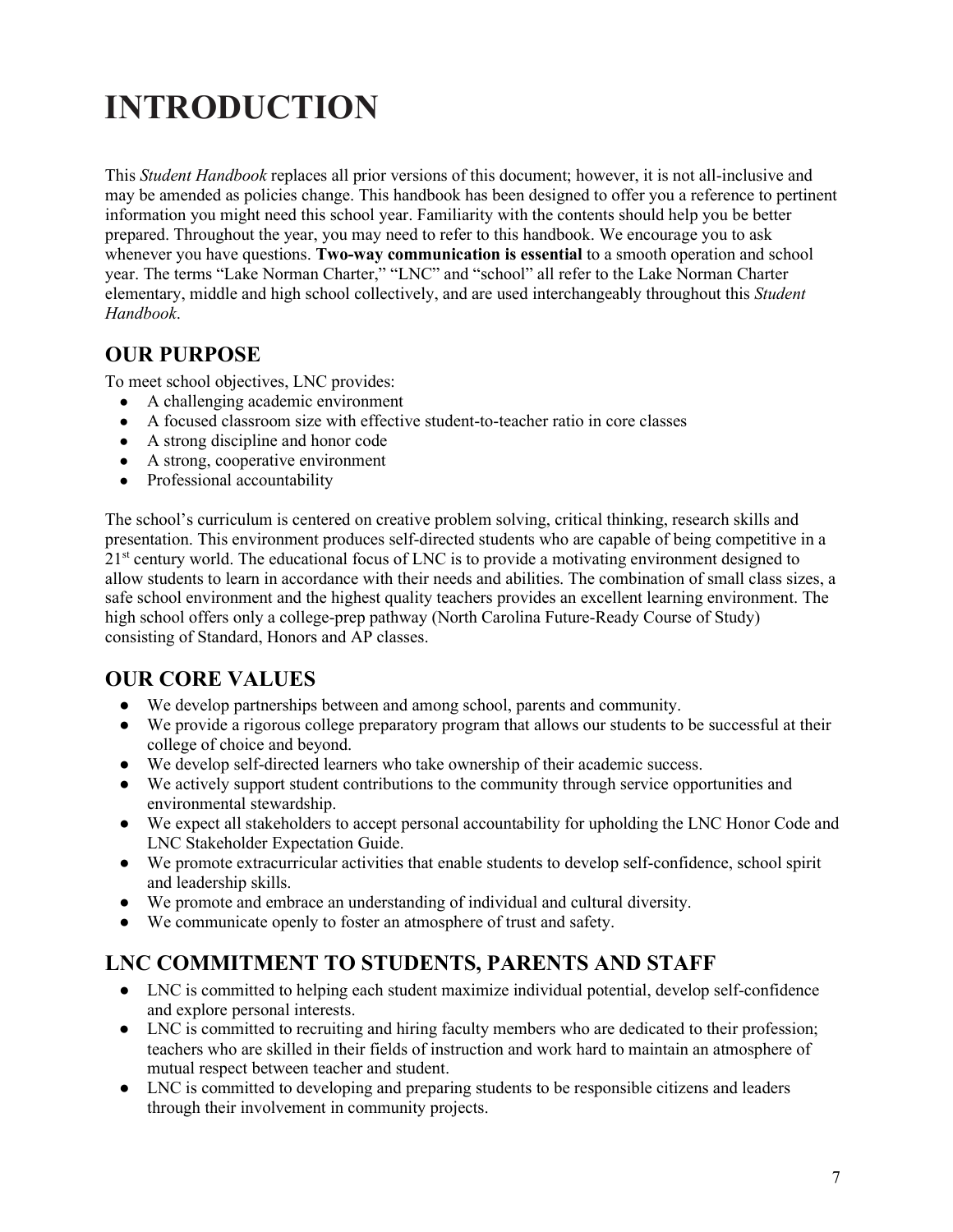- LNC relies on a spirit of cooperation between students, parents, staff, administration, community and the board of education to create a supportive learning environment for all.
- LNC promotes academic clubs, activities and competitions. Student participation in such activities promotes academic rigor, problem solving skills, self-confidence and a sense of personal accomplishment.
- LNC encourages athletic endeavors where appropriate, which we believe promote physical vigor, school spirit, sportsmanship and a sense of personal accomplishment.

## <span id="page-7-0"></span>**DIVERSITY AND INCLUSION**

Lake Norman Charter School (LNC) is committed to fostering an environment that respects and values the experiences and strengths of a diverse and inclusive community of students, parents, staff and board of education. Such differences include abilities/disabilities, race, color, ethnicity, gender identity, gender nonconformity, age, religion, language, sexual orientation, socioeconomic status, national origin, political affiliation and more. We believe that cultivating an inclusive learning environment that is free of hostility, intimidation or marginalization of any groups creates shared understanding, awareness and the opportunity to contribute positively to our local and global communities.

### <span id="page-7-1"></span>**SCHOOL MANAGEMENT**

LNC is a non-profit corporation with operations overseen by a board of education. The board meets monthly to oversee the legal, financial, governance and strategic issues of the school's operation. Board members serve for staggered terms and new board members are selected through a nomination process.

The school's superintendent is responsible for all day-to-day operations of the elementary school, the middle school and the high school. The superintendent reports directly to the LNC Board of Education.

## <span id="page-7-2"></span>**BOARD OF EDUCATION**

#### **Officers:**

Leslie Fogarty, Board Chair Amy Carr, Vice Chair Nicole Benford, Treasurer Greg Kilpatrick, Secretary Ridgley Chapman Michael Eastwood Jennifer Johnson Jared Tilley Elizabeth Timkovich

### <span id="page-7-3"></span>**ADMINISTRATION**

Shannon Stein, Superintendent Michelle Holland, Elementary School Principal Nicholas Carlascio, Middle School Principal Craig Smith, High School Principal Melanie Latza, Elementary School Assistant Principal Tyler Mavity, Middle School Assistant Principal Marcus Funchess, High School Assistant Principal Scott Abel, Director of Facilities Lon Chang, Director of Technology Dr. Cherié Graham, Director of Academics Lori Hughes, Director of Student Services Sara Lay, Director of Community Relations Matt Schlegel, Athletic Director Hayley Wilson, Director of Business Services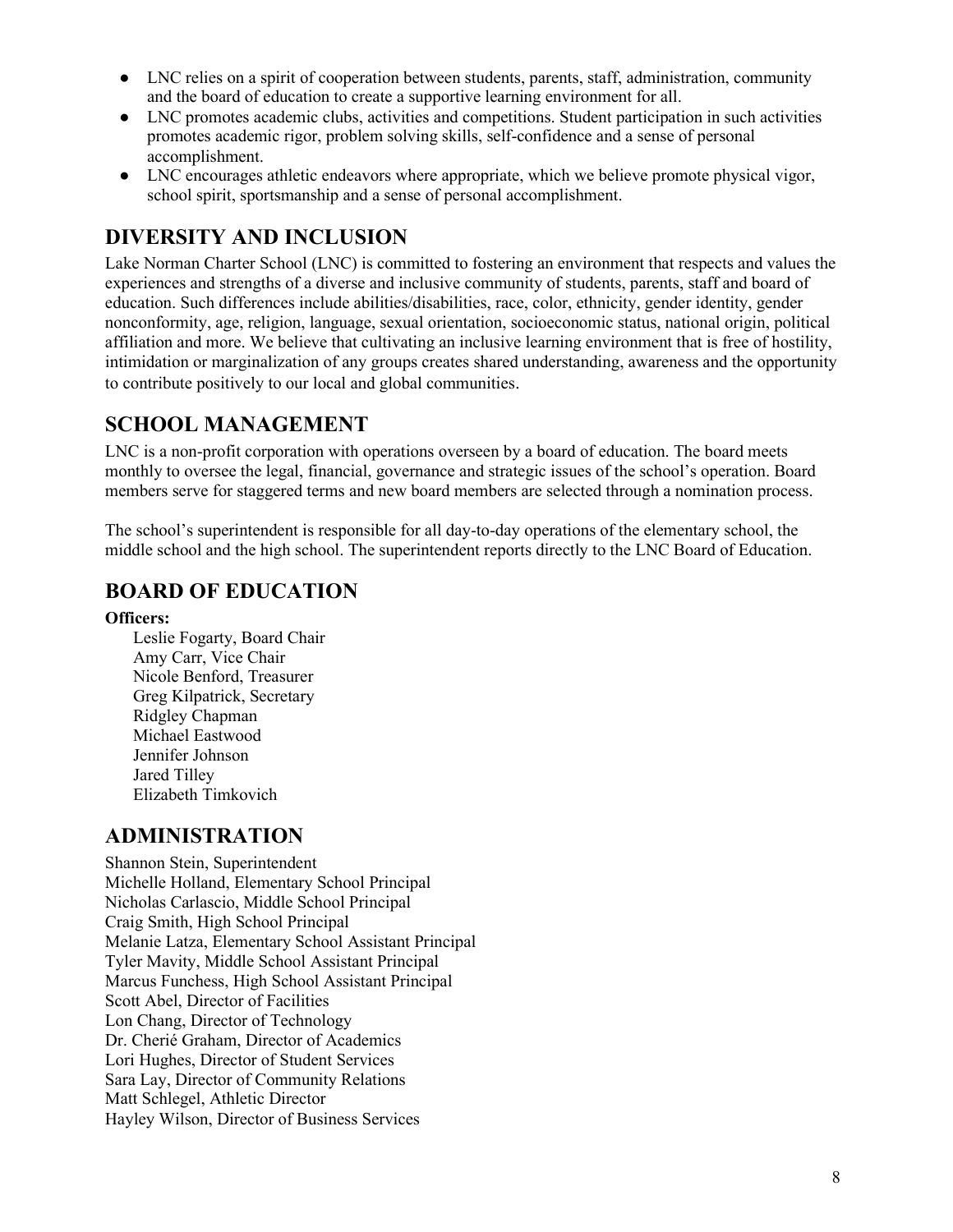## <span id="page-8-0"></span>**LNC HONOR CODE**

In compliance with LNC's mission to learn, lead and serve, all members of the LNC community are expected to display good manners, show respect for others and their property, be honest, reliable and conform to the highest standards of behavior by following the LNC Honor Code. Furthermore:

#### *All LNC students are required to:*

- Read and sign the LNC Honor Code.
- Support and promote the LNC Honor Code and follow all LNC policies, procedures and guidelines.
- Be honest in all academic and social endeavors.
- Act with courtesy and consideration in all interactions with students, parents, faculty and staff at school and in the community.
- Treat school facilities and property with care and respect.
- Treat personal property and others' property with respect.
- Uphold the LNC Honor Code while participating in all curricular and extra-curricular activities and interacting within the community as a representative of LNC.
- Report to a staff member any knowledge of academic dishonesty by another student, such as receiving an unsolicited copy of another student's work or answers.

#### *All LNC parents are required to:*

- Read and sign the LNC Honor Code and LNC Stakeholder Expectation Guide.
- Support and promote the LNC Honor Code and follow all LNC policies, procedures and guidelines.
- Model the values and expectations required of students.
- Trust the administration and staff to work in the best interest of their students, including investigating concerns without parental presence.
- Not provide excessive assistance on homework or projects.

#### *All LNC staff members are required to:*

- Read and sign the LNC Employee Handbook.
- Support and promote the LNC Honor Code and follow all LNC policies, procedures and guidelines.
- Model and teach the values and expectations required of students and parents.
- Be fair, firm and consistent.
- Teach expectations and procedures.

#### *All LNC board members are required to:*

- Read and sign the LNC Honor Code.
- Support and promote the LNC Honor Code and follow all LNC policies, procedures and guidelines.
- Model the values and expectations required of students.
- Be fair, firm and consistent.

#### *LNC Honor Code violations include, but are not limited to, the following:*

A. Cheating, facilitating cheating, encouraging cheating or plagiarism:

- Using another person's work as your own on any test, quiz, homework or other assignment.
- Asking other students to provide information such as questions posed or material covered on tests, quizzes or other assignments already taken or completed by the other student.
- Allowing another student to copy your work, including homework, group work, class work, quizzes, tests and laboratory assignments.
- Unauthorized use of technology devices
- Cheating is defined as:
	- o working with another person(s) without permission, copying someone else's work, possessing someone else's work, sharing your work with others, unauthorized use of notes or books on examinations, tests or quizzes; giving or receiving information on examinations, tests, quizzes, classroom assignments, lab assignments, homework assignments or any other work without the approval of the instructor; and forging a parent signature.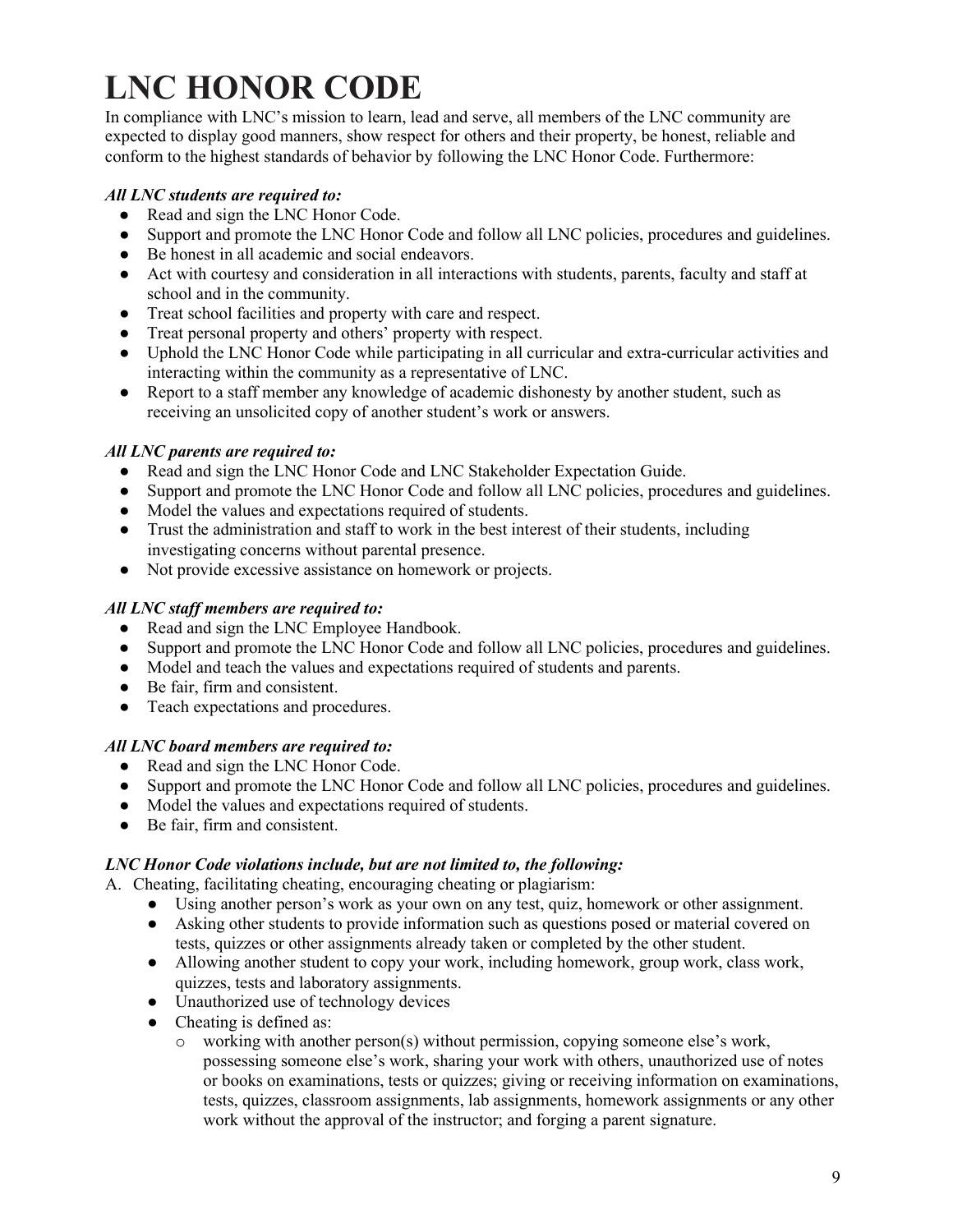- Plagiarism is defined as:
	- o Using another's work (whether printed, electronic, or spoken) without crediting him or her. Whereas cheating is almost always intentional, students sometimes plagiarize accidentally. It is vital, therefore, for students to understand the many different kinds of actions that constitute plagiarism:
	- o Submitting the whole of another's work as one's own (see the definition of "cheating" above; this includes submitting another student's paper or a paper obtained from a commercial term paper service as one's own).
	- o Using the exact wording of a source without putting that wording in quotation marks and citing it.
	- o Paraphrasing the wording of a source without citing it.
	- $\circ$  Inadequately paraphrasing the wording of a source (not only the words, but the sentence structure of the original must be changed).
	- o Summarizing the ideas of a source without citing it.
	- o Overusing the ideas of a source, so that those ideas make up the majority of one's work.
	- o Excessive parental assistance on homework or projects.
- B. Forgery or falsification of documents.
- C. Lying, outwardly and/or by omission.
- D. Aiding others who are violating the LNC Honor Code.
- E. Taking property that does not belong to you without permission.
- F. Refusing to answer questions and follow reasonable requests by any faculty member.

Violations of the LNC Honor Code will result in consequences regarded as appropriate by the teacher, building principal and/or assistant principal. The school administration reserves the right to administer consequences consistent with those outlined in the Student Behavior Code set forth herein.

#### *LNC Honor Code Pledge*

*"I recognize that attending LNC is a privilege, and as a member of this community, I pledge to uphold and promote the pillars of honesty, integrity, respect and responsibility as outlined in the LNC honor code."*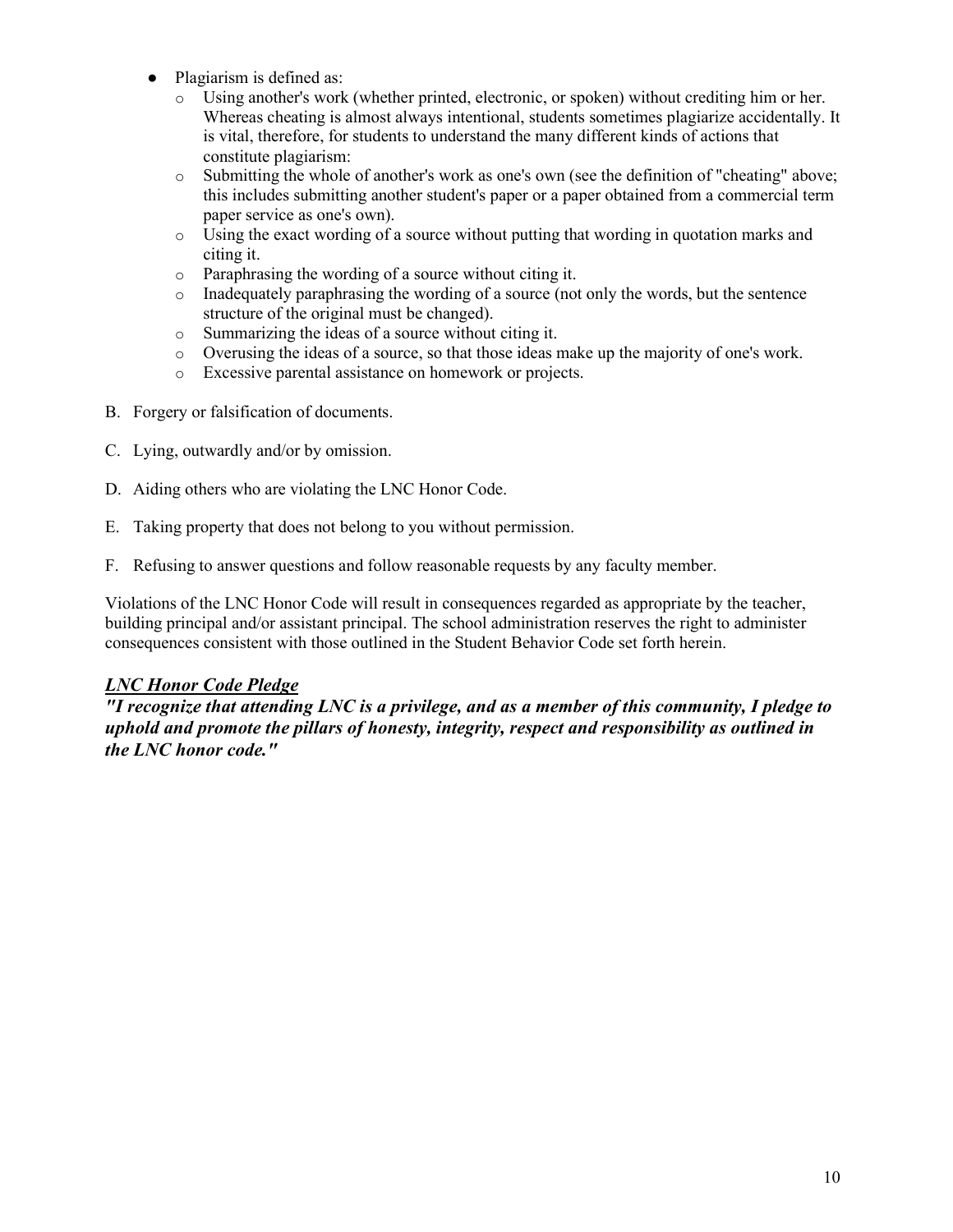## <span id="page-10-0"></span>**ALL-SCHOOL OPERATIONS (listed in alphabetical order)**

## <span id="page-10-1"></span>**AGENCY COOPERATION**

School authorities are commonly asked by law enforcement agencies, Social Services, Child Protection Agencies and others for permission to speak to our students as part of their investigative procedures. It is the position of Lake Norman Charter to cooperate with these requests. If a student is suspected of illegal behavior or activities while at school or school-sponsored activities, LNC administration reserves the right to notify local law enforcement. Additionally, LNC is not required and may not contact a parent if any agency makes contact with their student due to safety reasons.

## <span id="page-10-2"></span>**AMERICANS WITH DISABILITIES ACT**

Lake Norman Charter does not discriminate against any person on the basis of disability in admission or access to the programs, services, activities of the school, or in the treatment of individuals with disabilities or any aspect of operations. The school does not discriminate on the basis of disability in its hiring or employment practices. This notice is *Americans With Disabilities Act* (ADA) of 1990 and Section 504 of the *Rehabilitation Act* of 1973. Questions regarding the ADA and Section 504 may be forwarded to the school office.

## <span id="page-10-3"></span>**ASBESTOS HAZARD EMERGENCY RESPONSE ACT (AHERA)**

The US Environmental Protection Agency's (EPA) Asbestos Hazard Emergency Response Act requires all schools to inspect building materials for the presence of asbestos. AHERA excludes schools from the inspection requirement if the school was constructed after October 12, 1988, and has a signed statement from the architect or project engineer responsible for constructing the school stating that no asbestoscontaining building materials were specified for use in construction of the school. LNC has been provided such a statement, and is, therefore exempt from the requirement to conduct an asbestos inspection.

The EPA requires us to annually notify you that we are aware of the AHERA regulation, and that we are in compliance. The Management Plan is available for your review during normal school hours.

## <span id="page-10-4"></span>**ATHLETIC BOOSTERS**

LNC has an Athletic Boosters program to support our athletic endeavors.

The objectives of this organization shall be:

- To enthusiastically support all Lake Norman Charter athletic programs.
- To lend all possible support, both moral and financial, to athletic programs.
- To promote the interests of Lake Norman Charter through its athletic programs.
- To create and uphold a feeling of fellowship in the Lake Norman Charter community.
- To recognize Lake Norman Charter athletes' accomplishments through a student recognition/ scholarship program.

## <span id="page-10-5"></span>**ATTENDANCE POLICY**

Attendance in school and participation in class are an integral part of academic achievement and the teaching/learning process. Regular attendance develops patterns of behavior essential to professional and personal success in life.

Regular attendance by every student is mandatory:

"Every parent, guardian or other person in this state having charge or control of a child between the ages of seven and sixteen (who is enrolled in a public school in grades K-12) shall cause the child to attend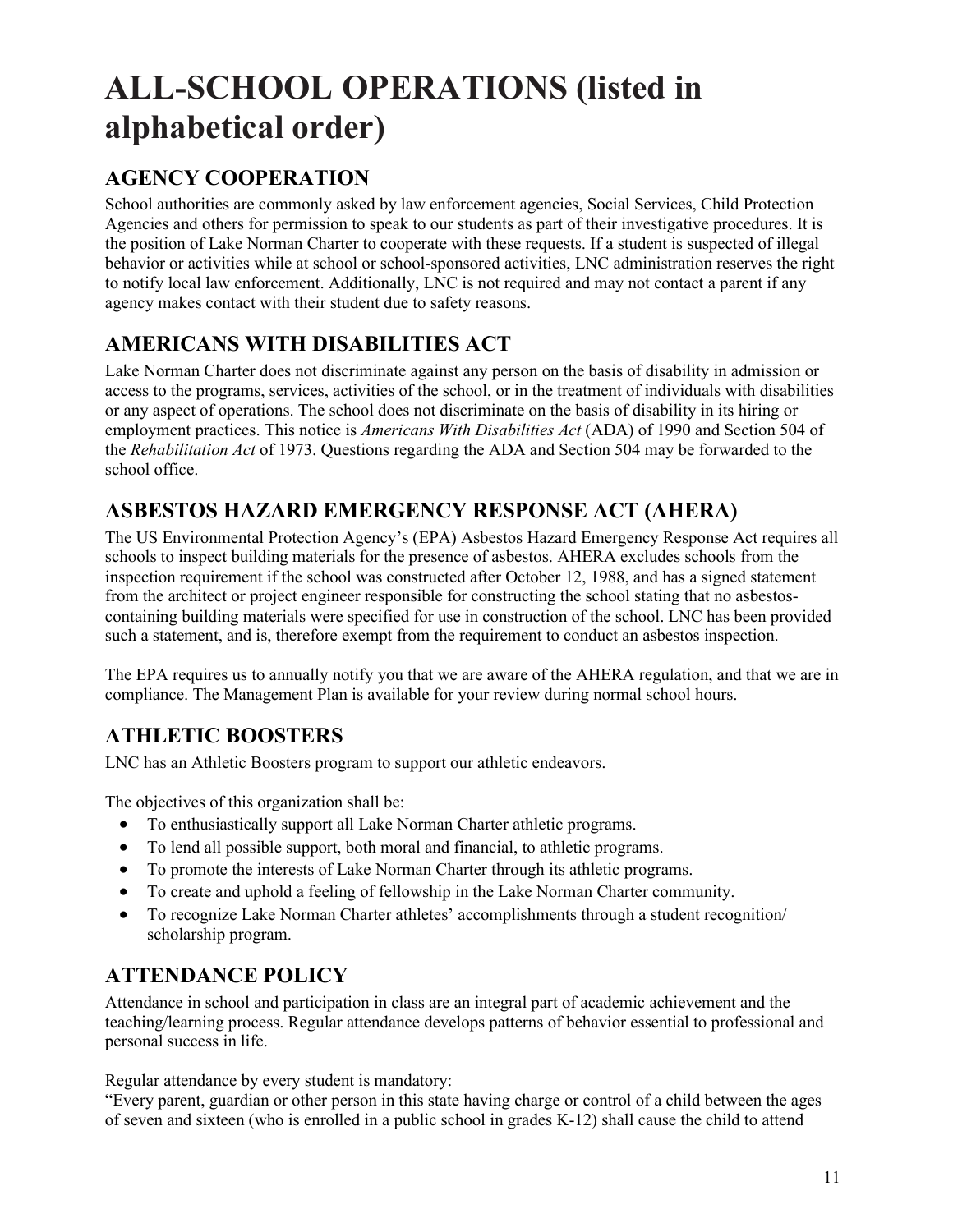school continuously for a period equal to the time which the public school to which the child is assigned shall be in session…" **N.C. Gen.Stat. § 115-C-378.**

An absence is defined as missing half of any class period or more. Missing more than half of the instructional day will count as a "whole day absence" per state guidelines. For **every** absence, students must bring a note from home stating the student's name, date(s) of absence, reason for absence and parent/guardian signature. Notes for elementary school students may be emailed or given to the child's teacher and the front office. At the middle school, these notes are to be given to the student's first period teacher during the morning. High school students should deliver these notes to the main office before school. It will be the responsibility of the administration to determine if the absence is excused or unexcused. Students must bring in a note or have an e-mail sent by their parent/guardian for their absence to be considered excused.

Students are expected to attend school daily. Failure to attend school for 10 consecutive school days unexcused may result in a forfeiture of the privilege to attend LNC. Learning opportunities are missed that cannot be replaced through make up work when students are absent from school. In accordance with state policy, absences from school will be excused for the following reasons:

- Illness/injury (Please keep your children home until they are 24 hours fever-free with no medication. A physician must certify absences of three or more consecutive days in duration. Failure to submit appropriate documentation will result in an unexcused absence.)
- Quarantine
- Death of an immediate family member (not to exceed 5 days for domestic travel/10 days international travel)
- Medical or dental appointments (a note from the physician/dentist office is required to verify the appointment)
- Excused absence for educational trips can be requested by submitting an electronic form available in Schoology. (Educational trips must be preapproved **10 days in advance**.) Please note that educational absences are granted **very rarely** and **only** apply to grade level-specific, NC Standard Course of Study-driven experiences. For example: The family of a fourth grader may request an educational leave on a Friday to go to a North Carolina location to interview a mayor for his/her North Carolina research project. In this case, the curriculum (fourth grade social studies is the study of North Carolina) drives the request. Family vacations, business trips, family visits and other outings do not meet this strict definition of educational leave. The form to make a Request for Absence for Valid Educational Opportunity is located on Schoology under the Parent to Parent Resources section.
- Court or administrative proceedings
- Religious observance
- College visit/Service Learning Opportunities (provide proof of visit (i.e. e-mail or letter from college/organization) - 3 per school year for grades 8-12 college visits)

#### <span id="page-11-0"></span>COMPULSORY ATTENDANCE LAW REPORTING

The building principal will notify parents and take all other steps required by N.C. Gen. Stat. § 115C-378 for excessive absences from school.

After a student has accumulated three unexcused absences, the building principal or his/her designee shall notify the parent/guardian of the student's excessive absences. After not more than six unexcused absences, the building principal shall notify the parent/guardian that he/she may be in violation of the Compulsory Attendance Law and may be prosecuted if the absences cannot be justified under the established attendance policies of the state and LNC. Once the parents are notified, the school counselor may work with the student and his/her family to analyze the causes of the absences and determine the most effective steps to eliminate the problem.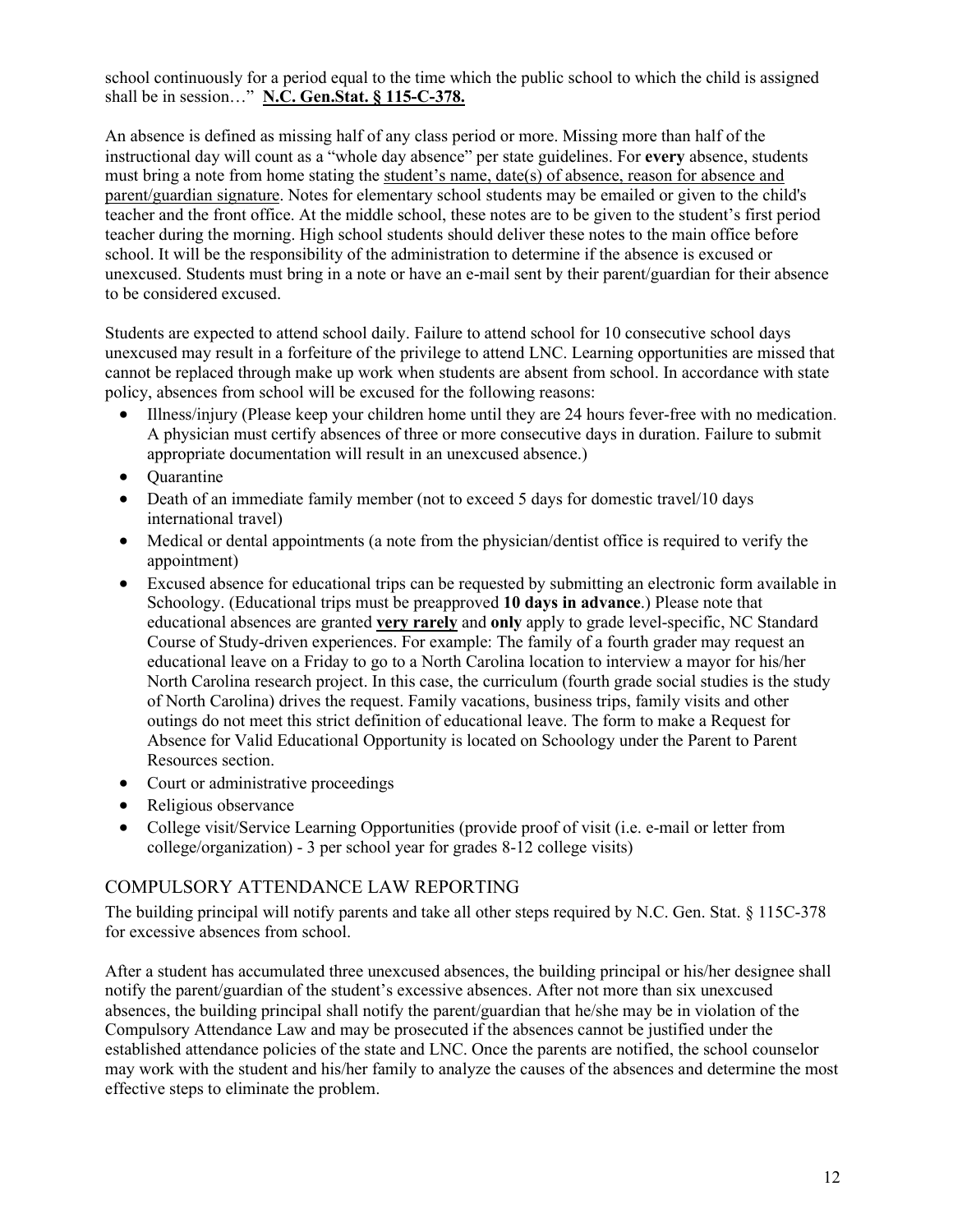The building principal shall confer with the student and his/her parent/guardian to determine whether the parent/guardian has been notified of the student's absences and has made a good faith effort to comply with the law.

If the building principal determines that the parent/guardian has not met his/her obligations, the building principal or designee may notify local law enforcement and/or the Director of Social Services of the county where the student resides. Evidence that shows that the parent/guardian was notified and that the student has accumulated10 absences which cannot be justified under the board's established attendance policies shall constitute a *prima facie* case that the student's parent/guardian is responsible for the absences. If the building principal determines that the parent has met his/her obligations, the building principal may file a complaint with the juvenile court counselor indicating that the student is absent habitually from school without a valid excuse.

#### <span id="page-12-0"></span>SCHOOL-RELATED ACTIVITIES

The following school-related activities will not be counted as absences from either class or school:

- School-initiated and scheduled activities
- Field trips sponsored by the school
- Competitions sponsored by the school
- School athletic events requiring early dismissal from school

Students will complete assignments missed for these reasons. Each teacher will determine when work is to be made up. The student is responsible for finding out which assignments were missed and completing them within the specified time period.

#### <span id="page-12-1"></span>PARTIAL ATTENDANCE FOR EXTRA-CURRICULAR PARTICIPATION

At the elementary school, students must be in attendance until 12:00 pm or arrive by 12:00 pm and remain for the rest of the day in order to be counted present for the school day.

At the middle school, students must be in attendance until 11:30 am or arrive by 11:30 am and remain for the rest of the day in order to be counted present for the day for purposes of extra-curricular participation.

At the high school level, attendance is taken on a per class basis, and students must be present for at least half of the class period to be counted present. Students must be in attendance until 11:15 am or arrive by 11:15 a.m. and remain for the rest of the day in order to be counted present for the day. Students must be present at school for at least half of the school day in order to participate in any extra-curricular activities, including both practices and games.

#### <span id="page-12-2"></span>MAKE-UP WORK FOR ABSENCES

Students are responsible for, and they are permitted to, make up all work missed during absences. All work must be made up within five (5) school days following the student's return to school unless the teacher or an administrator determines that extenuating circumstances might support an extension of time. The student is responsible for finding out which assignments, quizzes and exams were missed and completing them within the specified time period. **If a student had an assignment due or a test/quiz scheduled on the day they were absent, it is expected that the assignment is turned in and/or the test/quiz is completed the day they return to school.**

Students who are absent due to a suspension from school will be provided an opportunity to complete work and take any examinations missed.

#### <span id="page-12-3"></span>MAXIMUM NUMBER OF ABSENCES

At the elementary and middle school level, any student with 20 or more absences (excused and unexcused) in one or more classes during a school year is subject to failure of the grade. For high school level coursework, any student with 20 or more absences *in any class* in a school year is subject to failure of that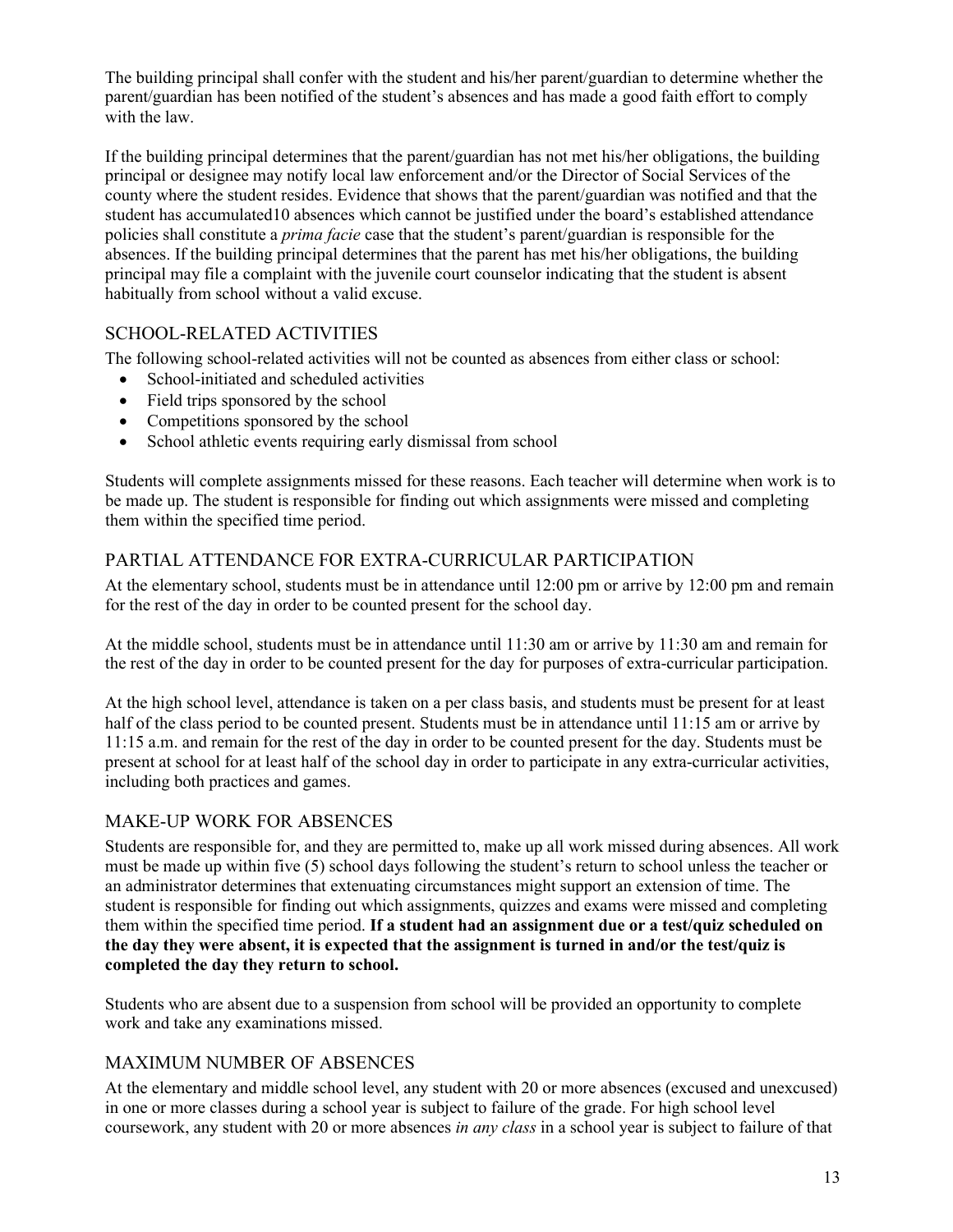class. A high school credit recovery plan will be put in place with the hopes of earning credit which could include mandatory tutoring and/or participation in Saturday School. If the building principal determines that retention or failure of a high school course is necessary based on attendance, the parent/guardian and student will be notified in writing. The parent/guardian or student shall have ten (10) school days from the date of receipt of such notification to appeal the building principal's decision to the superintendent pursuant to the LNC Parent/Student Appeal Policy.

## <span id="page-13-0"></span>**CAMPUS RESTRICTIONS**

LNC students are not allowed on a campus that they are not assigned to during school hours and/or during the dismissal process unless supervised by an LNC staff member or for an approved reason. Permission can be granted by either an LNC teacher or an administrator.

## <span id="page-13-1"></span>**COMMUNICATION**

When the need arises, school staff will contact the primary parent/guardian contact as listed on the student's Emergency Contact Form. Families should make sure to appropriately designate who that contact is on that form or contact the main office if there is a change. It is the primary parent/guardian's responsibility, not LNC's, to communicate with other pertinent family members regarding school issues. LNC must be made aware of any court orders that would limit or suspend communication with a legal guardian/parent.

## <span id="page-13-2"></span>**CONFERENCES**

A conference is an opportunity for a student's parent(s) or guardian(s) to meet to discuss a student's progress. At the elementary school level, conferences will be arranged and held during the first quarter with your child's teacher. At the middle school level, conferences will be held during the first quarter with an entire team of teachers and should be requested through the grade-level Team Leader. At the high school level, drop-in conferences will be held at the end of first quarter; conferences with an entire team of teachers could be requested through the student's counselor or administration. Additionally, conferences may be requested at any time by contacting the student's teacher.

Every attempt will be made to schedule a conference as soon as possible. The two-way communication brings out more facts and creates better understanding of the student's progress. The parents and teachers together form an ideal partnership to help the student.

## <span id="page-13-3"></span>**CRISIS PLAN/EMERGENCY PROCEDURES**

LNC has a Crisis Plan/Emergency Procedures Manual that is distributed to every staff member. Training is provided on all emergency procedures. Drills are conducted regularly throughout the school year. Please contact the school office if you or your parent/guardian have questions about our Crisis Plan/Emergency Procedures.

## <span id="page-13-4"></span>**CURRICULUM**

LNC follows the North Carolina State Future-Ready Curriculum. Teachers supplement the standard state curriculum with innovative practice and greater depth of knowledge. The core classes offered for all middle and high school students include Language Arts, Mathematics, Foreign Language (HS), Science and Social Studies.

At the elementary school, students will have blocks of time dedicated to Literacy and Math instruction. In addition, Science and Social Studies will be an integral part of the curriculum that incorporates reading, writing, vocabulary and math skills. In addition to the core academics, your child will participate in Physical Education, Art, Music, Media, and STEM (Science, Technology, Engineering, and Math) each week.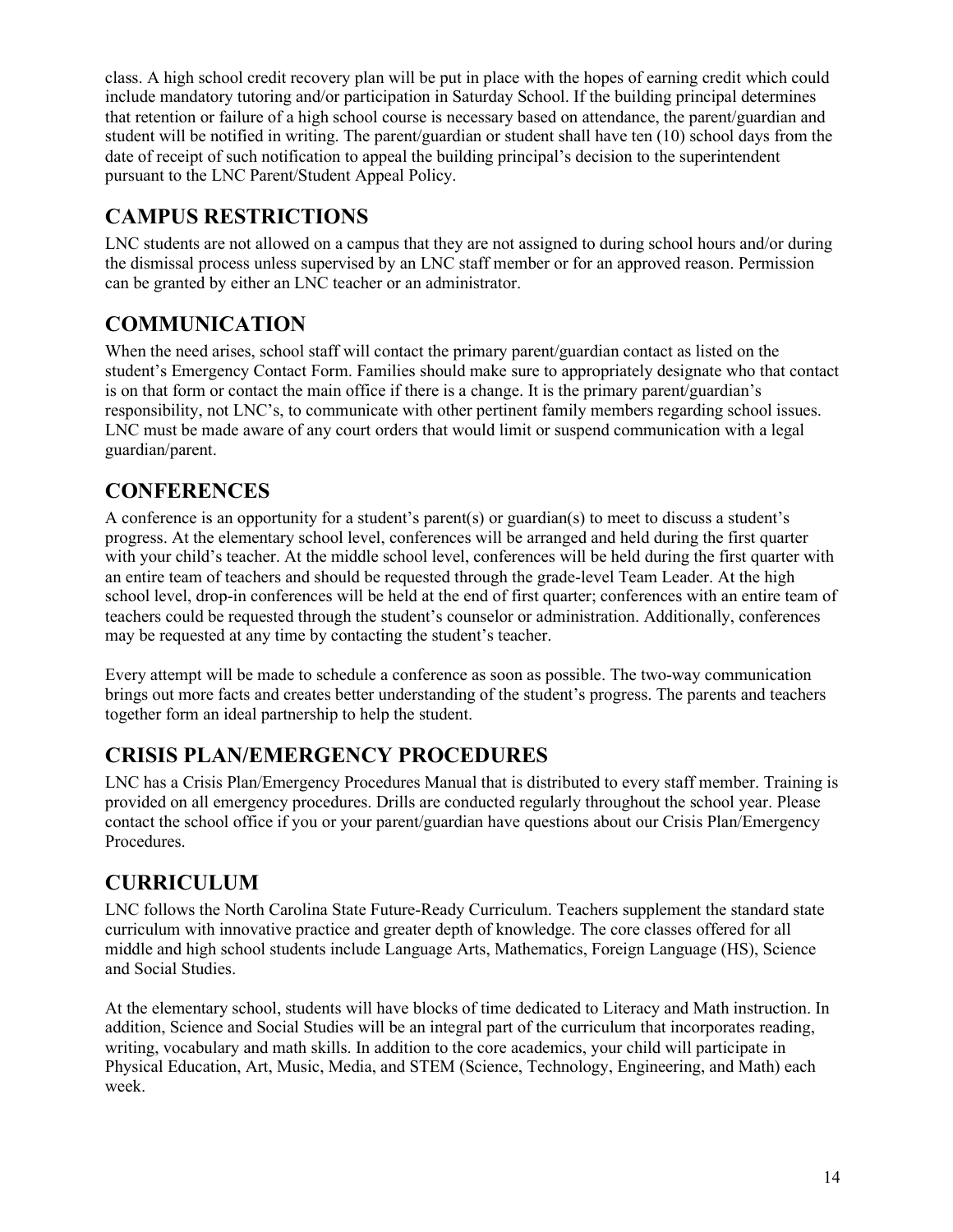## <span id="page-14-0"></span>**DAMAGE/DESTRUCTION OF SCHOOL PROPERTY**

A student shall not intentionally cause or attempt to cause substantial damage, as determined by school officials, to school property or steal or attempt to steal school property either on school grounds or during a school activity, function or event off of school grounds. Damage or theft involving school property will result in disciplinary action up to and including exclusion from school. Families **are required** to pay for the property that the student has damaged or destroyed. Students who have outstanding fines may be prohibited from all non-required activities (i.e. athletics, dances, parking, field trips, etc.)

## <span id="page-14-1"></span>**DELIVERIES**

To protect the integrity of the classroom environment, we do not accept the delivery of flowers or gifts for students in the main office. Parents who deliver items for students (lunches, homework, athletic equipment, technology devices, etc.) should be aware that we only call students to the office to retrieve these items at lunch and after school. LNC **will not** accept deliveries from restaurants and/or delivery services (i.e. Door Dash, GrubHub, etc.).

## <span id="page-14-2"></span>**DRESS CODE**

#### <span id="page-14-3"></span>STATEMENT OF PRINCIPLES

Lake Norman Charter School has a mission to provide an educational environment that develops students with a focus on college readiness, leadership, and social responsibility. The Board of Education has, in partnership with school administration, adopted a student dress code to assist administrators, teachers, students and parents in fulfilling this mission by creating a safe, inclusive, equitable and positive K-12 educational environment conducive to student learning and achievement. The policy provides guidelines, standards and enforcement procedures for student dress at all of our campuses during the school day and during other school-related activities.

The values encompassed in the student dress code are as follows:

- Students should enjoy a positive and safe learning environment that promotes their physical, social and emotional health.
- Student attire should not interfere with any aspect of the educational process, school safety, the health or safety of any student or teacher, or contribute to a hostile or intimidating atmosphere for any student or teacher.
- In line with all of Lake Norman Charter's policies, the student dress code policy should be based on equitable educational access, and not differentiate based on students' race, gender, religion, sexual orientation, national origin, immigration status, physical, mental, or educational disability, gender expression, socioeconomic status, body type or body size.
- All students should be able to dress comfortably for school without fear of intimidation, harassment or oppression from their peers.
- There should be limited disruptions to the learning process and no unnecessary barriers to school attendance.

#### Parents are asked to partner with the school to monitor student attire to help adhere to the guiding principles set forth in this policy.

Principals may use their discretion in implementing the dress code. Principals may make reasonable accommodations on the basis of the nature of a particular school event. Any expectations that are outside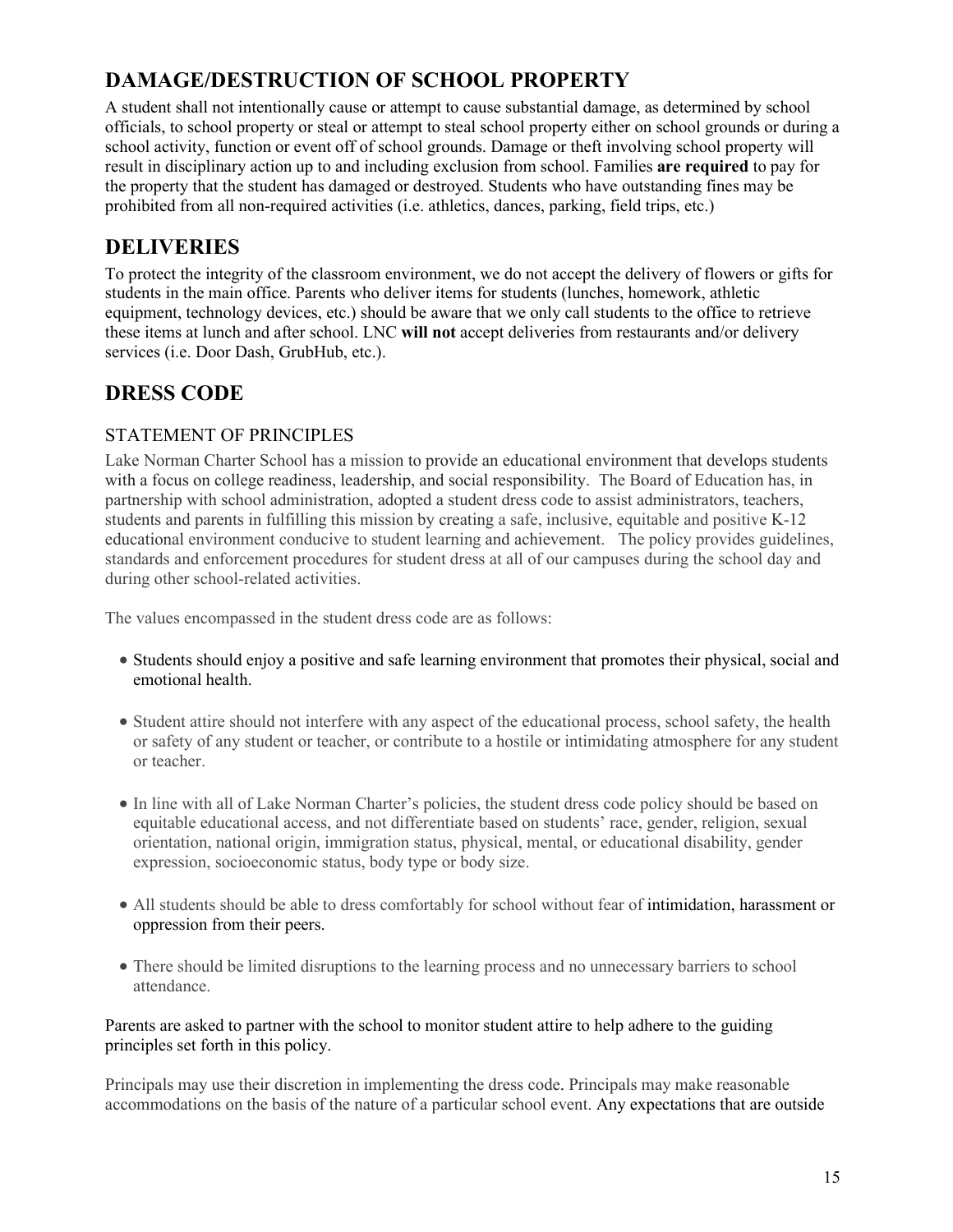of the regular dress code due to a special event will be clearly articulated to both students and families prior to the event.

As it is impossible to express a dress code that covers every imaginable alternative of student dress, when questions arise about the suitability of a particular outfit or article of clothing, we will be guided by the aims for the dress code as clarified in the points above.

#### <span id="page-15-0"></span>STANDARD OF APPEARANCE FOR STUDENTS

A. **Basic Principle:** Clothes must be worn with opaque (non-see through) fabric in the front, back, and on the sides that, when standing or walking, covers and conceals a student's undergarments, buttocks, private areas, and midriffs. All items listed in the "must wear" and "may wear" categories below must meet this basic principle.

#### B. **Students Must Wear (while following the Basic Principle) All of the Following:**

- 1. An opaque **Top** with continuous coverage (including undergarment straps) from the shoulders to the waistband in the front and the back; and
- 2. A **Bottom** (pants, jeans, skirts, shorts, leggings, sweatpants, etc.); and
- 3. **Shoes** that are appropriate for any applicable physical activity.

#### C. **Students May Wear (while following the Basic Principle):**

- 1. Hats on designated days. Hats should not interfere with the ability to identify the face of any student. Students may not put the hood of any piece of clothing on during class. Staff members reserve the right to ask students to remove hats to uphold academic integrity.
- 2. Religious headwear.

#### D. **Students May Not Wear:**

- 1. Violent language, symbols or images including hate speech, obscenity, profanity, or pornography.
- 2. Images or language depicting or promoting the use of drugs, alcohol, tobacco or any illegal item/activity.
- 3. Accessories that could be considered dangerous or could be used as a weapon.
- 4. Items that are not traditionally considered apparel.
- 5. See-through clothing without opaque, compliant covering underneath.
- 6. Pajamas, swim wear or exposed undergarments.
- 7. In Kindergarten through  $8<sup>th</sup>$  grade, any shoes without a backing.
- 8. Strapless tops.
- 9. Clothing that exposes a bare midriff.
- 10. Open backed tops.
- 11. Clothing reasonably likely to create a substantial disruption to the educational process.
- E. **Enforcement**: Any school dress code enforcement actions should minimize the potential loss of educational time. Staff concerns about student attire should be discussed discretely and privately to the extent practicable.

Students in violation of the dress code will be provided two options to comply with the dress code during the school day:

- 1. Students will be asked to remove the problematic item or to put on their own alternative clothing, if already available at school, to comply with the dress code for the remainder of the school day; or
- 2. If necessary, students' parents/guardians may be called during the school day to bring alternative clothing for the student to comply with the dress code for the remainder of the school day.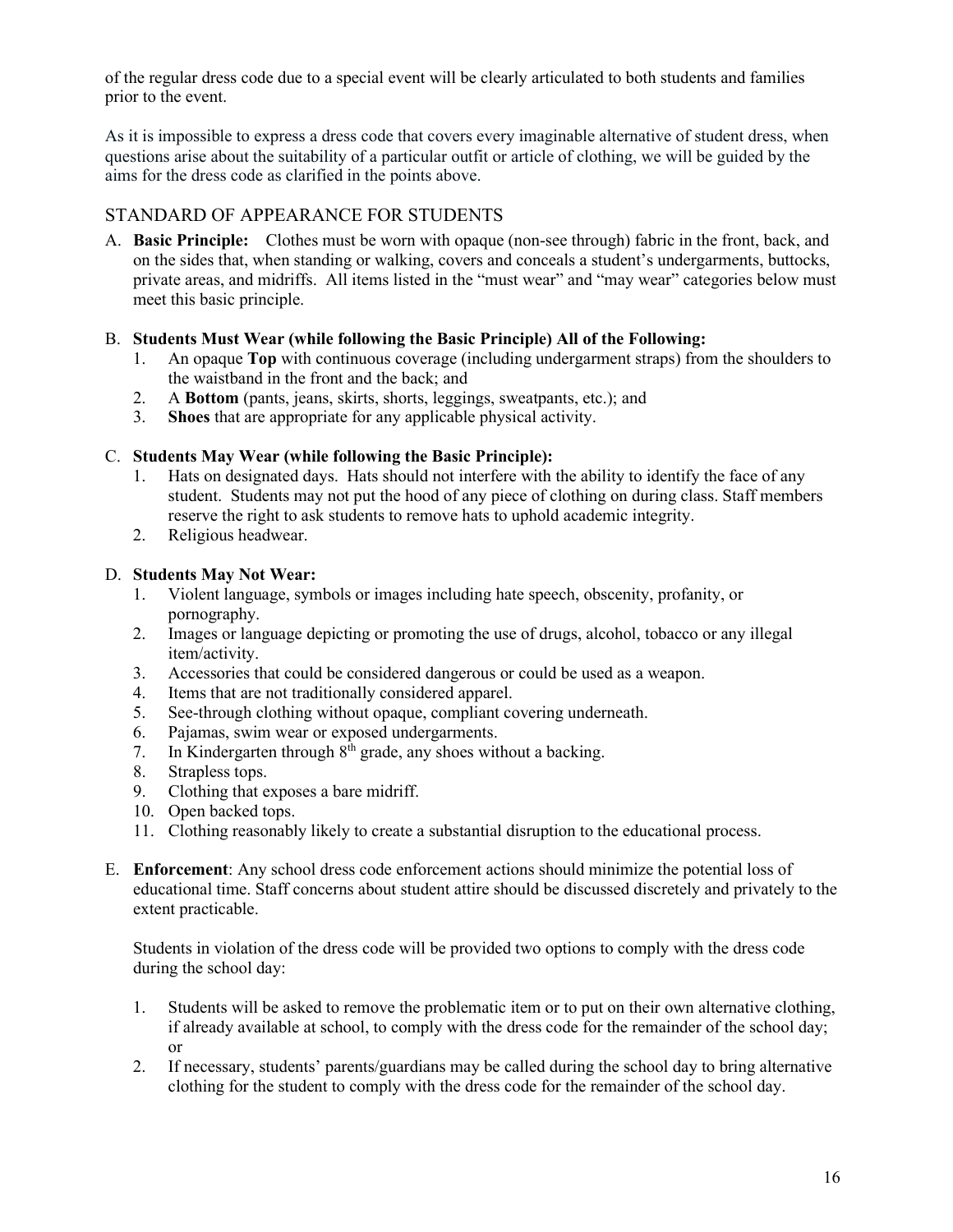Further, a student who violates the dress code may be subject to the Lake Norman Charter Discipline Policy and Student Behavior Code.

## <span id="page-16-0"></span>**DISCIPLINE POLICY**

Good discipline is imperative to the success of the school: it is helping a student adjust to the requirements of his/her environment rather than punishment for his/her not having adjusted; it is turning unacceptable conduct into acceptable conduct; and it is not humiliating or embarrassing. The ultimate, unique achievement of good discipline is self-discipline on the part of the student. Each teacher/team has a plan for managing student behavior that incorporates effective strategies consistent with the purpose and principles established by board policies regarding student behavior. Teachers are encouraged to seek positive, innovative and constructive methods of correcting and managing student behavior in an effort to avoid repeated misbehavior and suspension.

Consequences for violating handbook policies or teacher/team standards or rules may include, but are not limited to the following:

- Parental involvement
- Isolation or time-out for short periods of time
- Behavior improvement agreements (contracts)
- Individual or small group sessions with an administrator
- $\bullet$  Silent lunch (MS)
- Detention during lunch or before/after school
- Exclusion from extracurricular activities
- Suspension or exclusion

Lake Norman Charter is not required to engage in progressive discipline. Some offenses are so serious they warrant more severe consequences including, but not limited to, immediate expulsion. LNC policies and procedures for discipline of students (including students with disabilities) shall be consistent with state and federal laws and regulations. The Student Behavior Code sets parameters for addressing inappropriate student behavior and is found at the end of the handbook. Nothing in the procedure is intended to nor does it in any way impose any additional liabilities, requirements or obligations on the board or the school beyond those liabilities, requirements and obligations imposed by applicable law.

## <span id="page-16-1"></span>**EDUCATIONAL FIELD TRIP POLICY**

The teachers, staff, administration and board of education of the Lake Norman Charter School believe that numerous educational opportunities exist beyond the classroom. Therefore, it is appropriate for the administration and board of education to allow field trips that provide educational benefit and/or character educational value to its students. The teachers, staff, administration and board have a responsibility to ensure all safety measures are met.

For the purposes of this policy and related procedures, an educational field trip is defined as any LNC organized or sanctioned event that occurs at any location other than the primary school campus. Educational field trips involving students, teachers and/or staff are considered school-sponsored and, therefore, must meet all approval guidelines.

Athletic and academic competitions are covered separately in the "Athletic & Academic Participation Policy."

The following criteria must be met in order to provide a school-sponsored educational field trip:

● Educational field trips should only be recommended by teachers and staff where the majority of the activity is related to educational programs and curriculum. No field trip will be considered that does not contain educational value to the students.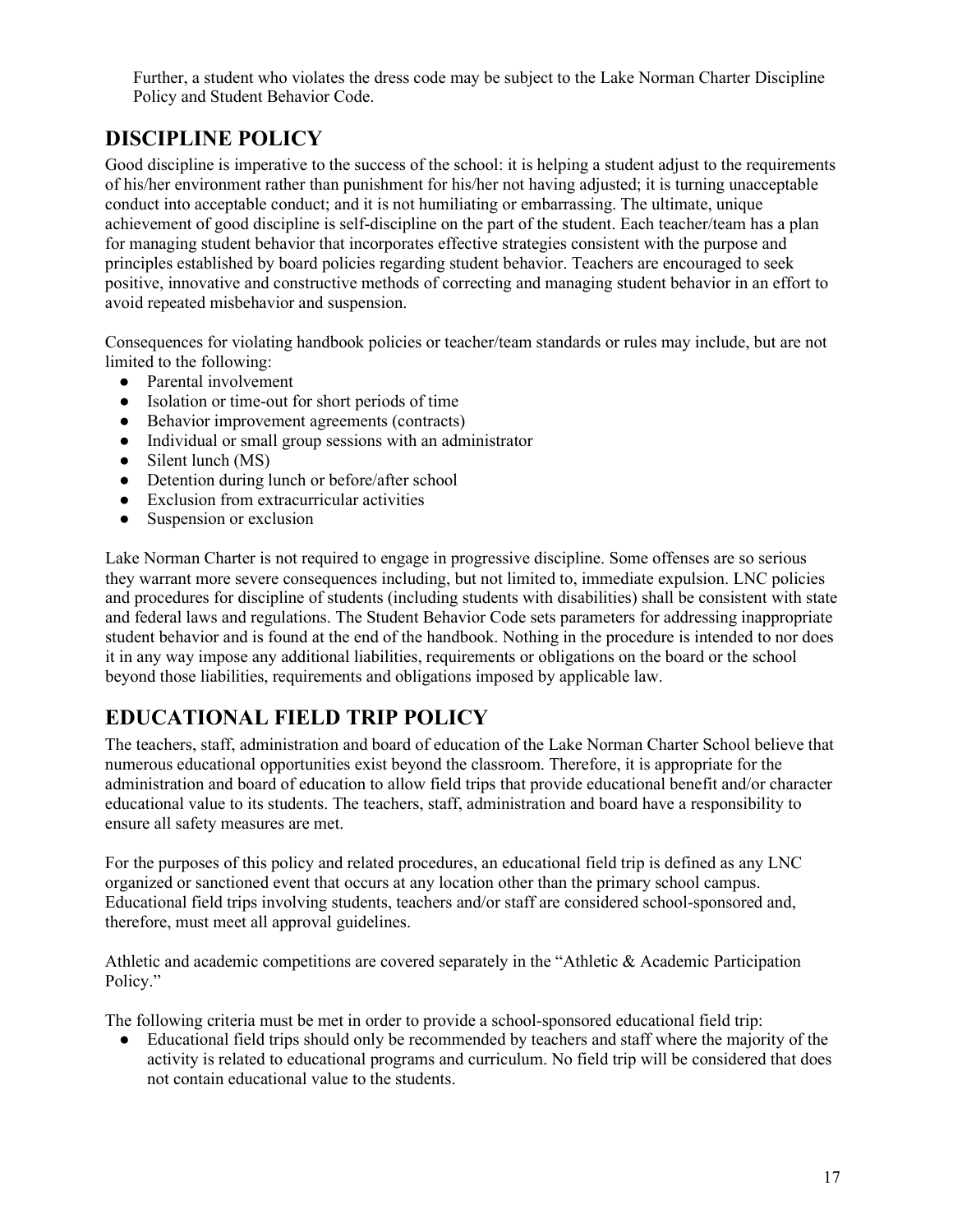- Every attempt should be made by planners in scheduling off-campus activities in a manner that creates the least impact to regularly scheduled school operating days for all voluntary trips. Likewise, compulsory trips should be scheduled for efficiency.
- No correspondence of any kind, verbal or written, is to be distributed by anyone from the school or a parent acting as a representative of the school regarding a field trip until approval has been given by the administration.
- All educational field trips must be requested in writing on the current school-approved Educational Field Trip Request Forms.
- All educational field trips must be approved, in writing, by the administration no later than ten days prior to the event. The decision will be forwarded to the appropriate teacher and/or staff member by the building principal.
- All documentation pertaining to the field trip must be submitted with the "Educational Field Trip" Request Form."
- Team leaders/department chairs and the building principal will work with the superintendent to negotiate terms of all educational field trips once approval has been given. Preliminary information (cost, available dates, etc.) regarding the trip may be requested.
- No deposits will be made prior to administration approval of a trip.
- All contracts must be negotiated and signed by the superintendent of the school or appropriate building principal or board chair in the absence of the superintendent. No other staff member is authorized to sign a contract or otherwise legally bind the school.
- No educational field trip will be considered that is organized for the purpose of participating in water activities (i.e., swimming, boating, etc.). Exceptions to this criterion must be approved by the administration.
- No alcoholic beverages will be consumed by anyone on any educational field trip.
- Field trips should not be scheduled to personal residences. No field trip will include destinations of the homes of administration, teachers, staff, parents or students.
- No objectionable material (i.e. music or magazines containing profanity, presentation of movies or other media containing inappropriate adult material or rated above the age of the participating students by recognized ratings agencies) will be permitted on any field trip.
- The safety of our students, coaches, teachers, staff, administration, and families must be considered during periods of heightened awareness. Therefore, any overnight athletic or academic competition trip will be cancelled if the National Homeland Security Threat Advisory code is imminent at the time of departure. If a trip is in progress, and the alert status goes to imminent, the coaches, teachers, staff, and any other chaperones will immediately return to the school, or other safe location, with the students. It is the responsibility of the planners and the school's administration to verify that all scheduled activities are in compliance with insurance liability regulations.
- It is undesirable for student(s) to be excluded from participation in any compulsory field trip due to economic limitations. Requests for financial consideration should be submitted to the superintendent, who will guide them through applying for assistance by completing the federal Economically Disadvantaged form and will work with families to discuss options based on their status.
- All field trips must use LNC Parent/Guardian Field Trip Permission Forms. Completed and signed permission forms are to be collected by teachers and staff. An approved list of participants is to be created and the list and forms will then be reconciled by the trip's planners prior to departure. No student can participate in any off-campus educational field trip without presenting a properly completed permission slip prior to departure.
- Prior to departing school, a roster of students is to be placed in all utilized vehicles. Throughout the trip, these are to be used every time students disembark and re-embark the vehicles to ensure all students have returned to the vehicles.
- All field trip requests should include alternative plans for students who commit serious offenses that mandate immediate exclusion from the event.
- Transportation provided by administration, teachers and/or staff or by parents and guardians of LNC students is also governed by separate policy but all other aspects of this policy remain in force.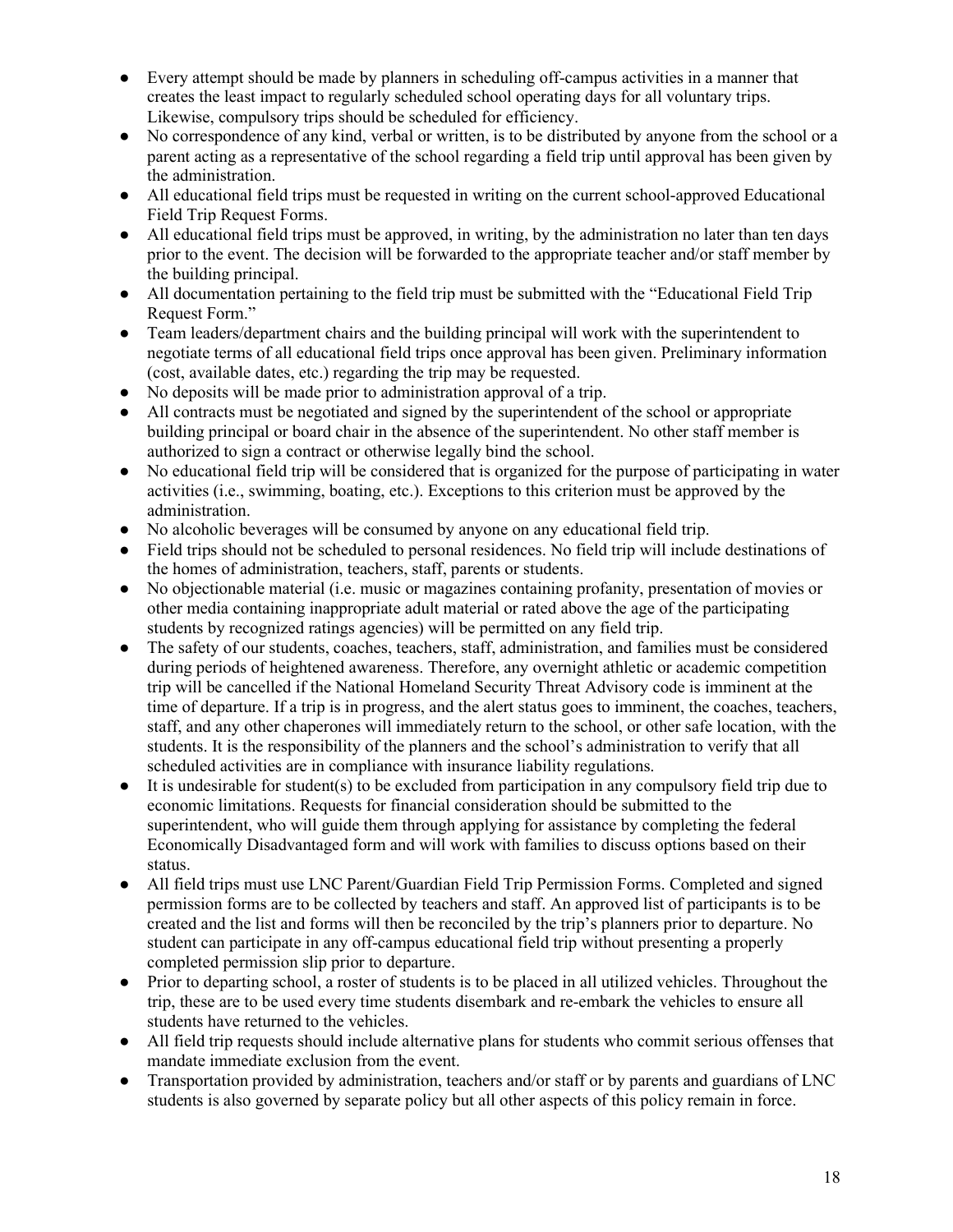- All destinations and activities must be completely defined and described in the approval request documents. Administration reserves the right to alter or eliminate individual activities and still grant approval for the request. Incomplete requests will not be given full consideration until the outstanding issues are fully developed and resolved.
- No LNC student will be permitted to leave a field trip early except in the case of an emergency or unless requested by a member of the LNC staff for disciplinary reasons. All students must remain with the group for the duration of the field trip and return back to LNC. Due to the responsibilities of a chaperone to supervise the students in their care, we are not able to accommodate bringing additional children that are not in the designated class or course.
- Students are expected to comply with all instructions both before and during the field trip experience. In particular, students must not be in possession of either over-the-counter or prescription medication at any point during the trip because of safety reasons and will face potential disciplinary consequences for violating school rules.
- Background checks will be conducted on all parents/guardians for overnight field trips. LNC administration reserves the right to prohibit participation based on conviction.

These rules must be strictly adhered to in order to ensure the safety and well-being of our students, teachers and staff. This policy is intended to provide significant guidance for the creation, approval and oversight of field trips but in no way is it to be considered all-inclusive. Good judgment is expected of all teachers and staff members when planning and conducting field trips. Violation of any of these criteria will result in appropriate disciplinary action as determined by the school's administration.

## <span id="page-18-0"></span>**EMERGENCY CONTACT INFORMATION**

Families are expected to update emergency contact information yearly or whenever changes occur. A [form](https://docs.google.com/forms/d/e/1FAIpQLSdrHpIxvugmMX0DVShTbVTXKyvmNcUE_i0Lr-26k9QjOvOIYw/viewform) is available at [www.LNCharter.org](http://www.lncharter.org/) for this purpose. If parents are out of town, please contact the office to let them know who will be the responsible party while they are traveling.

## <span id="page-18-1"></span>**EPIDEMIC/PANDEMIC PROCEDURES**

LNC aims to prepare for extraordinary situations that may arise during an epidemic or pandemic period. During such times, LNC's goal is to protect the health and safety of the students, staff and visitors as well as safeguard our learning continuity and fulfill our community duty to public health. Epidemic or pandemic situations often require quick decisions to fulfill these goals. During such circumstances, the administration has the right to implement certain protocols that are consistent with applicable government mandates or recommendations including, but not limited to, those issued by the State of North Carolina, the Department of Public Instruction and the Centers for Disease Control. If wearing a mask is deemed a required protocol, the mask must align with CDC guidelines (two or more layers of washable/breathable fabric, completely cover mouth and nose, fit snuggly against the sides of the face without gaps, and do not have vents). If there are questions regarding LNC's guidelines for safe operations and/or mask wearing, families should contact the District Healthcare Coordinator (Rebecca Shipman; [rshipman@lncharter.org\)](mailto:rshipman@lncharter.org).

## <span id="page-18-2"></span>**EXCEPTIONAL CHILDREN AND 504 PROGRAM**

The primary purpose for Exceptional Children programs is to ensure that students with disabilities develop mentally, physically and emotionally through the provision of an appropriate and individualized education in the least restrictive environment. Exceptional Children are students who are unable to have all of their educational needs met in a regular classroom setting without special education or related services. Exceptional Children programs and services are identified as both instructional programs and instructional support services, depending upon the educational needs of an individual student.

Exceptional Children follow the same curricula for students in general education with modifications when necessary. The Individual Education Program (IEP) states in writing the special education programs and services to be provided to each Exceptional Children student.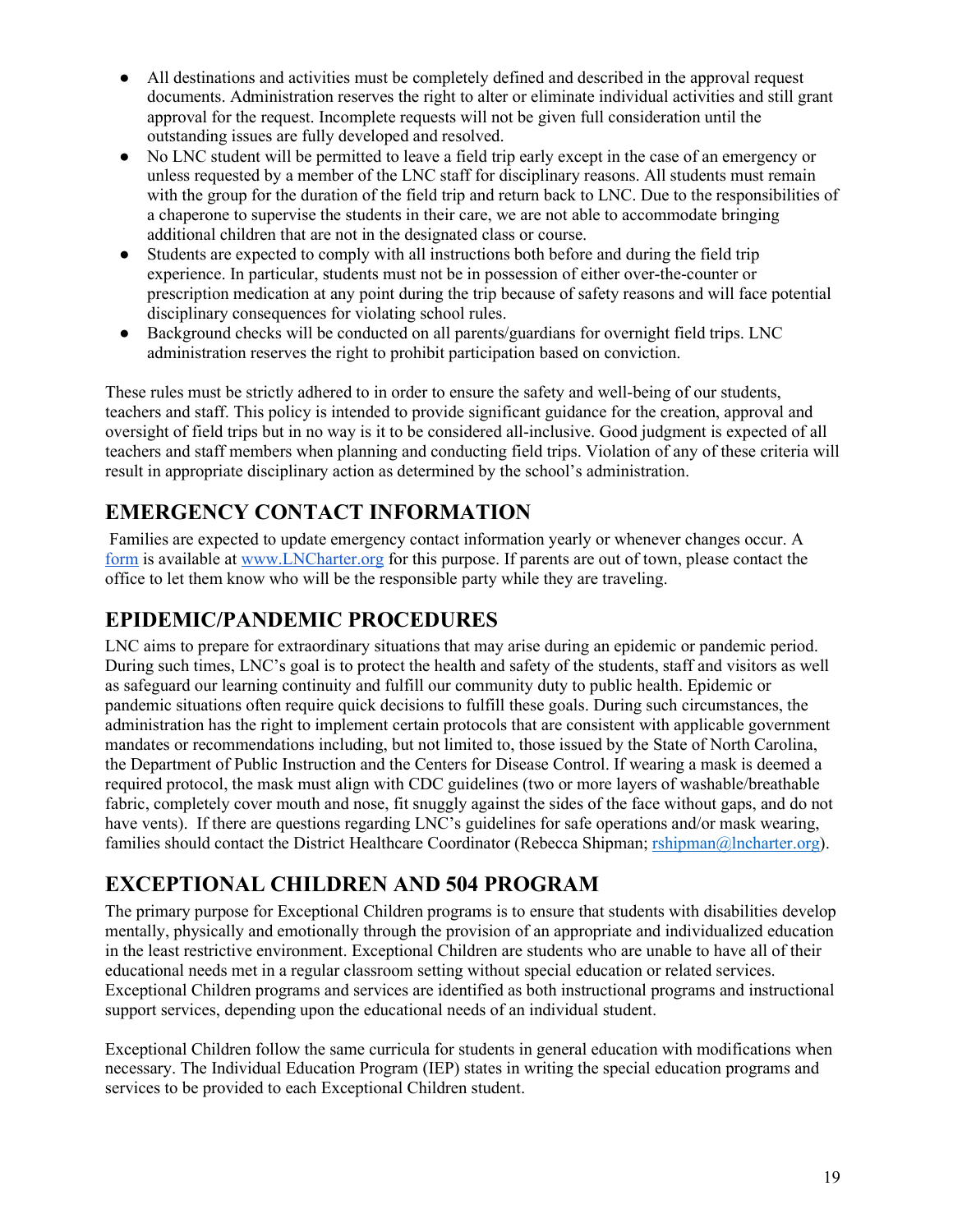Parents of Exceptional Children are required to provide all student records, along with the latest IEP documentation, to the school's Director of Student Services prior to admission. Special services will be rendered only to those students who hold prior exceptional certification and qualify for a 504 Plan or IEP. Parents should contact the Director of Student Services with questions regarding student assessment.

#### Federal Law: Parental Rights Regarding Section 504 of the Rehabilitation Act of 1973

Section 504 of the Rehabilitation Act of 1973 is a nondiscrimination statute that prohibits discrimination and is designed to assure that disabled students have educational opportunities and benefits equal to those provided to non-disabled students. Under Section 504 an eligible student is a student who: 1) has a record of having, or 2) is regarded as having a physical or mental impairment that substantially limits a major life activity such as learning. It is the policy of Lake Norman Charter not to discriminate on the basis of disabilities in its educational programs, activities or employment practices as required by this Act. For more information regarding Section 504 or a copy of LNC's 504 antidiscrimination policy, please contact your child's counselor.

#### <span id="page-19-0"></span>SECTION 504 POLICY PROHIBITING DISCRIMINATION AGAINST STUDENTS WITH DISABILITIES

Section 504 of the Rehabilitation Act of 1973 prohibits discrimination against persons with a disability in any program or activity receiving federal financial assistance.

Section 504 defines a person with a disability as anyone who:

- 1. has a mental or physical impairment that substantially limits one or more major life activity such as caring for oneself, performing manual tasks, walking, seeing, hearing, speaking, breathing, learning and working;
- 2. has a record of such impairment; *or*
- 3. is regarded as having such an impairment.

Lake Norman Charter School acknowledges its responsibility under Section 504 not to discriminate in policies and practices regarding its personnel and students. No discrimination against any person with a disability shall be permitted in any program or practices in the school. Under Section 504, LNC has the responsibility to identify, evaluate, and if the student is determined to be eligible under Section 504, to provide free appropriate public educational services.

If the parent or legal guardian disagrees with the determination made by Lake Norman Charter School or believes their child has been discriminated against based on disability, they have a right to a hearing with an impartial hearing officer. Requests for hearings for issues regarding evaluation, placement, or for issues relating to alleged discrimination must be made in writing to the school's superintendent within 30 days of the alleged violation.

#### <span id="page-19-1"></span>EVALUATION AND PLACEMENT

Any student who, because of handicap, needs or is believed to need special education, accommodations, or related services in order to receive a free appropriate public education shall be referred by a parent, teacher, or school administrator to either an IEP Team or the Intervention Team for identification and evaluation of the student's individual needs.

The Section 504 Committee/Intervention Team shall be composed of persons knowledgeable about the student's school history, the student's individual needs, the meaning of evaluation data, and the placement options.

The student's parent or legal guardian shall be notified of the Section 504 Committee meeting at least 10 calendar days prior to the meeting and invited to participate. A meeting may be held with less notice if the parent or legal guardian gives a written waiver of the notice period.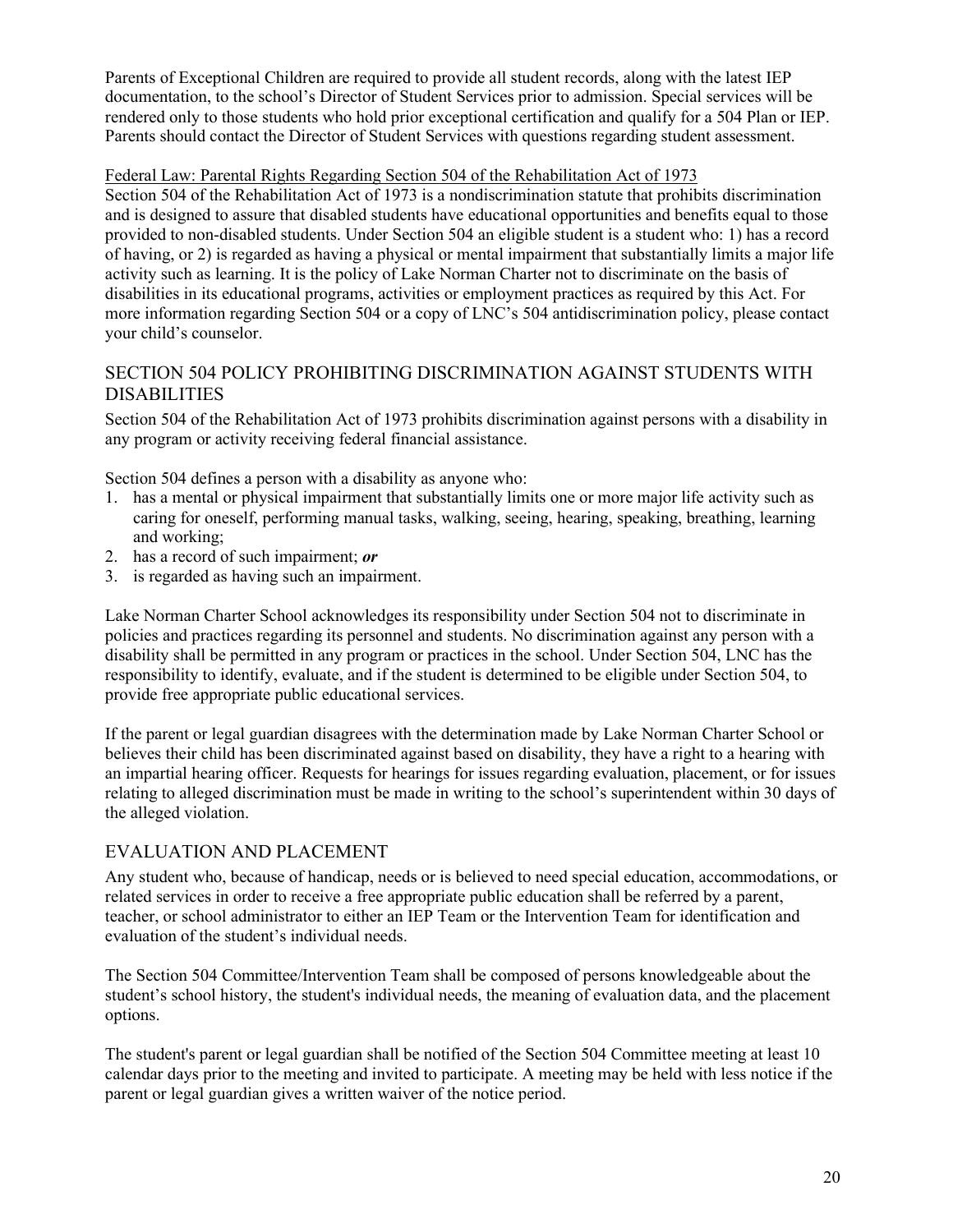The Section 504 Committee shall consider all relevant information about the student gathered from a variety of sources to determine whether he/she is disabled under Section 504. Information may include, but is not limited to, reports or letters from physicians, observations from parents, teachers, school personnel, results of standardized tests, etc. The Section 504 Committee shall follow the requirements of 34 C.F.R. § 104.35. The Section 504 Committee shall determine whether the student is disabled under Section 504, and, if so, develop a written educational plan describing the accommodations, services or programs that are appropriate to meet the student's individual educational needs.

The student's parent or legal guardian shall be notified in writing of the Section 504 Committee's decisions. The school's administration shall develop forms that govern the evaluation, planning, and notification process undertaken by the Section 504 Committee.

#### <span id="page-20-0"></span>REVIEW OF THE STUDENT'S EVALUATION

The Section 504 Committee shall meet at least annually to review the student's progress and continued eligibility under Section 504. In addition, prior to any significant change in placement, a reassessment of the student's needs shall be conducted.

#### <span id="page-20-1"></span>PROCEDURAL SAFEGUARDS/HEARING RIGHTS

**Right to Due Process.** A parent or legal guardian who disagrees with the identification, evaluation, contents, or implementation of a Section 504 plan shall have the right to request a hearing on the issue. The process for students covered under IDEA (Individuals with Disabilities Education Act) is driven by state and federal statutes and is explained in the North Carolina Department of Public Instruction's Parents' Rights Handbook.

**Requesting a Due Process Hearing.** The Section 504 hearing process is a two-step procedure. The first step involves a school-level review by the school's Section 504 coordinator (in consultation with the superintendent) of the issues raised by the student's parent or guardian. If the parent/guardian remains dissatisfied after the school-level review, s/he can request a hearing before an independent hearing officer.

**Step 1: School-Level Review.** For students covered only by Section 504, a request for school-level review must be made within 30 days of the Section 504 team's action or any failure of the school related to the implementation of a student's Section 504 plan. The request must be made in writing, must explain the reasons why the review is requested, and must be sent to the school's superintendent. The request is not deemed timely unless it is received within the 30-day deadline.

The school's Section 504 coordinator (in consultation with the superintendent) will review the situation and render a decision in writing to the parents within ten (10) school days of receipt of the written request for a school-level review.

**Step 2: Request for Independent Hearing.** If, upon receiving the results of the school-level review, the parent/guardian remains dissatisfied, the parent/guardian may request an independent review within five (5) business days of the date of the school-level review decision. The request must be made in writing, must explain the reasons why the review is requested, and must be sent to the school's superintendent. The request is not deemed timely unless it is received within the five-day deadline.

**Hearing Officer and Costs.** Lake Norman Charter will appoint a hearing officer who is not an employee of the school to preside over the hearing and issue a decision. The hearing officer shall be familiar with the requirements of Section 504. The school is responsible for the compensation of the hearing officer. The school is not responsible for the cost of parent/guardian's legal counsel or any other parent representatives or parent-secured witness.

**Parent Participation and Representation.** A parent has the right to participate, speak, and present information at the hearing and to be represented by legal counsel or any other type of advocate or representative of their choice at their expense. If a parent is to be represented by an attorney at the hearing,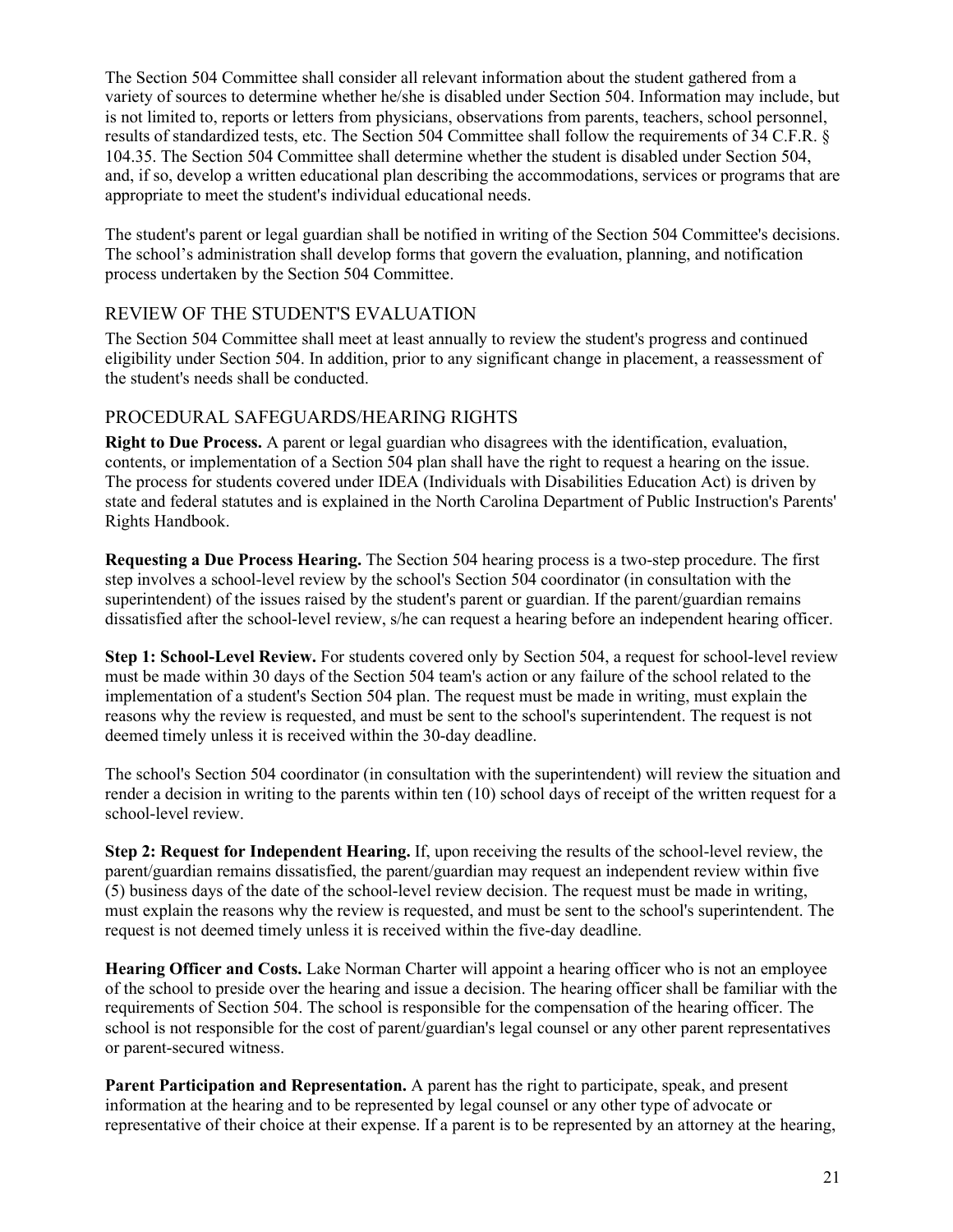he or she must inform the school's superintendent and the hearing officer of that fact in writing at least ten (10) business days prior to the hearing date. Failure to notify the school's superintendent and the hearing officer of that fact in writing may cause the hearing date to be delayed.

**Scheduling and Pre-Hearing Procedures.** The hearing officer shall attempt to schedule the hearing within 45 days of the parent's request for hearing. The hearing officer may conduct a pre-hearing conference (by telephone or other means) to identify and, if disputed, determine the issues for hearing. The hearing officer will also identify the date the parties will exchange witness lists, proposed exhibits, and pre-hearing memoranda. This exchange shall occur no later than five (5) business days prior to the hearing. Either party may prohibit the introduction of any evidence at the hearing that has not been disclosed to that party at least five business days before the hearing.

**Conduct of Hearing.** The hearing shall be conducted in an informal, non-adversarial manner. Formal rules of evidence and civil procedure do not apply. The hearing officer is not required to entertain any legal evidentiary objections to the admissibility, authenticity, or probative value of either oral testimony or documentary exhibits offered at the hearing. In the exercise of his or her discretion, however, the hearing officer may reasonably limit testimony and introduction of documentary exhibits for reasons of relevance. The hearing officer may consider any relevant evidence that is of a kind commonly relied on by reasonably prudent persons in the conduct of serious matters. The hearing shall be limited to issues raised in the hearing request, and the hearing officer shall exclude any issues that are not related to identification, evaluation, placement, or implementation under Section 504. Issues arising more than 30 days prior to the request for a school-level review may *not* be heard.

**Recording.** The hearing will be audio recorded by the school. The parent may obtain a copy of the recording at his or her request. The parent may also make his or her own audio recording of the hearing.

**Format for Presentations.** Each party will be afforded up to 2.5 hours to present their case, including presentation, direct examination, cross-examination, and argument. The parties may also submit any reports, evaluations, correspondence, notes, or any other documents that may support their positions and that the hearing officer will admit at his or her discretion. The party seeking relief bears the burden of persuasion and the burden of proof.

The hearing officer will begin the hearing with introductory remarks, addressing the purpose for the hearing, determining whether parties have complied with disclosure requirements, identifying any stipulations on the record, identifying the issue for the hearing on the record, and reminding the parties of time limits.

The hearing officer will provide an opportunity for each party to present evidence through calling of witnesses and referencing exhibits. In his or her discretion, the hearing officer may ask questions of a witness. The party requesting the hearing will present his or her evidence first, followed by the responding party. A party may choose to reserve a portion of its time for closing or rebuttal.

After all evidence has been presented, the hearing officer may ask for closing statements. The hearing officer may, in his or her discretion, request that the parties submit written closing statements within a specified number of days after the hearing. The hearing officer will conclude the hearing, addressing the timeline for a decision and a statement on the record that the hearing is concluded.

**Hearing Officer Decision.** Within thirty (30) days of the conclusion of the hearing, the hearing officer will issue a written decision with findings of fact and conclusions of law. The hearing officer must confine his or her orders and rulings to those matters that involve identification, evaluation, or placement of children under Section 504 and to the provisions of the regulations implementing Section 504. A hearing officer may not award attorneys' fees, other monetary relief, or reimbursement as a part of relief granted to a parent. The decision of the hearing officer is binding on all parties.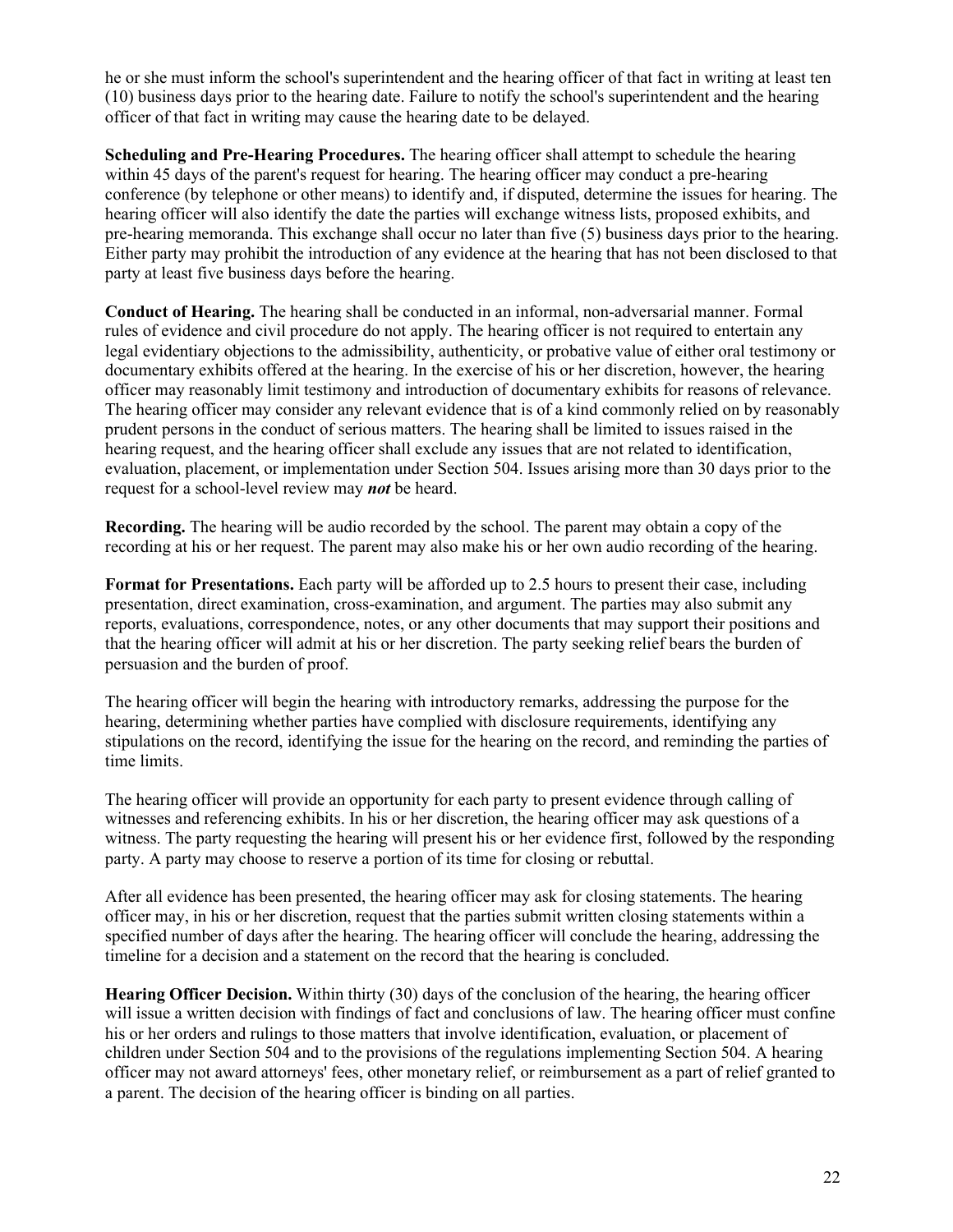**Withdrawal of Request for Hearing.** If a parent makes and then withdraws a request for a school-level review or a subsequent request for an impartial hearing under Section 504, that withdrawal bars a future hearing as to any issues older than 30 days at the time of a new request for a school-level review.

#### <span id="page-22-0"></span>DISCIPLINE OF STUDENTS WITH DISABILITIES

#### **I. Introduction**

The discipline, suspension, expulsion, and/or exclusion of students with disabilities is governed both by federal law (Individuals with Disabilities Education Act ("IDEA") and/or Section 504 of the Rehabilitation Act) and its implementing regulations and by state law (N.C. Gen. Stat. § 115C-391 and § 0115C-238.29F(d)(5)) and its implementing regulations. The purpose of this policy is to provide guidelines for school administrators to use in disciplining students with handicaps, disabilities, and/or special needs as those terms are defined in the federal and state laws mentioned above.

#### **II. Disciplinary Sanctions of Students with Disabilities Resulting in In-School Suspensions**

As a general rule, a student with a disability may be assigned to in-school suspension as a sanction if that is the sanction that would be applied to nondisabled students and the student is afforded the opportunity to continue to appropriately progress in the general curriculum, continue to receive the IEP services or Section 504 accommodations, and continue to participate with nondisabled students to the extent the student would in his or her current placement.

#### **III. Short-Term Suspensions**

A. **First Ten Days.** As a general rule, students with a disability may be suspended for up to ten (10) school days in a school year to the same extent and for the same misconduct that non-disabled students would be suspended for a violation of the Student Behavior Guidelines. Such short-term suspensions are not considered a "change in placement," and no special education or Section 504 procedures are required. Regular due process procedures for short-term suspensions apply to both non-disabled and disabled students.

#### B. **Cumulative Short-Term Suspensions Totaling More Than 10 Days**

1. **Duty to Determine Whether Cumulative Short-term Suspensions Might Constitute a "Change in Placement."** If a school administrator is considering a short-term suspension of a student with a disability and the total number of days suspended in the school year will exceed ten (10) school days, the administrator shall determine whether the cumulative effect of those suspensions would be considered a "change in placement" based on the factors listed below. After the first ten days of suspension (regardless of whether deemed to be a "change in placement" or not), the school must provide educational services such that the student will continue to progress appropriately in the general curriculum and toward achieving the goals of his/her IEP.

#### a. **Factors for Determining Whether Cumulative Short-term Suspensions are a "Change in Placement:"**

- i. **The length of the suspensions:** The longer each suspension, the more the cumulative total should be viewed collectively as a "change in placement." If the average length of all short-term suspensions would be more than five (5) days, then the proposed suspension should be considered to be a "change in placement."
- ii. **The total number of days a student is suspended:** There is no specific number of cumulative short-term suspension days that constitutes a "change in placement." More than 15 days in the same school year should be considered a "change in placement." Depending upon the total circumstances, less than 15 short-term suspension days might also be such a "change in placement."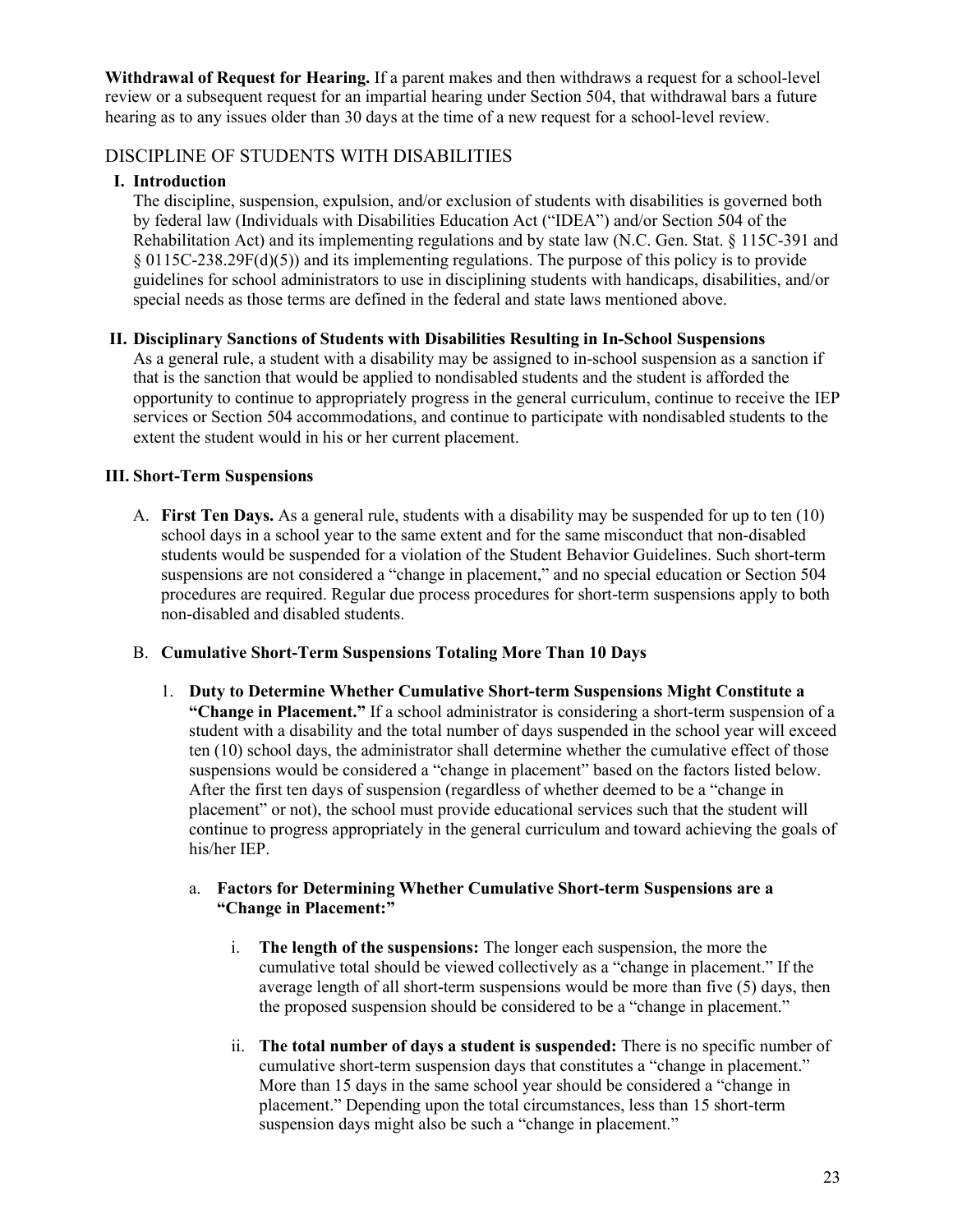- iii. **The proximity of the suspensions to each other:** If the short-term suspensions come close together, they should more likely be viewed as a "change in placement." If, conversely, they are spaced throughout the school year, the short-term suspensions are less likely to be deemed a "change in placement."
- iv. **The similarity of the misconduct:** If the student is being given repeated short-term suspensions for the same or similar form of misconduct, the short-term suspensions may be viewed collectively as a "change in placement." Conversely, if the incidents are dissimilar, the cumulative short-term suspensions are less likely to be deemed a "change in placement."
- b. **Cumulative Short-Term Suspensions –** *Not* **a "Change in Placement."** If, based on the above criteria, the administrator determines that the cumulative effect of the additional proposed short-term suspension is *not* a "change in placement," then s/he shall so notify the student's parent(s) of that determination.

If the parents have not already been given a copy of the North Carolina Parents' Rights Handbook during the current school year, the administrator shall provide a copy at the time of this communication. The administrator may then implement the proposed shortterm suspension. The administrator, in consultation with the student's special education teacher and any other appropriate persons, shall determine what educational services are to be provided during the short-term suspension to comply with the standard set forth above. In no instance may such services be less than what a similarly-situated nondisabled student would receive.

c. **Cumulative Short-Term Suspensions – Constitute a "Change in Placement."** If, based on the above criteria, the administrator determines that the cumulative effect of the additional short-term suspension is a "change in placement," then the appropriate team shall meet within ten (10) school days of the proposed suspension to determine whether the conduct is a manifestation of the student's disability.

#### **IV. Long-term Suspensions (>10 days), Expulsions, and Exclusions**

#### A. **Notice of Misconduct and Due Process Rights.**

If a student is alleged to have committed an offense under the Student Behavior Guidelines, the school administration may recommend a long-term suspension, expulsion, and/or exclusion. The school administration is directed to develop notice forms to be provided to the student and his/her parent(s) that will inform them in writing of the alleged violation; the provision(s) of the Student Behavior Guidelines alleged to have been violated; the proposed penalty; their rights to a hearing before an impartial hearing officer; and their rights that accompany such a hearing. Such notice shall be given to any student (disabled or not) who has been charged with a violation that would draw a long-term suspension. The school administration shall also provide the parent(s) with the appropriate Section 504 or IDEA notice of parents' rights if that has not been done during the current school year.

#### 1. **Weapons and Drug Offenses.**

If the student is accused of possessing a weapon that could inflict serious bodily injury or of knowingly possessing or using illegal drugs, or of selling or soliciting the sale of a controlled substance, the school administration may (in addition or in lieu of a long-term suspension, exclusion, or expulsion) recommend that the student be placed in an interim alternative setting determined by the IEP or Section 504 team for up to 45 school days pending any appeals. The 45-day interim alternative placement may be implemented for a drug or weapon offense even if the appropriate team determines the misconduct was a manifestation of the disability.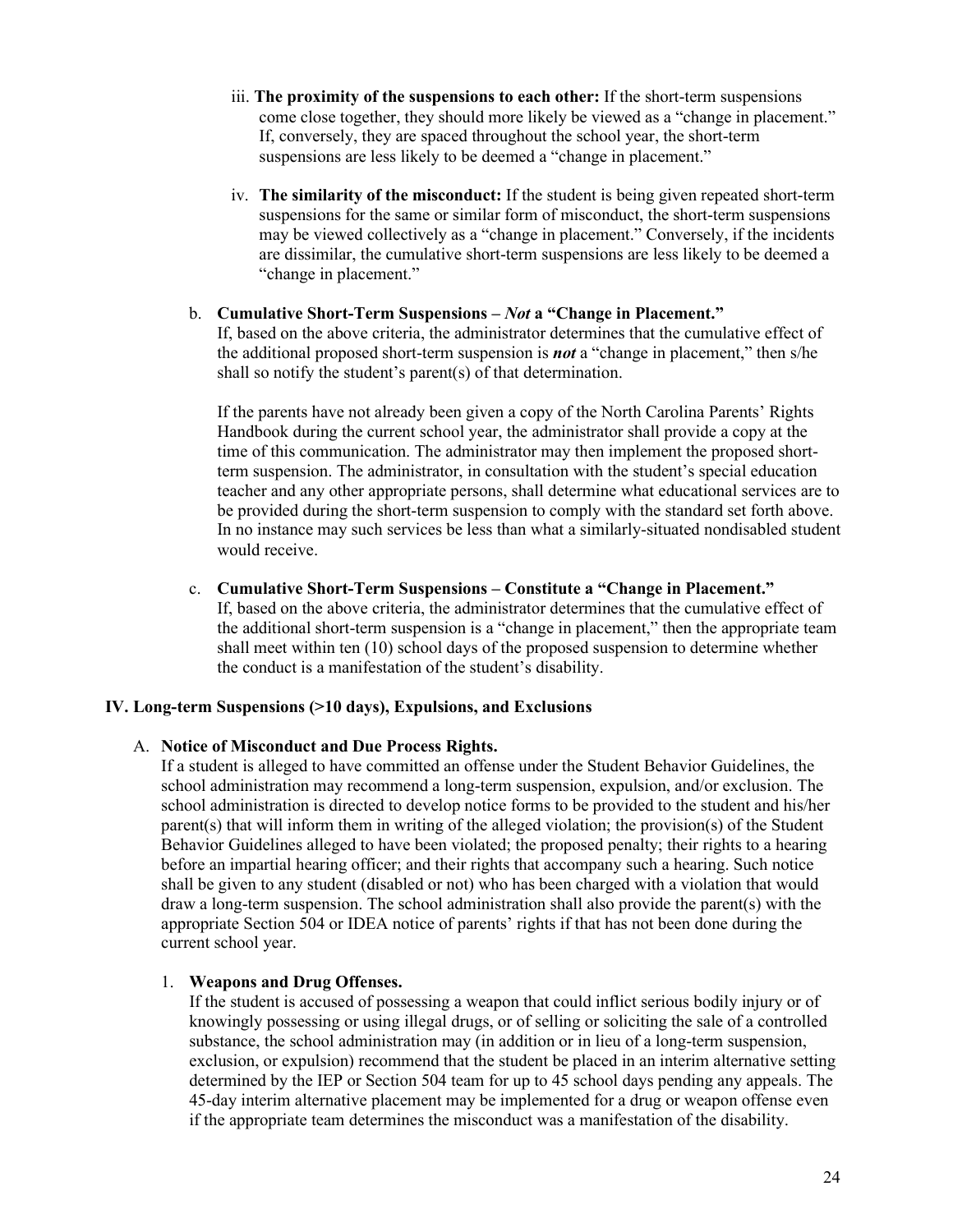*Note: If the student is eligible under Section 504 only, see the provision below relating to drug and alcohol offenses.*

2. **Violent Behavior.** If the student is accused of violent behavior and the superintendent believes that the student is dangerous to him/herself or others, nothing in this policy precludes the school from taking available legal action in addition to the disciplinary actions available under this policy.

#### B. **Manifestation Determination.**

Because a long-term suspension or expulsion is defined to be a "change in placement," the school shall follow the manifestation determination process set forth below. The 45-day interim alternative placement may be implemented for a drug or weapon offense even if the appropriate team determines the misconduct was a manifestation of the disability.

#### C. **Standard Due Process Procedures.**

Students with disabilities have a right to the same due process procedures and appeals as nondisabled students relating to proposed long-term suspensions.

#### D. **Protection for Students Not Yet Eligible for Special Education Services.**

Under IDEA and its implementing regulations, a student who has not yet been identified as a student with a disability must be provided the procedural rights and safeguards of the IDEA if the school had "knowledge" of the student's disability *prior* to the incident that precipitated the disciplinary action. "Knowledge" of the disability is presumed if:

- 1. The parent(s) notified school officials in writing (unless the parent is illiterate) that the child is in need of special education;
- 2. The parent has requested a special education evaluation in writing;
- 3. The child's behavior or performance demonstrates the need for special education services; or
- 4. The student's teacher or other professional staff has expressed concern about the student's behavior or performance in accordance with the procedures for the referral of a student for special education and/or Section 504 evaluation.

If the school had no knowledge (as defined above) of the student's disability at the time it initiated a disciplinary action and the parent requests an evaluation after the incident, the student shall be subject to discipline as a non-disabled student. The evaluation shall be conducted on an expedited basis. If it is determined that the student has a disability and is in need of special education, the IEP Team shall then determine whether the misconduct was a manifestation of the student's disability. Once that determination is made, the same rules apply as if the manifestation was made at the time of the incident.

#### **V. Manifestation Determination Process**

The school shall follow the following process for an eligible student when (1) a student is to be suspended for more than 10 consecutive days; (2) the superintendent concludes that a series of shortterm suspensions constitutes a "change in placement," or (3) a student is recommended for exclusion.

A. Relevant members of the appropriate team shall determine whether the student's conduct is a manifestation of his/her disability by undertaking a manifestation determination process. The same process shall be followed for both IDEA-eligible students and those covered only under Section 504.

Within ten school days of the proposed suspension constituting a "change in placement," the school, the parent, and relevant members of the appropriate team (as determined by the parent and the school) must review all relevant information in the student's file, including the student's IEP or Section 504 plan, a current BIP, any teacher observations, and any information provided by the parents to determine: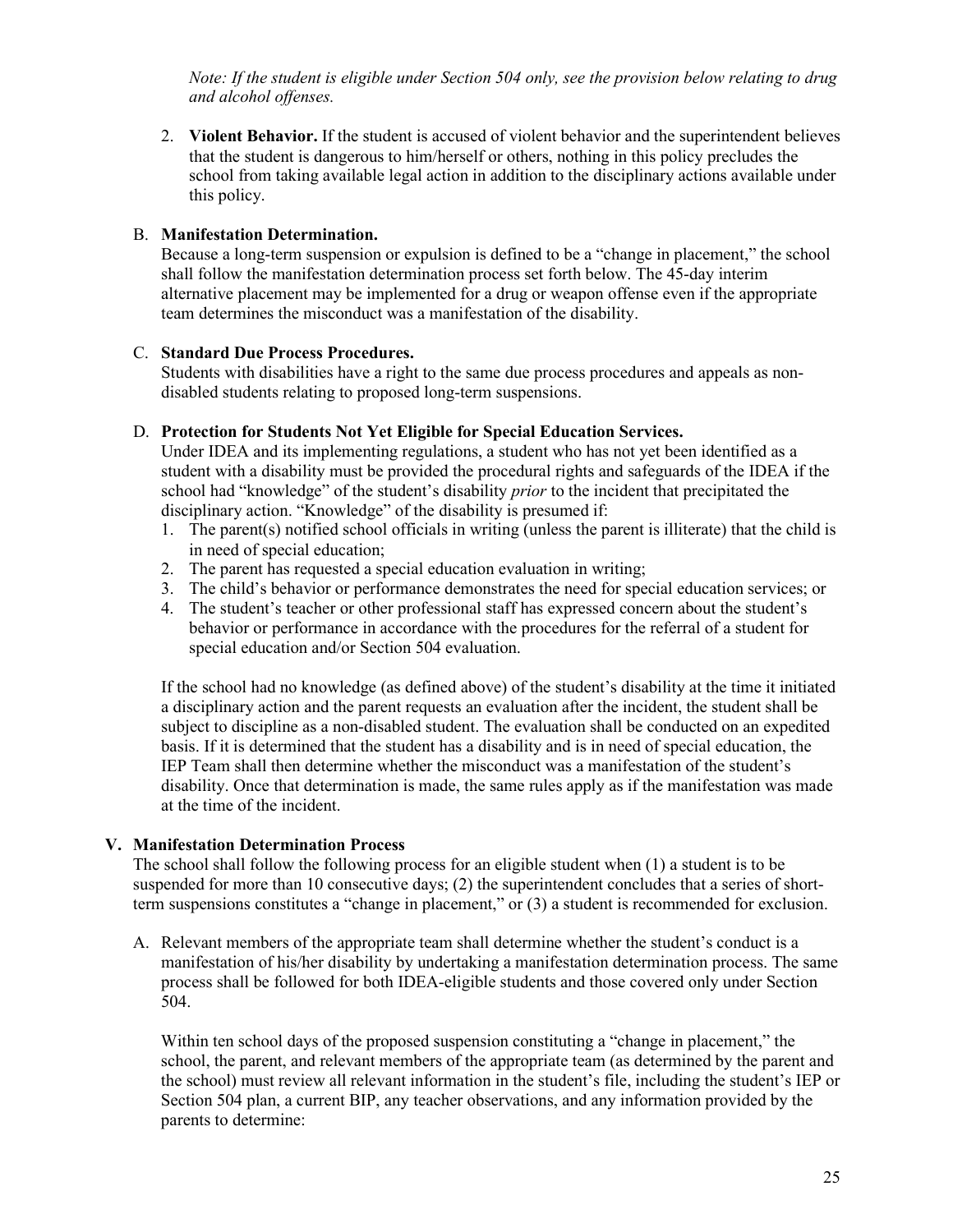- 1. if the conduct in question was caused by, or had a direct and substantial relationship to, the student's disability; *or*
- 2. if the conduct in question was the direct result of the school's failure to implement the IEP or Section 504 plan. The administration is directed to develop appropriate worksheets to guide this process.
- B. If the appropriate team determines that the student's misconduct is not a manifestation of the student's disability, the team shall provide the parents a copy of the determination worksheet and appropriate notice of procedural rights. The suspension may be implemented subject to normal procedural due process rules. Except for the requirement that certain services be provided after the tenth day of suspension, the student may be subject to the same disciplinary consequences and treatment as similarly situated non-disabled students.
- C. If the student's misconduct is determined to be a manifestation of his/her disability, then the suspension may not be implemented. The team should review the student's IEP, Section 504 Plan, and/or BIP to determine the continued appropriateness of the student's educational planning documents and make changes if appropriate.

If the team determines that the conduct is a manifestation of the student's disability, then the team shall undertake the following steps that address a functional behavioral assessment and behavior intervention plan:

- 1. If the IEP team or Section 504 team **has not** conducted a functional behavioral assessment and implemented a behavioral intervention plan (BIP) for the student before the conduct resulting in the proposed suspension, the appropriate team shall meet within 10 business days of the proposed suspension to begin the functional behavioral assessment and to develop a BIP to address the student's behavior. If a BIP exists prior to the proposed suspension, the appropriate team member shall review the BIP (not necessarily in a formal meeting) and its implementation to determine if modifications are necessary. If one or more of the team members believe that modifications are needed, the appropriate team shall meet to consider the request to modify the BIP and its implementation. If not, the team does not have to meet and the BIP will continue to be implemented as written.
- 2. A functional behavioral assessment is a method for identifying and assessing factors that reliably predict a problem behavior. The assessment may include interviews with teachers and others who have worked with the student, descriptive observations of the student's behavior, and the completion of behavioral checklists. The assessment involves identifying, if possible, when problem behaviors occur; the causes of each such behavior; and the kinds of interventions that have a positive impact in managing and/or minimizing such behaviors. It also includes a functional analysis of the student's disability to determine how, if at all, it affects the student's behavior.
- 3. A behavioral intervention plan is a separate document that includes interventions (both positive and negative) that will be used to manage the student's behavior in the school setting and benchmarks to determine when the appropriate team might need to meet to assess the effectiveness of the BIP.

#### **VI. Special Rule Applicable to Section 504-only Students Involved in the Use of Alcohol or Illegal Drugs**

Students who are disabled under Section 504 may be disciplined to the same extent as non-disabled students for the use of alcohol or illegal drugs.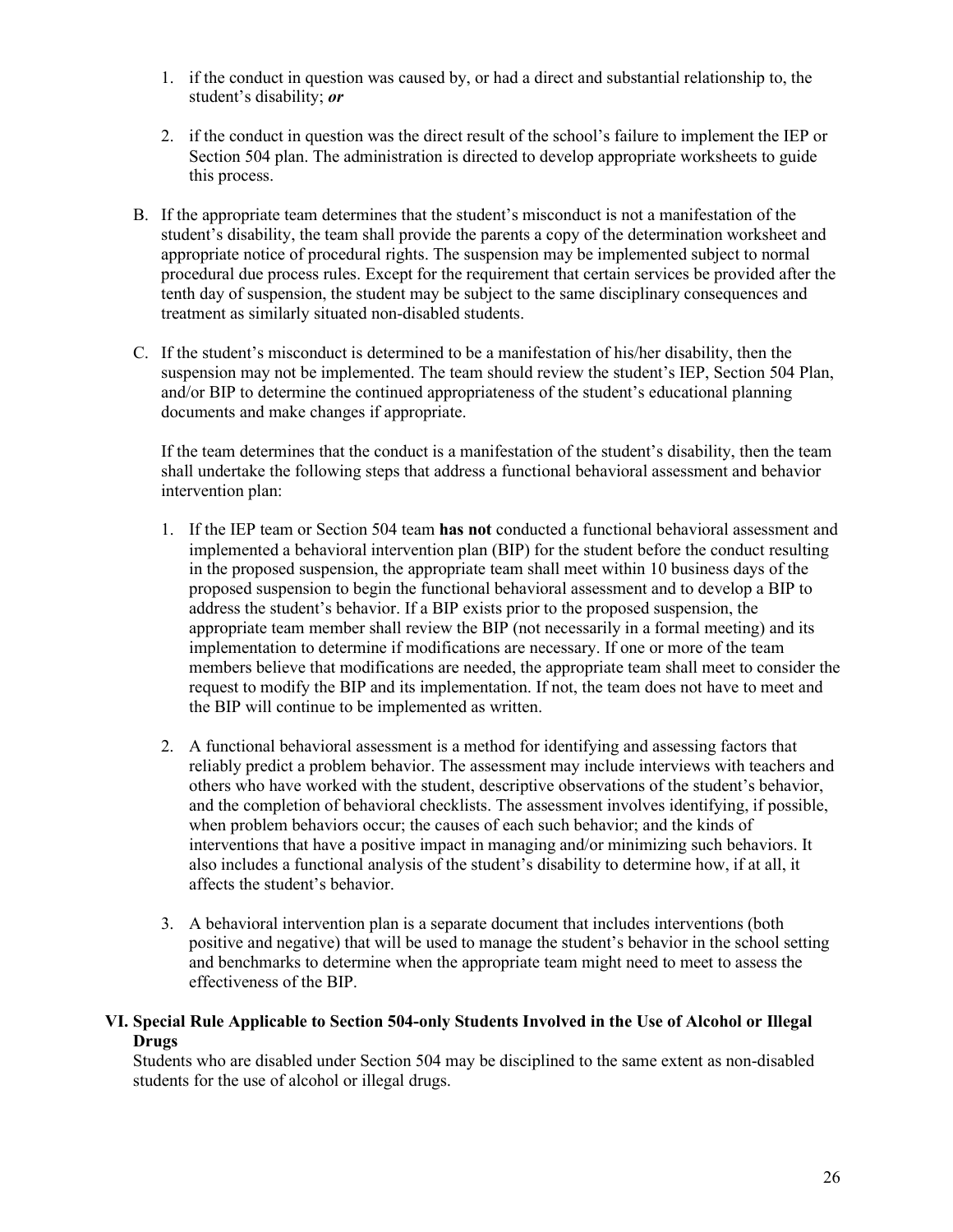## <span id="page-26-0"></span>**FAMILY EDUCATIONAL RIGHTS AND PRIVACY ACT (FERPA)**

The Family Educational Rights and Privacy Act (FERPA) is a federal law that governs the maintenance of student records. Under that law, parents of students or students, if they are at least 18 years of age, have both the right to inspect records kept by the school about the student and the right to request that the school correct inaccuracies in the records. Requests to review student records should be made in writing to the superintendent. The superintendent will schedule the review as early as possible but in no case later than 45 days from the date of the request. The review will take place in the main office or a designated location and a school official qualified to interpret student records will be present at the review. LNC may allow copies of the review to be available after the review and may charge a fee for copies. Access to the records by persons other than the parent or an eligible student is limited and generally requires prior consent by the parents of the student. LNC board policy governs all the rights of parents or students under FERPA. Lake Norman Charter classifies the following as directory information:

- Student's name
- Participation in officially recognized activities and sports
- Weight and height of members of athletic teams
- Current grade level
- Pictures of students or groups of students that do not contain other identifying information

School officials may be required to release this information to any person without the consent of the parent or the student unless families opt out yearly. A survey will be sent out at the beginning of the school year providing options for families to determine, what, if any, information will be shared. If a family fails to complete the surveys, the information will be classified as directory information until the beginning of the next school year.

Parents or eligible students who wish to request the school amend a student record should write the building principal, clearly identify the part of the record that they want amended, and specify why it should be amended. If the school decides not to amend the record as requested by the parent or eligible student, the school will notify the parent or eligible student of the decision and advise them of their right to a meeting with the superintendent. If the school still decides not to amend the record, the parent or eligible student has the right to place a statement with the record setting forth his or her view about the contested information.

Complaints about failure of the Lake Norman Charter School to comply with the Family Educational Rights and Privacy Act (FERPA) may be made, in writing, to FERPA Office, Department of Health and Human Services, 600 Independence Avenue S.W., Washington, DC 20201.

### <span id="page-26-1"></span>**FAN EXPECTATION POLICY**

- Please encourage good sportsmanship by demonstrating positive support for all players, coaches, opposing parents, officials and event staff at every contest, practice, tournament or event.
- Refrain from making derogatory remarks to or about officials, opposing players, parents, coaches or event staff.
- Remember that the contest or event is for the students and not the adults.
- Make sure you and your student treat other players, coaches, fans, event coordinators and officials with respect.
- Assist the coaching staff or club leaders by refraining from "coaching" your student from the sidelines/stands.
- Refrain from the use of abusive, obscene or profane language or gestures.
- Display good sportsmanship by applauding a good effort both in victory and defeat; cheer FOR our team, but not AGAINST opposing teams.
- Be responsible to ensure any spectators (i.e. grandparents, friends, relatives) who accompany you to LNC events abide by the above rules.
- Understand that if you are ejected from a contest for improper actions, you will be asked to leave the LNC Campus.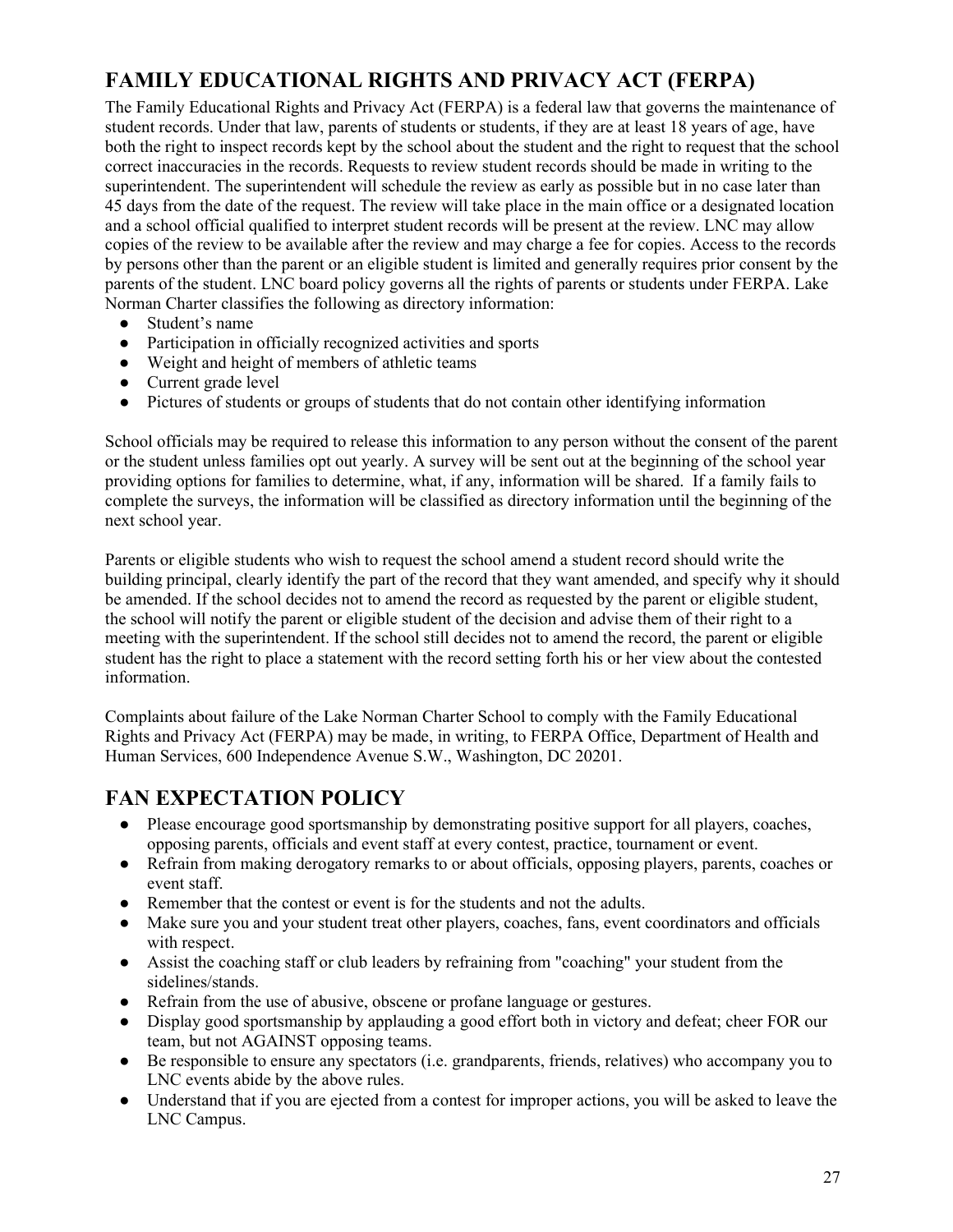## <span id="page-27-0"></span>**HARASSMENT/BULLYING AND NON-DISCRIMINATION POLICY**

Lake Norman Charter School (LNC) is committed to maintaining a safe, orderly and caring educational and professional environment that is free from harassment, bullying, and discrimination. Bullying is the persistent, unwelcome, unwanted and deliberate conduct toward another person with the intent to make that person feel uncomfortable or unsafe. Therefore, LNC prohibits discrimination and harassment in its educational, disciplinary and employment decisions and actions, and provides equal opportunities for all members of the LNC community.

The following factors may not form the basis for educational or disciplinary actions:

- race;
- color;
- religion, including belief and non-belief;
- sex, including but not limited to
	- o pregnancy, childbirth, or related medical condition, and
	- o parenting;
- sexual orientation;
- actual or perceived gender identity, including but not limited to
	- o gender expression,
	- o transition status (including but not limited to physical transition),
	- o transgender status, and
	- o gender nonconformity;
- age;
- national origin;
- physical or mental disability;
- political affiliation;
- veteran status; and
- genetic information.

Violations of this policy may result in sanctions up to and including suspension or exclusion for students, and appropriate school and legal action against parents or campus visitors.

#### <span id="page-27-1"></span>SEXUAL HARASSMENT

Employees, students, parents, board members, or campus visitor are prohibited from:

- A. Making any unwelcome verbal, nonverbal or physical harassment of a student, employee, parent, board member or campus visitor;
- B. Making unwelcome sexual advances to another employee, student, parent, board member or campus visitor;
- C. Making unwelcome requests for sexual favors, whether or not accompanied by promises or threats with regard to the employment or academic relationship;
- D. Engaging in verbal or physical conduct of a sexual nature with an employee, student, parent, board member or campus visitor that may threaten or insinuate, either explicitly or implicitly, that the individual's submission to, or rejection of, the sexual advances in any way:
	- Influences his or her grades, participation in or access to academic programs, class standing or other educational opportunities;
- E. Engaging in verbal or physical conduct of a sexual nature that:
	- 1. Has the purpose or effect of substantially interfering with an employee's ability to do his or her job, or with a student's ability to learn or participate in a class; or
	- 2. Creates an intimidating, hostile or offensive work or academic environment;
- F. Committing any act of assault or indecency, sexual assault or public sexual indecency whether on LNC property or in connection with any LNC sponsored activity;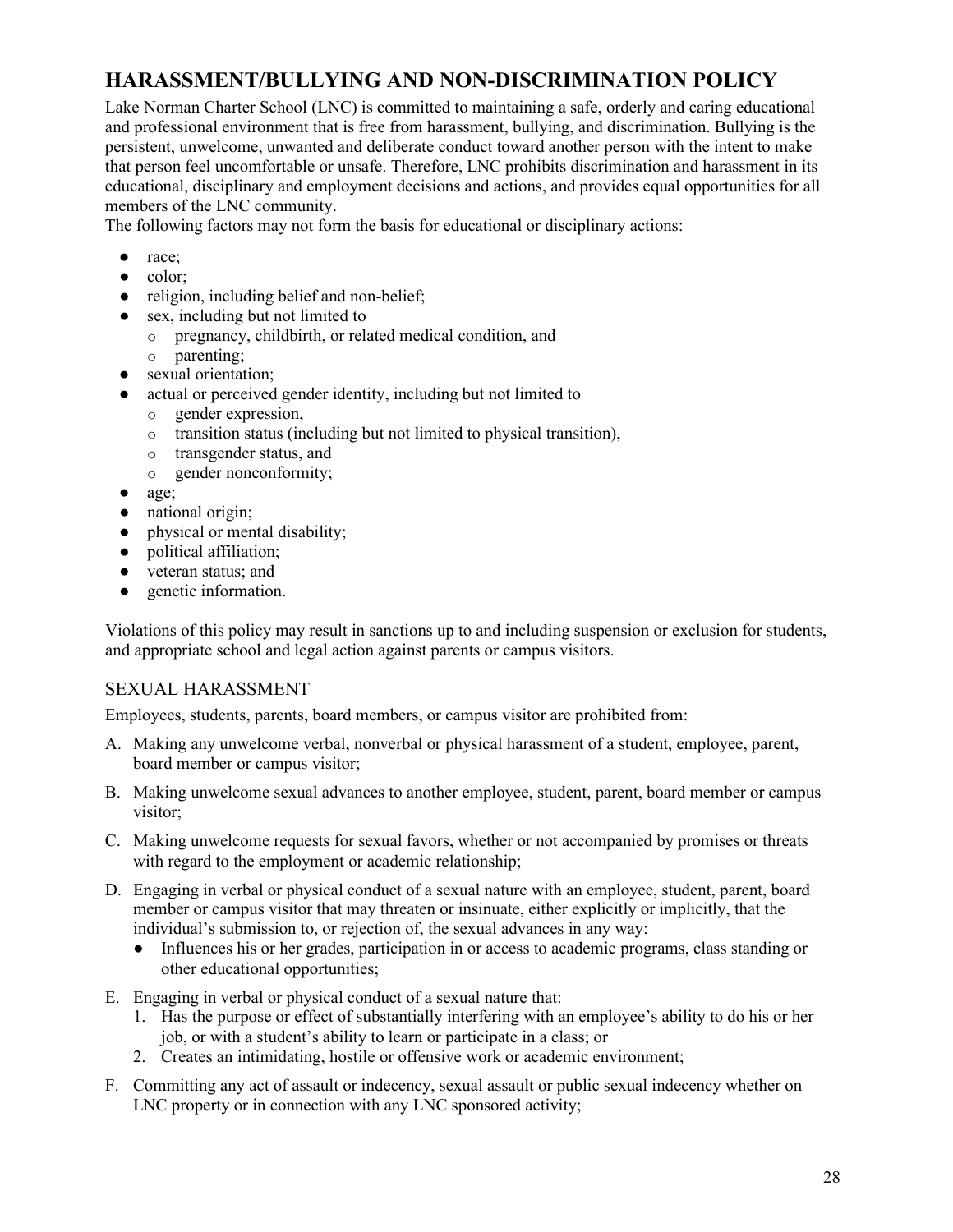- G. Continuing to express sexual interest in another employee, student, parent, board member or campus visitor after being informed that the interest is unwelcome (reciprocal attraction is not considered sexual harassment);
- H. Engaging in other sexually harassing conduct at school or at a school-sponsored function, whether physical or verbal, including but not limited to, commentary about an individual's body (or body parts), sexually degrading words to describe an individual, sexually offensive comments, sexually suggestive language or jokes, innuendos, and sexually suggestive objects, books, magazines, computer software, photographs, cartoons, pictures or calendars.

## <span id="page-28-0"></span>**ADDITIONAL POLICY VIOLATIONS**

Administrators and/or staff who disregard or fail to report allegations of harassment that have been reported to them by the person who is the subject of the harassment are in violation of this policy and subject to disciplinary action.

## <span id="page-28-1"></span>**VERBAL/PHYSICAL CONFRONTATION**

Lake Norman Charter will not tolerate verbal and/or physical confrontations which threaten or are perceived as being threatening to its staff members, students, parents, prospective parents, board members or any other guest of the school. LNC staff members may not be approached on school grounds, at other school-sponsored events or in public during non-school hours in a negative fashion to discuss schoolrelated administration issues. The result of this type of confrontation will be reviewed by the LNC administration and/or the LNC board of education to determine a proper course of action. Recommended action may include probation for the person(s) involved or exclusion of the person(s) from LNC property and all LNC-sponsored events.

#### <span id="page-28-2"></span>HOW TO FILE A COMPLAINT

If the bullying/harassment is occurring within LNC, a student should speak to a teacher or school counselor about his or her concern. To file a formal complaint, the complainant should complete the LNC Bullying/Harassment form, sign the complaint and file it with the counselor or school administrator. Forms are available from either the school counselors and/or building administrator. Complaints of bullying will be investigated by the LNC administration in a confidential manner and as expeditiously as possible. Any student who knowingly provides false information will be subject to appropriate disciplinary action, up to and including academic suspension or expulsion for students.

Retaliation against a student for filing a harassment complaint or participating in the investigation of a complaint is strictly prohibited and will result in appropriate disciplinary action.

## <span id="page-28-3"></span>**HOMEWORK**

LNC recognizes the importance of homework in supplementing classroom instruction and furthering the goals of the educational program. Homework reinforces learning and stimulates independence, responsibility and self-direction.

Homework assignments should provide practice and strengthen skills that have already been taught in class. In addition, homework assignments should improve a student's ability to work independently. Assignments should be reasonable in the amount of time necessary to complete the tasks. Homework is discussed in class to allow students the opportunity to ask questions and receive clarification on problems they find difficult. All student work should be completed in a neat and timely manner. Using another's work, as well as giving one's work to another student, is considered a violation of the LNC Honor Code and will result in disciplinary action.

Homework at the elementary school will be commensurate with your child's age/grade level and will provide practice with skills students are learning in class. Schoology and your child's planner will be your parent resource for homework expectations and assignments. Our goal will be to only give homework that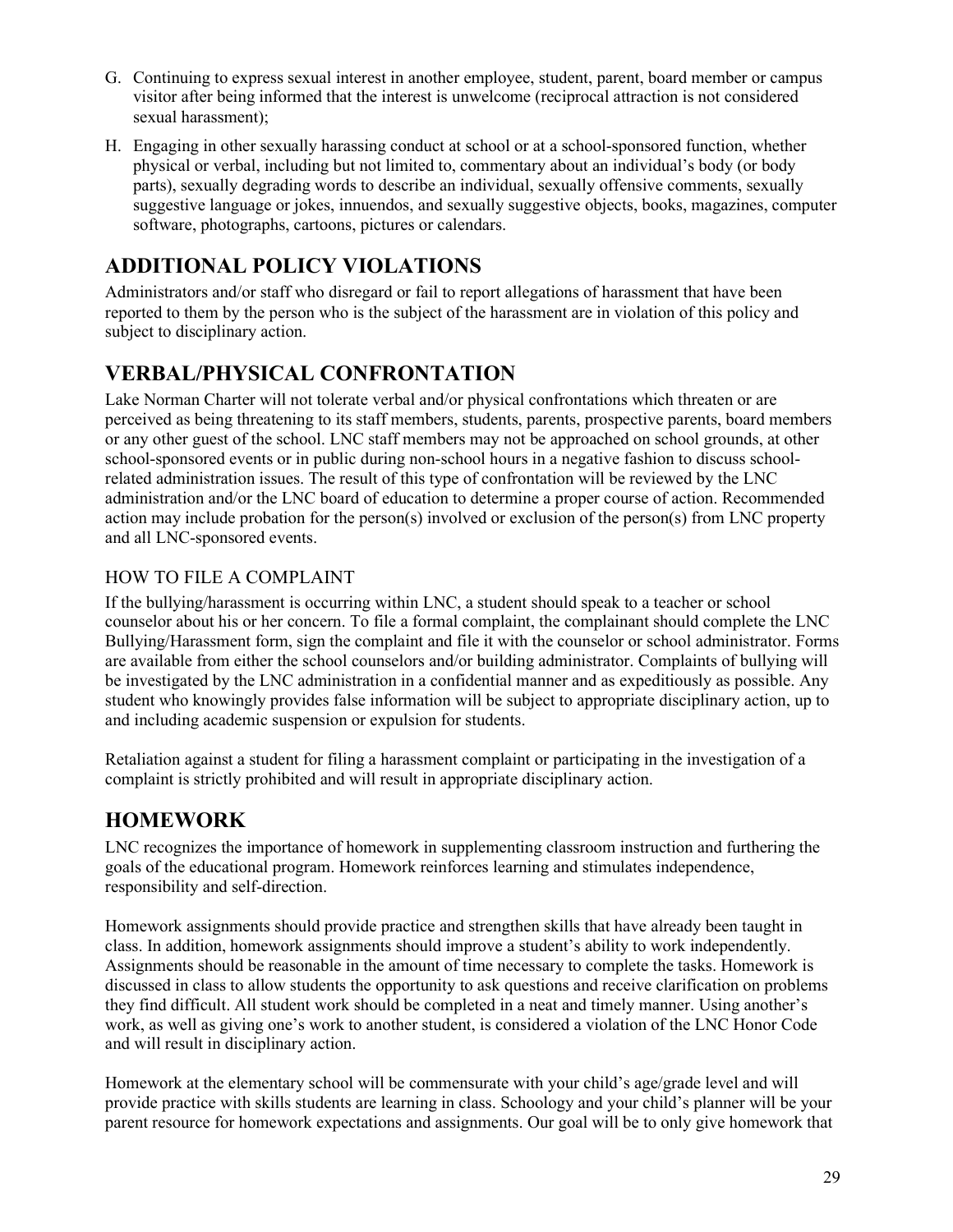is of quality directly tied to the instruction in the classroom and that further repetition leads to true understanding and comprehension.

Teacher collaboration is encouraged to ensure that the amount of time required to complete homework assignments is appropriate, taking into consideration students' developmental maturity and the total amount of homework assigned by the team and electives staff. Teachers should also take into consideration the difference in technological resources of students and their parents/guardians when making assignments.

### <span id="page-29-0"></span>**INCLEMENT WEATHER PROCEDURE**

The safety of our students and staff is our first concern when deciding if our school must close or have its opening delayed due to inclement weather. **We will do our best to make a decision by 5:30 am if our normal schedule will be changed.** School schedule changes are announced on our website, social media and local television stations and their radio affiliates in the case of inclement weather or other unforeseen emergencies. The voice mail in the main office at the school is also updated to reflect any unplanned changes to the schedule and a message will be sent out to families via e-mail.

## <span id="page-29-1"></span>**MEDIA/PHOTOGRAPHIC RELEASE AUTHORIZATION**

LNC students may be photographed or taped, either visually or orally, by LNC school personnel, media personnel or others authorized by the school for the purpose of education, public relations or any other purposes deemed necessary by LNC. Students may have their name and/or image included on the LNC website. Parents may opt out of having their student participate in media releases and on the school website by contacting the registrar at each campus.

## <span id="page-29-2"></span>**MCKINNEY-VENTO (HOMELESS STUDENT) SUPPORT**

The **McKinney-Vento Act** is designed to address the challenges that homeless children and youths have faced in enrolling, attending, and succeeding in school. Under the McKinney-Vento Act, State educational agencies (SEAs) must ensure that each homeless child and youth has equal access to the same free, appropriate public education, including a public preschool education, as other children and youths. Homeless children and youths must have access to the educational and related services that they need to enable them to meet the same challenging State academic standards to which all students are held. In addition, homeless students may not be separated from the mainstream school environment. SEAs and local educational agencies (LEAs) are required to review and undertake steps to revise laws, regulations, practices, or policies that may act as barriers to the identification, enrollment, attendance, or success in school of homeless children and youths.

If you believe that your student(s) meet these qualifications, please contact the local (LNC) Homeless Liaison, Heather Crane (hcrane @lncharter.org) for more information about applying and potential supports.

#### **Dispute Resolution Policy**

Once the initial application for support services is received by LNC's Homeless Liaison, a decision will be shared with the family about qualification within five business days. If the parent/guardian or unaccompanied youth disagrees with a schools decision of either placement or support, they may file a request for dispute resolution. The liaison will provide a *McKinney-Vento Dispute Appeal* form to be completed by the parent/guardian or unaccompanied youth within two business days upon receipt of *Written Notification of Decision*, which will start the appeals process.

The parent/guardian or unaccompanied youth should refer to the LNC's Parent Grievance Policy regarding timelines and follow the process as outlined. If the parent/guardian or unaccompanied youth remains unsatisfied with the decision after following all the local school grievance procedures, they may make a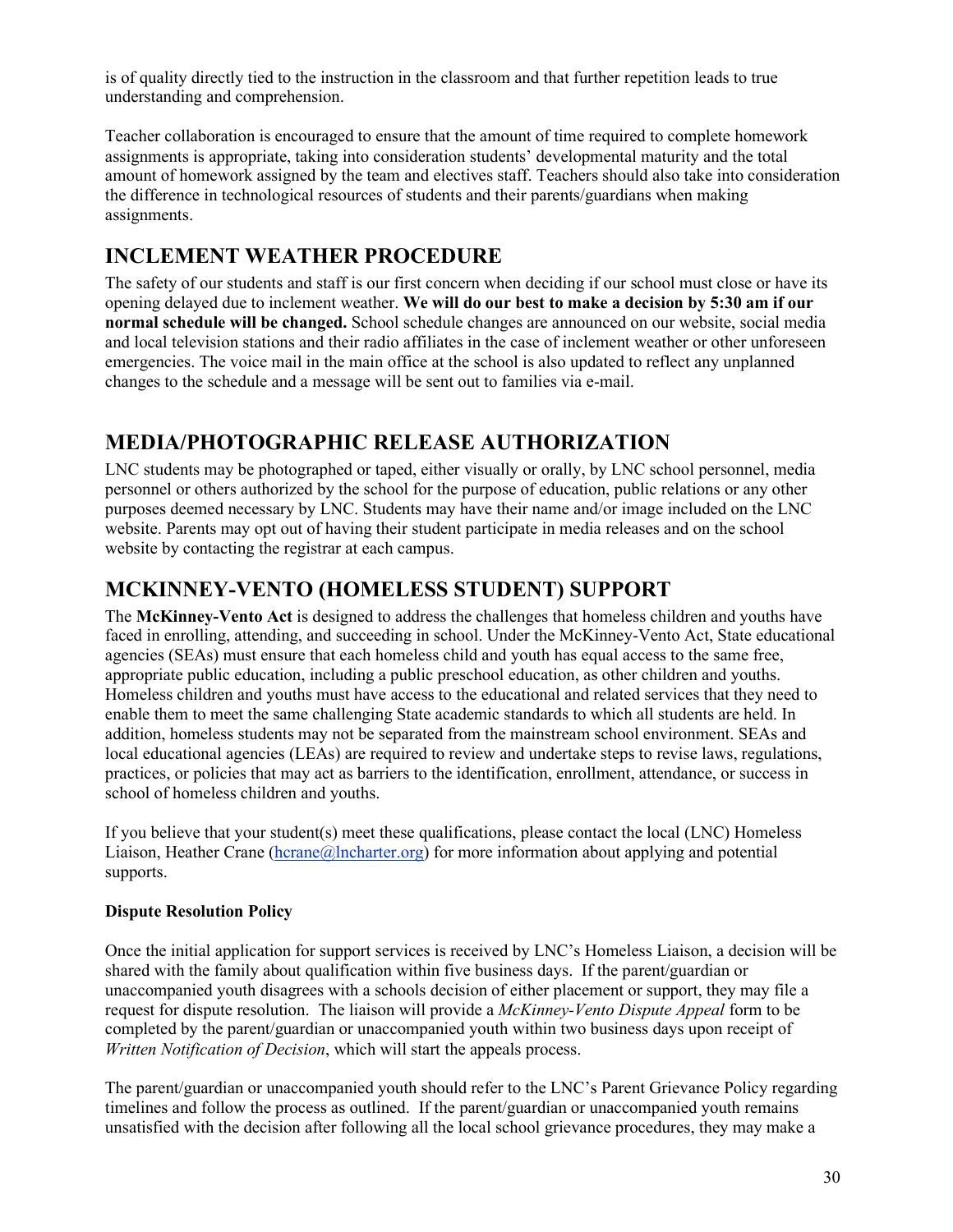final appeal to the NCState Coordinator for the Education of Homeless Children and Youth. More information on that process can be can be found by going to:North Carolina Homeless Education Program [\(https://hepnc.uncg.edu/\)](https://hepnc.uncg.edu/)

## <span id="page-30-0"></span>**NARCOTICS, ALCOHOLIC BEVERAGES AND OTHER DRUGS**

LNC is dedicated to maintaining a drug-free campus. It is strictly prohibited to possess, sell, use, transmit, conspire to transmit or distribute, or be under the influence of any narcotic drug, hallucinogenic drug, amphetamine, barbiturate, nicotine, marijuana, "counterfeit drugs"(i.e. herbal supplement), alcoholic beverage, inhalant or intoxicant of any kind, or any controlled substance as defined by applicable law (except as prescribed by a physician); or use, possess, or distribute any drug paraphernalia, all of which for the purposes of this section will hereafter be called "prohibited substances."

On school grounds, this policy applies:

- During and immediately before and immediately after school hours.
- At any other time when the school is being used by any group.
- At a school activity, function or event, including buses.

Violation of this policy will result in immediate suspension and possible further disciplinary action including the possibility of exclusion from school. Law enforcement officials will be notified when any substance is found that is suspected to be one that is illegal.

- A. Any substance that is believed to be a prohibited substance confiscated by an administrator or other school official shall be turned over to the appropriate law enforcement agency for proper identification. Administrators should request a signed affidavit from the law enforcement agency attesting to the results of the test.
- B. In no event shall an administrator request or accept the return of any prohibited substance into his/her possession. The report of the law enforcement agency attesting to the nature of any confiscated substance shall be sufficient evidence for the purpose of due process suspension hearings.

## <span id="page-30-1"></span>**PARENT AND FAMILY INVOLVEMENT**

LNC strives to maximize community and parent involvement in as many areas as possible. Parents are expected to serve 10 hours per school year volunteering (i.e. Serve<sup>10</sup>). However, if volunteering in a classroom, visits should be scheduled in advance with the teacher in order to keep classroom disruptions to a minimum. We also ask that parents contact teachers in advance to schedule a conference.

## <span id="page-30-2"></span>**PARENT/STUDENT APPEAL POLICY**

When a parent or student has a non-disciplinary school-related concern, he or she should first seek resolution by contacting the classroom teacher involved. If the issue remains unresolved, the parent or student should contact the grade's team lead at the elementary/middle schools or the department chair at the high school.

If the issue remains unresolved, the parent or student may appeal first to the building principal and finally the superintendent. Administration has the responsibility to attempt to contact the parent and student within two (2) school days and reach a decision on the matter within five (5) school days of when contact is made. Should a decision not be reached within five (5) school days, communication will be made to the parent and student as to when a final decision will be made.

If the issue remains unresolved, the parent or student has a right to pursue an appeal to the board of education. An appeal to the board of education must be filed in writing to the board chair, with a copy to the superintendent, within ten (10) school days of communication of the superintendent's decision. After that date, the right to appeal is forfeited. The appeal should concisely state the background of the action appealed, as well as the specific grounds upon which the action is claimed to be in error.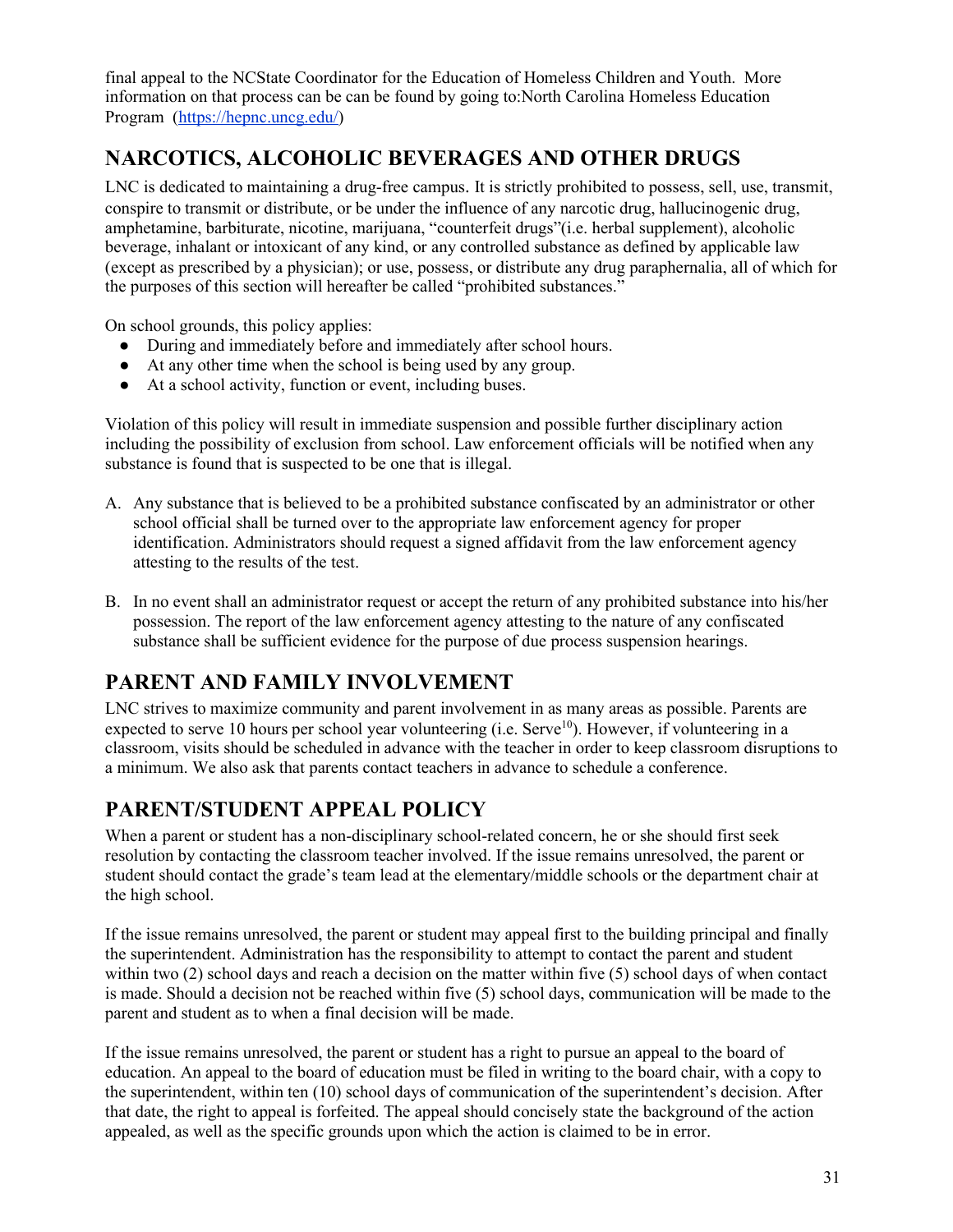As answer to the appeal, the LNC superintendent and administrative team will provide to the board chair a written timeline of events related to the appeal, as well as an explanatory statement. Both statements will be provided to all members of the board of education.

Within ten (10) school days of the date of the written appeal to the board of education, the appealing party will be notified of where and when the appeal will be heard. The hearing will take place at the next available regularly scheduled board meeting. The board reserves the right to call a special meeting prior to the next regularly scheduled board meeting to hear the appeal.

All appeal hearings will be held in closed session. The appealing party and the LNC superintendent and/or administrators will be provided time to state their cases. Other attendees may be allowed at the board's discretion. All attendees will be bound by closed session confidentiality in any discussions related to the matter of the appeal and outcomes of any subsequent meetings. Board members will be provided the opportunity to ask questions for clarification.

Following the hearing, the board of education will meet in executive session (voting board members only) to discuss the appeal and make a decision. The board's decision is final. The appealing party and the superintendent will be notified of the decision promptly. In all appeals to the board of education, it shall be the duty of the board to see that proper notice is given to all parties concerned.

#### **Any disciplinary appeals will be addressed by following the procedure outlined in the Student Handbook under "Student Behavior Code."**

## <span id="page-31-0"></span>**PARENT TEACHER ORGANIZATION (PTO)**

LNC has an outstanding PTO and is always looking for parent volunteers. The PTO raises funds for the school and provides countless volunteers. Our school could not be successful without our dedicated PTO. Parents can contact the following PTO presidents about volunteering with the respective PTOs: Kim Schild, High School PTO President [\(HSPTO@lncharter.org\)](mailto:HSPTO@lncharter.org), Jamila Lindsey, Middle School PTO President [\(MSPTO@lncharter.org\)](mailto:MSPTO@lncharter.org) and Nicki Lowe , Elementary School PTO President [\(ESPTO@lncharter.org\)](mailto:ESPTO@lncharter.org).

## <span id="page-31-1"></span>**PUBLIC RECORDS REQUESTS**

Lake Norman Charter reserves the right, per North Carolina law, to charge a fee for reproducing materials as part of a public records request to the school. The fee will be determined based on market pricing at the time of the request. All requested information will be provided in written format and will either be faxed or is the responsibility of the requesting party to pick up.

## <span id="page-31-2"></span>**SCHOOL PICTURES**

School pictures will be taken once during the school year to be placed in the school yearbook. Additional pictures may be purchased at that time. If a student desires to not have their picture in the yearbook, their parent should submit the request in writing to the main office of the respective school.

## <span id="page-31-3"></span>**SCHOOL SAFETY**

Lake Norman Charter puts the safety of our students and staff as our paramount goal and responsibility. As such, we have safety procedures in place, which include conducting regular drills to ensure that all individuals are prepared in the event of an emergency. Additionally, we partner with the Town of Huntersville to provide a school resource officer (SRO) to provide both educational opportunities (i.e. DARE, staff training, classroom participation, etc.) and protection. Our SRO also works with school staff to annually review our safety procedures.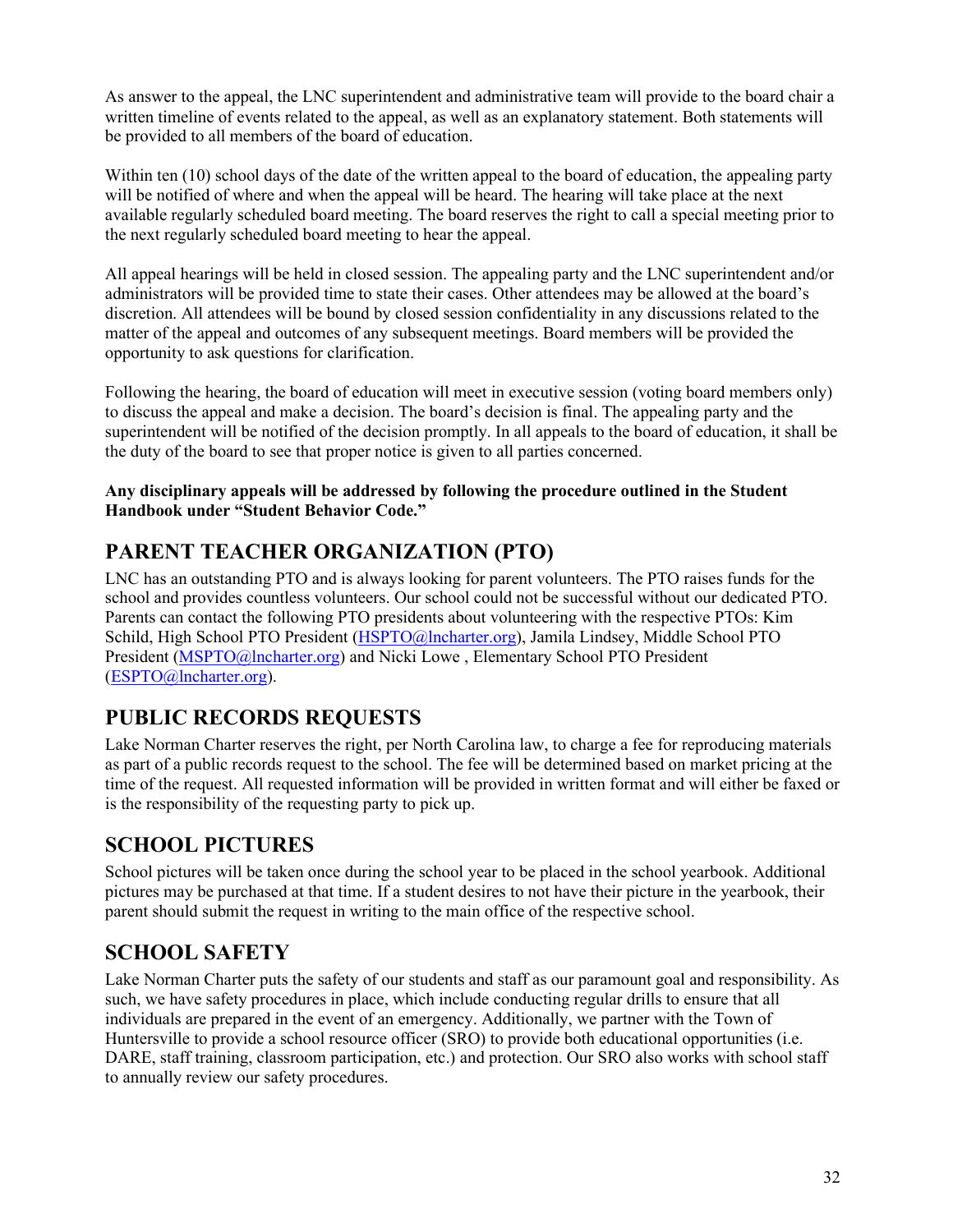## <span id="page-32-0"></span>**SCHOOL TELEPHONES**

Office phones are not to be used by students except in the case of an emergency. Messages will only be delivered in case of emergency, as it disrupts the instructional environment. Students cannot be called from class to receive a phone call. Students should not use classroom phones unless given permission by a teacher or an announcement is made to allow students to call home due to schedule changes.

## <span id="page-32-1"></span>**SEARCH AND SEIZURE POLICY**

The board of Lake Norman Charter School is committed to the maintenance of order and discipline in the schools and to the safety and welfare of students, staff, and visitors. Building administrators and their designees are authorized and responsible for investigating anti-social behavior and other conduct that may violate board policies, school standards or rules. School authorities have the right to search individuals and their possessions, including all areas on campus, school buses, personal property, computers, electronic devices and vehicles brought onto school property or to school-sponsored events when there is reasonable suspicion that a student may be in violation of school policy or law. Student lockers are the property of LNC and may be searched at any time without prior cause or notice. LNC is a drug-free campus and as such, reserves the right to utilize local law enforcement to conduct random canine searches. All students and employees, including students alleged to have engaged in misconduct, are expected to respond fully and truthfully to any questions or issues raised in the course of a school investigation and any other related proceedings.

#### <span id="page-32-2"></span>AUTHORITY TO CONDUCT SEARCH AND SEIZURES

School administrators have the authority to conduct reasonable searches and seize materials in accordance with this policy for the purpose of maintaining a safe, orderly environment and for upholding standards of conduct established by the board of education or the school administration. This policy does not apply to investigations conducted by law enforcement officials.

Reasonable suspicion that a student has unauthorized or illegal materials or has violated a law or school rule is required before an individual student will be singled out for a search. Reasonable suspicion is not required if a student freely, voluntarily, and knowingly consents and agrees to the search of his or her person or personal effects. Individualized suspicion is not required for random searches.

As used in this policy, the term "unauthorized" means any item dangerous to the health or safety of students or school personnel, or disruptive of any lawful function, mission or process of the school, or any item described as unauthorized in school rules published and made available to the student.

A student's failure to permit reasonable searches and seizures as provided in this policy will be considered a violation of the expected standard or behavior and appropriate consequences may be imposed.

#### <span id="page-32-3"></span>PERSONAL SEARCHES

A student's personal effects (*e.g.,* pockets, purse, book bag, etc.) may be searched whenever a school official has reasonable suspicion to believe that the student is in possession of illegal or unauthorized material as defined by the LNC Student Behavior Code.

If the school officials have reasonable suspicion to believe that a student has on his or her person an item that is eminently dangerous to the student or to others, the student shall be isolated with appropriate supervision until law enforcement officials are called and become involved. LNC personnel shall not conduct searches requiring a student to remove more than his or her outer jacket, sweater, or similar outer garment. Strip searches shall not be conducted by LNC personnel.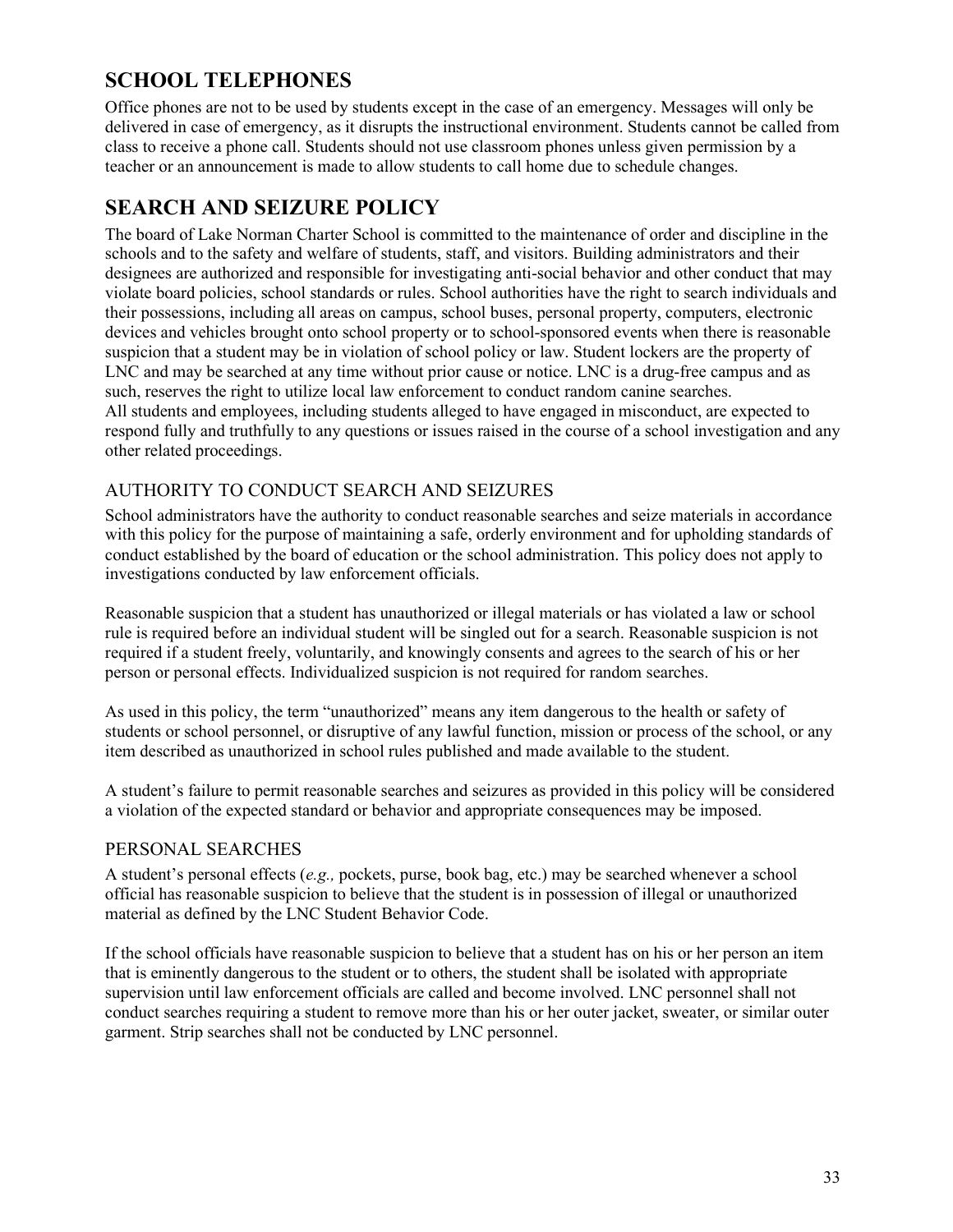#### <span id="page-33-0"></span>USE OF METAL DETECTORS

A metal detector can be used to search a student's person and/or personal effects whenever a school official has reasonable suspicion to believe that the student is in possession of a weapon. The search will be conducted in private, if appropriate and when feasible.

A school is authorized to conduct general searches of students and their personal effects with a metal detector before a student can gain entry to the school campus or any school-sponsored extracurricular activities. The search must be conducted in accordance with procedures established by the superintendent or his/her designee. Prior to initiating general searches, the school must substantiate to the superintendent the need for general searches based upon a pattern or expectation of violence or destruction. Any metal detector search undertaken pursuant to this policy must be conducted by a school official.

#### <span id="page-33-1"></span>LOCKER/DESK SEARCHES

Student lockers and desks are school property and remain at all times under the control of the school. Students, however, are expected to assume full responsibility for the security of their assigned lockers. Student lockers and desks may not be used to store illegal, unauthorized or contraband materials. Inspections of lockers and/or desks may be conducted by school officials for any reason consistent with LNC policies or rules at any time, without notice, and without reasonable suspicion. A student's personal effects, such as backpacks, gym bags, or purses, may be searched only pursuant to guidelines for personal searches described above.

#### <span id="page-33-2"></span>SEARCH OF STUDENT MOTOR VEHICLES

Students are permitted to park on school premises as a matter of privilege, not of right. The school retains authority to search a student's motor vehicle at any time while it is parked on school property or at a school-sponsored event.

#### <span id="page-33-3"></span>SEARCH OF ELECTRONIC DEVICES

Computers, tablets and other electronic devices provided by Lake Norman Charter School for student use remain the property of the school and may be searched at any time, for any reason, without reasonable suspicion, prior notice or consent.

Because the ability to bring one's own electronic devices onto campus is a privilege, not a right, doing so constitutes permission to search. Accordingly, a student's personal electronic devices, including but not limited to a computer, tablet, telephone and other wireless communication devices brought onto school property, and their contents, including but not limited to text messages and digital photos, may be searched without cause and/or prior notice whenever a school official has reason to believe the search will provide evidence that the student has violated or is violating a law, LNC policy, the Student Behavior Code, or a school rule.

If a student fails to make his or her electronic device(s) available for search, LNC may institute the level of punishment appropriate for the suspected violation that led to the request to search the device(s).

#### <span id="page-33-4"></span>SEARCH USING TRAINED DOGS

#### *All searches using trained dogs will be performed by and under the direct supervision of law enforcement officials.*

School officials may authorize law enforcement officials to have specially trained dogs sniff students' lockers, desks, book bags, purses, gym bags, automobiles and other personal property at any time in an effort to detect the presence of prohibited substances and items on Lake Norman Charter School property. Authorities may search personal property in or about which trained dogs have detected prohibited substances or items and may seize such substances or items found as a result of these searches. Student shall be subject to consequences set forth in the Student Behavior Code for the possession of any prohibited items seized as a result of inspections by trained dogs and may also be subject to criminal prosecution.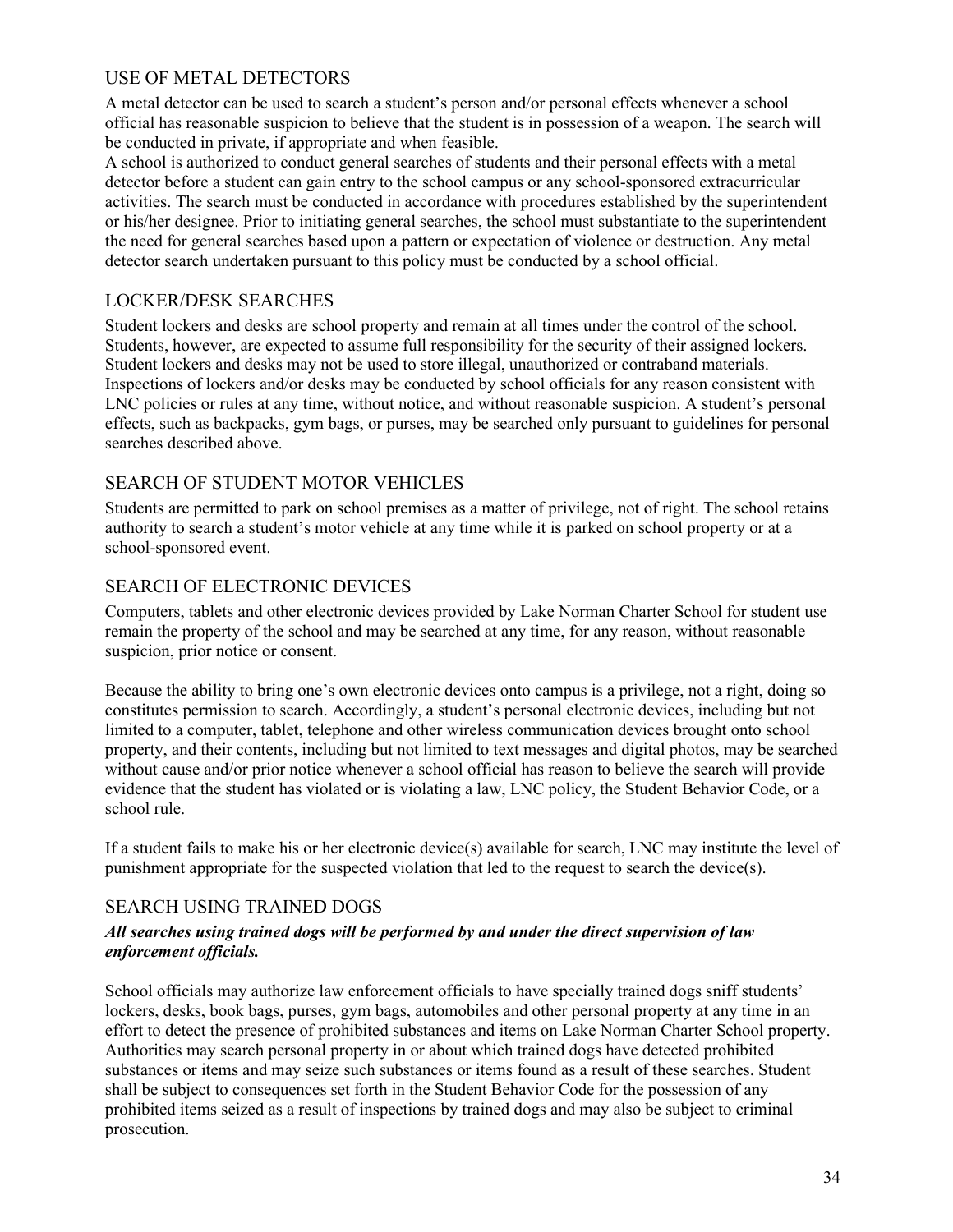School officials must take all necessary steps to ensure that students are never present in areas where trained dogs are located and that the trained dogs at no point have contact with students. Trained dogs must at all times remain in the direct control of their canine handlers, who must be sworn police officers from local law enforcement agencies. School administrators will work with the appropriate law enforcement officials to designate and manage areas where the trained dogs are used to sniff.

This policy shall be published in the Student Handbook. However, Lake Norman Charter has no obligation to notify students or obtain consent prior to conducting dog sniff inspections. Failure of LNC to notify any particular student or parent of the provisions of this policy or of the intention to use trained dogs to inspect a school or designated area inside or outside of a school does not constitute a defense to or waiver of any disciplinary consequences imposed as a result of the seizure of any contraband items pursuant to this policy.

## <span id="page-34-0"></span>**SERVICE ANIMAL POLICY**

This policy addresses the use of service animals on LNC property by qualified individuals with disabilities. Lake Norman Charter School will make reasonable accommodations in its services, programs, or activities for qualified individuals with disabilities in accordance with requirements set forth under Title II of the Americans with Disabilities Act, Americans with Disabilities Act Amendments of 2008, Section 504 of the Rehabilitation Act of 1973, the Individuals with Disabilities Act, and state law.

#### <span id="page-34-1"></span>**DEFINITIONS**

A "service animal" for purposes of this policy is any dog that has been individually trained to do work or perform tasks for the benefit of an individual with a disability (including, but not limited to, a physical, sensory, psychiatric, intellectual or other mental disability).

Service animals do not include any other species of animal, whether wild or domestic, trained or untrained -- except that a miniature horse will be permitted as a service animal if reasonable modifications can be made after assessing the specific factors listed in 28 C.F.R. § 35.136(i).

The work or tasks performed by a service animal must be directly related to the individual's disability or necessary to mitigate a disability. 28 C.F.R. § 35.104 provides examples of kinds of work or tasks that would qualify under this standard.

Service animals do not include any animal whose sole function is to provide emotional support, wellbeing, comfort, companionship or similar therapeutic benefits or to act as a crime deterrent.

LNC property includes all property owned and/or operated by LNC, including, but not limited to, school campuses and buildings, athletic fields, playgrounds, parking lots, bus stops, vehicles, school buses, activity buses and any other properties owned or operated by LNC.

#### <span id="page-34-2"></span>USE OF A SERVICE ANIMAL ON SCHOOL PROPERTY BY STUDENTS AND EMPLOYEES

School administrators shall facilitate the introduction of an eligible service animal into the school environment. To promote a successful integration of the service animal into the educational program and to minimize unnecessary disruption, an employee or student with a disability who intends to bring a service animal to school during the school day shall abide by the following requirements:

A. The employee, student or student's parent must notify the superintendent in writing at least 10 school days prior to the date proposed to bring the service animal onto school property in order for administration to evaluate the request and respond to the requestor. To be valid, any such request must be accompanied by acceptable documentation of the service animal's training and the veterinarian's certification as discussed below.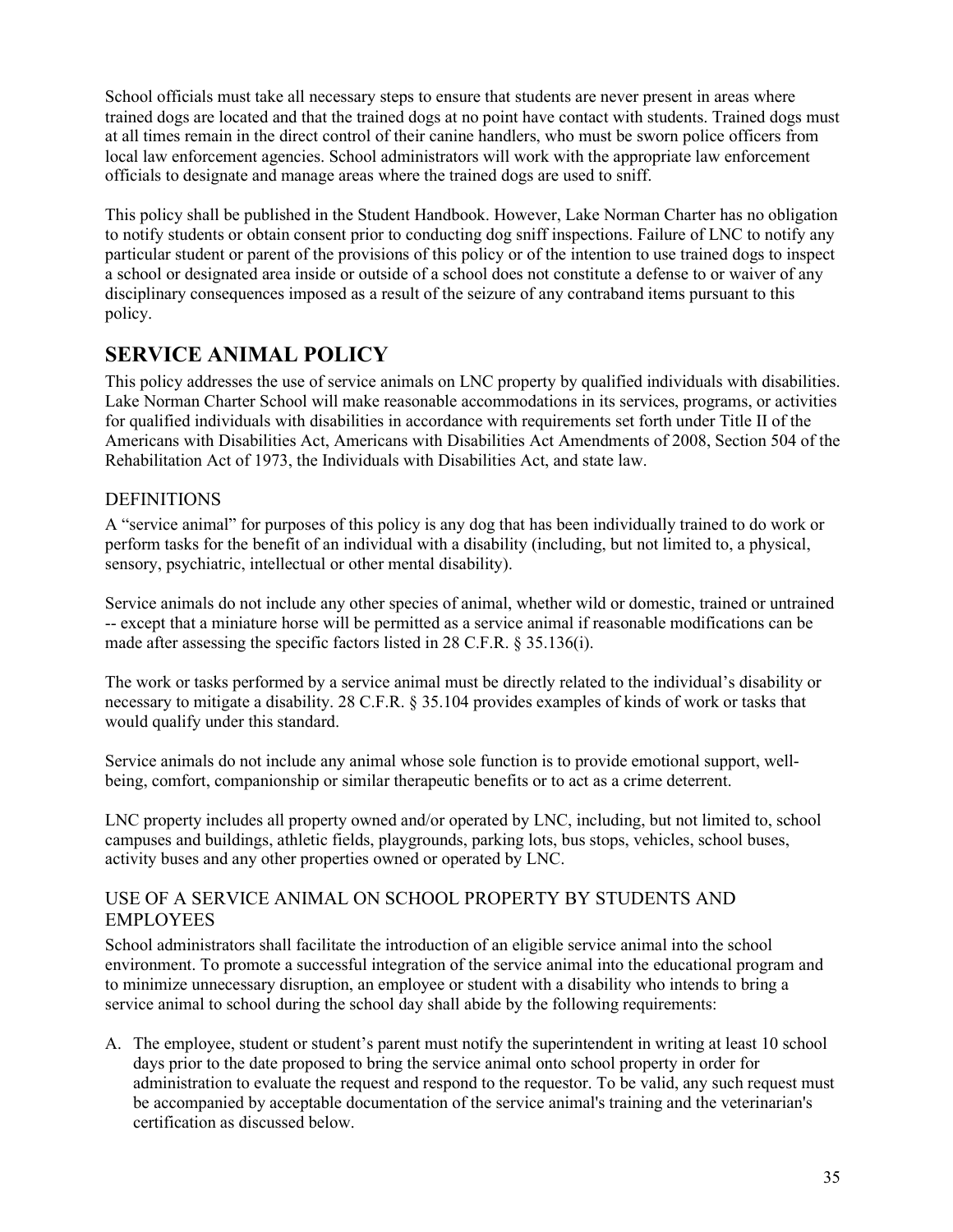- B. Requests from students shall be referred to the student's Section 504 or IEP team, which shall be responsible for determining whether to approve such a request. The student and his/her family must comply with this policy concerning the use of a service animal on LNC property. Appeals from a decision made by a Section 504 team or an IEP team not to allow a service are governed by the laws applicable to Section 504 and IDEA.
- C. The employee, student or student's parent will work with school personnel to create a plan addressing the presence of the service animal (and handler, if applicable) during the school day. At minimum, a plan to integrate a service animal into the school environment will include or address the following:
	- 1. Appropriate training for school personnel and students regarding interaction with the service animal;
	- 2. Any necessary modifications to the educational program so that the employee or student with a disability may be accompanied by the service animal; and
	- 3. Consideration of the need for a handler other than the employee or student with the disability to control or care for the service animal.
- D. The service animal shall wear identification to provide adequate notice to students, school personnel and school visitors that the animal is a service animal and such identification shall include any applicable instructions (i.e. "Do not touch or pet").
- E. The service animal must:
	- 1. be clean, well groomed, not have an offensive odor;
	- 2. be treated for, and kept free of, fleas, ticks, and other parasites;
	- 3. be able to walk or lie quietly beside the handler without obstructing aisles, doorways, or other pathways;
	- 4. be spayed or neutered;
	- 5. be housebroken;
	- 6. not interfere with or disrupt the classroom or other educational activities;
	- 7. not show aggression toward people or other service animals; and
	- 8. work calmly and quietly on a harness, leash or other tether.
- F. Owners of a service animal must provide annual proof that the service animal is up to date on all of its required vaccinations as determined by its veterinarian. That certification must be provided in writing by the veterinarian. Failure to provide this certification on an annual basis will result in the service animal being banned from LNC property.

#### <span id="page-35-0"></span>PRESENCE OF A SERVICE ANIMAL ON SCHOOL PROPERTY

Under no circumstance may a service animal be on LNC property without prior approval pursuant to this policy.

Upon approval of a service animal, an employee or student with a disability accompanied by a service animal must meet the following requirements for a service animal to be present on school property.

- A. A student or employee who is accompanied by a service animal must care for, control and supervise the animal. If a student is not capable of providing adequate care, control and supervision, the parent will be responsible for providing such care and supervision or for retaining a handler to do so. If an employee is not capable of providing adequate care, control and supervision, the employee will be responsible for retaining a handler to do so.
- B. If a student or employee requires assistance from a parent or handler to care, control and supervise the service animal while on school property, that individual must submit to a background screening, which may include a criminal history check in accordance with state law and any procedures established by the superintendent.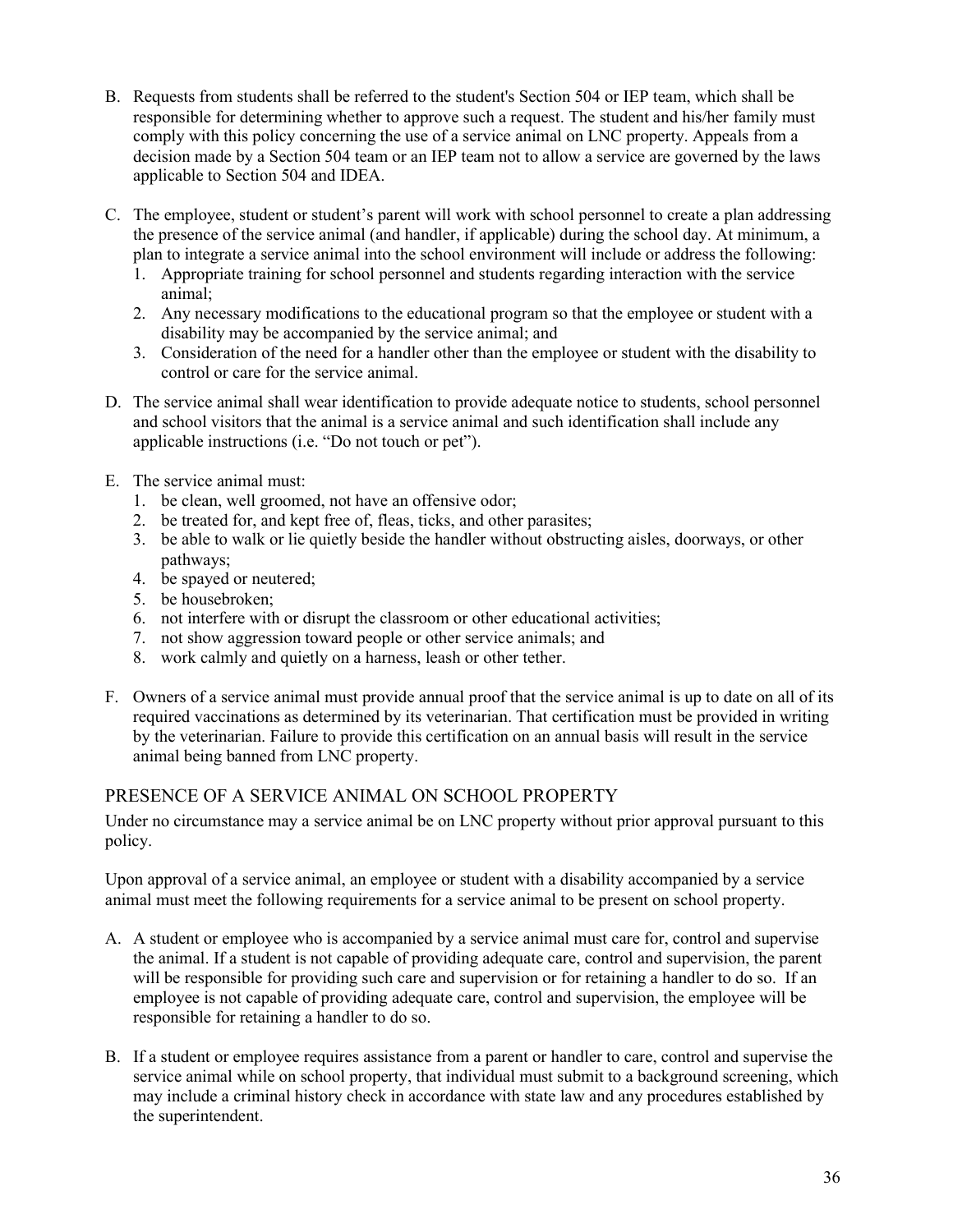- C. The service animal must be on a leash or other mechanical restraint at all times. If mechanical restraint is not feasible due to the employee or student's disability, the animal must be under other means of command controls deemed sufficient by the superintendent or designee.
- D. The service animal must have received all necessary vaccinations as required by state law.

School personnel will not ask about the nature or extent of an individual's disability in relation to the proposed use of a service animal. However, when not readily apparent to school personnel, the superintendent or designee may inquire as to (1) whether the service animal is required because of a disability and (2) what work or task the service animal has been trained to perform. Such inquiries may be made to confirm that the animal is a service animal and is rightfully present on school property.

## USE OF A SERVICE ANIMAL ON SCHOOL PROPERTY BY SCHOOL VISITORS

A school visitor who is an individual with a disability may be accompanied by a certified service animal in accordance with all applicable state and federal laws and regulations and school policies. A service animal that is accompanying a school visitor may be properly excluded from school property for a reason(s) set forth in section F of this policy.

## LIABILITY

The school may hold the owner or handler of a service animal liable for any property damage caused by the service animal. In addition, either the owner or handler, or both may be liable for personal injury caused by the service animal or related to the presence of the service animal on school property.

## EXCLUSION OF A SERVICE ANIMAL FROM SCHOOL PROPERTY

The superintendent or designee may exclude or remove a service animal from school property for the following reasons:

- A. The service animal poses a direct threat to the health or safety of others that cannot be eliminated by reasonable modifications;
- B. The service animal is out of control and the student, employee or animal's handler does not take effective action to control it;
- C. The service animal is unclean or is not housebroken;
- D. The presence or behavior of the service animal fundamentally alters the service, program or activity of the educational environment;
- E. The service animal shows aggression towards people or other animals that disrupts the educational environment; or
- F. For any breach of the requirements of this policy.

If the superintendent or designee determines that a service animal must be excluded from school property, the superintendent or designee will contact the family via phone or in person to inform them of the decision. This decision will take effect immediately upon initial notification. Additionally, the superintendent or designee must document the reasons for the exclusion in writing within five school days of the initial exclusion.

If the superintendent or designee determines that an animal does not meet the definition of a service animal or that a service animal should be excluded for one or more of the reasons described in this section, the student's Section 504 or IEP Team shall meet to consider and document whether the animal's presence is necessary for the child to receive an appropriate education or to have equal access to the educational program and, if not, whether the child needs other aids and services or accommodations that can be provided by the school.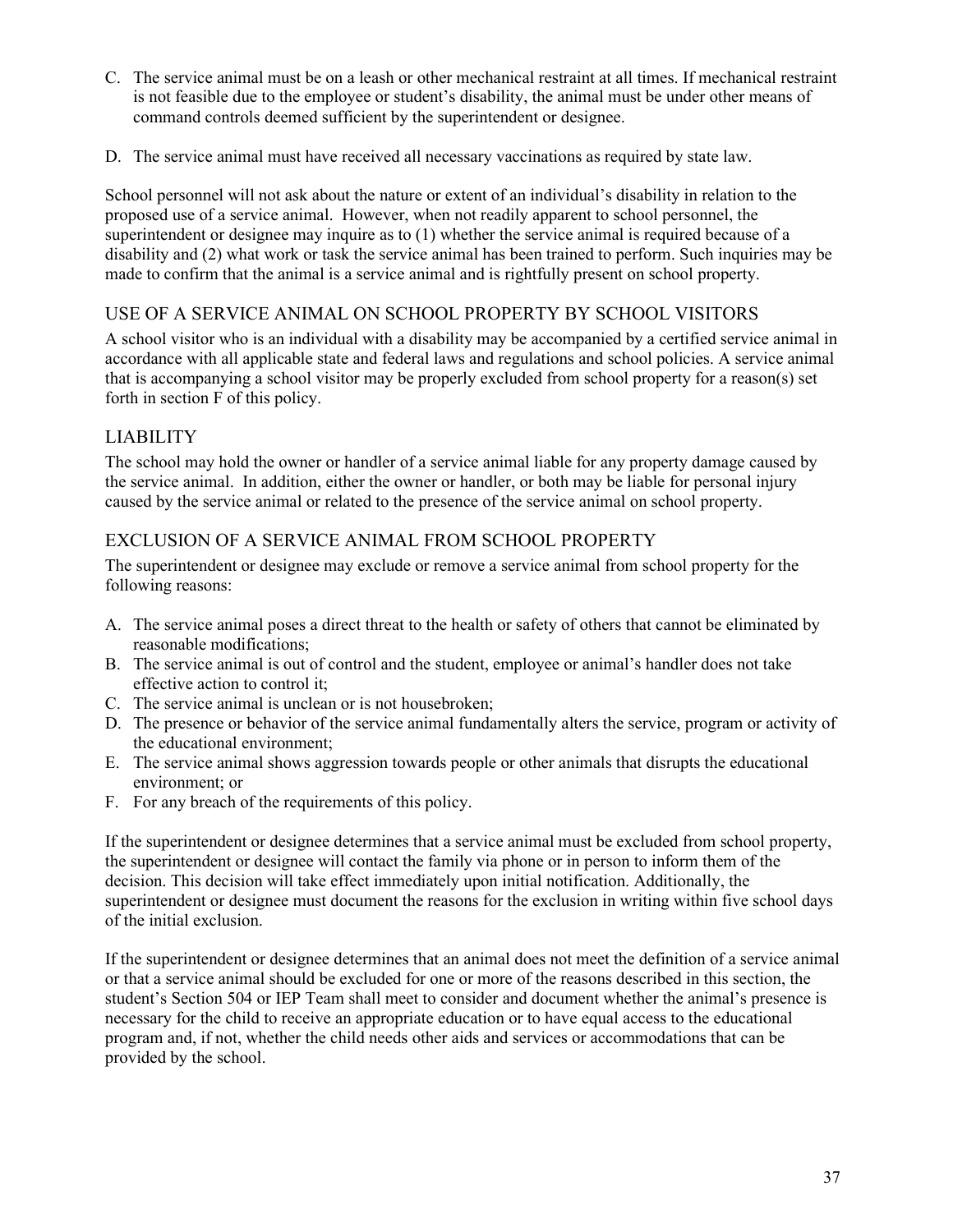## APPEALS

The superintendent or designee's decision relating to a service animal may be appealed consistent with the School's Grievance Policy. During the time of appeal, the service animal will remain excluded from school property until all appeals under that policy are exhausted.

As stated above, appeals from Section 504 or IEP team decisions relating to service animals are governed by those laws, not the school's grievance policy.

## **STAFF AND STUDENT RELATIONSHIPS**

Lake Norman Charter prohibits relationships between faculty and students other than professional student/staff relationships for the intent of the academic process. Faculty members are to exemplify high moral and ethical standards in their relationships with students. Prohibited relationships include, but are not limited to, acts of dating, courting, sexual involvement and sexual harassment. Involvement in such relationships will result in disciplinary action for both the student and staff member.

## **STAKEHOLDER EXPECTATION GUIDE**

Lake Norman Charter School strives to build a community where long-term relationships between students, teachers and parents enhance the learning process. We create an environment where each student is known well by his or her teachers and peers and is encouraged and challenged as an individual. Within our small, safe and friendly learning community, we expect standards of conduct appropriate both for an academic environment of high expectations and also to prepare our students for their future college of choice.

Beyond academics, we strive to promote emotional and physical health, help develop stellar character and instill the highest interpersonal values. We believe that Lake Norman Charter School is enhanced by the diversity of its students, teachers and parents and that our school is strengthened by embracing and encouraging each individual within our community.

We believe students learn best when they:

- Feel safe;
- Are known well and respected by their teachers and peers;
- Are challenged by high expectations;
- Receive assignments and homework that are challenging, relevant and grade-appropriate; and,
- Are encouraged to pursue a healthy range of activities outside the classroom.

We believe educators teach best when they:

- Are empowered and trusted;
- Are respected and supported throughout the school community;
- Have the opportunity to influence the curriculum;
- Know and respect their students; and
- Communicate and partner with parents.

We believe parents support the education and development of their student(s) best when they:

- Model positive communication to their student(s);
- Seek to resolve any school problems by working respectfully with school staff. Concerns and/or questions should be directed to the staff member most closely involved with the issue. If there is not a satisfactory resolution, parents should refer to LNC's Parent/Student Appeal Policy as set forth in this handbook for guidance on the proper channels to follow.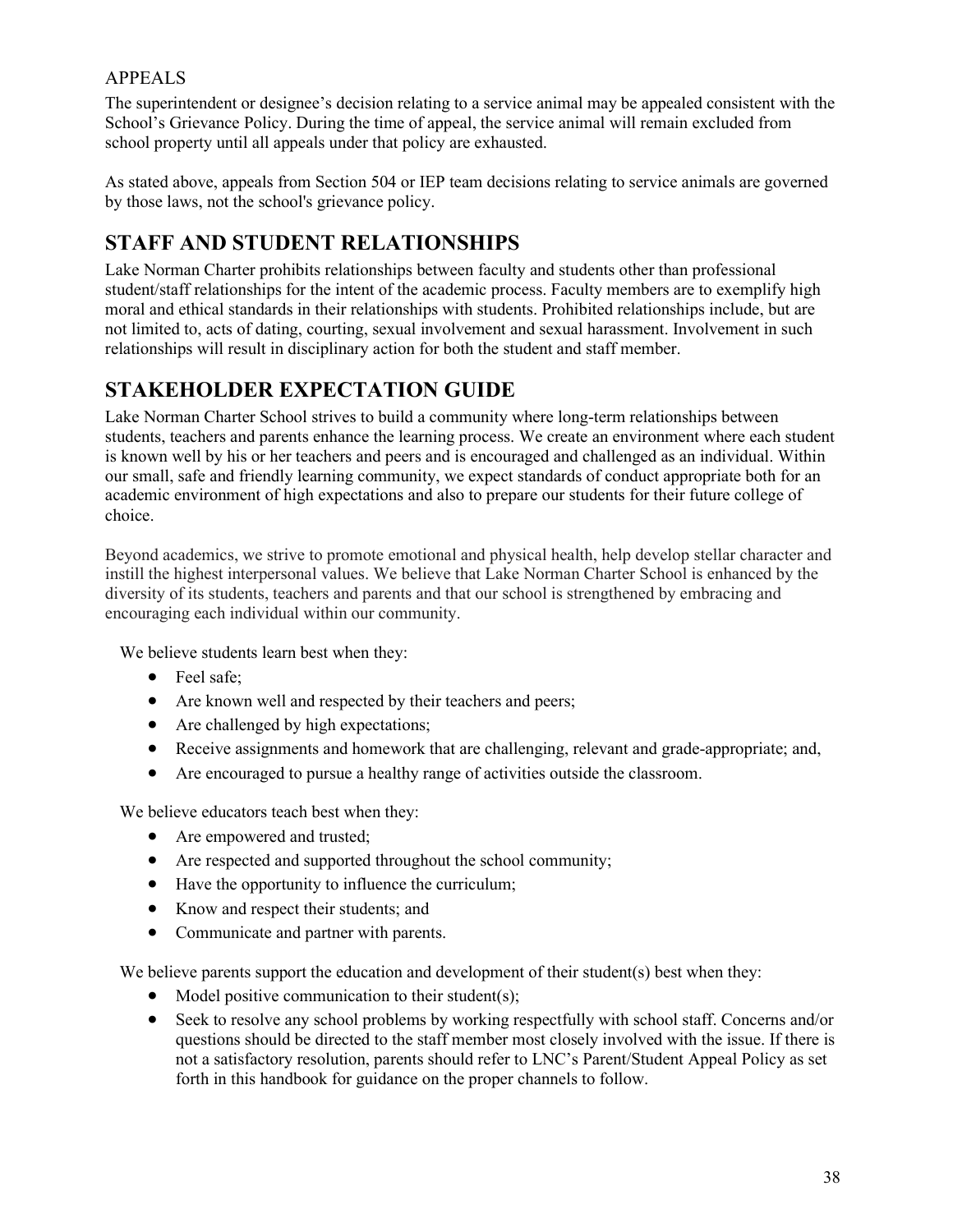- Help maintain the school's appropriate authority and reputation with students and institutions outside of LNC by not making negative comments about LNC or school staff to their child(ren) or in the community, including on social media and Schoology;
- Share the school's mission to develop leaders who are eager to serve and instill the highest interpersonal values by participating in school activities and being active partners in the Charter community;
- Support the pursuit of academic excellence, allowing their student(s) to take personal responsibility for their work while encouraging them by regularly monitoring their performance through the use of Schoology;
- Stay informed and engaged on school matters by joining their student's "Class of" and school's Parent2Parent group and staying attentive to school communications such as emails and the weekly newsletter;
- Support the school through the giving of time (Servel 0) and participation in the school's annual drive (Elevate LNC);
- Maintain open dialogue with staff and administration and refrain from unauthorized taping (video or audio) without express permission of the students/staff involved;
- Ensure that their MS student and/or ES student is picked up no later than 4:00 pm each day from their respective campus out of regard for their safety; and
- Devote their full attention to safe transport during the carpool process, including not utilizing cell phones and other devices that might distract attention and following all carpool procedures and rules as communicated in the LNC Carpool Maps and Procedures.

If a parent fails to comply with the expectations, depending on the severity of the issue, LNC reserves the right to invoke consequences for those involved which include but are not limited to: a meeting with the superintendent, loss of volunteer rights within the school or for field trips, limiting visitation on any or all campuses including during extracurricular events, loss of Schoology account, or banning from any or all campuses. Additionally, LNC reserves the right to involve law enforcement and to cooperate with any legal investigation or prosecution.

## **STUDENT BEHAVIOR CODE**

All students are expected to demonstrate integrity, respect, responsibility, honesty and self-control. This expectation is directly related to the LNC board of education and school administration's educational objectives for students to learn, to be responsible for their actions and accept the consequences for their behavior. Integrity, respect, responsibility, honesty and self-control are critical for establishing and maintaining a safe, orderly and inviting learning environment. Parents are expected to help model these expectations through their behavior and by agreeing to partner with LNC by signing and following the LNC Stakeholder Expectation Guide.

This behavior code is not to be seen as all inclusive. The administration reserves the right to amend or add to these lists as unique situations arise. The administration further reserves the right to deviate from the stated disciplinary action(s) based on unique or aggravating factors. Please note that possession and use of cell phones by students is addressed in the Cell Phone Policy found herein.

Failure to follow the instruction of a teacher, administrator or other school official and any conduct in violation of any written rule, policy or procedure or code of LNC will result in appropriate disciplinary measures.

## **DEFINITIONS**

**In School Suspension:** students report directly to administration and stay current with assignments in an alternate location within the school building. Students who are placed in in-school suspension (ISS) may be required to turn over all electronic devices to the administration while they are in ISS.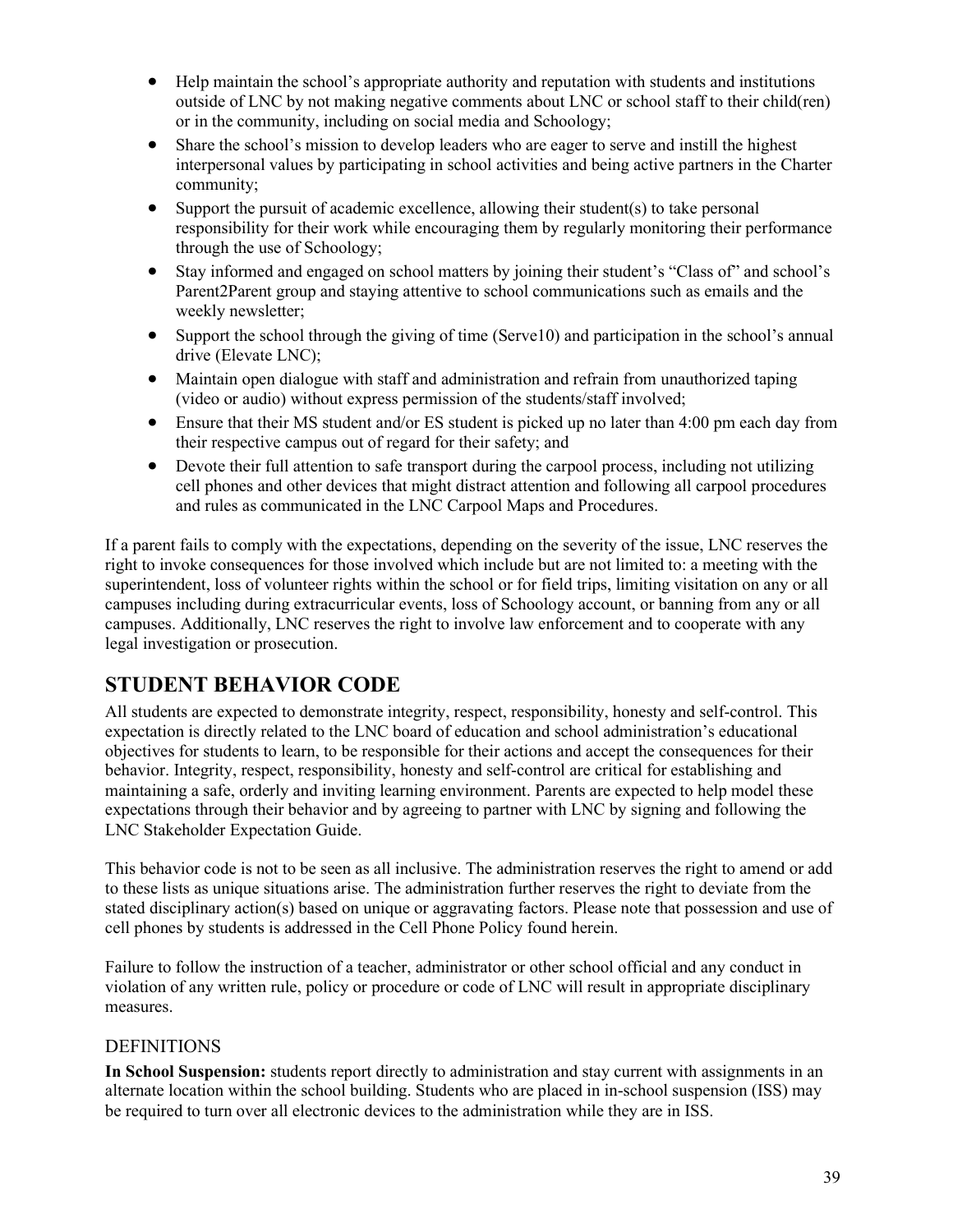**Short-Term Suspension:** suspension from school, school activities and school grounds for a period of up to ten (10) school days.

**Long-Term Suspension:** suspension from school, school activities and school grounds for more than ten (10) school days, but less than exclusion.

**Exclusion:** Permanent suspension and exclusion from school, school activities and school grounds.

**Behavioral Contract**: A behavioral contract is a voluntary agreement initiated by the school administration which may be offered to a student who commits a Level III offense which could otherwise result in a long-term suspension or exclusion hearing. A behavioral contract will not be offered to a student whose actions had the potential to affect the health, safety or welfare of other students or staff. Failure to agree to the contract or failure to comply with the specific criteria outlined within the contract would result in the regular school consequences being enforced. (NOTE: behavioral contracts will be offered at the discretion of administration. Behavioral contracts will not be offered upon request of a parent.)

### CLASS I OFFENSES

Possible consequence: After school or lunch detention unless repeated behavior

- Tardies
- Littering on school property
- Repeatedly refusing to complete school assignments
- Repeatedly neglecting to bring notebook, pencil and/or other learning materials to class

### CLASS II OFFENSES

Possible consequence: After school, lunch detention or in-school/short/long-term suspension

- Committing repeated Class I offenses
- Failure to comply with other assigned consequences
- Violation of the Student Technology Policy
- Failure to report an inappropriate behavior or action
- Repeatedly violating dress code expectations
- Deliberately disrupting the normal educational process in the school and school-sponsored activity
- Failure to attend an assigned class without a valid excuse, skipping school or cutting classes
- Use of profanity and/or an obscene gesture
- Lying to or deliberately deceiving a teacher or a staff member
- Willfully leaving the classroom or school grounds without permission
- Inappropriate public displays of affection
- Failure to follow instructions of school staff or school rules
- Unauthorized or inappropriate use of any electronic device while on school property not associated with the educational process during normal school hours.
- Throwing objects in the classroom or on school grounds
- Repeated tardiness
- Use of inappropriate language
- Insubordination
- Failure to answer questions or respond appropriately to a faculty member
- Cheating and/or plagiarism (additional academic consequences may be issued)
- Possession and/or distribution of pornography
- Taking unauthorized or inappropriate photos or videos of another individual
- Bullying/harassment
- Any conduct committed off-campus that (a) if committed on campus would constitute a Class II offense and (b) has a reasonable relationship to school operations

### CLASS III OFFENSES

Possible consequence: Suspension or possible disciplinary hearing for repeated and/or severe behavior which could include but would not be limited to a long-term suspension or permanent exclusion from attending Lake Norman Charter (LNC).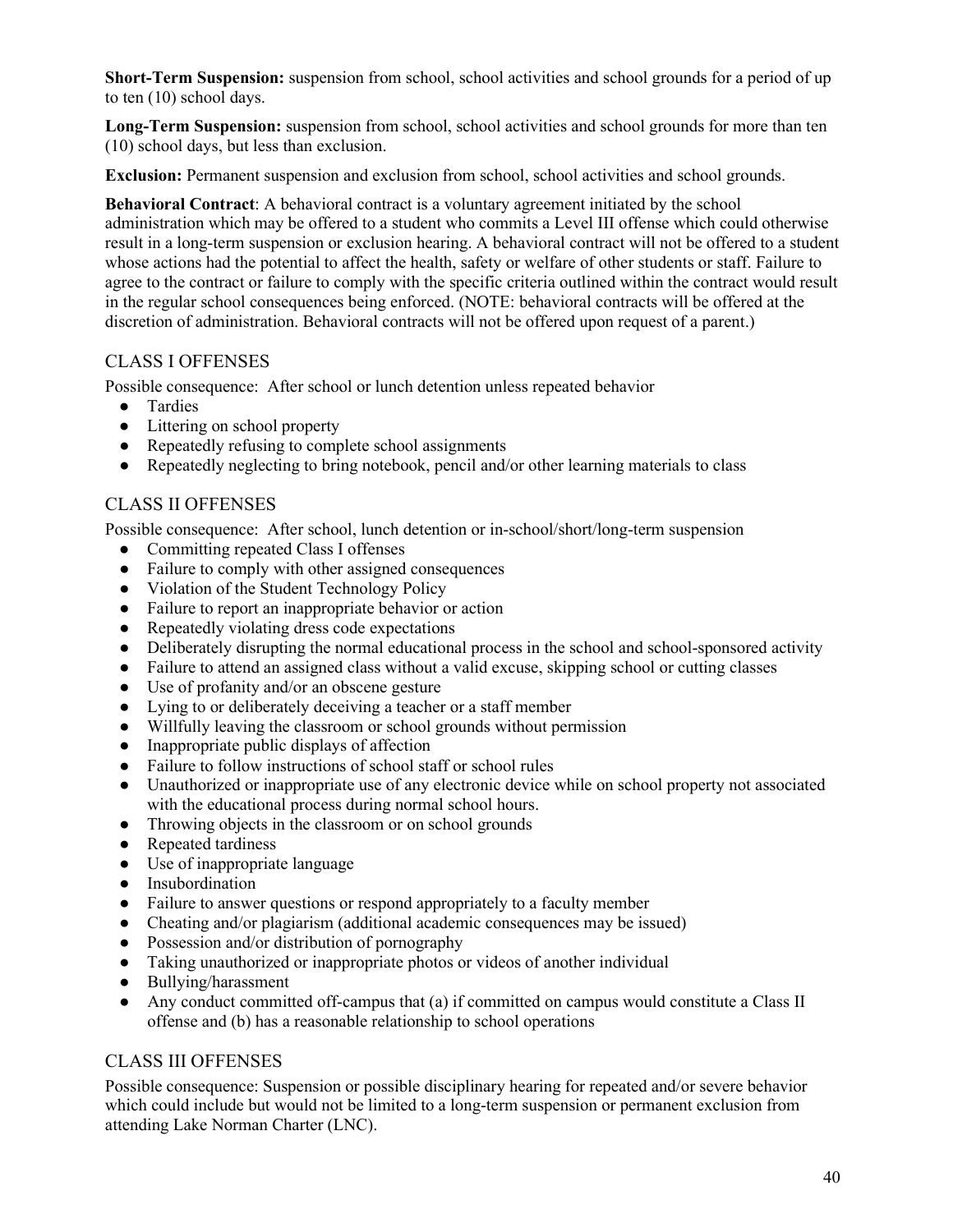- Committing a combination of or repeated Class I, II and/or Class III offenses
- Trafficking, possessing and/or using tobacco/nicotine products on school property or at a schoolsponsored event including the use or possession of an electronic vaping device or paraphernalia.
- Stealing or possessing stolen property
- Threatening to physically harm or attack another student, staff member or adult on school property or at a school-sponsored event
- Threatening student or school safety
- Physically striking or attacking a student, staff member or adult whether as an individual act or with the assistance of others
- Possessing, handling, transferring or bringing a weapon, weapon facsimile (including a toy weapon; example – toy gun, toy knife) or ammunition on school property or at a school-sponsored event
- Creating or encouraging other students to join in a disturbance, so as to cause the disruption of normal school operations
- Possessing, selling, exchanging, distributing, attempting to purchase, using or being under the influence of alcohol, illegal drugs, drug paraphernalia, or any substance purported to be an illegal drug, including substances that are not legal for a student to possess (i.e. Kratom, Delta 8), prescription medicine or alcohol on school property or at a school-sponsored event. This includes distribution of or purposely taking more than the prescribed amount of medically necessary prescription medication.
- Touching or conduct perceived as sexual or inappropriate in nature or which is deemed offensive to that person
- Any incident of forceable or nonforceable sexual contact
- Damage/destruction/vandalism/arson of or trespassing on school property
- Hazing
- Gambling
- Theft
- Bomb threat/hoax, false alarms
- Possession or use of explosives, fireworks, sparklers, smoke/stink bombs on school grounds or at a school-sponsored event
- Any conduct committed off-campus that (a) if committed on campus would constitute a Class III offense and (b) has a reasonable relationship to school operations
- Note: Any student who inadvertently possesses or finds a weapon or illegal substance or stolen property, which may subject the student to exclusion, may or may not be recommended for these sanctions if the student voluntarily surrenders the property to a school staff person prior to discovery by another person. This should be done as soon as the student realizes that he/she is in possession of the weapon or substance or stolen property.

Lake Norman Charter and its employees shall follow applicable rules concerning the discipline of students who qualify under relevant special education laws.

Building principals have the authority to suspend a student for up to ten (10) school days at a time (i.e. a Short-Term Suspension). There are no appeals for short term suspensions of 10 days or less.

For Class III offenses, building principals may recommend a long-term suspension and/or exclusion, and/or participation in a behavioral contract. Decisions as to long-term suspensions and/or exclusion shall be made by an impartial hearing officer after appropriate written notice to the parties involved. The school's superintendent shall sit as hearing officer. In his/her absence, the board chair shall appoint a hearing officer. Student appeals from the decision of the hearing officer shall be heard by a panel of three board members, who shall be appointed by the board chair. Appeals should be made in writing and within ten (10) days of the decision to the board chair. The hearing of the panel will occur at a date to be determined by the board. Decisions of the board panel shall be final, and there will be no further appeal to the full board of education.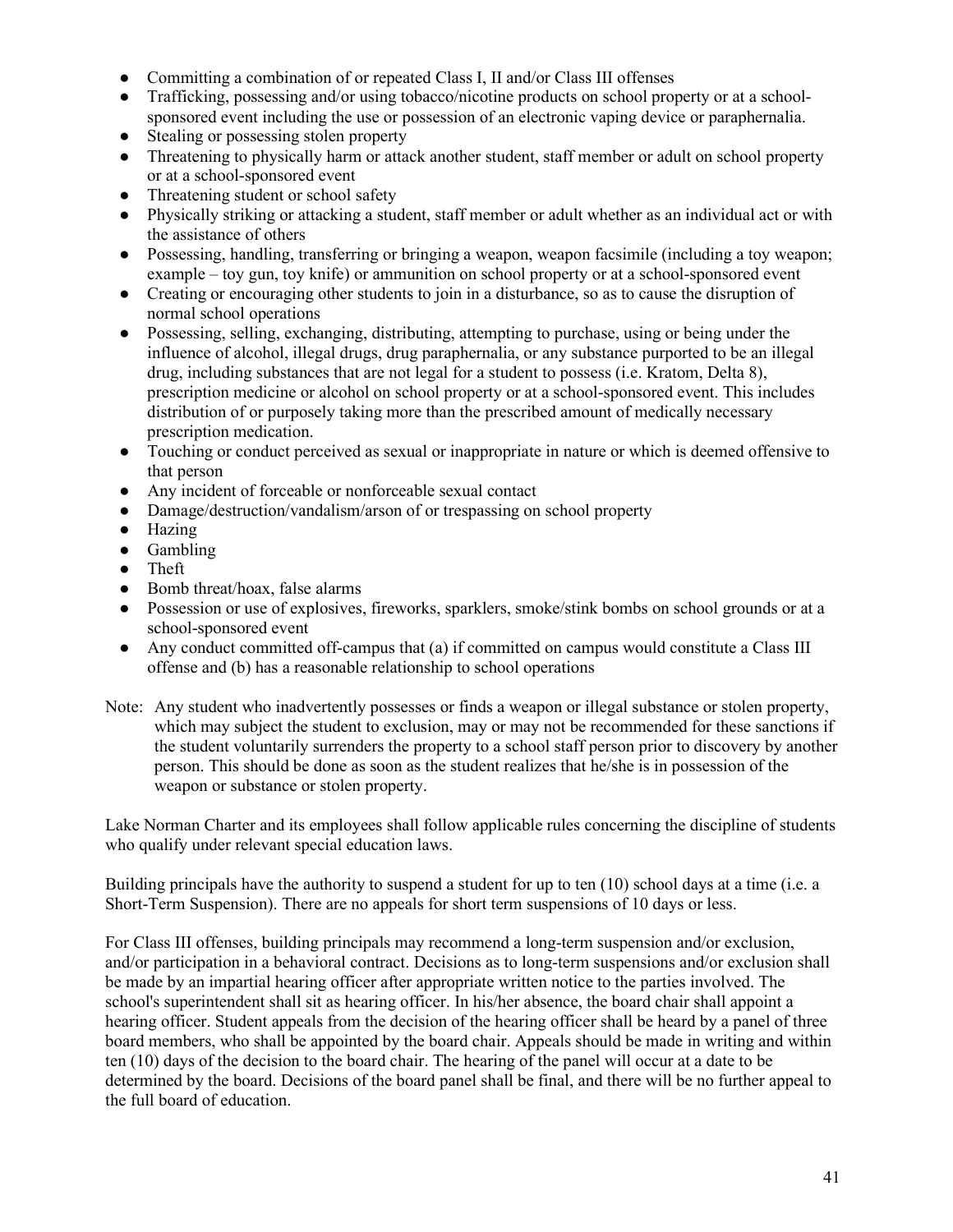# **STUDENT SUPPORT POLICY**

Lake Norman Charter is committed to a team-based decision making process to improve the academic performance of a student determined to need additional support based on his challenges in academics, emotional growth and/or social behavior (collectively referred to as "at risk"), especially during key transition times (i.e. elementary to middle school and middle school to high school). The academic performance and historical data of a potentially "at-risk" student will be reviewed by a transition plan team and, based on such review, the team will determine if a student is "at-risk" and recommend an applicable support plan.

To facilitate this process, a transition plan team of educators may be selected by the building principal of the school which the identified student attends. The transition plan team may contain, but not be limited to, assistant principals, instructional personnel and instructional support personnel. This team will review an identified student's performance data regularly to determine if he needs additional support to be successful. If the team finds a student to be in need of additional assistance, such team will complete an "At-Risk Student Identification" plan which will outline possible intervention strategies. The transition plan team will seek input, participation and communication from key stakeholders within the school and an identified student's family in order to ensure alignment with and support the achievement of performance goals as determined by the school and by the state. Documentation of an identified "at-risk" student's past performance concerns and intervention strategies will be shared each school year with that student's current educational team.

## **STUDENT TECHNOLOGY POLICY**

Lake Norman Charter technological resources, including access to the internet, school-owned devices and laptops, and other electronic devices, are provided for school-related purposes only. Before accessing these resources, users and their parents/guardians must agree to this policy, which ensures that such resources are limited to responsible, safe, honest, efficient, ethical, and legal activities that support learning and teaching. The use of LNC's technological resources is a privilege, not a right; unauthorized or inappropriate use may result in revocation of that privilege and/or disciplinary action. This policy applies regardless of whether such use occurs on or off LNC property, and it applies to all LNC-owned and operated technological resources, including but not limited to devices, computer networks and connections, and the resources, tools, and learning environments made available by or on the networks and all devices that connect to those networks. Users and their parents/guardians assume responsibility for understanding and adhering to the policy and guidelines as a condition of using LNC technological resources.

## EXPECTATIONS FOR USE OF SCHOOL TECHNOLOGICAL RESOURCES

LNC technological resources may only be used by those expressly authorized by LNC. Student behavior standards, including those prescribed in applicable board policies, the Student Code of Conduct and other regulations and school rules, apply to said resources. These rules are intended to clarify expectations for conduct but should not be construed as all-inclusive. Failure to follow these rules will result in disciplinary action, including revocation of user privileges. Willful misuse may result in disciplinary action and/or criminal prosecution under applicable state and federal law.

School-owned devices and accessories issued for student use are exclusively the property of Lake Norman Charter and must be returned at the end of the academic year, immediately upon withdrawal from LNC, or immediately at the request of a teacher or administrator. Failure to return the student-issued devices and accessories in accordance with the stated conditions may result in disciplinary action and/or prosecution for applicable crimes including, but not limited to, grand larceny.

## LNC HONOR CODE AND TECHNOLOGY

The LNC Honor Code applies to all aspects of LNC, including care and use of school technological resources:

## Respect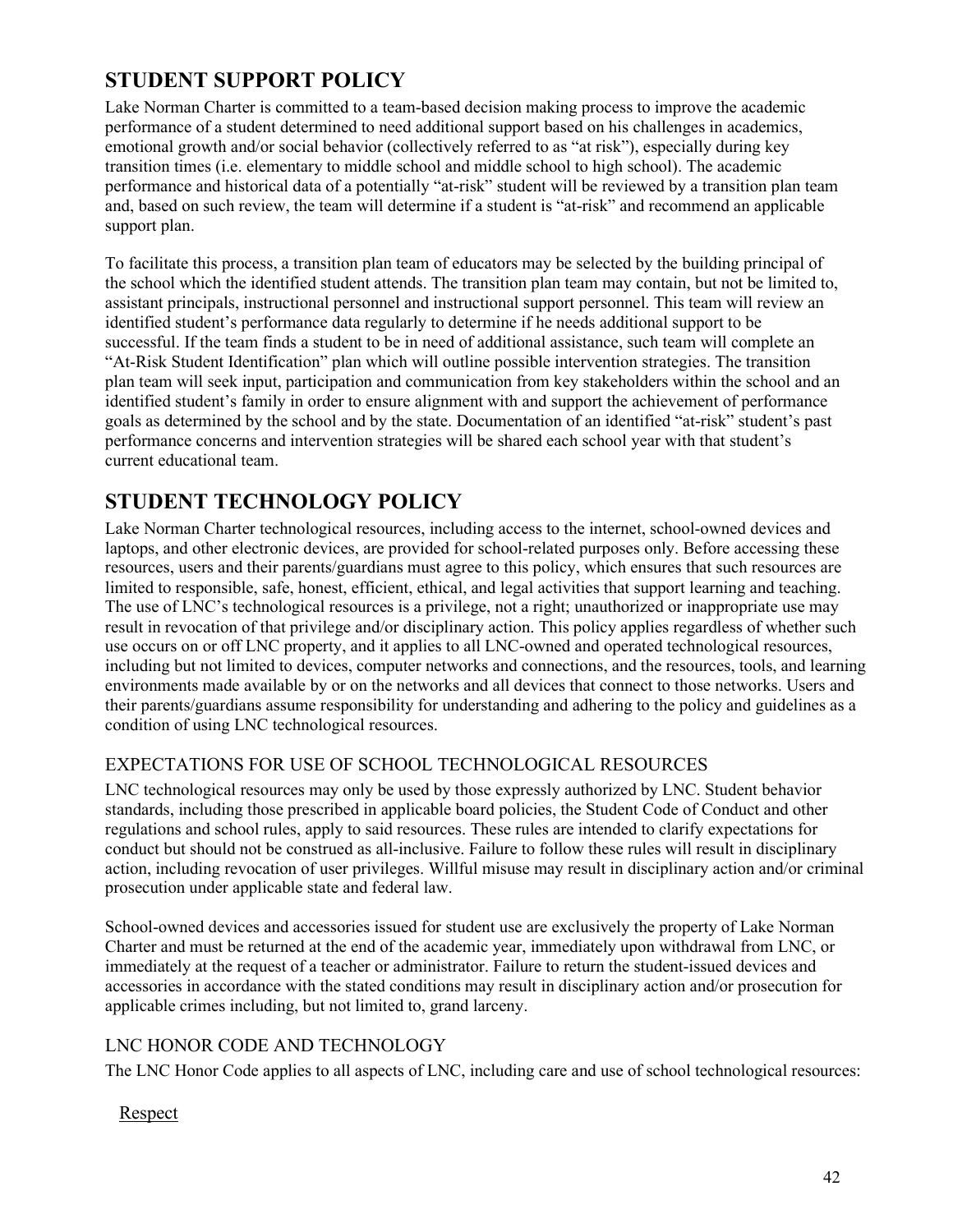Students are expected to:

- Access, download, view, and create only trusted and approved content not in violation of federal, state, or local law, ordinance, school policy, regulation or the Code of Conduct and only as authorized by a staff member or administrator.
- Maintain the LNC pre-set software image. Violations include, but are not limited to: changing the device name, operating system extensions, security, filtering, and/or monitoring software; taking apart the device; reconfiguring the software or hardware that controls access to the network and internet or any other electronic media; or enabling the Accessibility/Assistive Touch features (unless instructed to do so by a teacher, administrator or the technology staff).
- Avoid either videotaping, audiotaping or posting material to social media of other students or staff without the **expressed permission** of those involved and/or for an assigned educational project. Students who violate this expectation will face disciplinary consequences as outlined by the LNC Behavioral Code.

### Responsibility

Students are expected to:

- Bring a fully charged device to school each day. Students leaving devices at home will be required to complete assignments using alternate means (as determined by the teacher) or at home if alternate means are unavailable or not possible due to the nature of the assignment.
- Back up data and other important files regularly using cloud-based storage. LNC assumes no responsibility for loss of data from delays or disruption of service.
- Take exceptional care of school-owned equipment, including devices and accessories. Students are responsible for keeping their devices and accompanying accessories clean, secure, in excellent working condition, and damage-free. Users will be held responsible for any loss or damage caused by intentional or negligent acts in caring for technological devices while under their control.
- Report lost or stolen devices to a school staff member immediately. The student or parent/guardian is required to file a police report in all cases of stolen devices and submit a copy of it to LNC.
- Report damage to the technology department immediately. LNC staff and students will perform any routine maintenance or standard repairs to school-owned technology. Periodic checks for physical damage and/or loss will also be conducted during the school year. Students and their families will be assessed fees for the costs of repair if damage is realized to their LNC device or accessories. Staff will advise the parent of requisite fees and will return the original device to the student upon payment of fees and completion of the repair. Loaner devices, when available, will be issued and collected at the discretion of the technology team.

### **Additionally,**

- The student and/or parent/guardian are liable for replacement costs of up to \$900 per incident resulting from intentional damage, neglect, and/or catastrophic loss per LNC policy and as outlined in this document.
- Unsupervised or unsecured devices will be confiscated by staff, and disciplinary actions may be taken.
- All technical issues should be reported via e-mail t[o mstechnology@lncharter.org](mailto:mstechnology@lncharter.org) (middle school) or [hstechnology@lncharter.org](mailto:hstechnology@lncharter.org) (high school). If a device is experiencing a technical issue or has unapproved changes or software, it will likely be restored, and information not backed up using cloud storage may be lost.

### Honesty

Students are expected to:

- Comply with all applicable laws, including those relating to copyrights and trademarks, file-sharing, confidential information, and public records.
- Avoid plagiarism of internet and other resources as defined in the Student Handbook.
- Avoid unauthorized use of LNC or individual school names, logos, or trademarks.
- Act only as themselves. Students shall not misrepresent or assume the identity of other users.
- Avoid engaging in unauthorized or unlawful activities, such as "hacking" or using the network to gain or attempt to gain access to other devices, computer systems, infrastructure or accounts.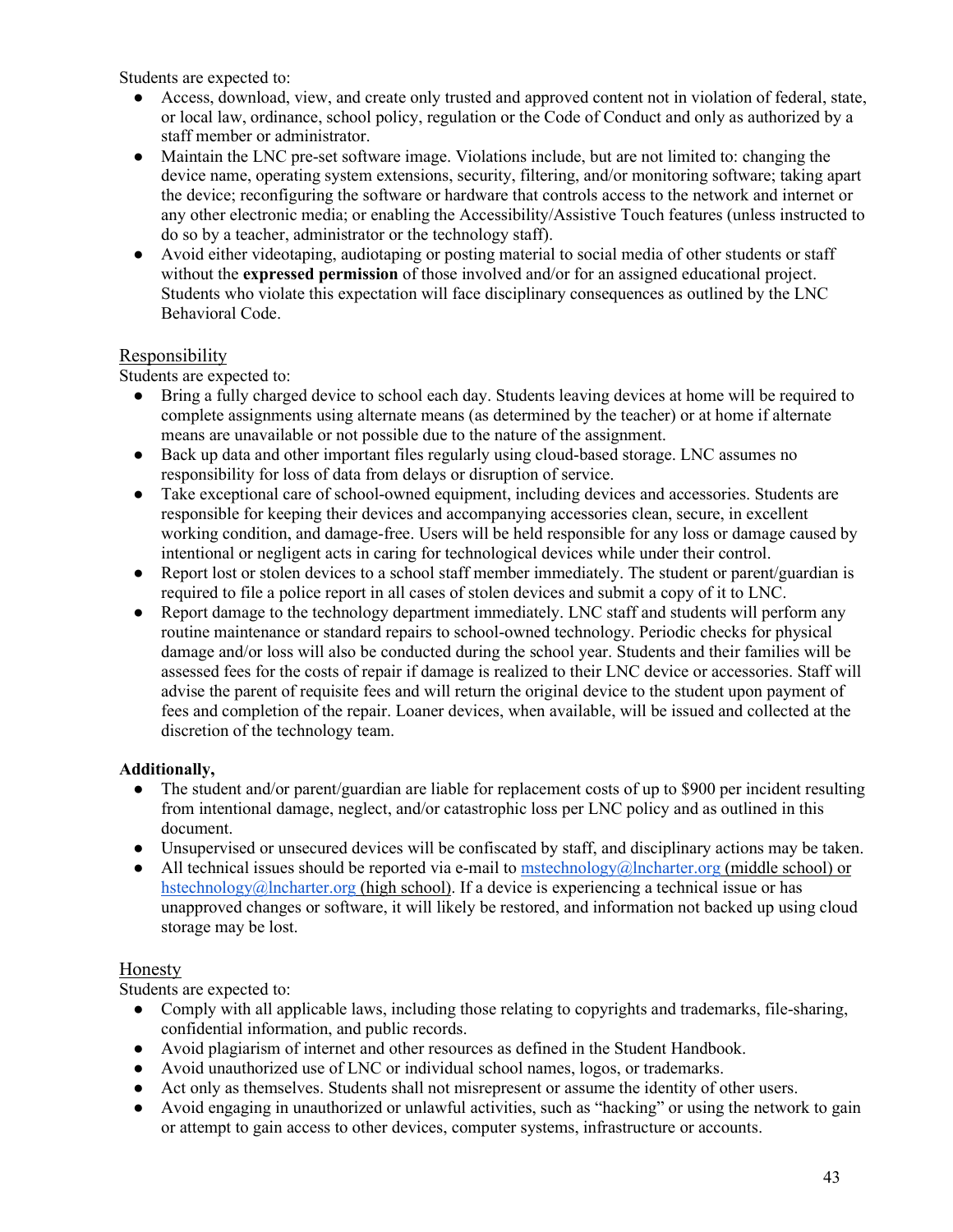• Respect the privacy of others. Students shall not intentionally view, use without permission, or modify files, communications, other data, ID or passwords belonging to other users without permission from the individual and a staff member or administrator.

### Integrity

Students are expected to:

- Avoid the use of technology for commercial activities unless explicitly permitted by a staff member or administrator.
- Demonstrate digital citizenship. If a student's online behavior has a direct effect on school safety or is disruptive to the learning environment, the student may be disciplined in accordance with school policy.
- Report any security violation to a staff member or administrator. Students should not demonstrate the violation to other users. Any user identified as a security risk may be denied access.
- Avoid downloading, viewing, creating, or transmitting any material in violation of federal, state, or local law, ordinance, school policy, regulation, or the Code of Conduct.
- Practice technological transparency. Attempting to conceal the identity of one's network (wireless or otherwise) device to any part of the LNC network (local area network "LAN," wide area network "WAN," or metropolitan area network "MAN") is prohibited.
- Refrain from creating or using unauthorized networks, including, but not limited to, voice, data, IP, peer-to-peer or proxy networks.
- Maintain identifying labels (i.e. LNC, asset number and serial number) on LNC resources.
- Keep the warranty intact. Unauthorized individuals shall not attempt to perform any repair, installation, tampering, parts removal or replacement, reconfiguration or maintenance. This also prohibits families from bringing a school-issued device to a third party vendor for any type of repair.

## SAFETY, IDENTITY, PRIVACY AND SECURITY

To protect students while at school and home and to meet the Children's Internet Protection Act (CIPA) requirements, access to the internet are filtered through a commercial filtering system. Students should report to a staff member or administrator any personal electronically transmitted attacks in any form made by others over the internet or Local Area Network (LAN). Violations of this nature may be grounds to involve law enforcement, per NC statute.

Student devices will be subject to routine monitoring by staff members and administrators. While it is impossible to predict with certainty what information on the internet students may access or obtain, LNC personnel shall take reasonable precautions to prevent students from accessing material and information that is obscene, pornographic or otherwise harmful to minors. While off campus, parental monitoring is highly recommended. Lake Norman Charter is not responsible for the content accessed by users via their personal mobile telephone technology (e.g., 3G, 4G service).

## Acceptable Use and Internet Safety Policy

In accordance with Children's Internet Protection Act:

- Students must ensure that the device is free of nonacademic content in order to allow for sufficient space to meet educational requirements.
- Staff members and administrators may authorize students to use internet communication for instructional or school-related purposes only.
- The parent and student must consent to the student's independent access to the internet and to monitoring of the student's communications by school personnel. Also, if students require accounts in third party systems for school projects, parental permission will be obtained when necessary.
- Downloading, uploading, importing music and videos are allowed for instructional purposes only, so long as it does not violate copyright law or contain words or images that violate CIPA.
- File sharing, including air dropping of files, must be for instructional purposes and in accordance with teacher policy.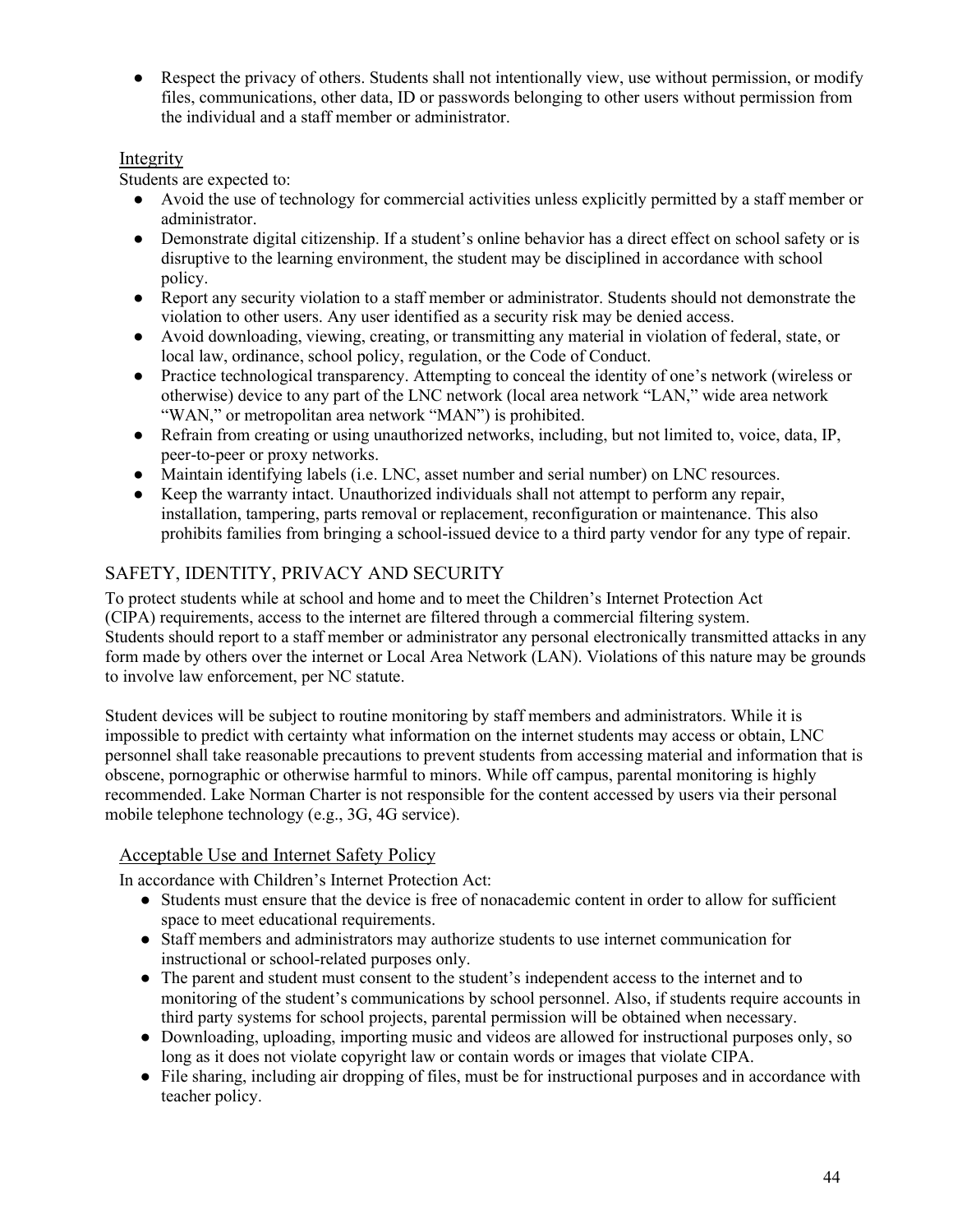● Those who use school-owned and maintained technologies to access the internet at home are responsible for both the cost and configuration of such use.

### Safety

Students shall:

● Notify an adult immediately in the event they receive an unsolicited contact or an inappropriate message. If a user accidentally accesses inappropriate material, he or she should immediately notify an LNC staff member or administrator.

### Identity

Students shall:

- Use the username and password provided by LNC at all times to access their devices.
- Make every effort to keep all passwords secure and private.
- Use their real names in all educational activities that incorporate technology or the internet (e.g., distance learning, online distance learning, etc.) unless otherwise instructed by staff members or administrators.
- Use their full names in school-sanctioned discussion boards or e-mails.
- Use appropriate language and grammar when communicating electronically.

## Confidentiality of Personal Information

- Students shall not reveal unauthorized or confidential personal information about themselves or others.
- Staff members and administrators must not disclose on the internet any personally identifiable, private or confidential information concerning students without the written permission of a parent or guardian or an eligible student, except as otherwise permitted by the Family Educational Rights and Privacy Act (FERPA).
- Views may be expressed on the internet or other technological resources as representing the view of LNC or part of LNC only with prior approval by the superintendent or designee.

## Privacy

- Per school policy, LNC administrators or individuals designated by the superintendent may review files, monitor all communication and intercept e-mail messages to maintain system integrity and to ensure compliance with school policy and applicable laws and regulations.
- Devices are the property of LNC and are not subject to the same privacy expectations as private property.
- LNC has the right to monitor devices and user accounts to ensure that students comply with the terms of acceptable use.

## **Security**

All internet traffic, both on and off campus, will pass through content filtering. This filter will log all attempts to access inappropriate material. Repeated attempts to access unauthorized material may result in disciplinary action.

- The device will receive antivirus and security updates from school servers. When instructed, students are expected to perform software updates.
- Users may not connect any personal technologies such as devices and workstations, wireless access points and routers, etc. to a school-owned and maintained local, wide or metro area network.
- Restrictions on devices will block the student from certain functions, such as accessing administrative software or installing certain programs. Any attempt to circumvent these restrictions, on or off campus, will be seen as a violation of this contract, and appropriate disciplinary action may be taken.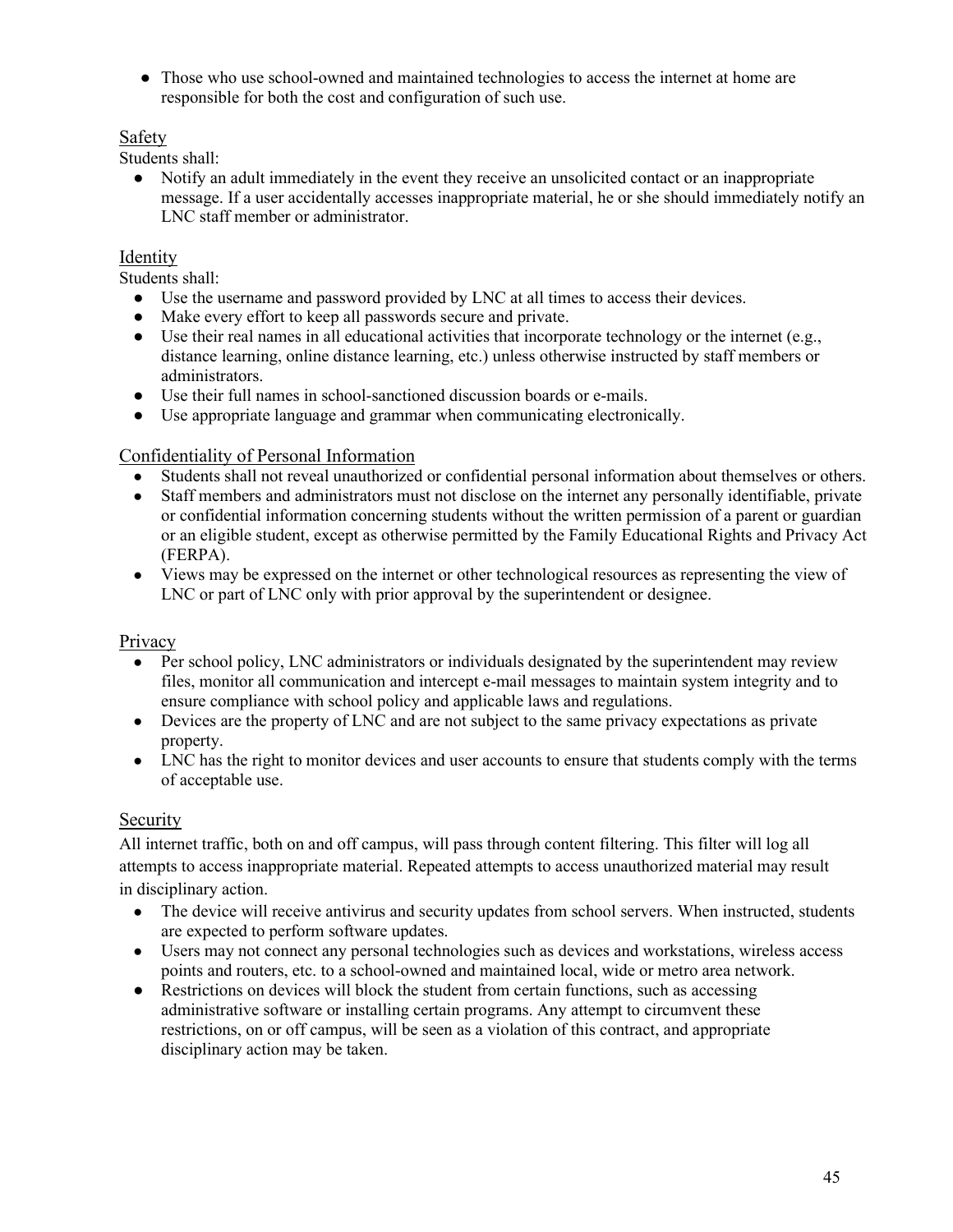# **TESTING**

Lake Norman Charter follows the same testing procedures as all North Carolina public schools and is rated on the state accountability model. In addition, annual assessments are conducted using state-approved tests.

LNC administers at least one nationally-normed test annually to document individual and school progress compared to local, state and national norms.

# **TEXTBOOKS**

If a student does not return the exact book assigned to them at the beginning of the year, a replacement fee will be assessed. Damaged books will be assessed a replacement/repair fee. A student who does not pay his/her fees may be denied participation in sports, field trips, special school events, extracurricular activities, graduation ceremony and parking privileges (high school) until fees have been paid.

## **TITLE IX POLICY**

The school prohibits discrimination on the basis of sex and gender, including any form of sexual harassment as that term is defined under Title IX, in any education program or activity of the school. The school takes seriously all reports and formal complaints of sexual harassment. The school does not discriminate on the basis of sex and gender in its education programs or activities, including admission and employment, in accordance with Title IX of the Education Amendments Act of 1972 and federal regulations.

Any person who would like to obtain a copy of the policy or who has questions should contact the school's Title IX coordinator, Dr. Cherié Graham (cgraham @lncharter.org). Additional information about LNC's Title IX policy and school trainings can be found by going to the school's website at [www.lncharter.org.](http://www.lncharter.org/)

## **TRANSPORTATION**

The school encourages and supports student carpools. There are several van pools in our area that provide transportation for a fee. LNC does not endorse nor contract with any of these outside services. It is each parent's responsibility to contact these companies directly to evaluate their services. Also, LNC is not responsible for students or drivers' actions while students are being transported by these companies.

Duties and Responsibilities of Students on Activity/Field Trip Buses

- Obey the bus driver promptly concerning conduct on the bus.
- Observe classroom conduct rules, except for ordinary conversation with students in the same seat, while getting on or off and while riding on the activity bus.
- Distracting objects such as weapons, knives, chains, sticks, rocks, pets, etc. are not allowed on the activity bus.
- Be at the place designated to board the bus prior to and after the event. The driver is responsible for maintaining a schedule and will not wait for tardy students.
- Keep the bus clean, sanitary and orderly, and do not damage or abuse the cushions or other bus equipment. Students will be required to pay for damages. Eating is not permitted on the activity buses.
- In case of emergency, ask the driver to stop the bus.
- Do not use drugs, alcohol, tobacco or profane language on the bus.
- Wait until the bus has come to a complete stop before attempting to get on or off.
- Leave the bus only with the consent of the driver.
- Enter or leave the bus only by the front door except in case of emergency.

Under N.C. Gen. Stat. § 115C-245, a student may be disciplined for misconduct on the bus or violating the instructions of the driver. The following are examples of misconduct: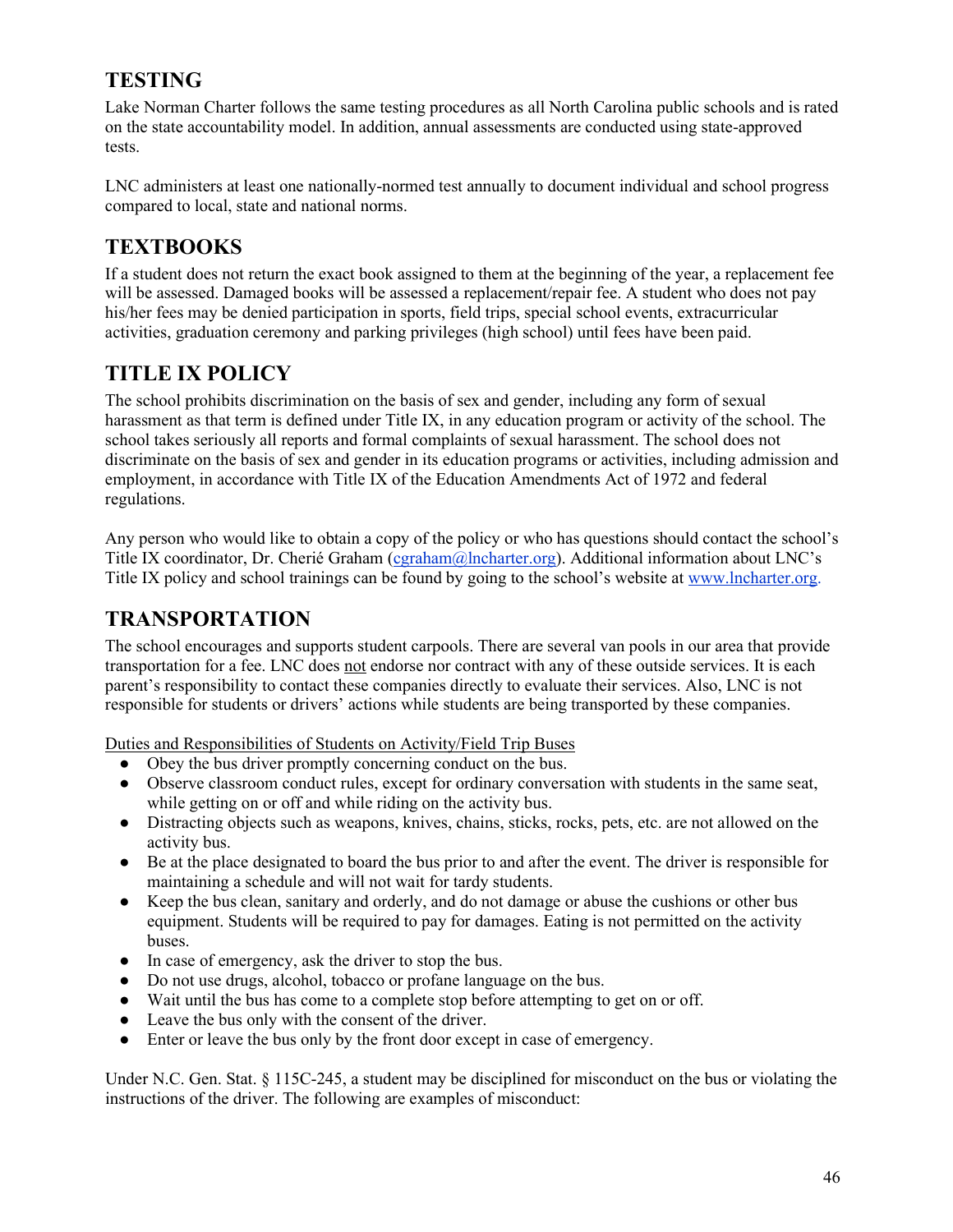- Fighting, smoking, drinking, using or possessing drugs, using profanity or refusing to obey the driver.
- Entering or leaving the bus without the permission of the driver.
- Refusing to be seated or not allowing others to be seated.
- Using the emergency exit when there is no emergency.
- Not leaving the bus at the right time or place.
- Delaying the bus schedule.
- Distracting the bus driver.
- Participating in any inappropriate behavior while riding the bus.
- Conduct in violation of the LNC Student Behavior Code.

Repeated violations may result in out-of-school suspension or expulsion and permanent removal of transportation privileges. Under N.C. Gen. Stat. § 115C-399, a student may be prosecuted for:

- Willfully trespassing upon or damaging an activity bus.
- Entering an activity bus after being forbidden to do so.
- Refusing to leave an activity bus upon request.

Unauthorized persons, including parents and guardians, are not permitted on activity buses without permission from administration. Activity bus rules and actions of bus drivers are for the safety of our students.

### VOLUNTEER DRIVERS

Lake Norman Charter (LNC) has a duty to establish safety standards for the operation of school vehicles and vehicles that transport students. All people driving a school vehicle or transporting students must have the appropriate license for the category or type of vehicle they are driving, a current, not suspended or expired, driver's license and a good driving record. In addition, school buses, activity buses and/or insured and approved commercial motor coach carriers are the preferred choices for transporting students on field trips or for any other school-sponsored or related purpose or activity. Use of private vehicles or rental passenger vehicles driven by employees or volunteers to transport students for field trips, extra-class activities, special programs or any other purpose is permitted but is subject to the regulations set forth below.

- A. A current, not suspended or expired, regular driver's license is required to drive any other type of noncommercial school vehicle or to drive any non-commercial vehicle that is transporting students.
- B. To drive a school-owned vehicle or any vehicle that transports students, the driver must have a good driving record, including but not limited to:
	- 1. Not more than one conviction or Prayer for Judgment Continued (PJC) for a moving violation within the past twelve months.
	- 2. Not more than three convictions and/or PJC's for moving violations within the past five years and not more than five convictions and/or PJCs for moving violations ever.
	- 3. No conviction of Driving While Impaired (DWI) within the past five years and not more than one DWI conviction or PJC ever.
	- 4. No driver's license suspension or revocation for moving violations within the past five years.
	- 5. No conviction of reckless driving conviction or PJC within the past five years.
	- 6. No conviction or PJC of speeding in excess of 15 mph over the posted speed limit within the past five years.
	- 7. No conviction of or PJC for speeding to elude arrest.
	- 8. No conviction or PJC for passing a stopped school bus or speeding within a school zone within the past five years.
	- 9. Not more than three convictions and/or PJC's for chargeable accidents ever.
	- 10. The athletic director may adopt additional requirements and standards for the operation of school and activities buses.
- C. Use of Vans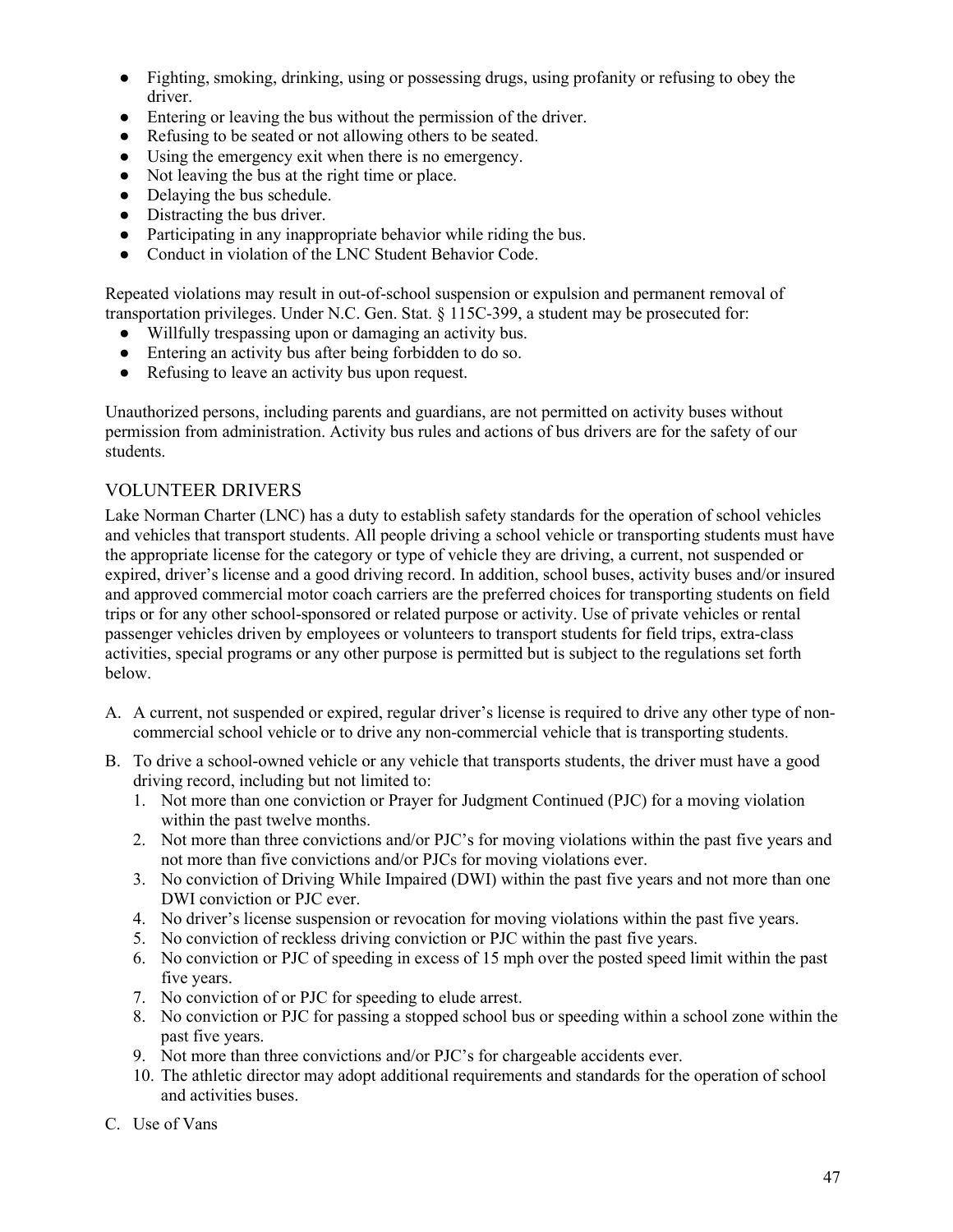Vans with a seating capacity of 11 or more, including the driver, may not be used for the transportation of students unless the vehicle meets the federal school bus safety standards (49 U.S.C. sec. 30101), the same standards that apply to school buses.

D. Use of Passenger Cars and Minivans

In the event students are to be transported in a passenger vehicle or minivan driven by a school employee or volunteer, the following rules apply:

- 1. Documents Required. The driver and/or owner of the vehicle must produce the documents listed below for the review and approval of the principal or assistant principal before transporting students.
	- a. A copy of Driver/Chaperone Statement;
	- b. A copy of the owner's "Insurance Identification card" or current vehicle registration, a certificate of auto liability insurance or a current copy of the declarations page of the owner's motor vehicle insurance policy,
	- c. A current copy of driver's license from the driver(s).
- 2. Parent Permission
	- a. Field Trips. Lake Norman Charter (LNC) field trip permission forms include information about the method of transportation and should be used to obtain parent permission for the use of cars or vans for a field trip.
	- b. Extra-class Activities. The coach or activity sponsor shall obtain written permission for the transportation of students in private vehicles. One permission form may be used for the school year or the sports season.
	- c. Other Transportation Needs. One permission form may be used for the school year or the length that the transportation services are to be provided.
	- d. Emergencies. In an emergency, parent permission may be obtained by email, fax or (as a last resort) orally by telephone.
- 3. Vehicle Inspection. A principal, assistant principal, other school administrator or a designee shall verify, at least annually, that any vehicle used to transport students:
	- a. has a current, not expired, registration sticker on the license tag.
	- b. has operational seat belts, and
	- c. has child safety seat(s)/booster seat(s), if required due to the age (8 or younger) and weight (80 lbs. or less) of the student(s) being transported.
- 4. Other Safety Standards.
	- a. Passengers shall wear seat belts at all times while the vehicle is moving.
	- b. In general, at least two students should ride with each adult. One-to-one transportation is prohibited.
	- c. Drivers shall not eat food while operating a vehicle transporting students.
	- d. Drivers shall not use a cellular telephone while operating a vehicle transporting students. This prohibition includes the use of any speaker phone or hands free device or equipment.
	- e. The driver must agree to the following terms and conditions:
		- i. To abide by the rules of the road and all other laws applicable to the safe operation of motor vehicles while engaged in volunteer driving of students.
		- ii. To certify that his/her N.C. Driver's license is not currently suspended or revoked and that his/her license has not been suspended or revoked within the last five years.
		- iii. To certify that he/she meets the driver's history standards set forth in section B above.
		- iv. To agree that Lake Norman Charter (LNC) reserves the right to conduct and may conduct periodic and/or random driving record checks with the N.C. Department of Motor Vehicles regarding those persons who have been authorized to drive school vehicles and to transport students.
		- v. To grant permission for Lake Norman Charter (LNC) to obtain information from the NCDMV about his/her driving record.
		- vi. To agree that Lake Norman Charter (LNC) reserves the right to conduct and may conduct random alcohol and drug testing of those volunteers who drive vehicles that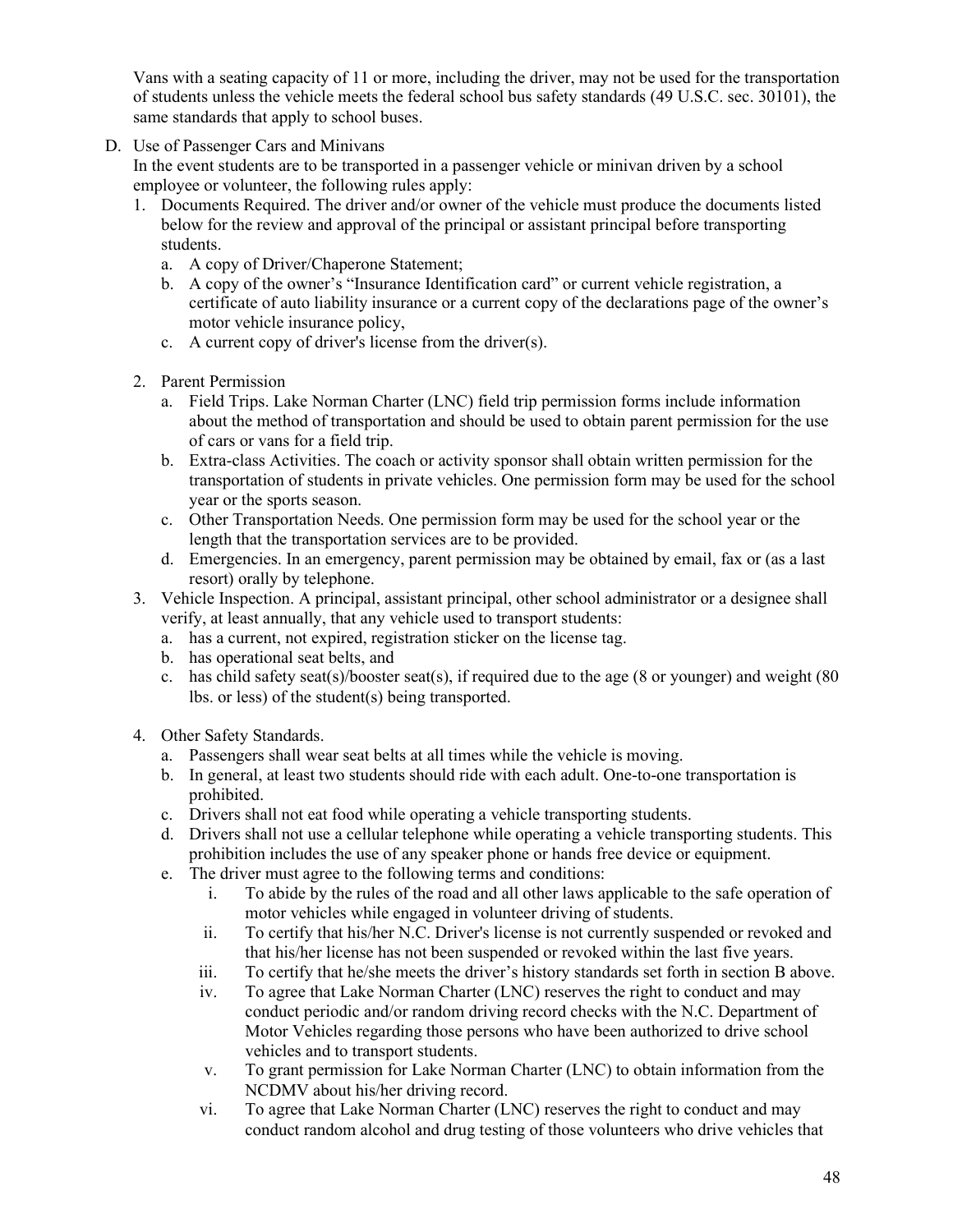transport students and to agree to participate in such random alcohol and/or drug testing if requested.

- vii. To report to the building principal or the employee's supervisor all convictions and/or PJC's for moving violations.
- viii. To report to the building principal all accidents (whether or not occurring while volunteer driving) and any suspensions of a driver's license or change in auto insurance which may occur after the date of their application.
- ix. To maintain auto liability insurance in an amount required by North Carolina law, \$30,000 for bodily injury to one person, \$60,000 for bodily injury to two or more persons and \$25,000 in property damage coverage.

### E. Auto Insurance

- 1. Lake Norman Charter (LNC) agrees to provide secondary auto liability insurance for volunteer drivers, including school employees, volunteers and students.
- 2. Drivers must agree to provide LNC, upon request, either an "Insurance Identification Certificate," a "Certificate of Insurance" or a copy of the "Declarations page" of the driver's auto insurance policy.
- 3. In case of an insurance claim, the vehicle owner's automobile liability insurance applies before the Lake Norman Charter (LNC)'s insurance.
- 4. Excess automobile liability insurance protection is provided under the Lake Norman Charter (LNC) comprehensive general liability insurance policy for authorized volunteer drivers transporting students in privately-owned vehicles on an approved school activity or function. This insurance is only for an amount in excess of the limit of liability provided by the vehicle owner's automobile liability insurance policy.
- 5. Damage to the owner's vehicle is not insured by Lake Norman Charter (LNC).

## STUDENT DRIVERS

- A. This policy DOES NOT APPLY to students who drive their own, a parent's or a friend's vehicle to commute to and from school and to and from a school activity.
- B. This Policy DOES NOT APPLY to students who on their own arrange or agree to carpool with other students for commuting to and from school or school activities.
- C. Students who drive their own, a parent's, a friend's or a rental vehicle to and from school and school activities do so at their own risk. Lake Norman Charter (LNC) is not in any way liable or responsible for any negligent act or omission arising from or in any way out of a student's operation of any vehicle to commute to and from school and school activities.

# **USE OF CONTACT INFORMATION**

Parents, guardians and others who obtain contact information (i.e., email addresses, phone numbers, etc.) by way of their volunteering at school or otherwise through their status as a parent/guardian of an LNC student should not disclose and/or utilize that information for any non-school-related purpose. For example, parent-volunteers who receive email addresses in order to organize a school activity should refrain from using that information for any non-school-related purpose.

# **VIDEO, BOOKS AND SUPPLEMENTARY MATERIALS**

Lake Norman Charter delegates the responsibility for selecting resources to the professional educators in the school.

Teachers will follow these guidelines when using videos/movies in class:

- Any movie shown should directly relate to the curriculum goals and objectives.
- Teachers will preview all books/videos/movies/films prior to presenting them to students to ensure that the materials are in line with both state curriculum and LNC standards.
- ELEMENTARY SCHOOL: Movies will be "G" rated.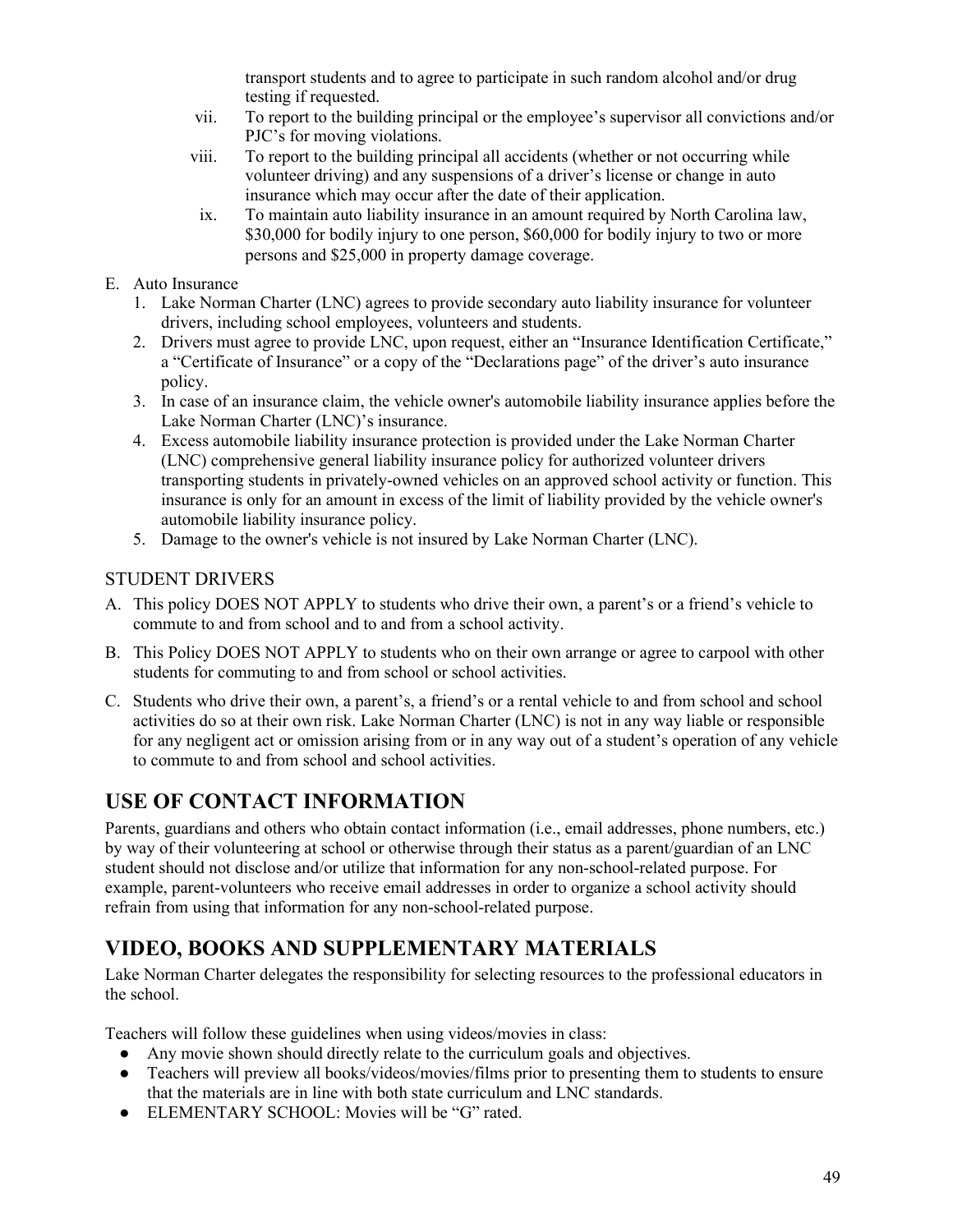- MIDDLE SCHOOL: Parents will be required to sign a "video permission" form for each video/movie shown that is rated PG or above throughout the entire school year**.**
- HIGH SCHOOL: Students will be permitted to watch movies that are PG-13 or lower unless a parent sends a note to the high school office specifying their student's viewing conditions.

# **VIDEO MONITORING /SURVEILLANCE CAMERAS**

Lake Norman Charter recognizes that the use of video monitoring/surveillance systems is warranted to maintain campus security, to increase student and employee safety, and to assist with the enforcement of the school's policies and rules concerning student and employee conduct, safety and security.

School buildings and grounds may be equipped with video monitoring devices, but such devices shall not be placed where there are reasonable expectations of personal privacy such as in locker rooms, changing rooms, nursing and health room areas or bathrooms. Only individuals authorized by the superintendent shall have access to video monitors or be permitted to operate the controls. LNC's administration shall take appropriate steps to maintain secure access to the video equipment.

## USE OF VIDEO RECORDINGS

- Video recordings will only be utilized for official LNC business.
- A video recording of actions by students may be used by administrators or the board as evidence in any disciplinary action brought against students arising out of the student's conduct on or about school property.
- The video surveillance recordings may not be used in connection with instructional observations of professional staff. This policy does not prohibit the administration from establishing other methods of videotaping lessons for the purpose of instructional observation.
- Video surveillance recordings of students, staff and/or others may be reviewed for the purpose of determining adherence to school policy and rules.
- Such recordings may be used to detect or deter criminal offenses that occur in view of the camera(s) and may be shared with law enforcement officials.
- Video surveillance recordings are considered proprietary and will be released to others only in accordance with applicable state and/or federal law or regulation. Due to the privacy rights of other students, video recordings may only be shared with staff members and/or authorized law officials.

# **VISITORS**

Parents and guardians are always welcome at our school. For the protection of our students and staff, **all**  visitors are required to report to the main office of the respective school immediately when they come on campus. Visitors should sign in and put on a visitor's badge before proceeding to any other part of the building. The visitor's badge must be worn prominently at all times while on campus. **Our staff has been instructed to stop visitors who are not wearing visitor's badges and ask them to report immediately to the office.**

Other visitor requests will only be granted for educational purposes and must be approved by the building principal.

# **WALKING ON TO MAIN CAMPUS**

Students who walk to school must enter school grounds via sidewalks on the front side of school (Old Statesville Rd./Hwy 115).

# **WITHDRAWAL POLICY**

A student forfeits his or her slot awarded for that academic year via the lottery selection process upon written withdrawal from Lake Norman Charter School or by making a request for records to be sent to another school for enrollment at that school. In addition, should a student fail to attend school on the first scheduled day of the current school year without any prior notice of absence to the school, LNC will make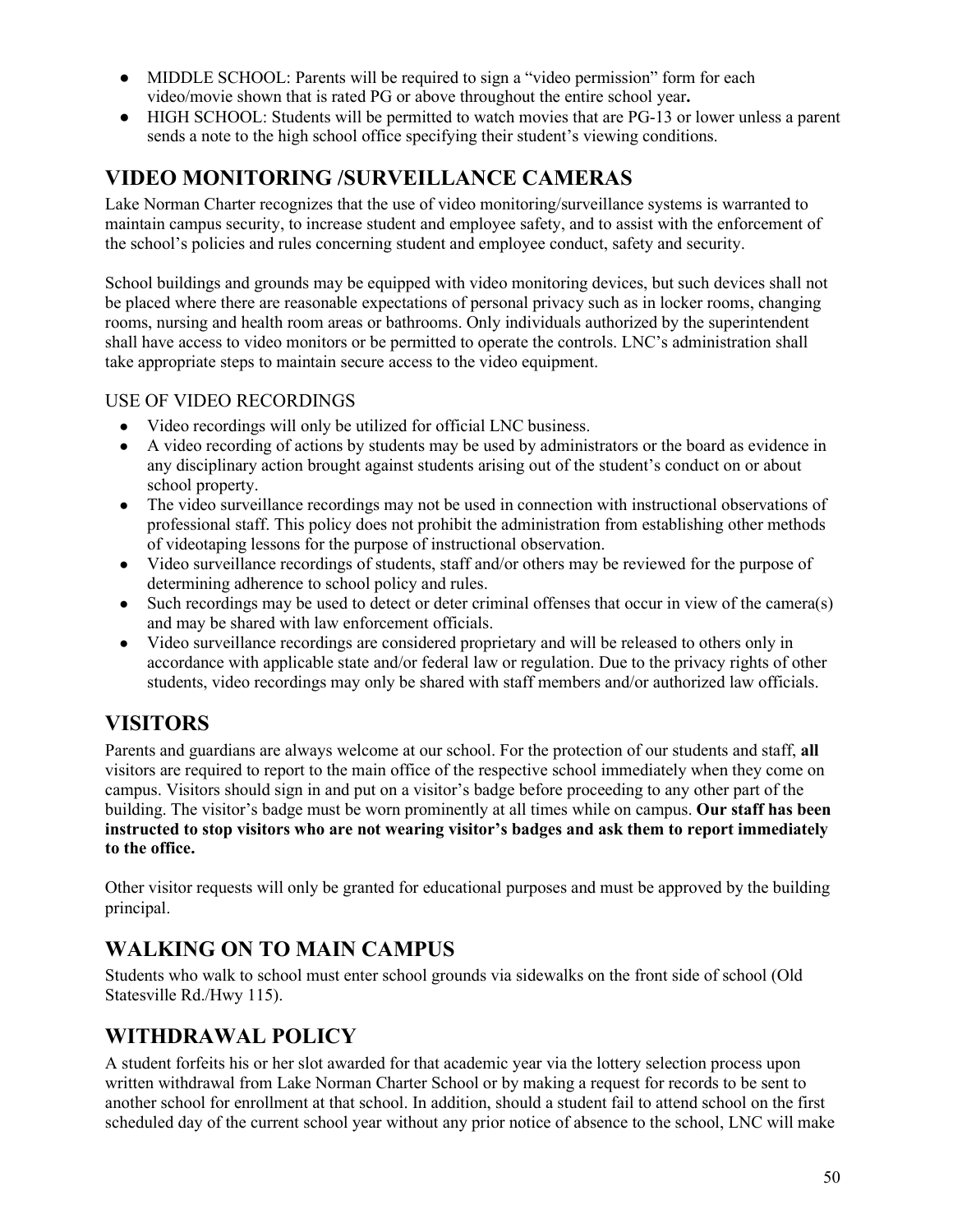an attempt to contact the family or legal guardian to determine the reason for the student's absence. Contact attempts will be made by both telephone and e-mail, using the contact information currently on file with LNC or provided by a new student during the registration process. Attempts to contact the student's family will occur on different days during the first three days of the current school year. If, after the second documented attempt, the family fails to make contact with the school within 48 hours of such second attempt and/or the student fails to attend school, the school will withdraw the student from LNC's roster with no eligibility for re-enrollment for the remainder of the then-current school year.

After withdrawal, a former student who desires to re-enroll at LNC will be required to follow the same application procedures and timelines as all other applicants for the next available lottery selection process.



# **ELEMENTARY SCHOOL SUPPLEMENT**

## **ACADEMIC STANDARDS**

The following information is intended to help identify those students who are not performing at their current grade level. If ANY of the following criteria are NOT met, a team that includes the student's teachers, parents and administration will consider retention of the student. Criteria:

A. *Attendance*

Absences that number 20 or greater for the academic year will put a student in consideration for retention.

- B. *Academic Success in Core Classes:* Students should have an average of a 3 or 4 in grades K-2 at the end of the school year.
- C. *Student consistently and independently demonstrates an expanded understanding of concepts, skills, and processes taught in the quarter.*

*For 3rd and 4th Grade: Academic Success in Core Classes* All students must pass Language Arts, Math, Science and Social Studies. The class yearly academic average must be 60 or above to be considered passing.

D. *Academic Success on End of Grade Tests* LNC standards require students to pass both the Math and Reading EOGs (with a 3, 4 or 5) in order to move to the next grade level.

## STUDENT PERFORMANCE COMMUNICATION

On-going communication is very important to a successful school/home partnership. Schoology, our learning management system, will be the place for parents to find out all information about their child's class and instructional day. Teachers will utilize Schoology as well as school email to communicate with parents throughout the year. In addition, we will send home communication folders on Wednesday of each week. These folders will provide you a glimpse into your child's week with work samples and any other pertinent school information. Please send the folder back to school with your child on Thursday.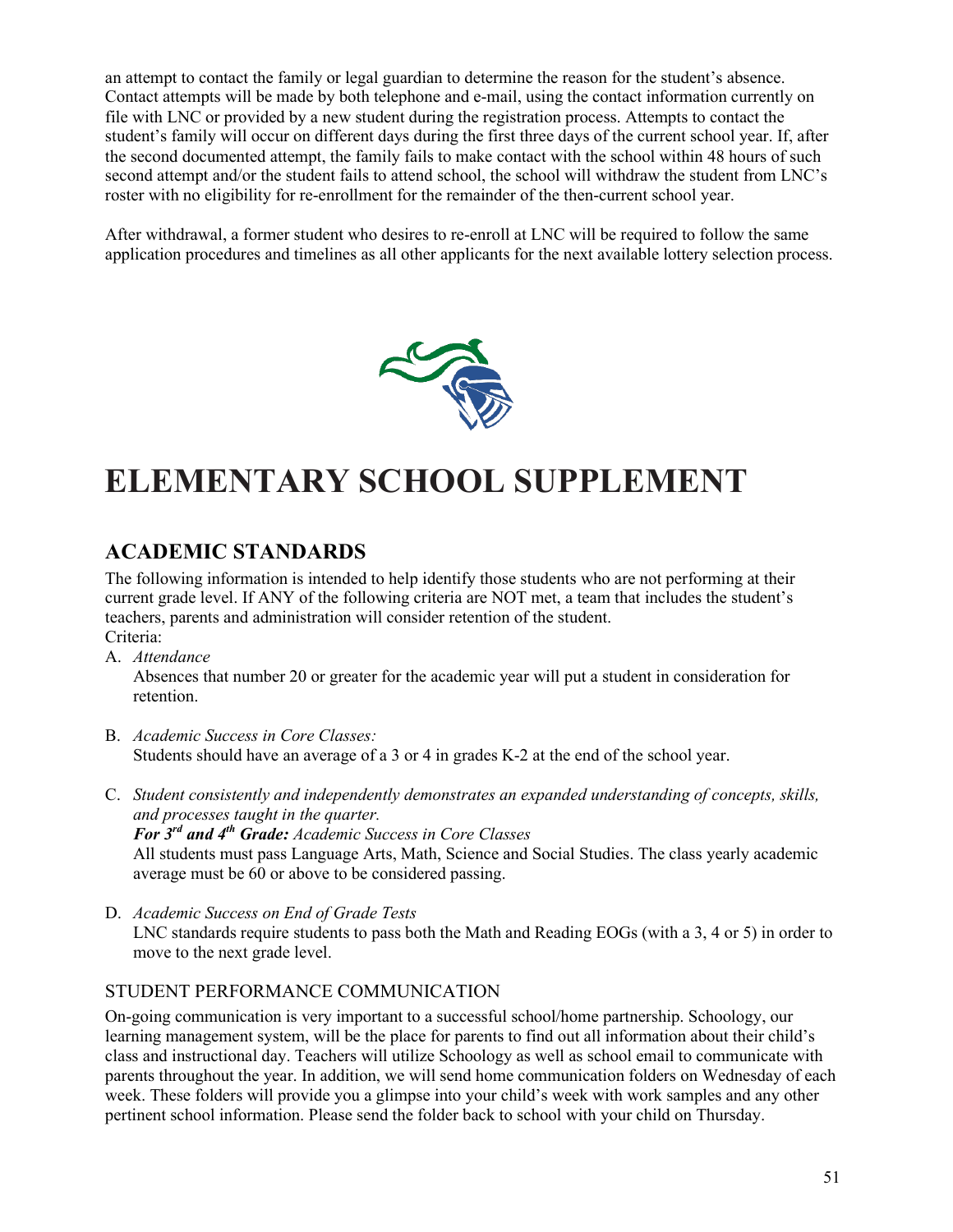### ACADEMIC CONCERN SUGGESTIONS FOR HOME

If you are concerned about your child's academic performance, the following may help your child work to their potential.

- Read with your child nightly
- Review sight words and math facts nightly  $(K-2)$
- Parent/guardian can monitor student performance through the online access to Schoology ( $3<sup>rd</sup>$  and  $4<sup>th</sup>$ ) grade).
- Parents may review topics being covered in class and other curriculum information on Schoology (K-4)
- Several LNC teachers offer off-site tutoring throughout the school year and summer. Please reach out to our counselor, Heather Crane at hcrane@lncharter.org
- Outside agencies also offer after-school tutoring programs to students who need assistance in any subject.
- Make sure your student is recording complete and correct assignments from each class in their agenda.
- Be sure that your student studies for large tests at least two to three nights prior to the actual test date. Studying for shorter blocks of time and reviewing notes on a daily basis helps students retain information and also helps form effective study habits.
- Have your student organize their notebooks and folders for each class. Ask your student to explain some of their notes, topics and material to you. Reviewing notes together keeps parents informed and will benefit the student as well.

## **BIRTHDAYS**

Students are not allowed to bring party invitations to school. Parents will have the option of participating in a PTO-driven classroom directory which will provide you contact information of families that opt to participate. This will allow you to invite students through email, text, or phone call.

LNC helps to recognize your child's birthday by announcing their name on the morning announcements as well as special recognition in their class on their birthday (or the weekend closest to it). Summer birthdays are announced and celebrated during the last week of school.

Many of you would like to bring in a sweet treat for your child's class and while the thought is so nice for your child and their classmates, we have found that so many of our students have food allergies that include gluten, eggs, dairy, dye, wheat, peanuts, etc., that unfortunately each class would have several students who wouldn't get a treat because of their allergies. As a result, we are requiring that you bring in an alternative to cupcakes, cookies, etc. Those alternative treats will be posted on your teacher's Schoology group under the Resources tab. You may also want to consider an alternative to food such as stickers, special pencils, party favors (that the teacher may give out at the end of the school day). Please contact your child's teacher before bringing in treats to avoid more than one person bringing in treats on the same day.

# **CARPOOL**

## MORNING CARPOOL

Carpool begins at 8:05 am and concludes at 8:30 am. Please do not arrive on campus until after 7:30 am. The gates will be closed and you will be blocking the fire lane prior to 7:30 am. At 8:30 am the gates to the carpool lanes will close and the gates to the parking lot will open. Please note that if the bell rings and your child is still getting out of their car in the carpool lane, they are not considered tardy. It is only once the gates close and a student arrives to the campus after 8:30 am that they are considered tardy to school. Being on time for school and maximizing the instructional time your child receives is crucial to their academic success. If you do arrive to school after 8:30 am, please park in a non-designated parking space and walk your child to the main office to sign in as tardy. We will escort your child to their classroom. Please know that we realize and understand that extenuating circumstances happen and an occasional tardy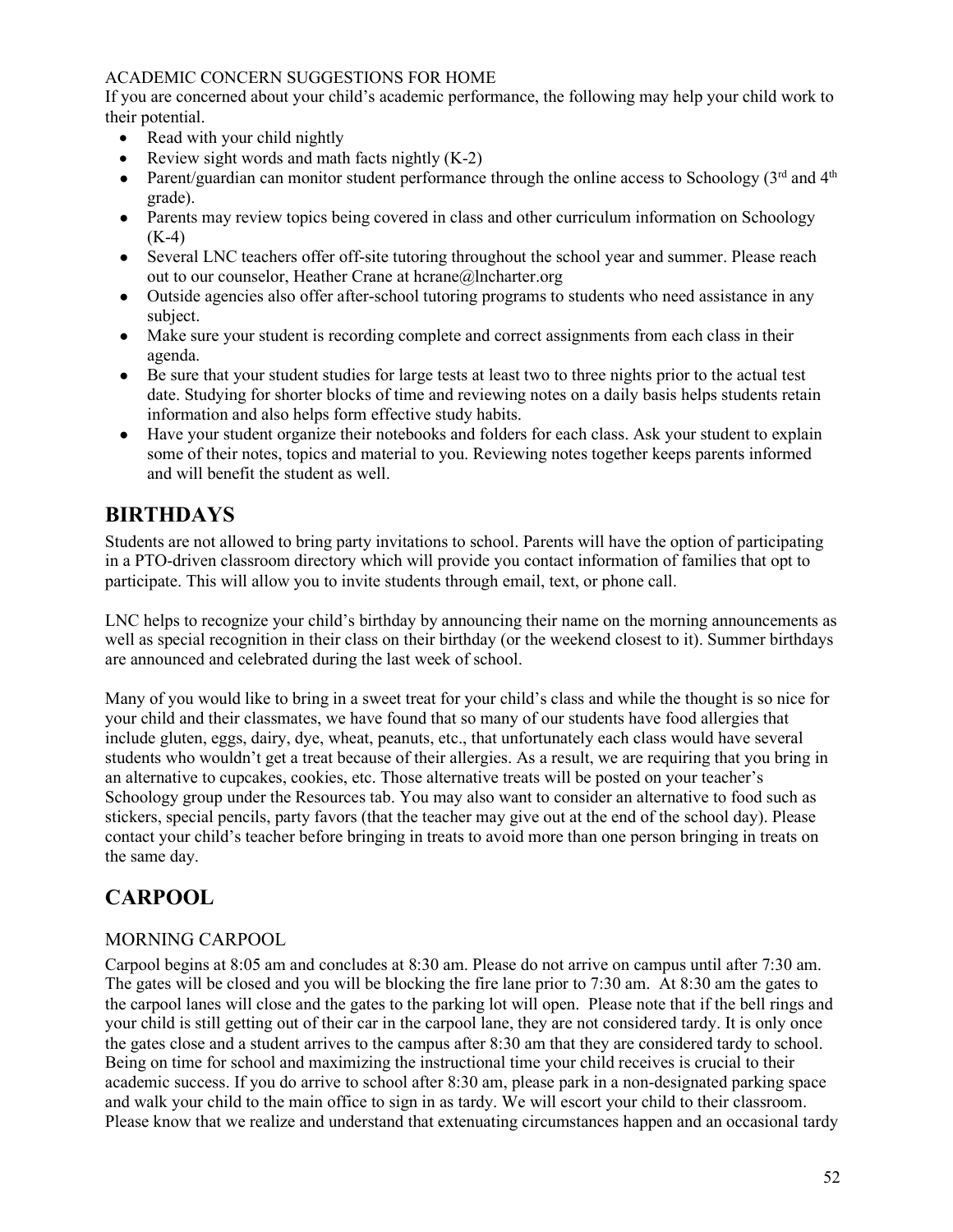will result. Lastly, when we are made aware by Huntersville Police that there is an accident in the area, we will hold tardies for an extended period of time.

## AFTERNOON CARPOOL

Please do not arrive on campus before 2:45 pm for pick-up. This could result in a citation from the police due to blocking a fire lane. We cannot open the carpool gates sooner because we still have students playing at afternoon recess and they are in areas where cars drive. We also cannot back-up traffic onto Hambright Road as a result of arriving before 2:45 pm. Other than on early dismissal days, dismissal begins at 3:30 pm (12:00 pm on half days) at the elementary school. Please make sure your LNC-issued carpool tag is prominently displayed from your rearview mirror anytime while on campus. We will not allow students to be called with a self-made carpool tag or by name. Please park in our parking lot and go to the main office if you are in need of another carpool tag. You will then need to re-enter the carpool flow and retrieve your child through the regular carpool process. Students will not be dismissed from the office.

Please also note that once your child is picked up from carpool they may not re-enter the building for items left behind. They may retrieve those items the following morning.

## LATE PICK-UP POLICY

LNC carpool and supervision of students ends at 3:55 pm. While we understand emergencies and extenuating circumstances, please make sure you have emergency contacts on file who are authorized to pick up your student in that event. We also ask that you call our front office immediately to let us know that someone else will be picking up your child or if you will be a few minutes late.

We do have a Late Fee Policy that begins at 4:05 pm (12:35 pm on half days). This policy requires you to call us if picking your child up after 4:00 pm. Starting at 4:05 pm (12:35 pm on half days), a staff member will supervise children not picked up by the end of carpool at a rate of \$1.00 per minute per child. For example, if you are not able to pick-up your child until 4:30 pm, the cost would be \$25.00.

LNC offers an afterschool program, Knights Kids, which registers students in the spring and summer for the following school year for those families who may have difficulty making afternoon carpool arrangements. Additionally, many after-school program vans pick-up students from our school if you see that you are having afternoon transportation issues.

# **CELL PHONE/ SMART WATCH/TECHNOLOGY POLICY**

Cell phones iPads, iPods, (any technology brought from home), and smart watches, including iWatches and watches with games, are **not allowed** at the elementary school. This includes the bus in the morning that transports students from the main campus to the ES campus.

# **EARLY DISMISSAL POLICY**

If a child needs to be dismissed before 3:00 pm, parents must come to the main office and sign students out. The student will be brought from the classroom to the office. In no case will a student be allowed to leave school with anyone except his/her parent or guardian unless the school has an e-mail or note signed by the student's parent/guardian. If the early dismissal is for a medical appointment, the student should bring a note from the medical professional to the office the next day for the absence to be considered excused.

To preserve the integrity of the classroom environment, **early dismissals will end promptly at 3:00 pm** at the elementary school. Please schedule appointments accordingly and be mindful that students will not be dismissed after this time.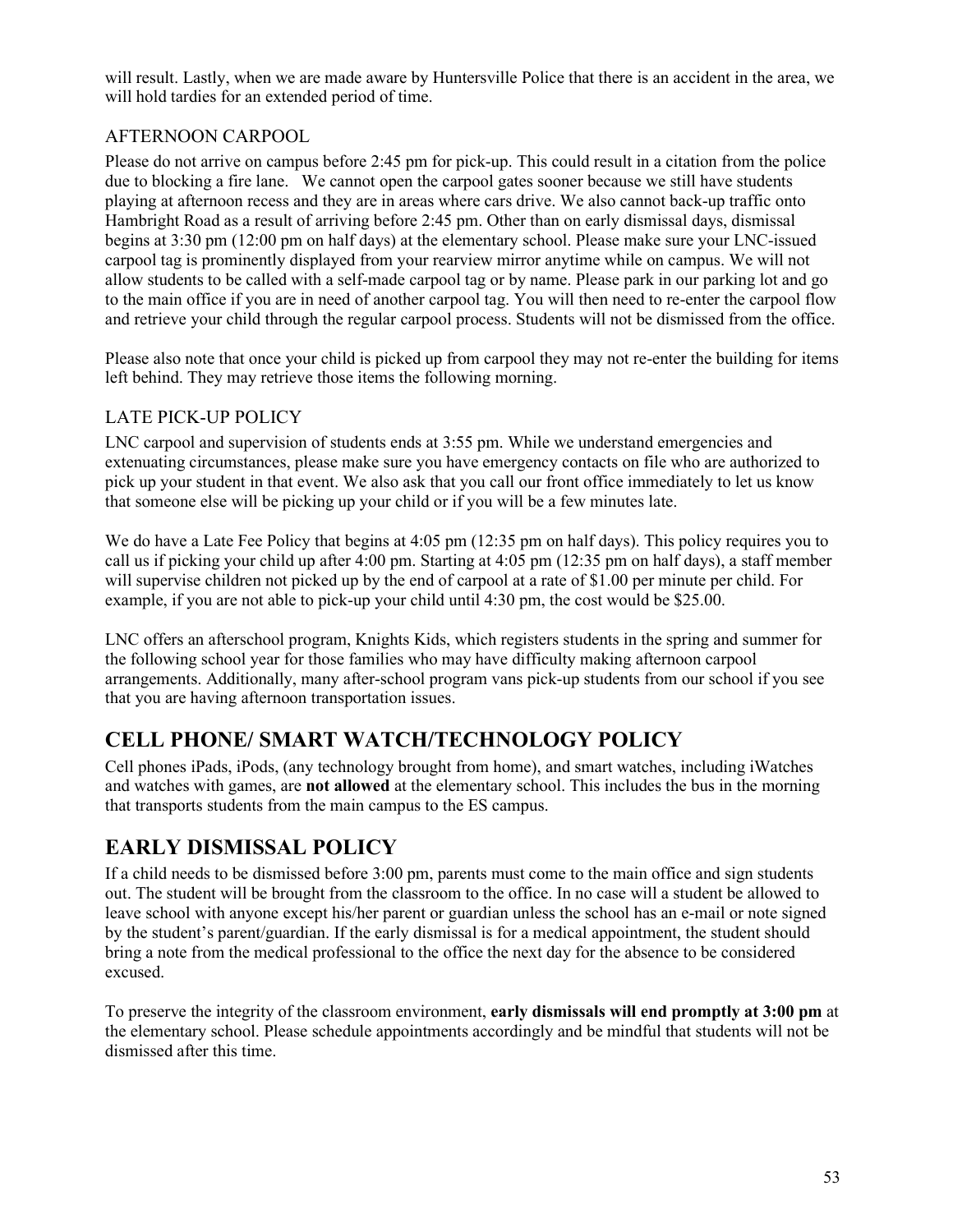# **FIELD TRIPS**

We welcome parent chaperones on our field trips as they are vital to the safety of our students when off campus. Teachers will communicate on Schoology when field trips will occur and when they are in need of chaperones. All chaperones will be asked to sign and adhere to the parent chaperone guidelines before each field trip. These guidelines are found under the Resources tab on each teacher's Schoology group. Failure to follow guidelines will result in not being allowed to chaperone future field trips.

# **HONOR ROLL**

In 3rd and 4th grades, special recognition is given to students each quarter for high academic achievement. Honor roll recognition is given for "A" Honor Roll (all A's for a quarter) and "A/B" Honor Roll (at least one A and nothing lower than a B). Honor rolls are published in the LNC Knights News and local newspapers.

# **LOST AND FOUND**

Students are encouraged to leave valuables at home. At the elementary school, lost items will be placed on racks inside the gym . Parents may check the Lost and Found before and after school for lost items. Unclaimed lunch boxes are disposed of weekly for sanitary reasons. Unclaimed articles of clothing will be donated to a charitable organization if not claimed within 30 days. Students are urged to label coats, gym bags, band instruments and lunch boxes. Valuable items (watches, rings, glasses, etc.) are kept in the office. Please check with the front office if you have lost something other than clothing.

# **LUNCH**

The school does not provide a full-service cafeteria. The LNC Parent-Teacher Organization (PTO) normally offers pre-ordered lunches for purchase as fundraisers. Information will be sent home as those options become available. Students may also bring their lunch. LNC **will not** accept deliveries from restaurants and/or delivery services (i.e. Door Dash, GrubHub, etc.).

As you pack your child's lunch, please be advised that soft drinks are not allowed. We also ask our parents to support us and only allow children to have at a minimum one small treat a day as we all work to monitor sugar intake for a healthy student body at LNC. Please also make sure your child packs utensils and napkins as we have a limited supply for the occasional forgetfulness. Please note that we also have a limited supply of extra lunch items in the event a child forgets their lunch altogether. Lastly, if your child has a food allergy, please inform the teacher and the front office as soon as possible. We will make the necessary accommodations to provide a safe eating environment for all students.

Parents are also welcome to occasionally have lunch with their child during the regularly scheduled lunch time. We ask that parents wait a month (from when school starts in August) before visiting for lunch to help your child learn the lunch procedures and make a healthy adjustment to being away from home. This also helps you as the parent make that adjustment as well, and lets your child know you are confident they are learning and safe in school while you are busy at work and/or home. Please arrange this lunch visit in advance with your child's teacher as seating is limited. Only parents/adult family members are allowed to visit for lunch. Younger siblings should not accompany parents due to limited seating/space as well as school safety-related issues.

# **MEDICATIONS**

Prescription medications cannot be dispensed by the school or brought to school without a completed Prescription Medication Authorization Form signed by a physician. These forms are available on Schoology. Medications must be brought to school in their original container. Students may not have prescription medication of any form in their possession. A medical authorization form completed by a physician must be on file for Lake Norman Charter to administer prescription medication. The prescribing physician and parent must sign this form and return it to the school before medication can be given. If your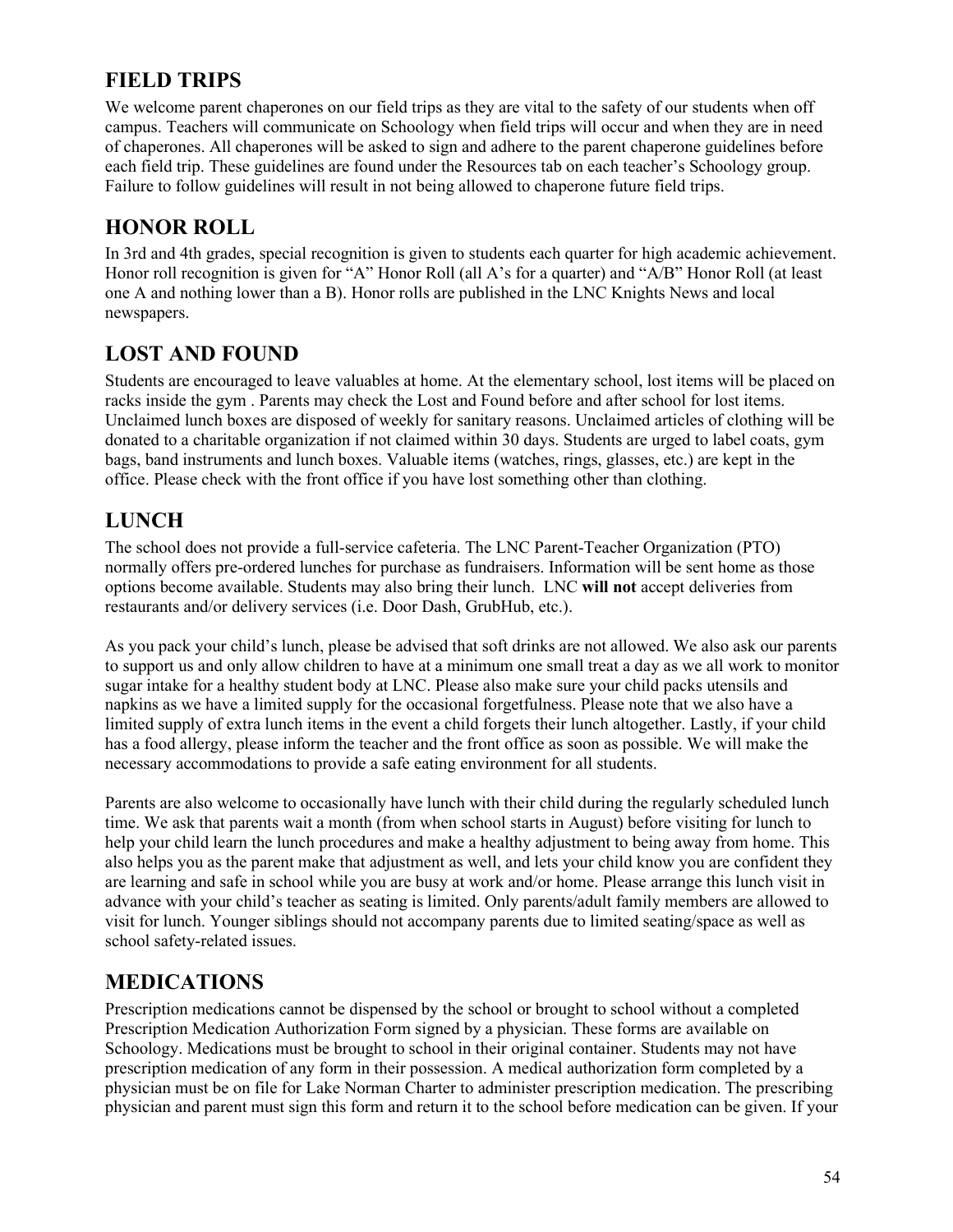student must have medication of any type, including over-the-counter drugs given during school hours, you have the following choices:

- 1. You may come to school and give the medication to your child at the appropriate time(s).
- 2. You may obtain a copy of a Medication Authorization Form from the school nurse or front office staff. Take the form to your child's physician and have him/her complete the form by listing the medications(s) needed, dosage, and number of times per day the medication(s) is to be administered. The form must be completed by the physician for prescription medications. The form must be signed by the physician and by you, the parent and/or guardian. Prescription medication must be brought to school in a pharmacy-labeled bottle which contains instructions on how and when the medication is to be given. Over the counter medications must be received in the original container, labeled with your student's name, and will be administered according to the student's weight.

Self-medication is not permitted in the elementary school.

## SICK CHILD PICK-UP

If you receive a call from the school that your child is sick and needs to be picked up, please arrive within a reasonable amount of time (no more than 30-45 minutes). Of course we cannot send sick students back to class, and our health room does not accommodate multiple sick children. The sooner they are in your care or taken to the physician, the sooner they will be healthy and able to return to school. If you are in a situation in which you cannot arrive within a reasonable amount of time, please have a back-up plan with emergency contacts on file with us giving permission to pick-up your child.

Please keep your children home until they are 24 hours fever-free with no medication. If you are called to pick up your child from school due to a fever or other visible signs of sickness (vomiting, excessive coughing, pink eye, etc.,) they **must** remain home the next school day. Please know we want your children here learning, laughing, and healthy! Thanks for your cooperation.

## **SCHEDULE CHANGES**

Class assignments are determined in early summer and communicated to parents in July before school starts. Classes are balanced by ability, gender, diversity, and personality. Class changes are not allowed as we intentionally balance class sizes to maximize the instructional environment for all students.

## **PROBLEM RESOLUTION**

If a parent wishes to meet to resolve a classroom/student issue, please contact:

- First, the teacher
- Second, the team leader for that grade level
- Third, the elementary school principal
	- Fourth, the superintendent

## **PROGRESS REPORTS**

Parents should review their weekly folders for work samples and communicate any questions or concerns with their child's teacher through the student's planner or on Schoology, our learning management system. A printed progress report will be sent home at the midway point of each quarter in grades K-4.

## **SCHOOL SCHEDULE**

Elementary school hours are 8:30 am - 3:30 pm.

8:05 am – Carpool Drop-Off Begins (school doors will not open until this time)

- 8:30 am Start of instructional day
- 3:30 pm Dismissal begins
- 3:55 pm- Carpool Pick- Up Concludes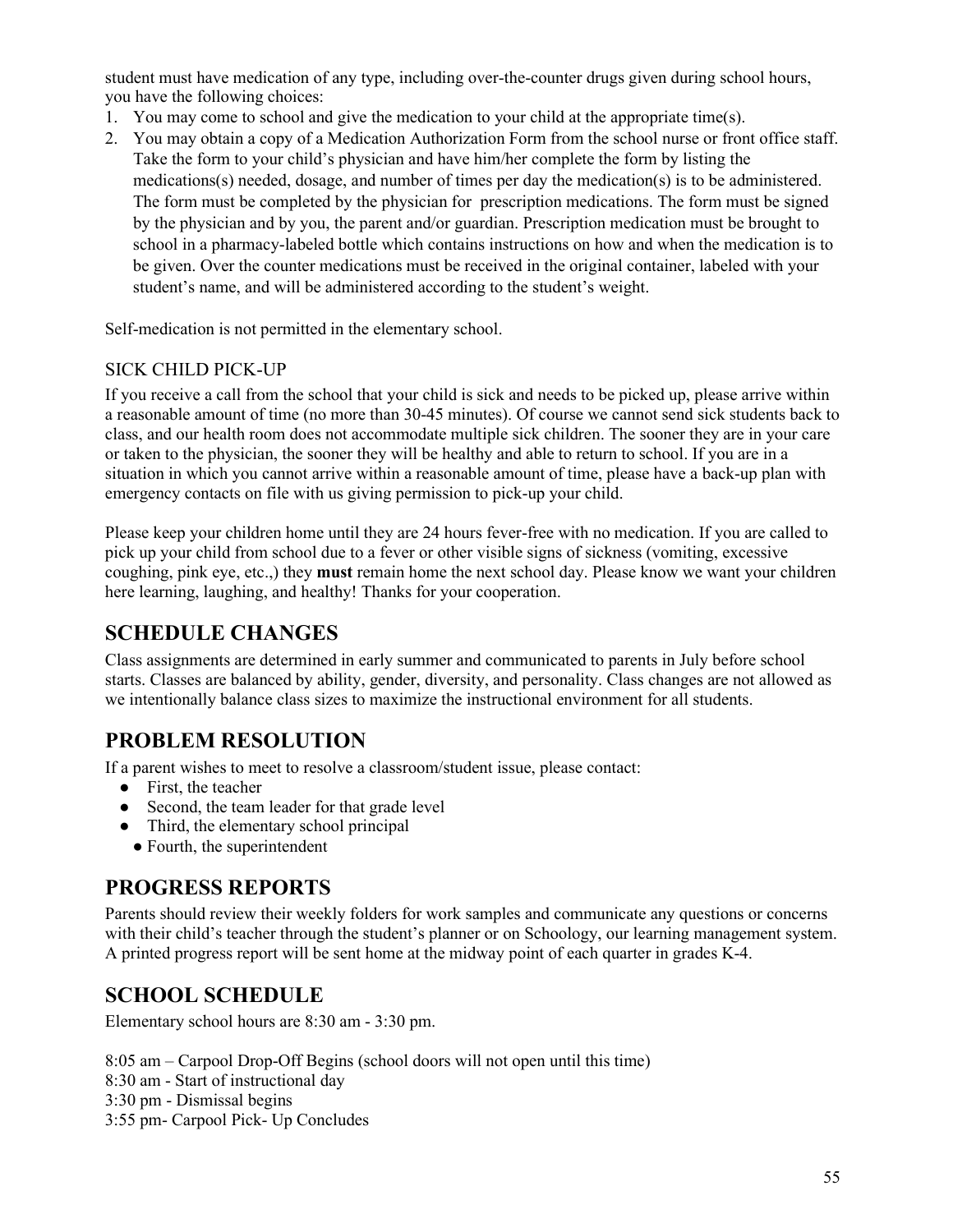\*It is extremely important that students are in their classrooms and ready to begin their school day at or before 8:30 am and in attendance for the entire day when he or she is well. If students arrive after 8:30 am they must be brought to the office by an adult and signed in as tardy (oversleeping and bad traffic are not considered excused absences).

# **TARDY POLICY**

Elementary school students are considered tardy if they when they arrive to campus after 8:30 AM. Due to a rigorous curriculum and time restraints, announcements will begin carpool ends and instruction will begin immediately after. It is disruptive to the incoming child and the students in the classroom when someone arrives late. At the elementary school, if a student is late, the parent is required to sign the child in at the main office. Being tardy for medical appointments is considered necessary and will be considered excused if a physician's note is provided. If you are tardy because of a medical appointment, please bring a note from the physician's office to the main office. Documentation should be provided within 48 hours or the tardy will not be considered excused.

Repeated tardiness to school will result in the following disciplinary action:

- Tardy 4 will result in an e-mail notification/warning to the student's parent(s).
- Tardies 5-6 will result in a parent conference with the Principal and teacher for each offense.
- Tardies 7 and above will result in student disciplinary consequences.
- Tardies will be tracked by quarter and will reset at the beginning of each quarter.

## **VOLUNTEERS**

At the elementary school, we welcome our volunteers; however, when helping in the classroom or with PTO events, volunteers are not allowed to bring other children with them, younger or older. Please know this is to ensure the academic integrity of the classroom environment as well as to support student safety. If you are unable to volunteer at the school due to other children, please reach out to our PTO as they have many at-home volunteer opportunities available throughout the year. Volunteer access may be limited if LNC Honor Code or Stakeholder Expectations are not met.

# **WATER BOTTLES**

Due to the safety of students as well as the maintenance of technology, furniture, and school tile floors, only plastic refillable water bottles are allowed in the building. Metal, steel, and glass water bottles **are not allowed**. They have caused injuries to students, damages to iPads and furniture as well as damage to the flooring in our building.



# **MIDDLE SCHOOL SUPPLEMENT**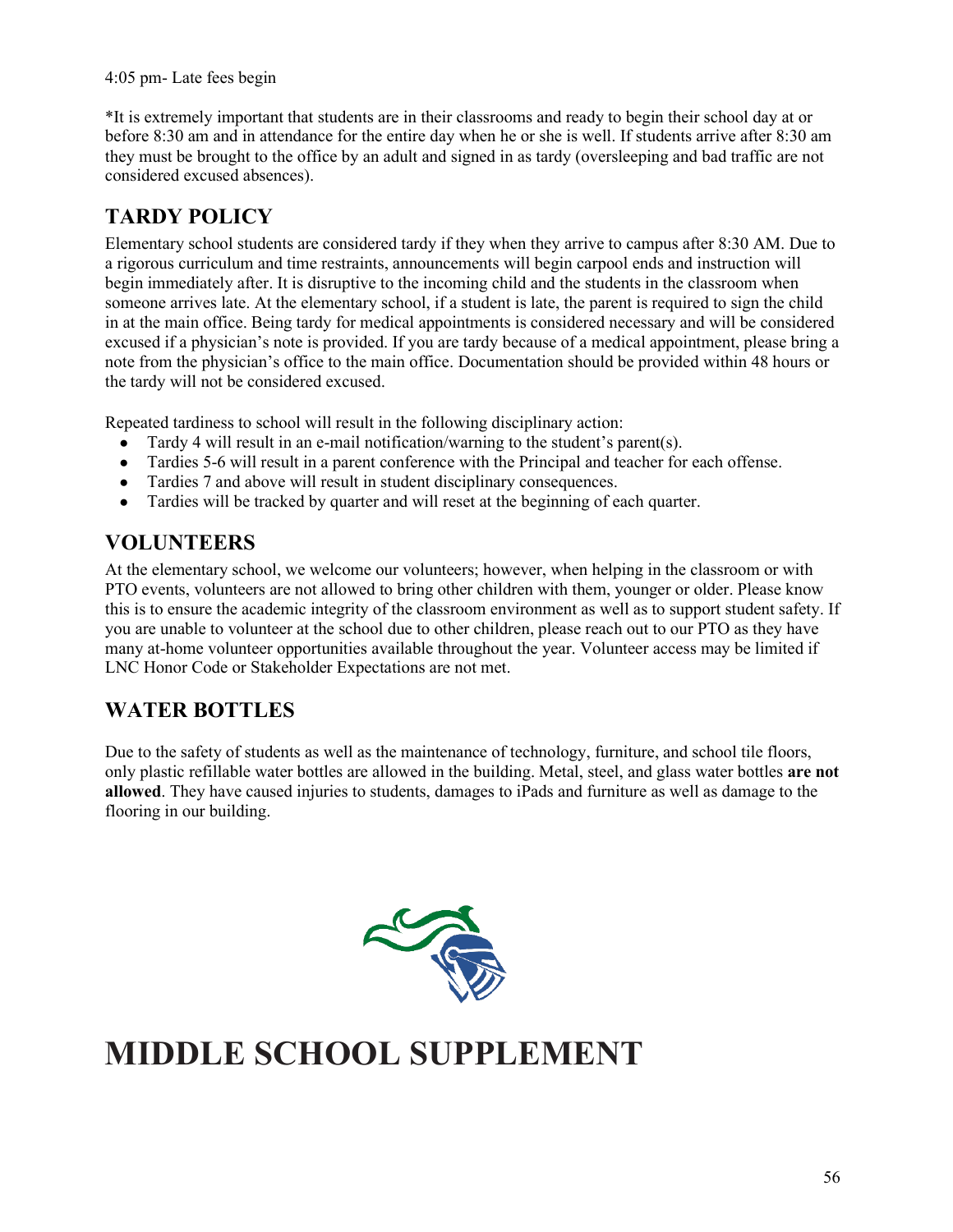# **ACADEMIC POLICY FOR EXTRA-CURRICULAR PARTICIPATION**

Extra-curricular activities include ANY athletic team, MS club leadership positions, or clubs that represent LNC in competition.

To be eligible to try out and remain eligible to participate for any sport, extra-curricular competition or club leadership role at LNC, the student must meet the following criteria:

MIDDLE SCHOOL STUDENTS: Must maintain a grade of 70% or higher in all of their courses, including electives, as reflected on the student's last nine-week quarter report card.

*The 70% eligibility policy for middle school students will be waived for students with an I.E.P. (Individualized Education Plan) or L.E.P. (Limited Eligibility Proficiency Plan) if (1) I.E.P. /L.E.P. goals are being met and (2) the student has no failing grades.*

*With the addition of Schoology, parents/guardians and students are responsible for monitoring the progress of their grades throughout the quarter. In addition, all students who are falling below the average will be encouraged by their coaches or club leaders to attend tutoring to improve their grades.*

Summer school will be accepted as an alternative to gain eligibility. It must be an accredited course by SACS and NCAA and approved by LNC administration.

In addition,

- A. A student transferring from one-member school to another member school within the same LEA (Local Education Agency; school) must sit out 365 days for athletic participation. The LEA may create criteria for immediate athletic eligibility for transfers within the LEA.
- B. A student transferring from one-member school in one LEA to another member school in a different LEA must sit out 365 days for athletic participation. Exceptions for immediate athletic eligibility for transfers from one LEA to a different LEA will be heard by a special NCHSAA transfer committee.

## **ACADEMIC STANDARDS**

The following information is intended to help identify those students who are not performing at their current grade level. If ANY of the following criteria are NOT met, a team that includes the student's teachers, parents and administration will consider retention of the student. Criteria:

A. *Attendance*

Absences (excused or unexcused) that number 20 or greater for the academic year will put a student in consideration for retention.

B. *Academic Success in Core Classes*

All students must pass Language Arts, Math, Science and Social Studies. The class yearly academic average must be 60 or above to be considered passing.

- C. *Academic Success in Elective Classes* Students must pass at least 50% of their elective classes for the academic year.
- D. *Academic Success on End of Grade Tests*

Students are expected to pass both the Math and Reading EOGs (with a 3, 4 or 5) in order to move to the next grade level. EOG scores are not the sole determinant of promotion or retention.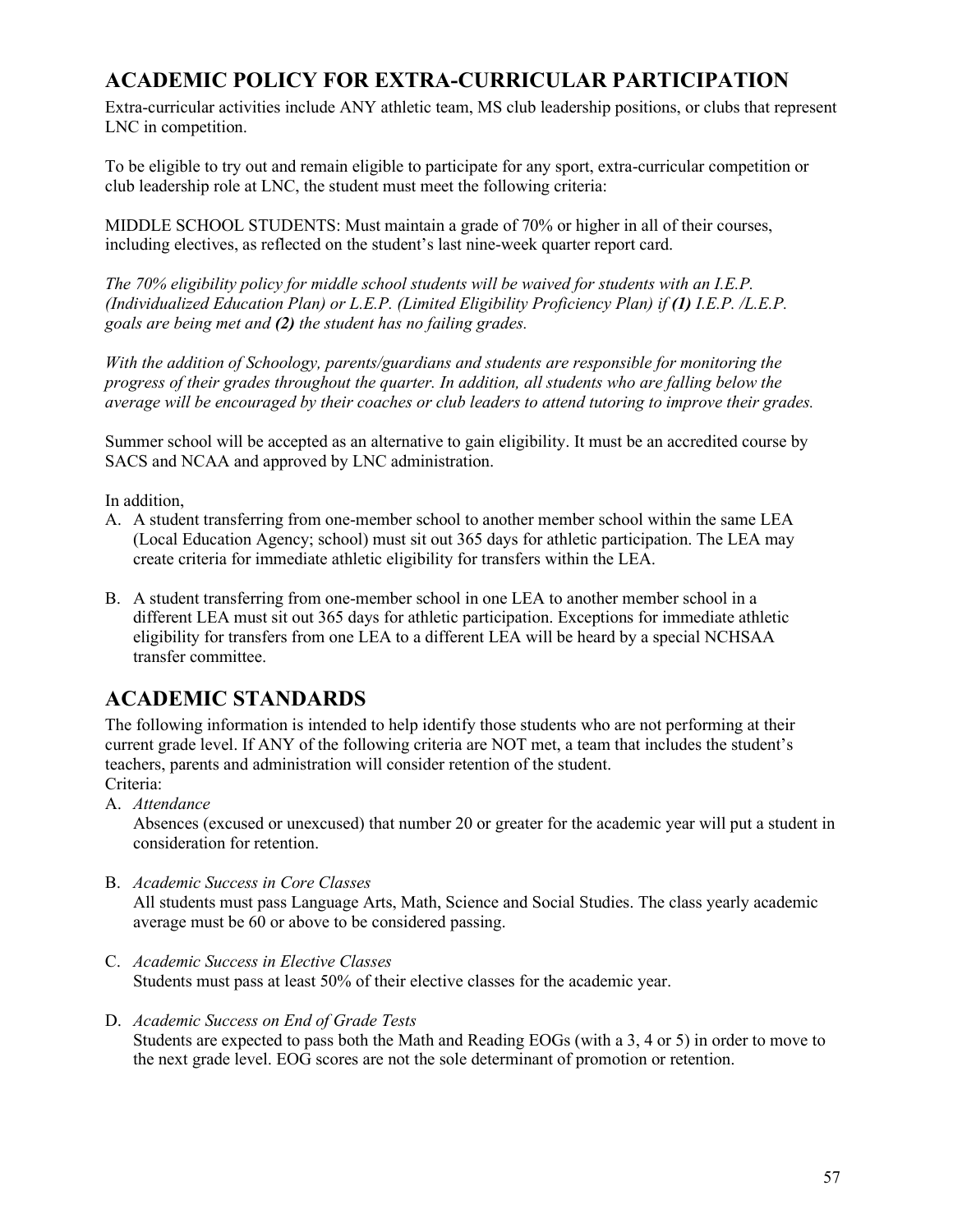## GRADING SCALE

Report card grades will be posted using a "letter grading" system. The Lake Norman Charter grading scale is as follows:

| $100 - 90$ | А | Excellent         |
|------------|---|-------------------|
| $89 - 80$  | B | Good              |
| $79 - 70$  | C | Fair              |
| $69 - 60$  | D | Needs Improvement |
| $59 - 0$   | F | Unacceptable      |
|            |   |                   |

### ACADEMIC PERFORMANCE COMMUNICATION

Information regarding students' academic standing is communicated through parent/teacher conferences, report cards, email and Schoology. If you or your parents/guardian have concerns that you may be experiencing academic difficulties, it is recommended that you meet with your team of teachers early in the school year to allow ample time for intervention. If a middle school student is identified as being in danger of retention, a member of the LNC staff (grade level team leader) will contact your parent/guardian to arrange a retention meeting at the beginning of second semester.

### ACADEMIC CONCERN SUGGESTIONS

If you or your parent/guardian are concerned about your academic performance, the following may help you work to your potential.

- You and your parent/guardian can monitor your performance through the online access to Schoology.
- Each teacher holds tutoring at least one day of the week. Typically students need to sign up with that teacher the day before the desired tutoring session.
- Outside agencies offer after-school tutoring programs to students who need assistance in any subject.
- Make sure you are recording complete and correct assignments from each class.
- Be sure that you study for large tests at least two to three nights prior to the actual test date. Studying for shorter blocks of time and reviewing notes on a daily basis helps students retain information and also helps form effective study habits.
- Organize your notebooks and folders for each class. Your parent/guardian could ask you to explain some of your notes, topics and material to them. Reviewing notes together keeps parents informed and will benefit the student as well.

# **ATHLETIC AND EXTRA-CURRICULAR PARTICIPATION**

### MIDDLE SCHOOL ATHLETIC OFFERINGS

LNC offers a full athletics program for all 7th and 8th grade students. LNC participates in an athletic conference with schools in the surrounding area. We currently offer the following sports programs:

- Fall: football, boys' soccer, girls' volleyball, boys' cross-country, girls' cross-country, girls' tennis and cheerleading
- Winter: girls' basketball, boys' basketball and cheerleading
- Spring: boys' baseball, girls' softball, golf, girls' soccer, boys' lacrosse and boys' tennis.

#### **Eligibility guidelines and required forms are available under the Athletics section on the school's website. Additionally, the school's athletic director can be contacted with questions regarding our sports programs**.

The coaches, teachers, staff, administration and board of education of the Lake Norman Charter School believe that numerous athletic and academic opportunities exist beyond the classroom. Therefore it is appropriate for the administration and board of education to allow field trips for athletic and academic competition. The coaches, teachers, staff, administration and board have a responsibility to ensure all safety measures are met and that the school is not put in a position to assume liability due to negligence.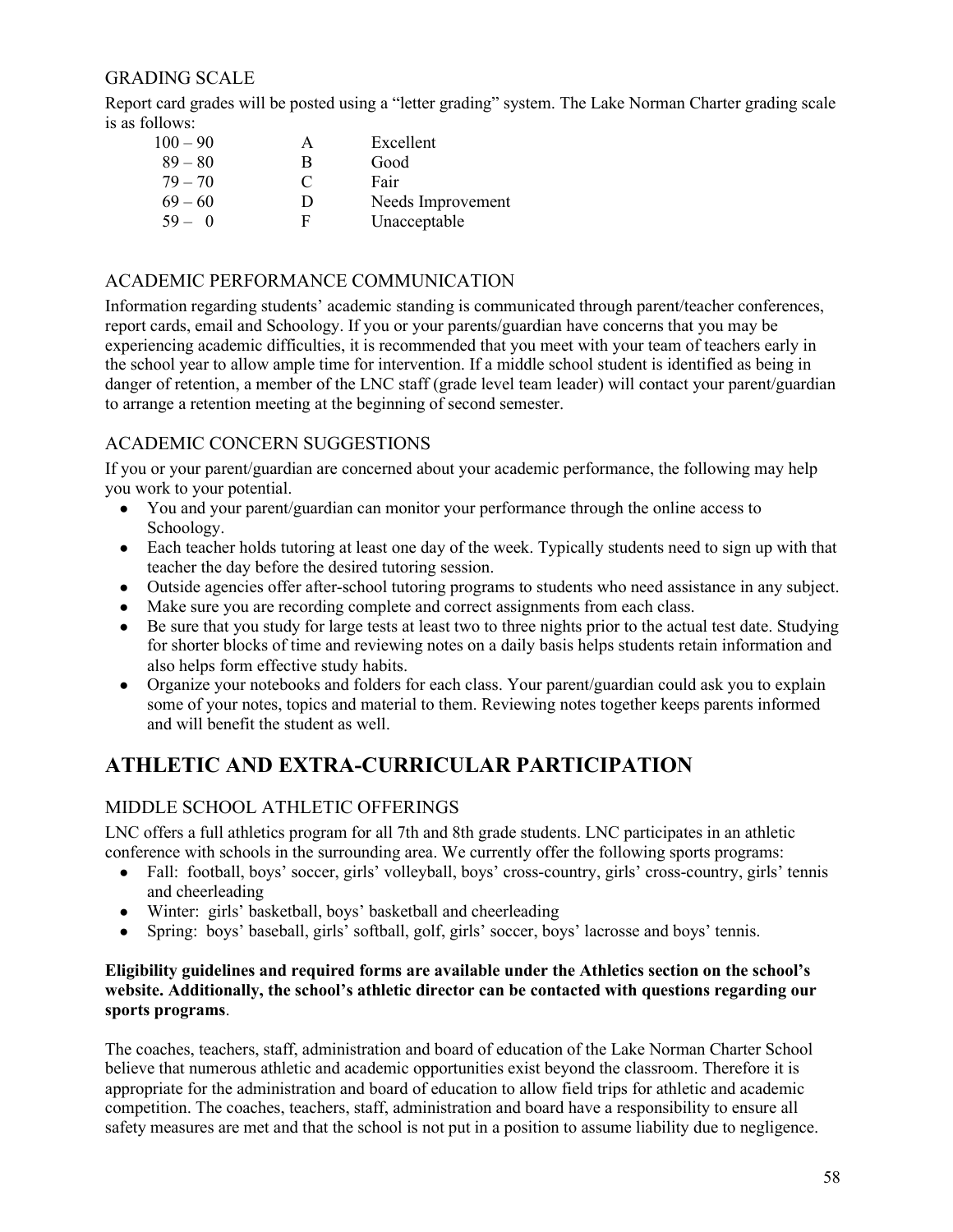For the purposes of this policy and related procedures, an Athletic or Academic Competition Trip is defined as any LNC-organized or sanctioned event that occurs at any location other than the primary school campus. Athletic or Academic Competition trips involving students, coaches, teachers and/or staff are considered school-sponsored and, therefore, must meet all approval guidelines.

The following criteria must be met in order to provide a school-sponsored athletic or academic competition trip:

- Every attempt should be made by coaches in scheduling competitions in a manner that creates the least impact to regularly scheduled school operating days.
- No correspondence of any kind, verbal or written, is to be distributed by anyone from the school or a parent acting as a representative of the school regarding an athletic or academic competition trip until approval has been given by the administration and LNC board of education (when board approval is required).
- All athletic competitions must be approved by the athletic director. All academic competitions must be approved by the building principal. If the competition is overnight, then the board of education must also approve the trip.
- All athletic competition schedules must be sent to the athletic director, superintendent and chair of the board of education no later than 10 days prior to the beginning of the competition. All academic competition schedules must be sent to the building principal no later than 10 days prior to the beginning of the competition.

**For athletic or academic competition trips that are one day:** The One-Day Athletic & Academic Competition Trip Request Form and all supporting documentation must be submitted to the athletic director (athletic competitions) or the building principal (academic competitions) no later than 10 days prior to the beginning of the competition. The athletic director or the building principal will review the documentation, request additional information if necessary and make a decision regarding the request. The decision will be forwarded to the appropriate coach by the respective administrator. If the information is not received according to this timeline, the educational field trip will not be considered for approval.

**For athletic or academic competition trips that are overnight:** The Overnight Athletic & Academic Competition Trip Request Form and all supporting documentation must be submitted to the athletic director (athletic competition) or the building principal (academic competition), and the superintendent no later than 10 days prior to the board meeting. The athletic director or building principal, superintendent, and the board of education will review the documentation and request additional information if necessary. If the information is not received according to this timeline, the trip will not be considered for approval. In situations where athletic team competition will occur prior to the next board meeting and necessitates an overnight stay, such as athletic post-season playoffs, the board of education authorizes the superintendent to approve trips that have been reviewed and recommended by the athletic director as necessary.

- In the event that competitions are cancelled due to weather, scheduling conflicts, officiating conflicts or school schedule conflicts, the superintendent must be notified. If the competition is overnight, then the chair of the board of education must also be notified.
- All contracts with service providers must be negotiated and signed by the superintendent of the school. No other administrator, coach, or staff member is authorized to sign a contract or otherwise legally bind the school.
- No alcoholic beverages will be consumed by anyone at any athletic or academic competition.
- The "Transportation Policy" will be followed when transporting students to and from any athletic/academic practices or competitions.
- An LNC administrator, teacher or staff member will take an additional vehicle if all students are to ride on the LNC activity bus. In an emergency, parents or guardians of the student must be contacted as soon as possible. An LNC administrator must be notified of all accidents or injuries within 24 hours of the accident or injury.
- No objectionable material (i.e. music or magazines containing profanity, presentation of movies or other media containing inappropriate adult material or rated above the age of the participating students by recognized ratings agencies) will be permitted on any field trip.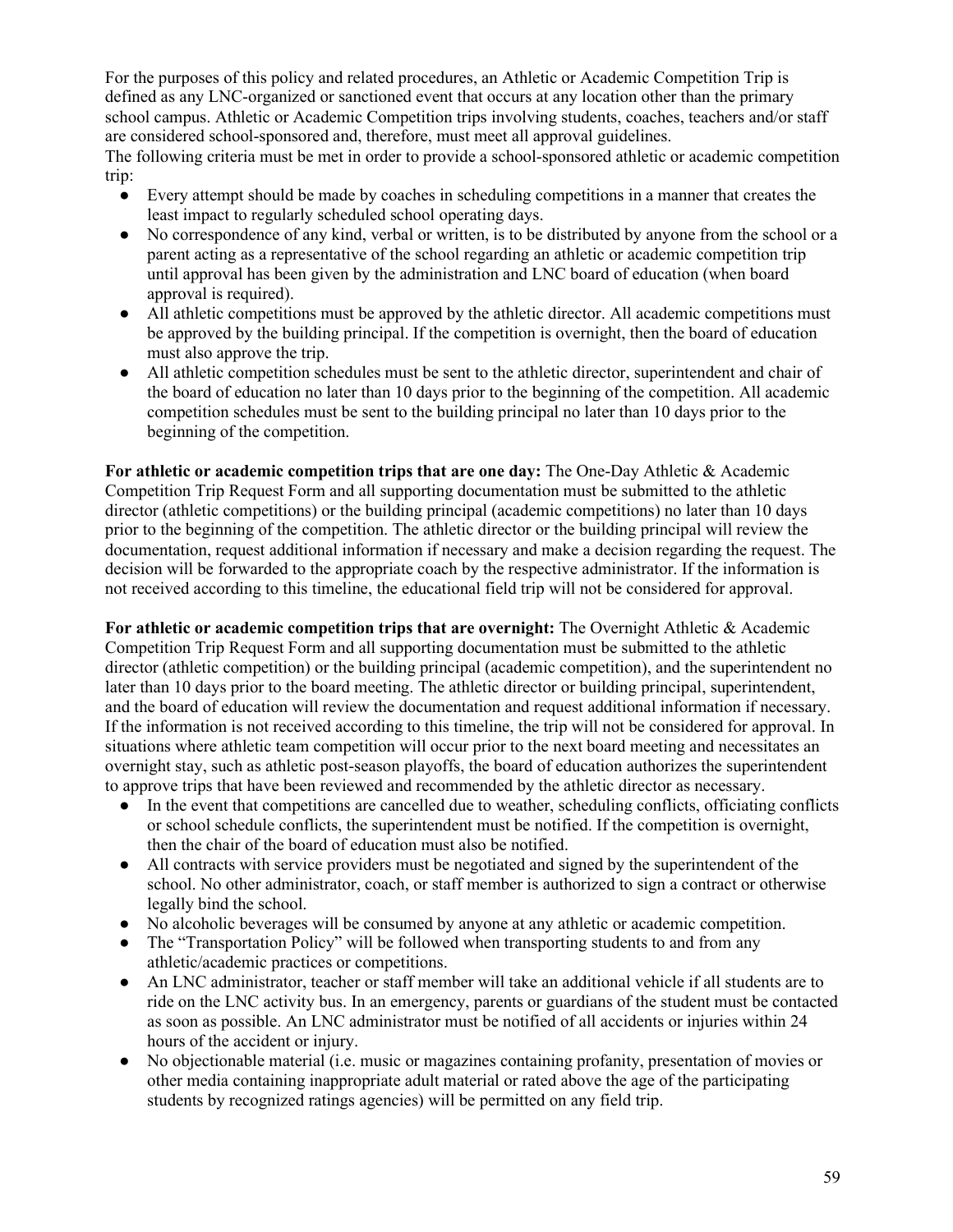- Athletic or academic trips should not be scheduled to personal residences. No athletic or academic trip will include destinations of the homes of coaches, administration, teachers, staff, parents or students. Any exceptions to this must be approved by the athletic director (for athletic competitions) or the building principal (for academic competitions), the superintendent, and the chair of the board of education.
- The safety of our students, coaches, teachers, staff, administration, and families must be considered during periods of heightened awareness. Therefore, any overnight athletic or academic competition trip will be cancelled if the National Homeland Security Threat Advisory code is imminent at the time of departure. If a trip is in progress, and the alert status goes to imminent, the coaches, teachers, staff, and any other chaperones will immediately return to the school or other safe location with the students.
- It is the responsibility of the administration to verify that all scheduled activities are in compliance with current insurance liability regulations.
- All field trips must use LNC pre-approved permission slips. Completed and signed permission slips are to be collected by coaches, teachers and staff. An approved list of participants is to be created and the list and slips will then be reconciled by the coaches prior to departure. No student can participate in any overnight athletic or academic competition trip without presenting a properly completed permission slip prior to departure.
- Prior to departing school, a roster of students is to be placed in all utilized vehicles. Throughout the trip, these are to be used every time students disembark and re-embark (if appropriate) the vehicles to ensure all students have returned to the vehicles.
- All competition trip requests should include alternative plans for students who commit serious offenses that mandate immediate exclusion from the event.
- All destinations and activities for overnight trips must be completely defined and described in the approval request documents. The athletic director or building principal, superintendent and board of education reserve the right to alter or eliminate individual activities and still grant approval for the request. Incomplete requests will not be given full consideration until the outstanding issues are fully developed and resolved.

These rules must be strictly adhered to in order to ensure the safety and well-being of our students, coaches, teachers and staff. This policy is intended to provide significant guidance for the creation, approval and oversight of field trips but in no way is it to be considered all-inclusive. Good judgment is expected of all teachers and staff members when planning and conducting field trips. Violation of any of these criteria will result in appropriate disciplinary action as determined by the administration and/or board of education.

# **CARPOOL**

## MORNING CARPOOL

Drop-off begins at 7:30 am at the middle school or at such other time as deemed appropriate by the superintendent due to circumstances such as weather and provided that any change has been officially communicated to LNC families. Please use the morning carpool procedures that have been distributed (please contact the office if you need one). **PLEASE DROP-OFF ONLY IN THE DESIGNATED AREAS AND ALWAYS FOLLOW THE LNC CARPOOL GUIDELINES!**

## AFTERNOON CARPOOL

Other than on early dismissal days, dismissal begins promptly at 3:00 pm (middle school). It is important that all students report to the carpool area IMMEDIATELY when they are dismissed from school. Parents should follow the afternoon carpool procedures that have been distributed (please contact the school office if you need a copy). Students should be picked up only from the designated areas and follow all carpool guidelines. Please check the school's website for specific carpool instructions.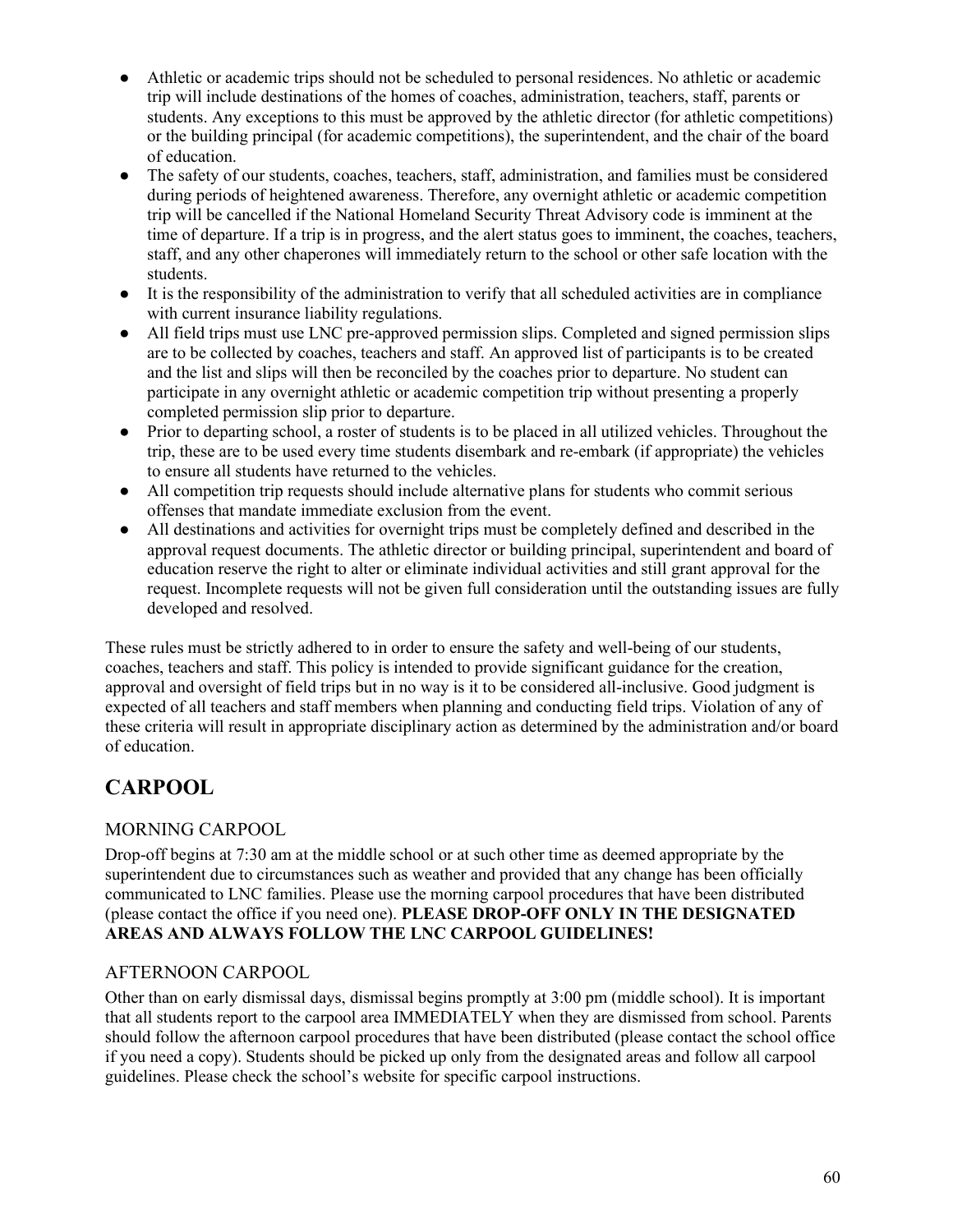Student carpool supervision is provided while carpool is operating (approximately 40 minutes after dismissal). Parents/guardians should make arrangements to have their students picked up by that time for their child's safety.

To help ensure a safe and efficient exit of cars from the campus, during afternoon carpool, all drivers exiting on Old Statesville Rd./Hwy 115 must turn right.

## CARPOOL RULES

The following rules were developed to help make carpool as efficient as possible:

- No food or drink.
- Refrain from using cell phones/smart watches to talk, text or engage in any other activity.
- Listen for your assigned carpool number.
- Remain quietly seated until your number is called.
- Use only the designated crossing areas and obey the teachers on carpool duty.
- Middle school students who ride with a high school student who has parking privileges on campus may walk between campuses at the crosswalk with a school-issued walking pass.

## **CELL PHONE/SMART WATCH POLICY**

In an attempt to model for students the importance of the appropriate use of electronic devices, LNC has adopted the following procedure for students who are found to be using them while on the middle school campus.

- 1st offense: The electronic device (phone, watch, etc.) will be held in the office for a parent/guardian or designated adult to retrieve.
- 2nd offense: The electronic device can be picked up in the office by a *parent/guardian only* and the student will be assigned an after-school detention.
- 3rd offense: The student will be assigned an after-school detention and the parent/guardian (only) may retrieve the electronic device **after the ASD is served.** Please make note that ASDs are only scheduled on Tuesdays and Thursdays each week.
- 4th & subsequent offenses: The student will receive increased disciplinary consequences which may include, but are not limited to, additional ASD assignment, parent conference, out-of-school suspension, etc.

Students have access to the office phone during the school day for emergencies or illness. They are asked not to call home for non-emergencies such as forgetting work or musical instruments or to make social arrangements. Students who do own a cell phone/smart watch and choose to bring them to school are asked to keep them securely locked in their locker until after school hours to limit the disruption to the educational process.

If a student needs to contact their parent/guardian, they should ask permission to report to the main office for assistance and refrain from using their own cellular device. This includes confirming carpool arrangements at the end of the day.

If during state testing a student is found to be in possession of any unauthorized electronic device, it will be reported to the Regional Accountability Office and the device will be held until their investigation is completed.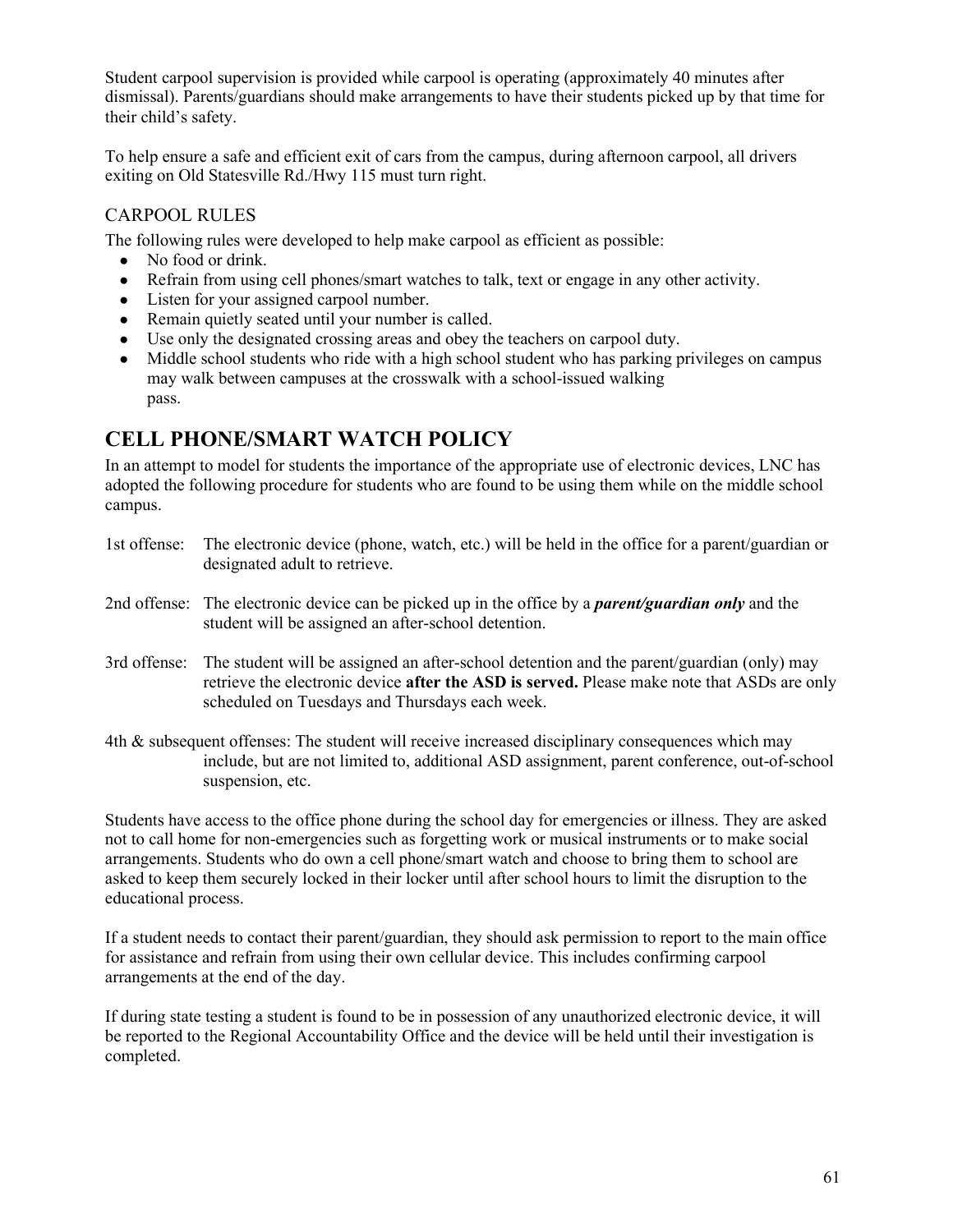# **DISMISSAL POLICY**

Students will be dismissed via carpools or pre-arranged public transportation from the LNC campus. Students are only permitted to visit another LNC campus during the school day while under the supervision of LNC staff or following established procedures. LNC high school students may walk from the high school to the middle school (or vice versa) to be picked up following established carpool procedures.

# **EARLY DISMISSAL**

Students will be permitted to leave campus early only with parental consent. Parents/guardians must sign students out in the main office. The student will be called from the classroom to the office. No student will be released directly from the classroom for any reason. In no case will a student be allowed to leave school with anyone except his/her parent or guardian unless the school has an email or note signed by the student's parent/guardian. If the early dismissal is for a medical appointment, the student should bring a note from the medical professional to the office the next day for the absence to be considered excused.

To preserve the integrity of the classroom environment, **early dismissals will end at 2:30 pm** at the middle school. Please schedule appointments accordingly and be mindful that students will not be dismissed after this time.

## **EXTRA-CURRICULAR SUBSTANCE ABUSE POLICY**

The use and/or possession of tobacco, alcohol, illegal drugs, vaping, electronic cigarettes and performanceenhancing products are prohibited. If LNC faculty/staff/administration is made aware of an LNC student club participant or athlete potentially violating this policy on or off campus, the following process will occur:

- A. The student's parents/guardian will be notified in a timely manner that school officials have been informed of a potential violation.
- B. The athletic director and/or building principal will proceed with due diligence to determine the validity of the reported violation.
- C. The athletic director will facilitate a meeting of the student, the parents/guardian and a building principal to discuss consequences.

#### **If the student is found to have violated the Substance Abuse Policy, the following penalties will be imposed:**

**First Offense: (student-athletes):** The student-athlete will be suspended from active participation with the team for a period of two calendar weeks. The student-athlete will attend, **but not participate,** in practices or games during the duration of the suspension.

**(club/honor society participants):** The student will be withheld from participation of the next 4 school weeks of the club's competitions/meetings/organized activities.

The building principal/athletic director has the ability to reduce the suspension if the student completes an approved educational or service-based program related to a violation.

**Second Offense: (student-athletes):** The student athlete will be suspended from participation on **any** athletic team for **one calendar year.**

**(club/honor society participants):** The student will not participate or hold a leadership position for **any** club for **one calendar year.**

**Review Process:** The parent/guardian can request an appeal of the decision. If an appeal is requested, a review board will be formed to consider and resolve the situation within three school days. The student will remain ineligible until the review board has reached a decision. The student will have the opportunity to speak to the panel regarding the situation. The athletic director/building principal will sit in on the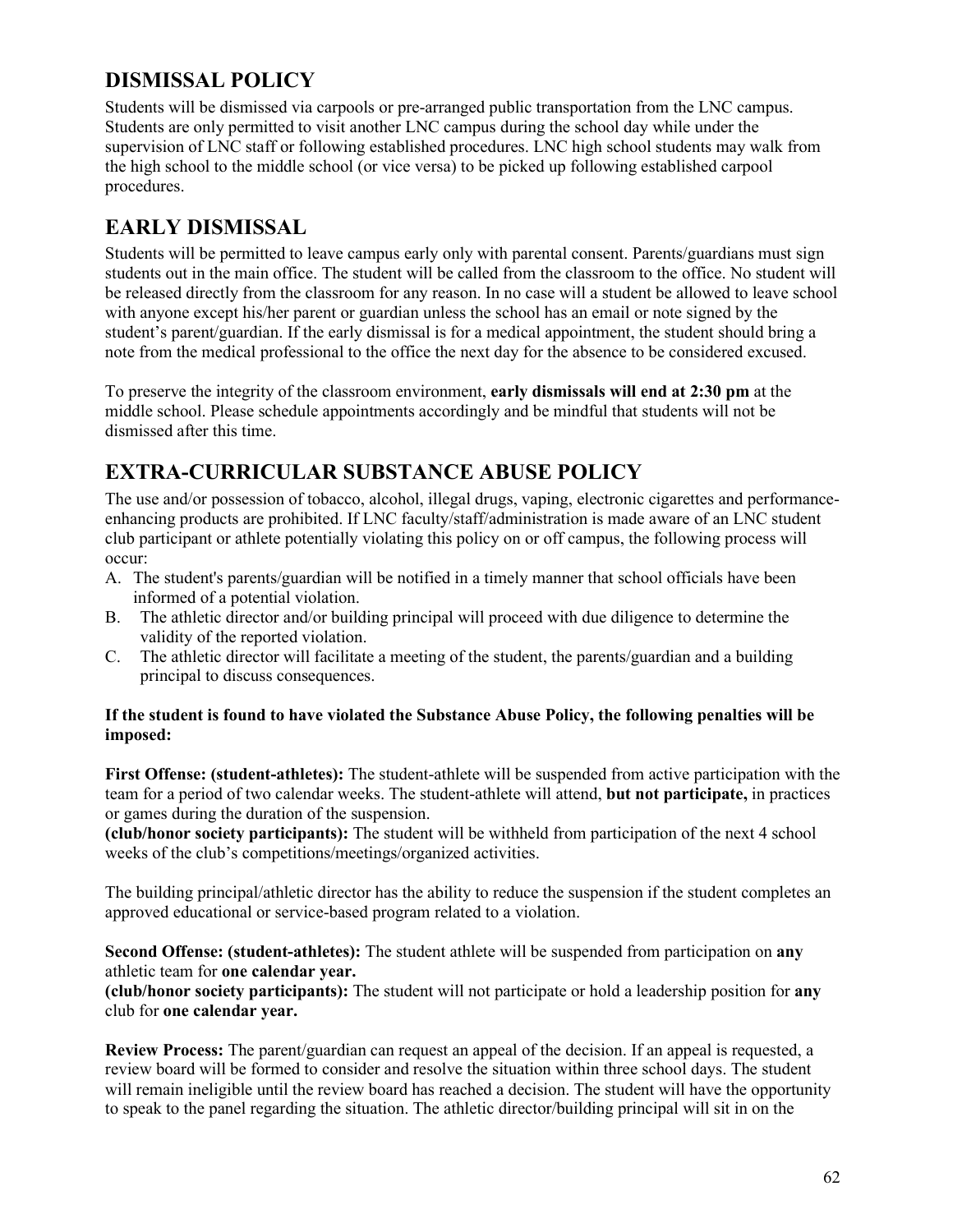appeal to provide the factual evidence of the violation and answer any questions, but will not be a voting member. The review committee will consist of:

### **Athletic review committees will consist of:**

- Two coaches who have never coached the student-athlete
- One non-coaching faculty member
- **Extra-curricular committees will consist of:**
	- Three faculty members who have not directly supervised the student in a club

By signing the **Policies and Eligibility Acknowledgment** page, students understand that they must follow the policies set by Lake Norman Charter's board of education and athletic review panel. They also understand that any violation of these policies will jeopardize their ability to be a part of any athletic team, club, or honor society at Lake Norman Charter.

Faculty advisors and/or coaches can be more restrictive with their own policies, but not less restrictive than this policy.

## **HALL PASSES**

Students leaving a classroom during the school day MUST have the teacher's permission and MUST have a hall pass to be outside the classroom in their possession. Hall passes must have the name of the teacher who authorized the student to leave the classroom. Students found outside the classroom without a hall pass will be returned to the classroom and appropriate disciplinary action will result.

## **HONOR ROLL**

At the middle school, special recognition is given to students each quarter for high academic achievement. Honor roll recognition is given for "A" honor roll (all A's for a quarter) and "A/B" honor roll (at least one A and nothing lower than a B). Honor rolls are published in the LNC Knights News and local newspapers.

# **LOCKER ASSIGNMENTS**

Students will be assigned lockers by their homeroom teachers during the first week of school. The school's PTO sells combination locks and students MUST use a school-issued lock. Each student's locker combination number must be recorded with the main office. All lockers are considered to be the property of LNC and students should have no expectation of privacy with respect to locker contents. Therefore, the school reserves the right to search a student's locker at any time without prior notification or approval. Any unauthorized item(s) found inside the lockers may be removed and held by the school. If any unauthorized item(s) are found which are in violation of the Student Behavioral Code, the parents/guardians and local law enforcement officials will be notified. Students are encouraged to keep their lockers locked at all times as LNC is not responsible for personal items that are stolen.

# **LOST AND FOUND**

Students are encouraged to leave valuables at home. At the middle school, lost items will be placed on racks outside of the MS office. Students may check the lost and found before and after school for lost items. Unclaimed lunch boxes are disposed of weekly for sanitary reasons. Unclaimed articles of clothing will be donated to a charitable organization if not claimed within 30 days. Students are urged to label coats, gym bags, band instruments and lunch boxes. Valuable items (watches, rings, glasses, etc.) are kept in the office. Please check with the front office if you have lost something other than clothing.

## **LUNCH**

The school does not provide a full-service cafeteria. The LNC Parent-Teacher Organization (PTO) normally offers pre-ordered lunches for purchase as fundraisers. Information will be sent home as those options become available. Students may also bring their lunch.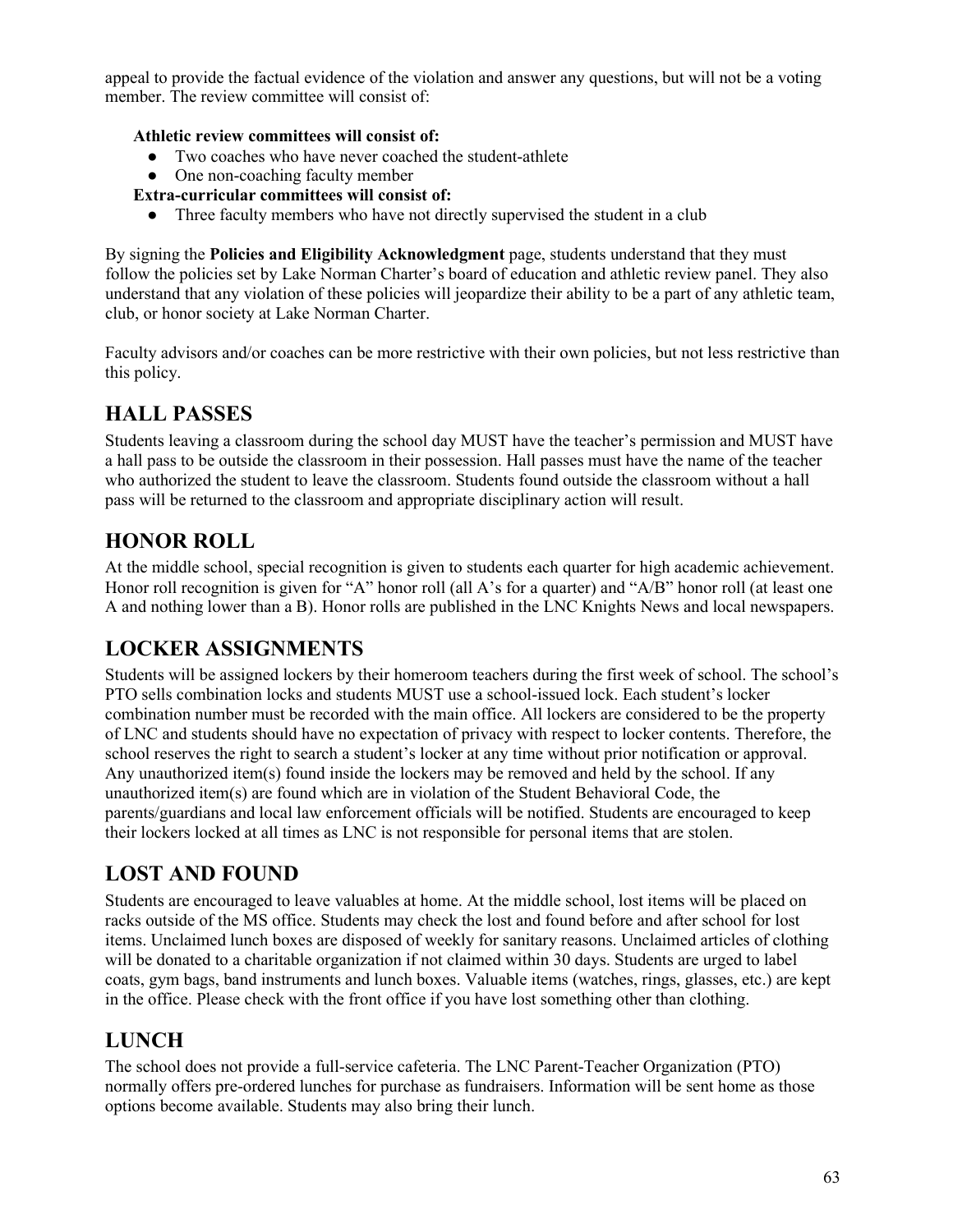All middle school students should bring their lunches the first week of school. Lunches delivered from outside vendors should arrive before your child's scheduled lunch period to ensure prompt delivery. LNC **will not** accept deliveries from restaurants and/or delivery services (i.e. Door Dash, GrubHub, etc.).

## **MEDICATIONS**

Prescription medications cannot be dispensed by the school or brought to school without a completed Prescription Medication Authorization Form signed by a physician. These forms are available on Schoology. Medications must be brought to school in their original container. Students may not have prescription medication of any form, except inhalers and epi-pens (with authorization), in their possession or in their lockers on campus or on school-sponsored field trips. Students who violate this directive will face disciplinary action. Students must turn in their prescription medications at the main office and a designated staff member will administer medications provided all requirements are met. Families should arrange to pick up unused medication at the end of the school year.

Students may not carry over the counter medications on their person at any time. Over the counter mediation cannot be dispensed by school staff without written parent/guardian consent. Parents/guardians may leave over the counter medication at the school office.

## **PROBLEM RESOLUTION**

If a parent or guardian wishes to meet to resolve a classroom/student issue, we encourage them to contact:

- First, the teacher
- Second, the team leader for that grade level
- Third, the middle school administration
- Fourth, the superintendent

## **PROGRESS REPORTS**

Both parents/guardians and students are expected to actively monitor the student's grades via the electronic resources available (i.e. Schoology), which allow families to review both student performance and attendance. Teachers regularly update student performance, which allows parents/guardians and students to partner with the school in ensuring that students are progressing satisfactorily. Notification will be sent out to LNC families at mid-quarter to remind them to check their student's grades.

# **SCHEDULE CHANGES**

All requests for schedule changes must be made in writing to the middle school principal within the first ten (10) days of school. The requests will be reviewed and any changes will be made based on the educational reason for the requested change, student data and space availability in a class.

## **SCHOOL SCHEDULE**

The school day begins at 8:00 am. Your promptness at school each morning is expected. Students may begin arriving at 7:30 am and wait in the carpool area. Once students arrive on campus, they are not to leave the school grounds. Students may enter the buildings at 7:45 am. A bell will ring at 7:45 am indicating students may enter the building. Another bell will ring at 7:55 am indicating the students have five minutes to be in their classrooms. The school day ends at 3:00 pm. A bell will sound to indicate dismissal. Students should report immediately to the carpool area.

**Note: There is no supervision of students before 7:30 am or after 3:40 pm. Therefore, students cannot arrive prior to 7:30 am or stay past 3:40 pm as the school does not accept any implied responsibility for the supervision or safety of students if parents/guardians or students fail to adhere to these rules.**

7:30 am – Students arrive 7:45 am – Students enter buildings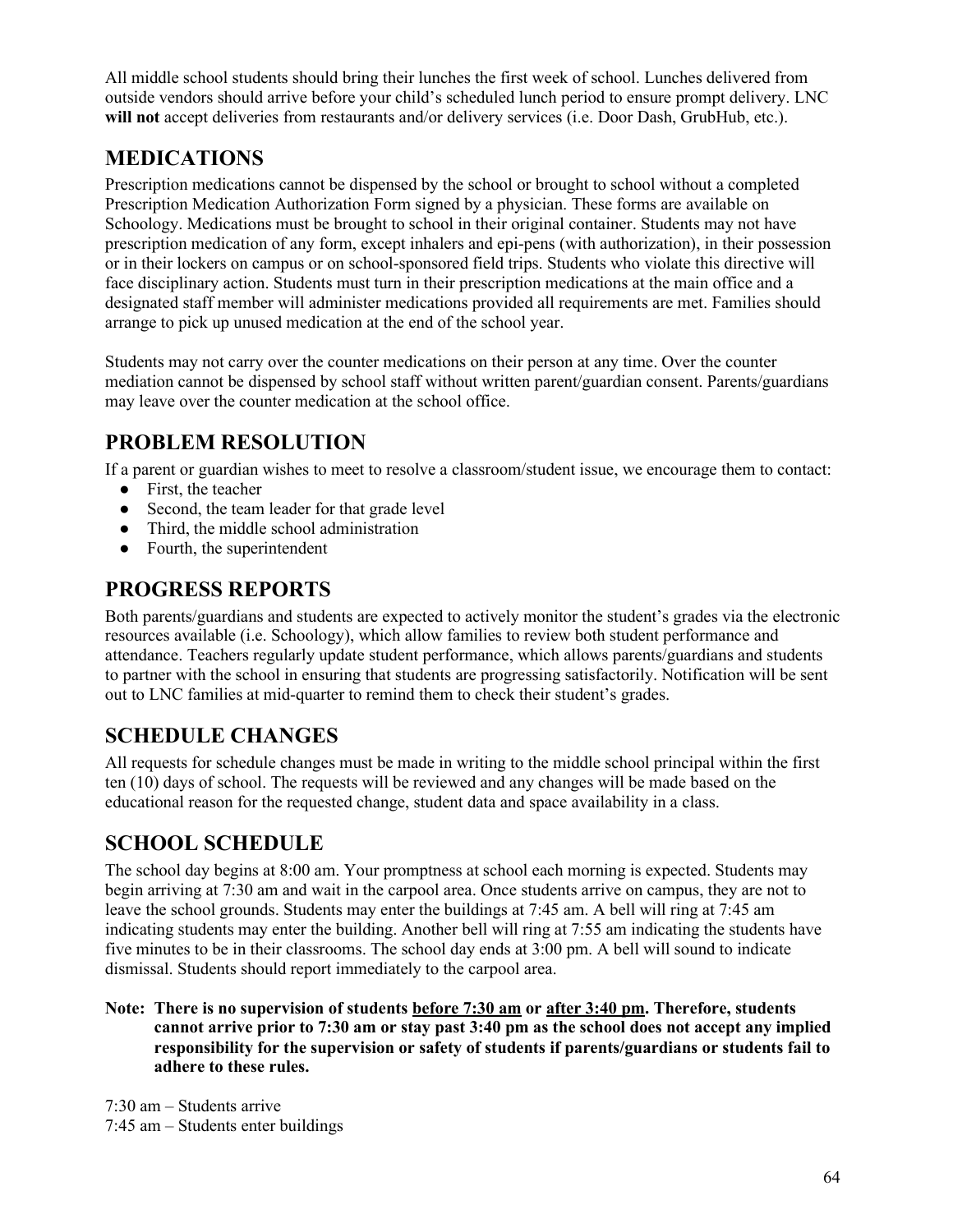8:00 am – Classes begin 3:00 pm – Dismissal 3:40 pm – Supervision of dismissal ends

\*It is extremely important that students are in their classrooms and ready to begin their school day at or before 8:00 am and in attendance for the entire day when he or she is well. If a student arrives after 8:15 am without an appointment slip, they must be accompanied by a parent or guardian when signing in and will be counted as tardy. Students without an appointment slip who are not accompanied by a parent or guardian when signing in after 8:15 am will receive a disciplinary consequence.

# **TARDY POLICY**

Middle school students are considered tardy if they are not in their classroom ready to work when the 8:00 am bell rings. As a carpool school, we understand that there can be delays caused by traffic; therefore, we have given consideration when developing the following consequences for repeated student tardies. Being tardy for medical appointments is considered necessary and will be considered excused if a physician's note is provided. If you are tardy because of a medical appointment, please bring a note from the physician's office to the main office. Documentation should be provided within 48 hours or the tardy will not be considered excused.

Repeated tardiness to school will result in the following disciplinary action:

- Tardies 3 & 4 will result in an email notification/warning to the student's parent(s)/guardian(s).
- Tardies  $5 \& 6$  will result in after-school detention for each offense.
- Tardy 7 will result in a conference with parent(s)/guardian(s)
- Tardies 8 and above will result in out of school suspension
- Tardies will be tracked by quarter and will reset at the beginning of each quarter.

## **TUTORING**

Teachers are expected to offer student tutoring at least one morning or afternoon per week. Most teachers offer more than one day of tutoring each week. Students may be required to sign up for tutoring with a teacher. A tutoring schedule is posted in each classroom or in Schoology/syllabus.



# **HIGH SCHOOL SUPPLEMENT**

# **ACADEMIC INTEGRITY**

Academic integrity violations include, but are not limited to, plagiarism, possession of another student's work, providing your own work to another student, accessing information during an assessment and utilizing a device when not given permission. A zero is always assigned for the assignment in question. Here are the cumulative disciplinary consequences:

- 1st Offense: ASD • 2nd Offense: ISS and parent conference with administration • 3rd Offense: OSS + loss of academic honor privileges
- 4th Offense: OSS (multiple day) and potential disciplinary hearing
	-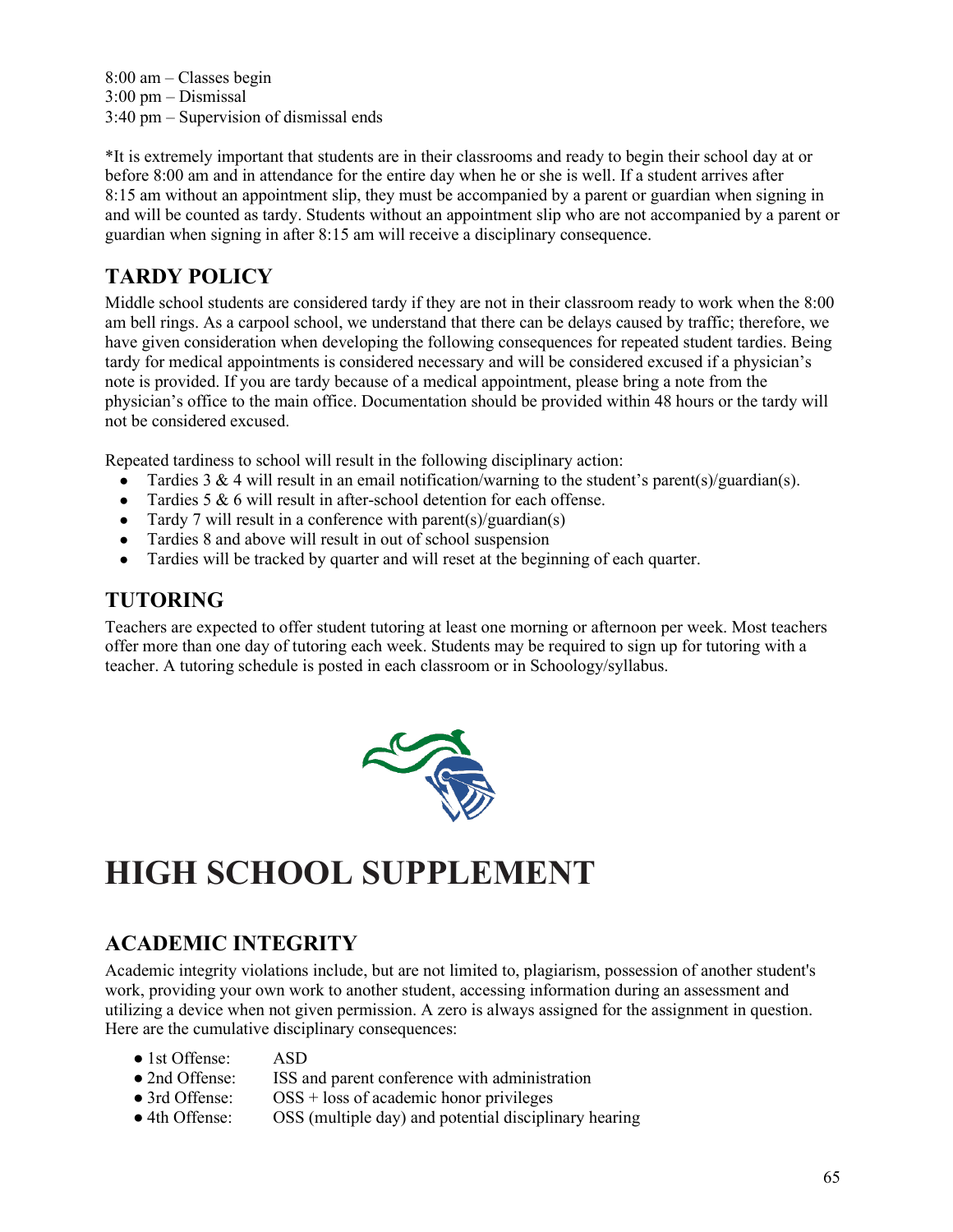# **ACADEMIC POLICY FOR EXTRA-CURRICULAR PARTICIPATION**

Extra-curricular activities include ANY athletic team, MS/HS club leadership positions, or clubs that represent LNC in competition.

To be eligible to try out and remain eligible to participate for any sport, extra-curricular competition or club leadership role at LNC, the student must meet the following criteria:

HIGH SCHOOL STUDENTS: No grade of an "F" and a cumulative average of 2.0 or higher in the previous semester. For example, eligibility for students wanting to participate in fall/winter sports or activities will be based on their 2<sup>nd</sup> semester report card from the previous year. Spring participation will be based on the 1<sup>st</sup> semester report card.

*The 2.0 G.P.A. eligibility policy for high school students will be waived for students with an I.E.P. (Individualized Education Plan) or L.E.P. (Limited Eligibility Proficiency Plan) if (1) I.E.P. /L.E.P. goals are being met and (2) the student has no failing grades.*

*With the addition of Schoology, parents and students are responsible for monitoring the progress of their grades throughout the quarter. In addition, all students who are falling below the average will be encouraged by their coaches or club leaders to attend tutoring to improve their grades.*

All rising 9th grade students participating in a fall sport are eligible to participate the first semester of their freshman year, independent of their middle school grades. At the conclusion of the first semester, eligibility will be based on Semester 1 grades in accordance with the LNC Extra-curricular Guidelines.

Summer school will be accepted as an alternative to gain eligibility. It must be accredited course by SACS and NCAA and approved by LNC administration.

In addition,

- A. A student transferring from one member school to another member school within the same LEA (Local Education Agency; school) must sit out 365 days for athletic participation. The LEA may create criteria for immediate athletic eligibility for transfers within the LEA.
- B. A student transferring from one member school in one LEA to another member school in a different LEA must sit out 365 days for athletic participation. Exceptions for immediate athletic eligibility for transfers from one LEA to a different LEA will be heard by a special NCHSAA transfer committee.

# **ACADEMIC STANDARDS**

Courses at the high school are taught in a year-long format, in a 7 period schedule. Each class that is successfully completed will earn a student 1 credit, for a possible total of 7 credits per year. Students also have the option of taking a study hall for one period throughout the school year, but are not awarded credit.

In order to be promoted from 9th grade to 10th grade, a student must successfully complete **6 credits**, including English I, NC Math I and at least one science or social studies credit (must include one of the following: Earth Environmental, Biology, a Physical Science, World History, Civics and Economics and/or American History).

In order to be promoted from 10th grade to 11th grade, a student must successfully complete **12 credits**, including English I and English II, 2 math credits (Math I and either NC Math II or /NC Math III) and 3 science/social studies credits (must include three of the following: Earth Environmental, Biology, a Physical Science, World History, Civics and Economics and/or American History).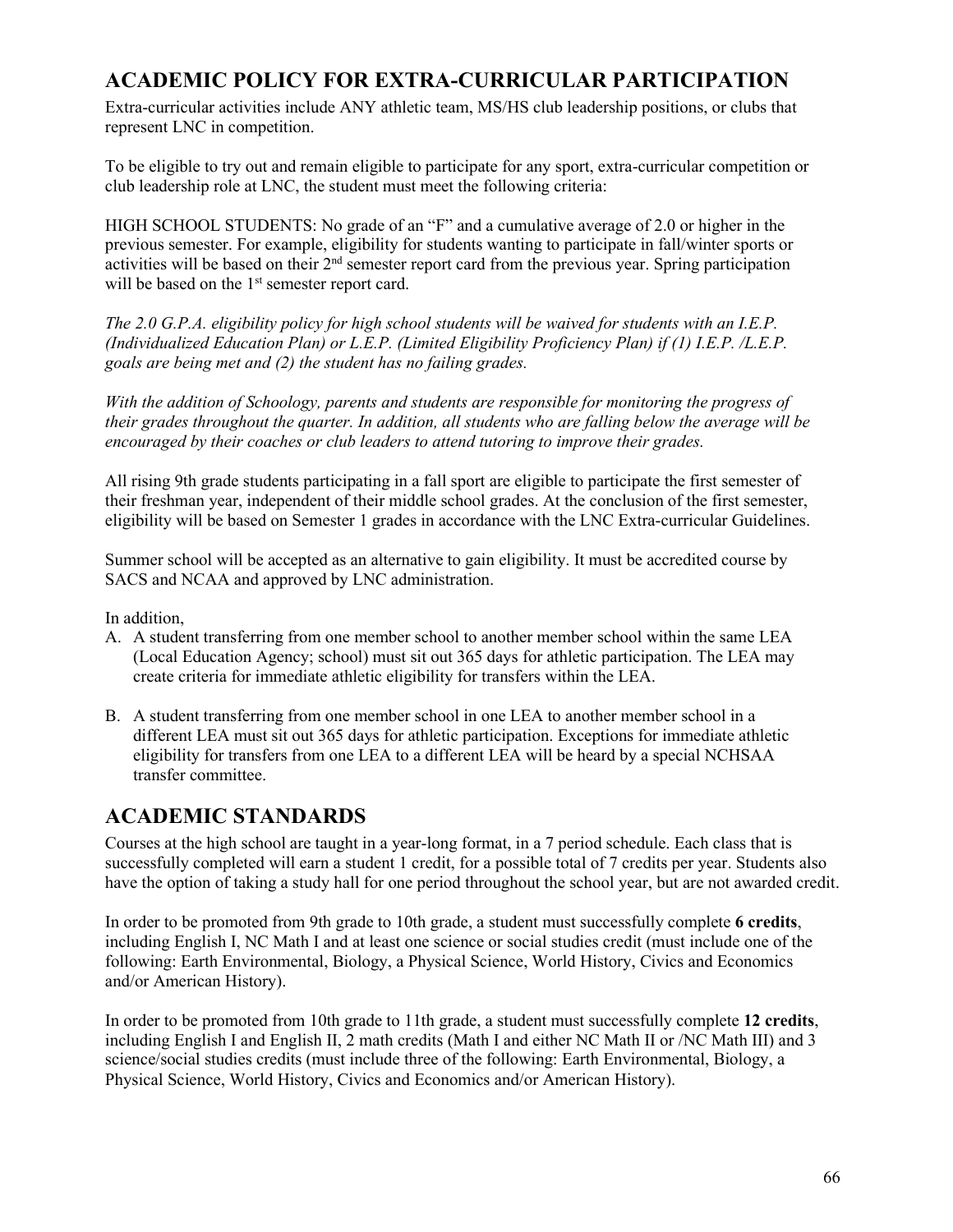In order to be promoted from 11th grade to 12th grade, a student must successfully complete **18 credits**, including English I, English II and English III, 3 math credits (NC Math I, NC Math II and either NC Math III or another advanced math), 1 year of a foreign language and 5 science/social studies credits (must include five of the following: Earth Environmental, Biology, a Physical Science, World History, Civics and Economics and/or American History). Students who are not promoted may be denied participation in specific grade-related activities (i.e. prom, senior class trip, etc.). Students who do not meet graduation requirements will not be allowed to participate in the graduation ceremony; however, they will be afforded the opportunity to complete the remaining course work the following school year to earn their diplomas.

Each year-long class is equivalent to one credit for high school coursework.

### GRADING SCALE

Report card grades will be posted using a "letter grading" system. The Lake Norman Charter grading scale is as follows:

| $100 - 90$ | А                           | Excellent         |
|------------|-----------------------------|-------------------|
| $89 - 80$  | В                           | Good              |
| $79 - 70$  | $\mathcal{C}_{\mathcal{C}}$ | Fair              |
| $69 - 60$  | Ð                           | Needs Improvement |
| $59 - 0$   | F                           | Unacceptable      |

### ACADEMIC PERFORMANCE COMMUNICATION

Information regarding students' academic standing is communicated through parent/teacher conferences, report cards, email and Schoology. If you or your parents/guardian have concerns that you may be experiencing academic difficulties, it is recommended that you meet with your team of teachers early in the school year to allow ample time for intervention.

## ACADEMIC CONCERN SUGGESTIONS

If you or your parent/guardian are concerned about your academic performance, the following may help you work to your potential.

- You and your parent/guardian can monitor your performance through the online access to Schoology.
- Each teacher holds tutoring at least one day of the week. Typically students need to sign up with that teacher the day before the desired tutoring session.
- Outside agencies offer after-school tutoring programs to students who need assistance in any subject.
- Make sure you are recording complete and correct assignments from each class.
- Be sure that you study for large tests at least two to three nights prior to the actual test date. Studying for shorter blocks of time and reviewing notes on a daily basis helps students retain information and also helps form effective study habits.
- Organize your notebooks and folders for each class. Your parent/guardian could ask you to explain some of your notes, topics and material to them. Reviewing notes together keeps parents informed and will benefit the student as well.

# **ATHLETIC AND EXTRA-CURRICULAR PARTICIPATION**

## HIGH SCHOOL ATHLETIC OFFERINGS

LNC offers an athletics program for all students. We compete in the North Carolina High School Athletic Association. The following sports are scheduled to be offered (offerings based upon student interest and eligibility):

- Fall: cross country (co-ed), cheerleading, boys' soccer, football, girls' tennis, girls' golf and girls' volleyball
- Winter: boys' basketball, girls' basketball, cheerleading and swimming/diving (co-ed)
- Spring: girls' softball, girls' soccer, boys' baseball, boys' tennis, boys' golf, track (co-ed), girls' lacrosse and boys' lacrosse.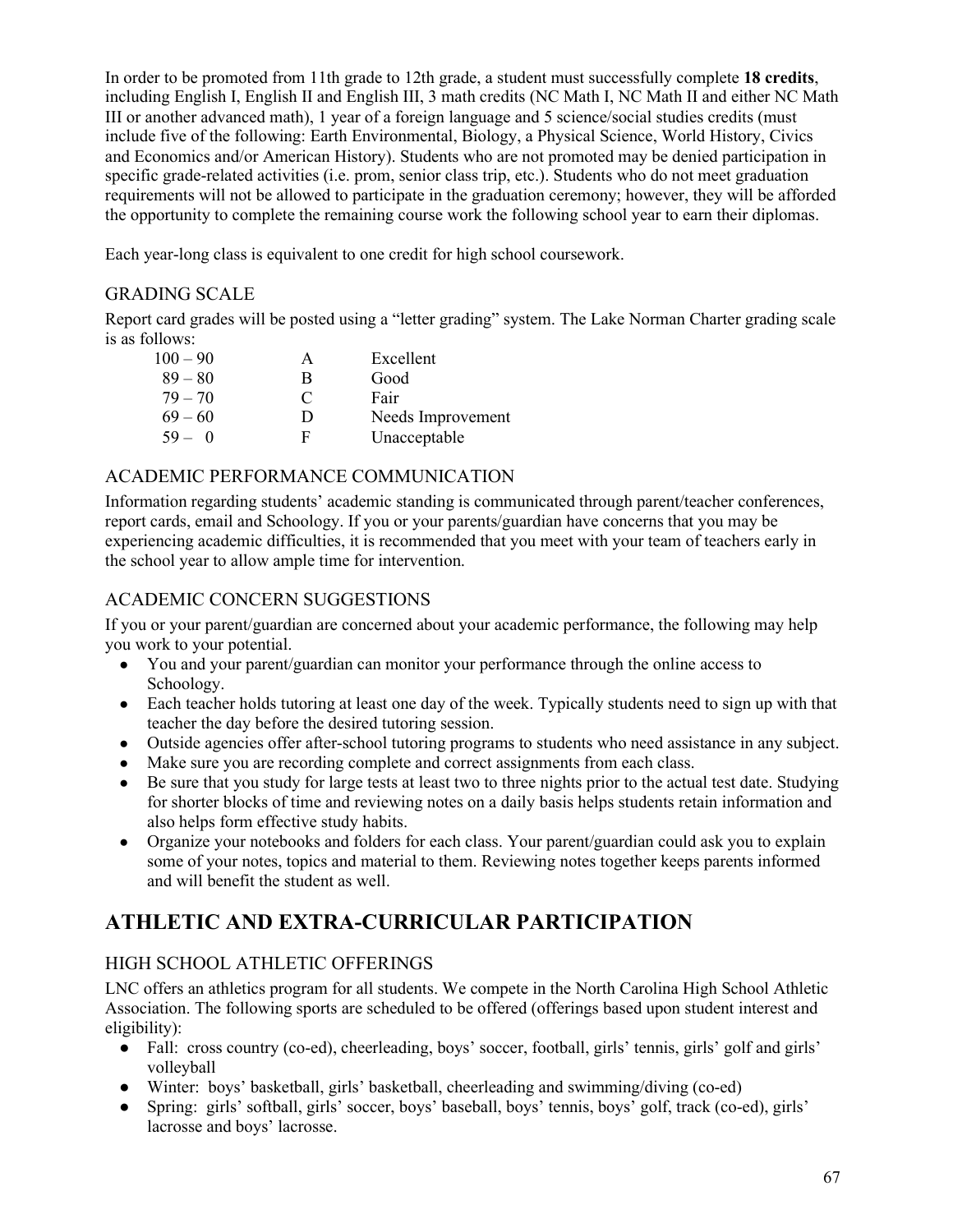## **Eligibility guidelines and required forms are available under the Athletics section on the school's website. Additionally, the school's athletic director can be contacted with questions regarding our sports programs.**

The coaches, teachers, staff, administration and board of education of Lake Norman Charter believe that numerous athletic and academic opportunities exist beyond the classroom. Therefore, it is appropriate for the administration and board of education to allow field trips for athletic and academic competition. The coaches, teachers, staff, administration and Board have a responsibility to ensure all safety measures are met and that the school is not put in a position to assume liability due to negligence.

For the purposes of this policy and related procedures, an Athletic or Academic Competition Trip is defined as any LNC organized or sanctioned event that occurs at any location other than the primary school campus. Athletic or Academic Competition trips involving students, coaches, teachers and/or staff are considered school-sponsored and, therefore, must meet all approval guidelines.

The following criteria must be met in order to provide a school-sponsored athletic or academic competition trip:

- Every attempt should be made by coaches in scheduling competitions in a manner that creates the least impact to regularly scheduled school operating days.
- No correspondence of any kind, verbal or written, is to be distributed by anyone from the school or a parent acting as a representative of the school regarding an athletic or academic competition trip until approval has been given by the administration and LNC board of education (when board approval is required).
- All athletic competitions must be approved by the athletic director. All academic competitions must be approved by the building principal. If the competition is overnight, then the board of education must also approve the trip.
- All athletic competition schedules must be sent to the athletic director, superintendent and chair of the board of education no later than 10 days prior to the beginning of the competition. All academic competition schedules must be sent to the building principal no later than 10 days prior to the beginning of the competition.

**For athletic or academic competition trips that are one day:** The One-Day Athletic & Academic Competition Trip Request Form and all supporting documentation must be submitted to the athletic director (athletic competitions) or the building principal (academic competitions) no later than 10 days prior to the beginning of the competition. The athletic director or the building principal will review the documentation, request additional information if necessary and make a decision regarding the request. The decision will be forwarded to the appropriate coach by the respective administrator. If the information is not received according to this timeline, the field trip will not be considered for approval.

**For athletic or academic competition trips that are overnight:** The Overnight Athletic & Academic Competition Trip Request form and all supporting documentation must be submitted to the athletic director (athletic competition), the building principal (academic competition), or the superintendent at least 30 days prior to the trip. The athletic director, building principal, or superintendent will review the documentation and request additional information if necessary. If the information is not received according to this timeline, the trip will not be considered for approval. In situations where athletic team competition will occur prior to the 30-day notice and necessitates an overnight stay, such as athletic post-season playoffs, the board of education authorizes the superintendent or building principal will approve trips that have been reviewed and recommended by the athletic director as necessary.

- In the event that competitions are cancelled due to weather, scheduling conflicts, officiating conflicts or school schedule conflicts, the superintendent or building principal must be notified.
- All contracts with service providers must be negotiated and signed by the superintendent of the school. No other administrator, coach or staff member is authorized to sign a contract or otherwise legally bind the school.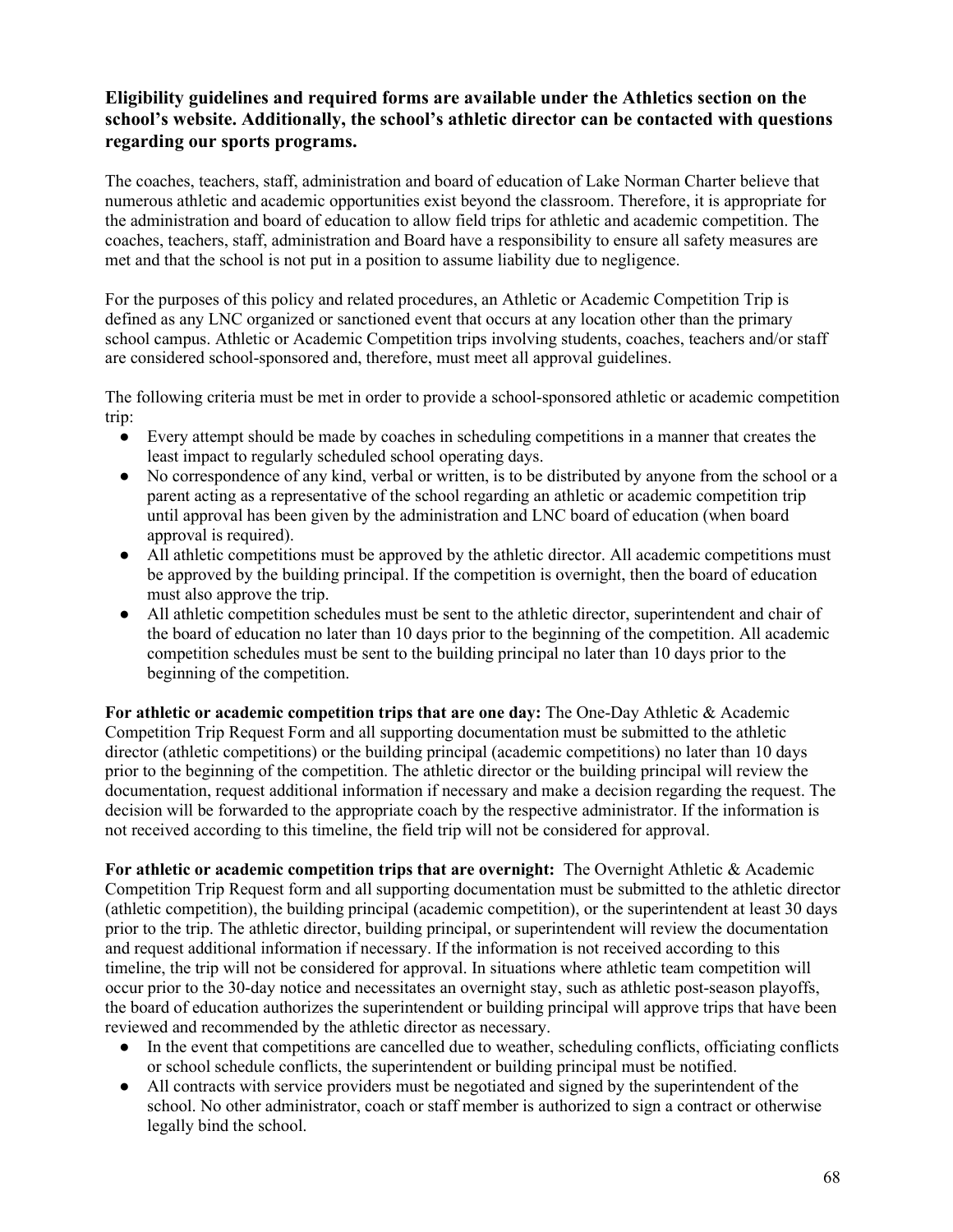- No alcoholic beverages will be consumed by anyone at any athletic or academic competition.
- The "Transportation Policy" will be followed when transporting students to and from any athletic/academic practices or competitions.
- An LNC administrator, teacher or staff member will take an additional vehicle if all students are to ride on the LNC activity bus. In an emergency, parents or guardians of the student must be contacted as soon as possible. An LNC administrator must be notified of all accidents or injuries within 24 hours of the accident or injury.
- No objectionable material (i.e. music or magazines containing profanity, presentation of movies or other media containing inappropriate adult material or rated above the age of the participating students by recognized ratings agencies) will be permitted on any field trip.
- Athletic or academic trips should not be scheduled to personal residences. No athletic or academic trip will include destinations of the homes of coaches, administration, teachers, staff, parents or students. Any exceptions to this must be approved by the athletic director (for athletic competitions) or the building principal (for academic competitions), or the superintendent. The safety of our students, coaches, teachers, staff, administration and families must be considered during periods of heightened awareness. Therefore, any overnight athletic or academic competition trip will be cancelled if the National Homeland Security Threat Advisory code is imminent at the time of departure. If a trip is in progress, and the alert status goes to imminent, the coaches, teachers, staff and any other chaperones will immediately return to the school or other safe location with the students.
- It is the responsibility of the administration to verify that all scheduled activities are in compliance with current insurance liability regulations.
- All field trips must use LNC pre-approved permission slips. Completed and signed permission slips are to be collected by coaches, teachers and staff. An approved list of participants is to be created and the list and slips will then be reconciled by the coaches prior to departure. No student can participate in any overnight athletic or academic competition trip without presenting a properly completed permission slip prior to departure.
- Prior to departing school, a roster of students is to be placed in all utilized vehicles. Throughout the trip, these are to be used every time students disembark and re-embark (if appropriate) the vehicles to ensure all students have returned to the vehicles.
- All competition trip requests should include alternative plans for students who commit serious offenses that mandate immediate exclusion from the event.
- All destinations and activities for overnight trips must be completely defined and described in the approval request documents. The athletic director or building principal, superintendent and board of education reserve the right to alter or eliminate individual activities and still grant approval for the request. Incomplete requests will not be given full consideration until the outstanding issues are fully developed and resolved.

These rules must be strictly adhered to in order to ensure the safety and well-being of our students, coaches, teachers and staff. This policy is intended to provide significant guidance for the creation, approval and oversight of field trips but in no way is it to be considered all-inclusive. Good judgment is expected of all teachers and staff members when planning and conducting field trips. Violation of any of these criteria will result in appropriate disciplinary action as determined by the administration and/or board of education.

# **CARPOOL**

## MORNING CARPOOL

Drop-off begins at 7:15 am at the high school or at such other time as deemed appropriate by the superintendent due to circumstances such as weather and provided that any change has been officially communicated to LNC families. Please use the morning carpool procedures that have been distributed (please contact the office if you need one). **PLEASE DROP-OFF ONLY IN THE DESIGNATED AREAS AND ALWAYS FOLLOW THE LNC CARPOOL GUIDELINES!**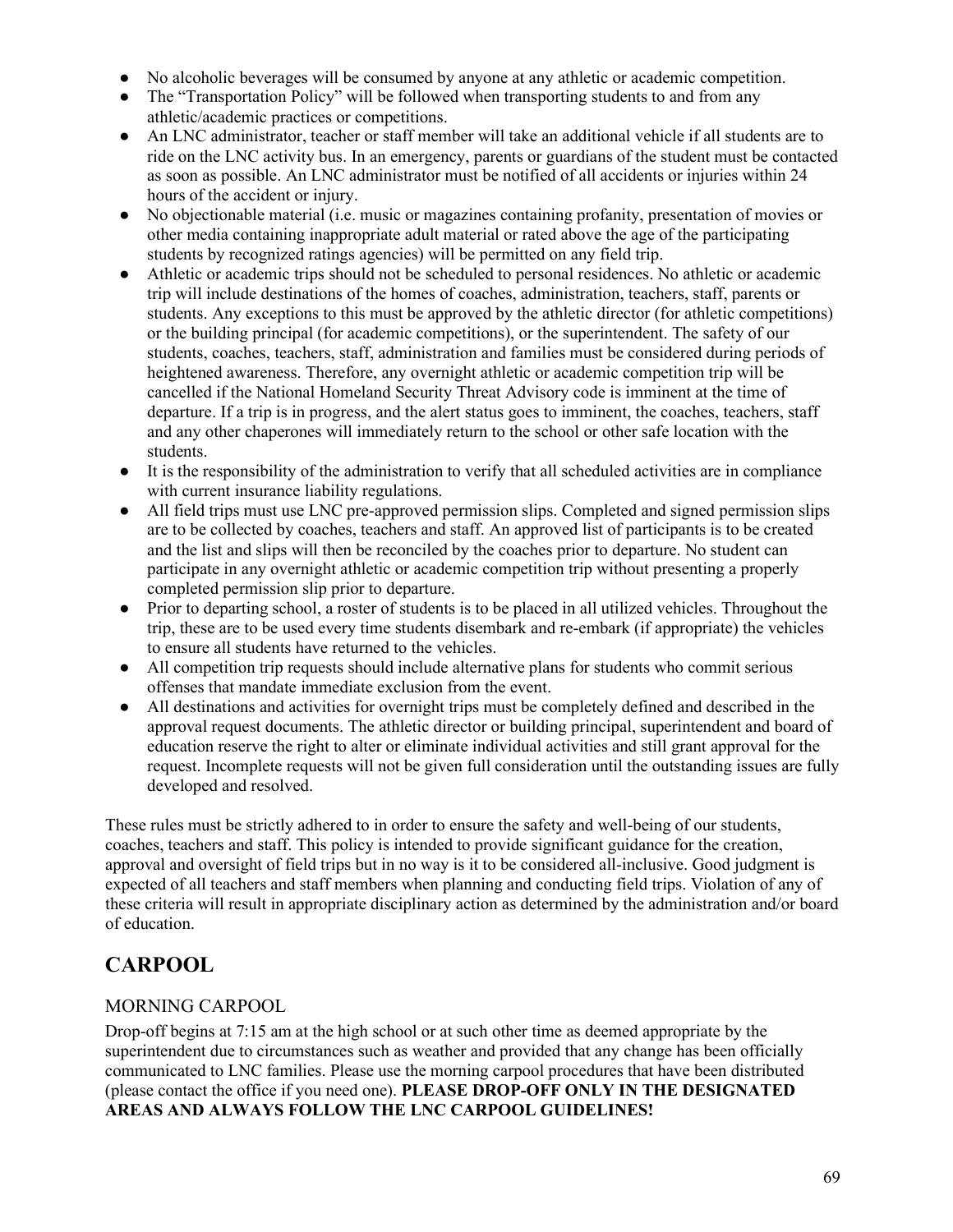### AFTERNOON CARPOOL

Other than on early dismissal days, dismissal begins promptly at 2:45 pm. It is important that all students report to the carpool area IMMEDIATELY when they are dismissed from school. Parents should follow the afternoon carpool procedure that has been issued (please contact the school office if you need a copy). Students should be picked up only from the designated areas and follow all carpool guidelines. Please check the school's website for specific carpool instructions. Student supervision will only be provided while carpool is operating (HS: approximately 30 minutes), so parents should make arrangements to have their students picked up by that time for their safety.

To help ensure a safe and efficient exit of cars from the campus, during afternoon carpool, all drivers exiting on Old Statesville Rd./Hwy 115 must turn right.

## CARPOOL RULES

The following rules were developed to help make carpool as efficient as possible:

- Use only the designated crossing areas and obey the teachers on carpool duty.
- For the safety of our students, parents should refrain from using cell phones while the carpool line is in motion.
- High school students may meet their carpool on the middle school track or prearranged bus transportation in the middle school parking lot by 3:10 pm. Any student who does not get into his/her car by the appointed time will be sent back to the high school carpool area to await pick-up. High school students are **not** permitted to enter the middle school building or canopy area.
- Middle school students who ride with a high school student who has parking privileges on campus may walk between campuses at the crosswalk.

# **CELL PHONE/SMART WATCH POLICY**

In an attempt to model for students the importance of the appropriate use of electronic devices, LNC has adopted the following procedure for students who have their cell phones in sight or are found to be using them during class time without teacher permission.

- 1st offense: The phone will be held in the office for a parent to retrieve.
- 2nd offense: The phone can be picked up in the office by a parent and the student will be assigned an after school detention.
- 3rd offense: The student will be assigned an after school detention and the parent may retrieve the phone **after the ASD is served.** Please make note that ASDs are only scheduled on Tuesdays and Thursdays each week.
- 4th & subsequent offenses: The student will receive increased disciplinary consequences which may include, but are not limited to, additional ASD assignment, in-school suspension, parent conference, out-of-school suspension, etc. Students have access to the office phone during the school day for emergencies or illness. They are asked not to call home for nonemergencies such as forgetting work or musical instruments or to make social arrangements. Students who do own a cell phone and choose to bring them to school are asked to keep them securely locked in their locker until after school hours to limit the disruption to the educational process.

If during state testing a student is found to be in possession of any unauthorized electronic device, it will be reported to the Regional Accountability Office and the device will be held until their investigation is completed.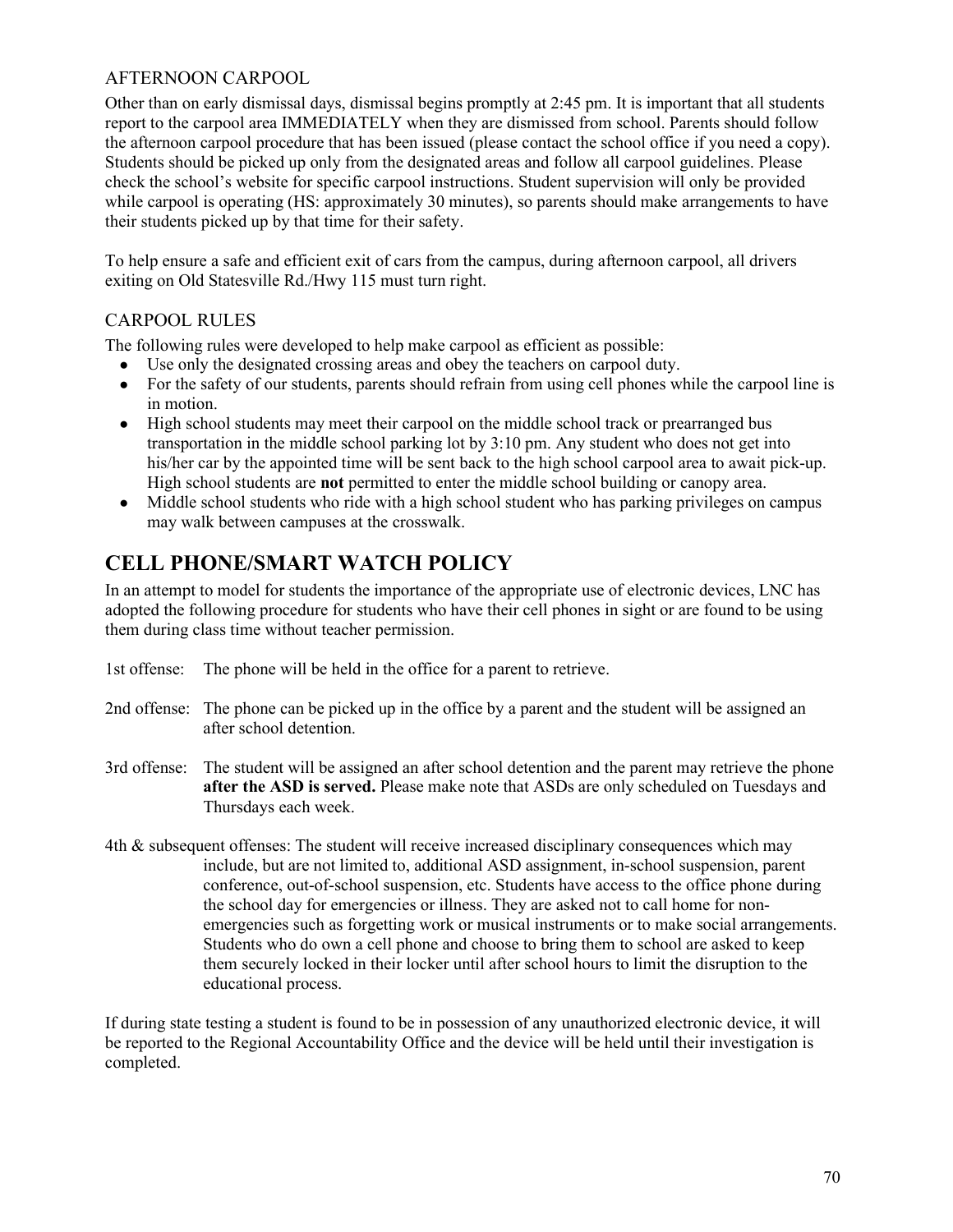# **DISMISSAL POLICY**

Students will be dismissed via carpools or pre-arranged public transportation from the LNC campus. Students are only permitted to visit another LNC campus during the school day while under the supervision of LNC staff or following established procedures. LNC high school students may walk from the high school to the middle school (or vice versa) to be picked up following established carpool procedures.

### EARLY DISMISSAL

Students will be permitted to leave campus early only with parental consent. Parents must sign students out in the main office. The student will be called from the classroom to the office. No student will be released directly from the classroom for any reason. In no case will a student be allowed to leave school with anyone except his/her parent or guardian unless the school has an e-mail or note signed by the student's parent/guardian. If the early dismissal is for a medical appointment, the student should bring a note from the medical professional to the office the next day for the absence to be considered excused.

**High school students who drive themselves to school must bring a note signed by the parent, including a contact number for the parent, to the office before school begins.** A dismissal slip will be issued to the student after the parent has been contacted and the early dismissal has been verified.

To preserve the integrity of the classroom environment, early dismissals **will end at 2:15 pm** at the high school. Please schedule appointments accordingly and be mindful that students will not be dismissed after this time.

## **DRIVER'S EDUCATION CLASSES**

LNC has contracted with an external service provider who holds driver's education classes on LNC campus approximately four times during the school year. The state charges a fee, which will be collected on the first day of class. Students must be fourteen and a half prior to the first day of the instruction and interested students should sign up in the HS office. **All** LNC policy and procedure rules apply for classes held on campus. Any disciplinary issue can be grounds for a student to be dismissed from the class and a refund will **not** be provided. Middle school students are not permitted to attend driver's education classes on the high school campus.

To obtain a learner's permit and/or maintain a driver's license, you must have passed 5 of 7 classes the previous semester and bring the driver education certificate to the office. We will complete the driver's eligibility certificate, which requires a parent's signature. Please note that there is a 24-hour turnaround on this paperwork.

## **EDUCATIONAL FIELD TRIP POLICY**

At the high school, students are expected to follow the district policy for educational field trips, but additionally, must be in good academic and attendance standing in order to participate in any field trip. A weighted 2.0 GPA with no F's for the previous quarter is required for all students attending any field trip. Students who have more than five absences by the end of 1st quarter, more than 10 absences by the end of 2nd quarter, or more than 15 absences by the end of 3rd quarter may not be allowed to attend any field trips.

Once a student reaches 20 absences, they will not be allowed to participate in any field trips for the academic year.

# **EXTRA-CURRICULAR SUBSTANCE ABUSE POLICY**

The use and/or possession of tobacco, alcohol, illegal drugs, vaping, electronic cigarettes and performanceenhancing products are prohibited. If LNC faculty/ staff/administration is made aware of an LNC student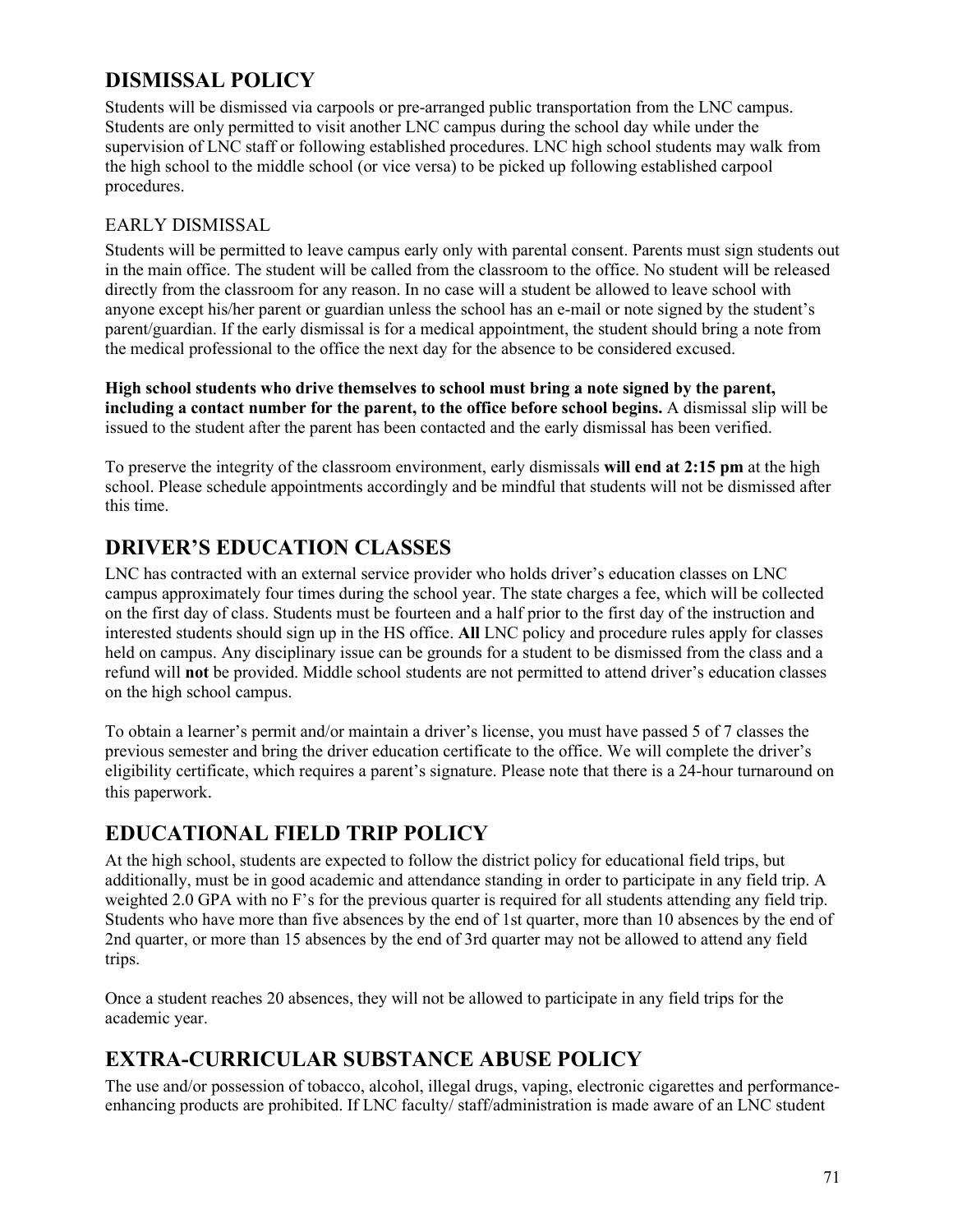club participant or athlete potentially violating this policy on or off campus, the following process will occur:

- A. The student's parents/guardian will be notified in a timely manner that school officials have been informed of a potential violation.
- B. The athletic director and/or building principal will proceed with due diligence to determine the validity of the reported violation.
- C. The athletic director will facilitate a meeting of the student, the parents/guardian and a building principal to discuss consequences.

#### **If the student is found to have violated the Substance Abuse Policy, the following penalties will be imposed:**

**First Offense: (student-athletes):** The student-athlete will be suspended from active participation with the team for a period of two calendar weeks. The student-athlete will attend, **but not participate,** in practices or games during the duration of the suspension.

**(club/honor society participants):** The student will be withheld from participation of the next 4 school weeks of the club's competitions/meetings/organized activities.

The building principal/athletic director has the ability to reduce the suspension if the student completes an approved educational or service-based program related to a violation.

**Second Offense: (student-athletes):** The student athlete will be suspended from participation on **any** athletic team for **one calendar year.**

**(club/honor society participants):** The student will not participate or hold a leadership position for **any club for one calendar year.**

**Review Process:** The parent/guardian can request an appeal of the decision. If an appeal is requested, a review board will be formed to consider and resolve the situation within three school days. The student will remain ineligible until the review board has reached a decision. The student will have the opportunity to speak to the panel regarding the situation. The athletic director/building principal will sit in on the appeal to provide the factual evidence of the violation and answer any questions, but will not be a voting member. The review committee will consist of:

### **Athletic Review Committees will consist of:**

- Two coaches who have never coached the student-athlete
- One non-coaching faculty member

### **Extra-curricular Committees will consist of:**

• Three faculty members who have not directly supervised the student in a club

By signing the **Policies and Eligibility Acknowledgment** page, students understand that they must follow the policies set by Lake Norman Charter's Board of Education and Athletic Review Panel. They also understand that any violation of these policies will jeopardize their ability to be a part of any athletic team, club or honor society at Lake Norman Charter.

Faculty advisors and/or coaches can be more restrictive with their own policies, but not less restrictive than this policy.

## **HALL PASSES**

Students leaving a classroom during the school day MUST have the teacher's permission and MUST have a hall pass to be outside the classroom in their possession. Hall passes must have the name of the teacher who authorized the student to leave the classroom. Students found outside the classroom without a hall pass will be returned to the classroom and appropriate disciplinary action will result.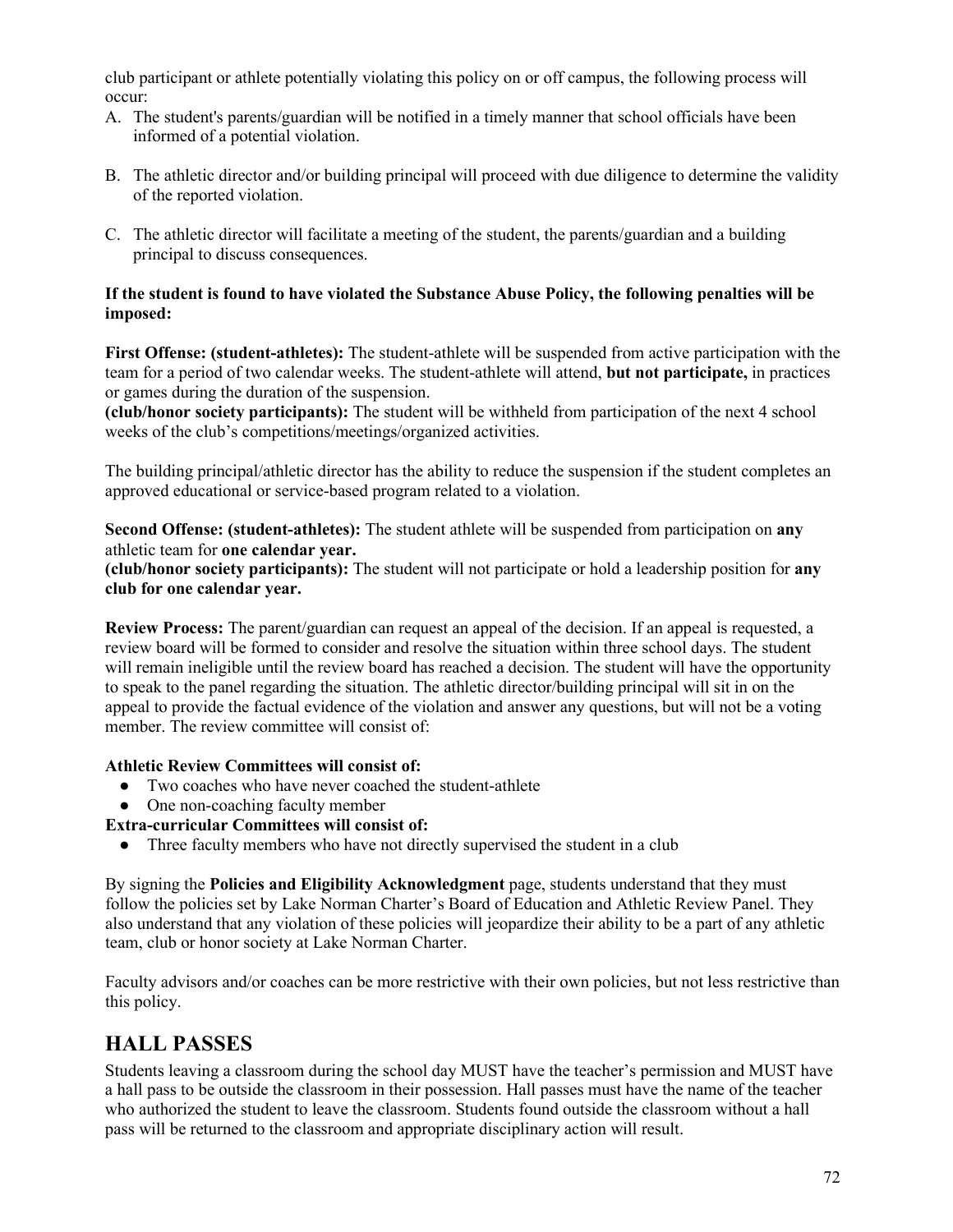# **HIGH SCHOOL CREDIT OPTIONS POLICY**

In an attempt to provide our students with as many opportunities as possible to be successful while attending Lake Norman Charter High School, several options are available for students to earn high school credit outside of traditional classes at LNC.

#### CREDIT BY DEMONSTRATED MASTERY ("CDM")

Per the North Carolina State School Board Policy (GCS-M-001), Lake Norman Charter shall, based upon a body of evidence, offer a student credit for a course without completing regular classroom instruction and seat time. In order to qualify for credit, the student will be required to:

- Complete either the standard EOC or teacher-made exam, scoring a Level 4 or equivalent and;
- Provide an artifact which demonstrates knowledge and skills that are relevant to content standards. Each high school curriculum department will develop guidelines for the artifact work necessary to meet this requirement.

AP and Health/PE courses are exempt from the credit mastery option. Students who are interested in applying for CDM for the upcoming school year must submit an application with their school counselor by December 31. Tests will be administered one time per year during the February state-designated testing window. Students must meet state guidelines for EOC tests or receive a 90% or higher on a teacher-made exam. The required artifact must be turned in the day the student takes the test for review. A CDM review panel will review both the test data and the artifact to make sure that the student has met all requirements and demonstrated deep understanding to meet the required standards. The CDM review panel will be made up of one counselor, one administrator and two members of the department in which the course is being taken. Students will be notified by the end of the current school year if they have met the necessary requirements to receive credit for the course.

#### APPEALS

If a student or parent/guardian is in disagreement with the recommendations of the CDM review panel, they may appeal the panel's decision in writing within 10 days of decision. The panel will review the appeal within 10 days of receipt of the appeal and collect any additional data requested by the panel. Final recommendations will be made within 10 days after appeals review.

#### HIGH SCHOOL CREDIT OPTIONS

All options **must** receive prior approval from the high school administration before beginning a course. During the academic year, only courses that are not available on campus will be approved. Families will be responsible for **any and all costs** associated with choosing an alternative credit option. Available options include:

● **North Carolina Concurrent Enrollment Programs:** LNC juniors and seniors who are 16 and older may take college level courses through the Career and College Promise Program where they would be eligible to receive both high school and college credit. Although tuition is waived for this program, students are responsible for any textbooks or additional fees associated with the class of their choice. Students are responsible for checking course availability, for their enrollment following the college's procedures and any transportation to/from the campus. LNC will provide release time for students to attend classes for the Career and College Promise Program if the course is being held during the class time. For each course a student takes through the program, they will receive one (1) unit of either standard, honors, or advanced placement (AP) level credit on their LNC high school transcript depending on the course requirements. At the end of each semester, the college will issue grades to Career and College Promise Program students and their high schools and establish a transcript.

For those who are interested in learning more about the Career and College Promise program, please go to: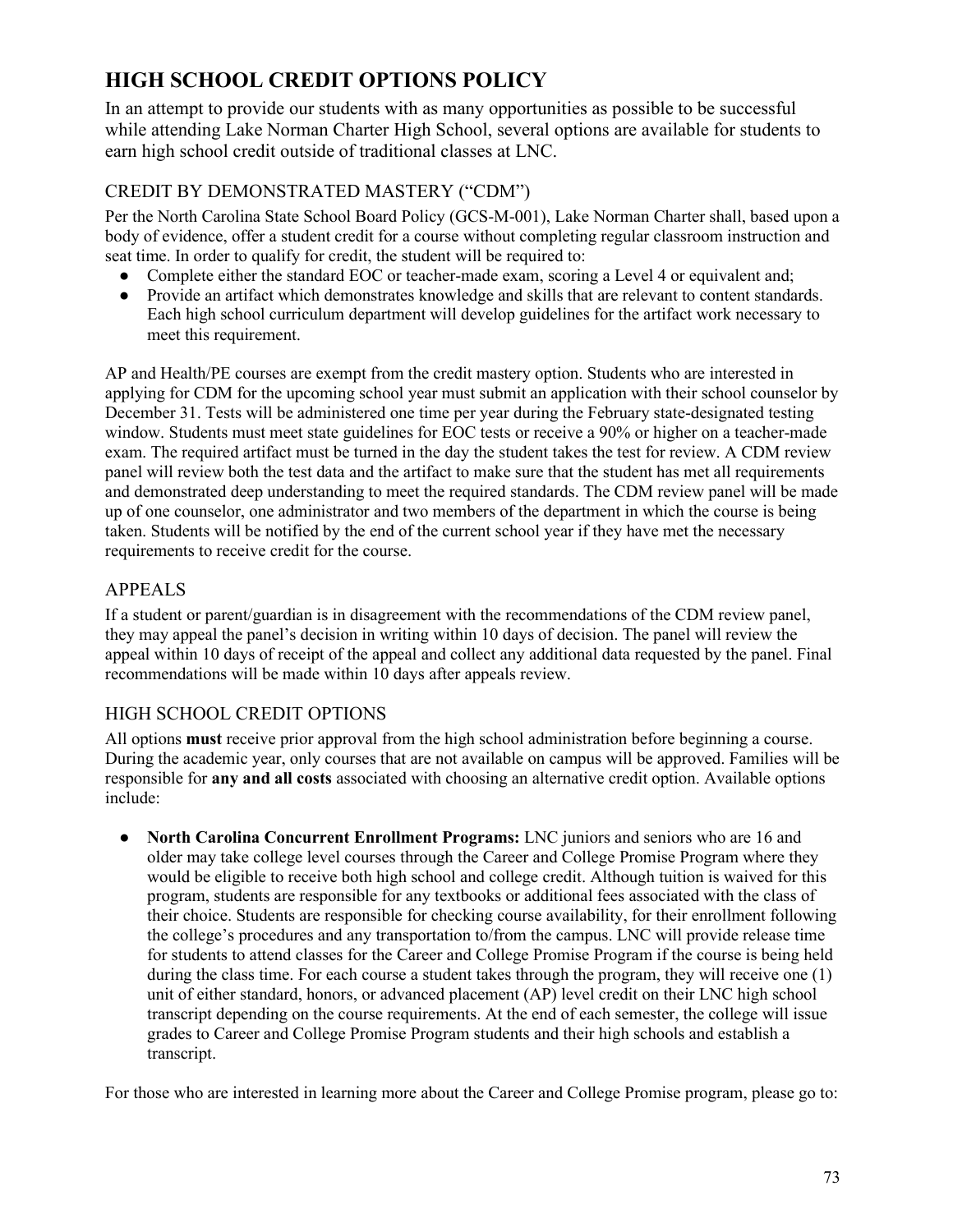[http://www.nccommunitycolleges.edu/sites/default/files/basic-pages/academic](http://www.nccommunitycolleges.edu/sites/default/files/basic-pages/academic-programs/attachments/ccp_parent_faq_8.11.14v3.pdf)[programs/attachments/ccp\\_parent\\_faq\\_8.11.14v3.pdf](http://www.nccommunitycolleges.edu/sites/default/files/basic-pages/academic-programs/attachments/ccp_parent_faq_8.11.14v3.pdf)

- **North Carolina School of Science & Math IVC:** Rising seniors have the opportunity to take IVC courses through a partnership with North Carolina School of Science of Math. Offerings are based on availability from NCSSM and scheduling occurs with coordination with the assistant principal.
- **Regionally Accredited Private Course Options:** There are several private schools and learning centers in the greater Charlotte area that offer both remediation and traditional coursework. For the purposes of accreditation, LNC will recognize Southern Association of Colleges and Schools (SACS) or any of its sister agencies. Students need to check with high school administration for approval and accreditation status of the institution before committing to taking a course. Students will not be allowed to leave campus during regular school hours to participate in this option.

### **HIGH SCHOOL GRADUATION REQUIREMENTS**

Lake Norman Charter's high school offers only a college preparatory curriculum and diploma track as outlined by the Department of Public Instruction. The standard graduation requirements and the standards and procedures for the early graduation option are as follows:

#### REQUIRED CORE AREA CLASSES

4 credits in English (English I, English II, English III, English IV)

4 credits in Mathematics (Math I, Math II, Math III, and one advanced math course)

3 credits in Science (Earth/Environmental, Biology, and a physical science)

4 credits in Social Studies

(2 options to meet this requirement are:

- World History, Civics & Economics, American History I, & American History II OR
- World History, Civics & Economics, A.P. U.S. History & 1 Social Studies elective of student's choice (i.e. Sociology, Geography, etc.)

2 credits in same Foreign Language

#### ADDITIONAL REQUIRED CLASSES

1 credit in Health/P.E.

1 credit in Fine Arts

2 additional credits in core areas (English, Math, Science, Social Studies, and/or Foreign Language) 3 general electives

10 community service hours per school year attended at Lake Norman Charter Successful completion of Leadership in Action

In order to meet Lake Norman Charter and North Carolina State Board of Education graduation requirements, the REQUIRED CORE CLASSES (listed above) must be taken at either Lake Norman Charter or at the student's previous school if a student has transferred into Lake Norman Charter.

Once a student has successfully passed and satisfied all of the listed graduation requirements and does not have any disciplinary actions pending, he/she will be required to graduate from Lake Norman Charter.

Students who have attempted a required core class at Lake Norman Charter, but did not successfully pass the class, may re-take the class through a summer school program approved by the high school administration of Lake Norman Charter.

#### EARLY GRADUATION

In consultation with his/her parent and/or guardian, a student shall indicate to his or her assigned school counselor as soon as possible, but no later than the beginning of his/her junior year, the intent to pursue early graduation. The counselor will work with the student to develop a plan that shall outline the course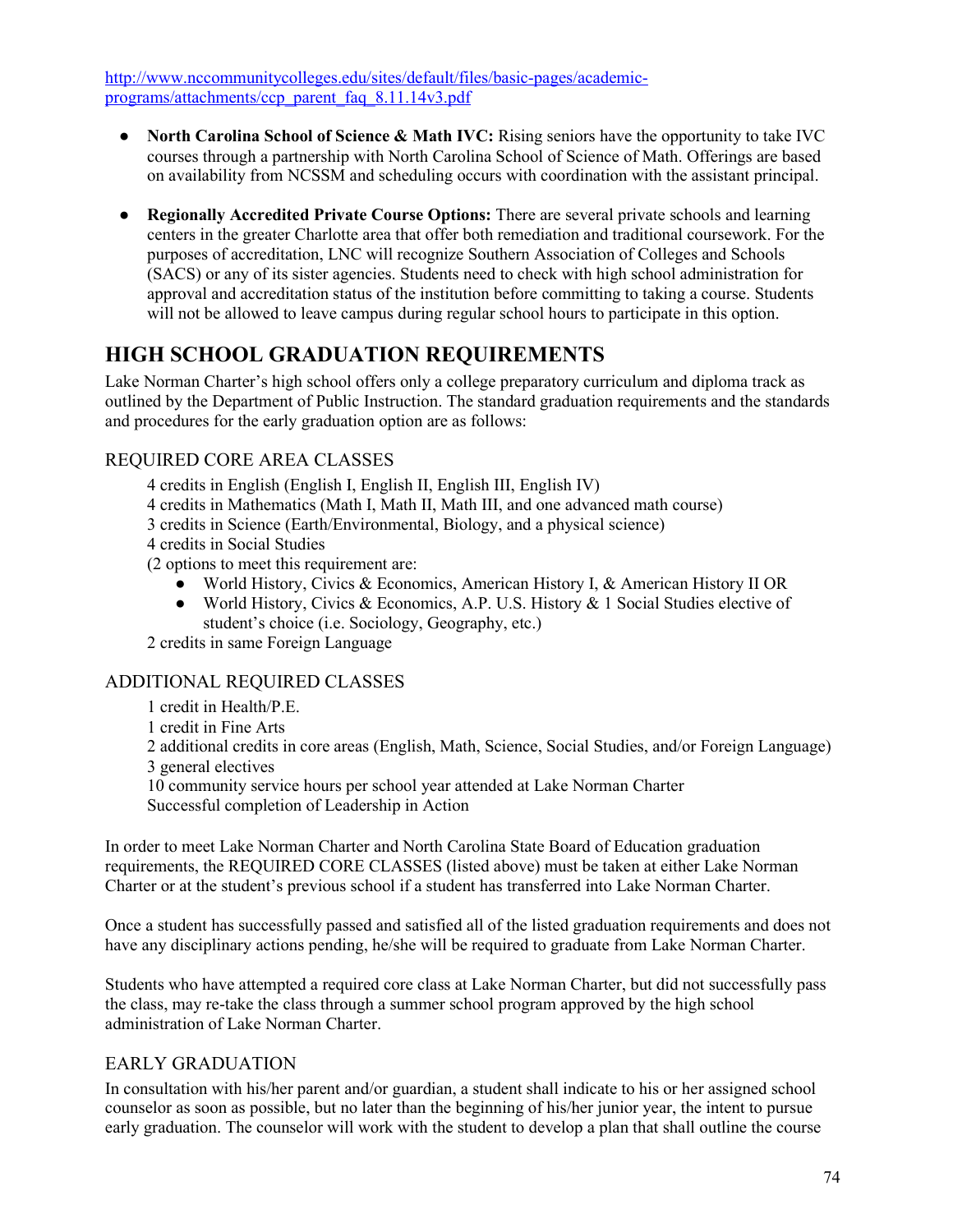work needed and proposed schedule to satisfy the early graduation goal. A plan is not a guarantee that the student will achieve this goal as the student will then be expected to successfully meet the benchmarks of the plan in order to complete the goal.

Since ensuring proper rigor that is consistent with Lake Norman Charter expectations and diploma is important, one of the requirements necessary to graduate early is for a student to have either a cumulative weighted GPA of 3.0 or secure a letter from the building principal which articulates a reason for a waiver outside of the GPA requirement. If a student has to take a course outside of Lake Norman Charter to meet the graduation requirements, he/she must agree to take such coursework at a facility which utilizes the North Carolina Course of Study and is approved by the Lake Norman Charter High School administration. A student should submit a course approval sheet to his/her counselor prior to beginning the course to ensure that the course and facility will meet these requirements.

#### GRADUATION CEREMONY PARTICIPATION

Students who successfully complete the graduation requirements by the end of the regular academic year are eligible to participate in that year's graduation ceremony. Students who complete the graduation requirements any time after the end of the regular academic year are eligible to participate in the next graduation ceremony. Students who graduate early will receive a high school diploma and assume the status of alumni.

## **HONOR STUDENT DESIGNATION**

High school students who are in the top 20% of their class after eight semesters of coursework will be designated as honor students. honor students will wear gold cords at graduation to indicate their distinction.

## **LOCKER ASSIGNMENTS**

Students will be assigned lockers by their 3rd period teacher during the first week of school. The school's PTO sells combination locks and students MUST use a school-issued lock. Each student's locker combination number must be recorded with the main office. All lockers are considered to be the property of LNC and students should have no expectation of privacy with respect to locker contents. Therefore, the school reserves the right to search a student's locker at any time without prior notification or approval. Any unauthorized item(s) found inside the lockers may be removed and held by the school. If any unauthorized item(s) are found which are in violation of the Student Behavioral Code, the parents and local law enforcement officials will be notified. Students are encouraged to keep their lockers locked at all times as LNC is not responsible for personal items that are stolen.

## **LOST AND FOUND**

Students are encouraged to leave valuables at home. At the high school, lost items will be placed in the MPR. Students may check the lost and found before and after school for lost items. Unclaimed lunch boxes are disposed of weekly for sanitary reasons. Unclaimed articles of clothing will be donated to a charitable organization if not claimed within 30 days. Students are urged to label coats, gym bags, band instruments and lunch boxes. Valuable items (watches, rings, glasses, etc.) are kept in the office. Please check with the front office if you have lost something other than clothing.

## **LUNCH**

The school does not provide a full-service cafeteria. The LNC Parent-Teacher Organization (PTO) normally offers pre-ordered lunches for purchase as fundraisers. Information will be sent home as those options become available. Students may also bring their lunch.

All high school students should bring their lunches the first week of school. No outside food orders will be accepted during school hours.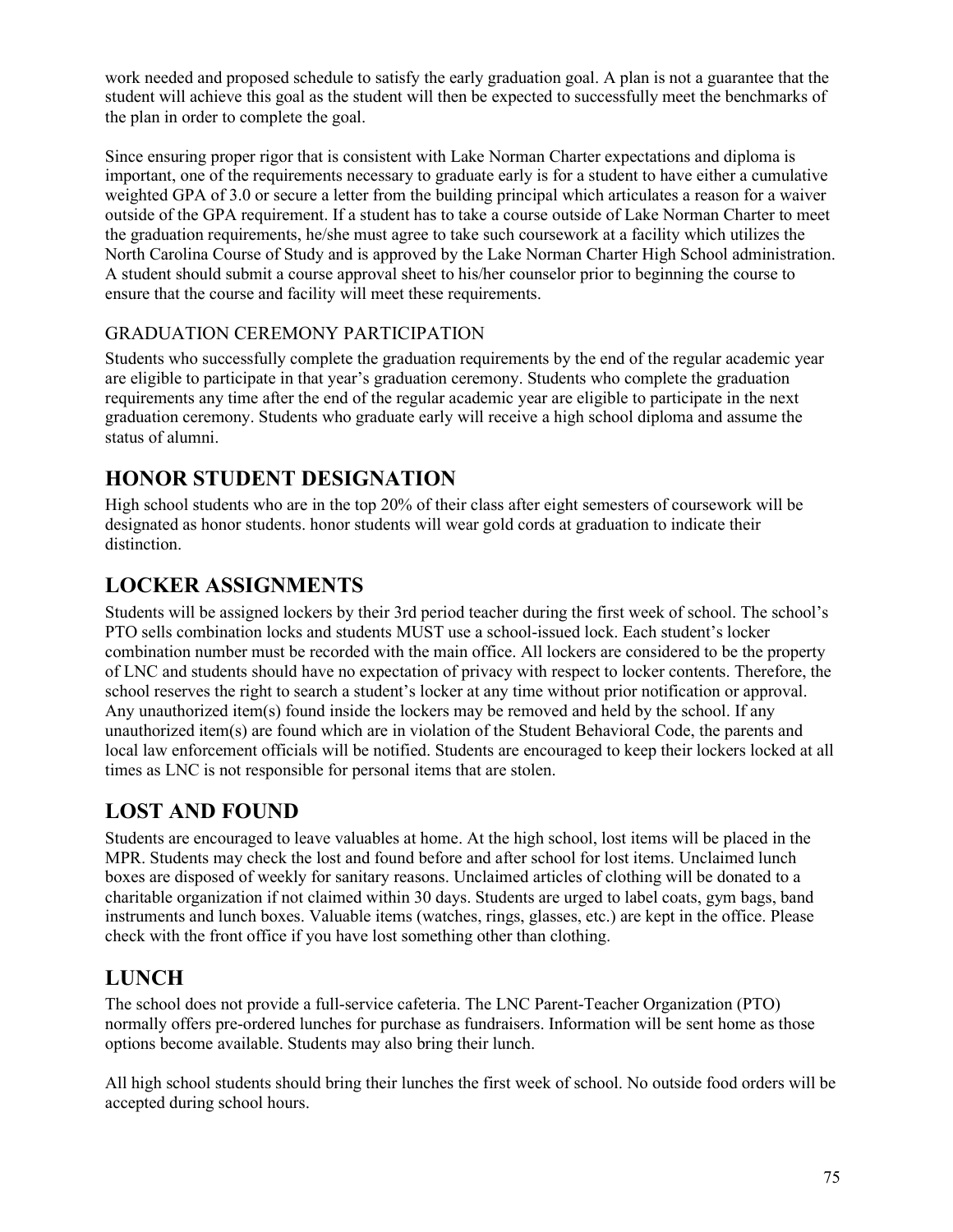# **MEDICATIONS**

Prescription medications cannot be dispensed by the school or brought to school without a completed Prescription Medication Authorization Form signed by a physician. These forms are available on Schoology. Medications must be brought to school in their original container. Students may not have prescription medication of any form, except inhalers and epi-pens (with authorization), in their possession or in their lockers on campus and on school-sponsored field trips. Students who violate this directive will face disciplinary action. Students must turn in their prescription medications at the main office and a designated staff member will administer medications provided all requirements are met. Families should arrange to pick up unused medication at the end of the school year.

High school students may be in possession of over the counter medication for their own personal use at the discretion of their parents or guardians. Over the counter medication should be kept in their possession at all times and should not be shared with other students.

### **PARKING PASS PRIVILEGES**

Parking at LNC is not a right but rather a privilege and choice. To protect the health and safety of all our students and staff, student vehicles parked on school property are subject to search by any authorized school personnel or for any reason.

- At semester end, student drivers are required to be passing all of their classes and have at least a 2.0 semester G.P.A.
- Any out-of-school suspensions, multiple violations of the LNC Honor Code or Student Behavior Code, outstanding financial obligations, or failure to perform required community service or Leadership in Action may result in immediate loss of driving privileges for the remainder of the semester.
- Driving to school/parking pass privileges may be revoked for more than a semester if deemed necessary by the LNC administration.
- Student drivers are required to bring a copy of their most recent report card to the office when requesting/renewing a parking pass.
- Student drivers are required to provide a copy of proof of insurance for the car or cars they will use while parking on campus.
- Student drivers are required to have a valid driver's license at the time the pass is issued.
- Student drivers are required to purchase a \$50 per semester parking pass. Parking pass fees are nonrefundable and non-transferable. There is a \$10 charge to replace a lost pass.
- Parking passes will not be given to any student who has an outstanding financial obligation or has not completed all required community service hours or is not on track in Leadership in Action.
- If a student participates in a carpool, all students who are driving must meet the eligibility requirements and be registered with the high school office with proper documentation.

Students who park on school grounds without a valid parking permit will face disciplinary consequences:

- $\bullet$  1<sup>st</sup> offense: 1 day after school detention assigned and \$5 daily parking fee
- $\bullet$  2<sup>nd</sup> offense: 2 day after school detention assigned and \$5 daily parking fee
- $\bullet$  3<sup>rd</sup> offense: suspension until a parent conference is held

Students who fail to park in their assigned parking space, drive inappropriately and/or do not follow LNC Student Code of Conduct will face disciplinary consequences:

- $\bullet$  1<sup>st</sup> offense: 1 week of suspension of parking privileges
- $2<sup>nd</sup>$  offense: loss of parking pass for the remainder of the semester (no refund)<br>•  $3<sup>rd</sup>$  offense: permanent loss of parking pass and other school related disciplina
- permanent loss of parking pass and other school related disciplinary consequences

Each spring a lottery will be held, if necessary, to assign parking spaces for the following school year. Students must have all required documentation and a valid driver's license when the pass is issued at the beginning of the school year. Students who do not meet all requirements at the time passes are issued will be placed at the bottom of the waitlist.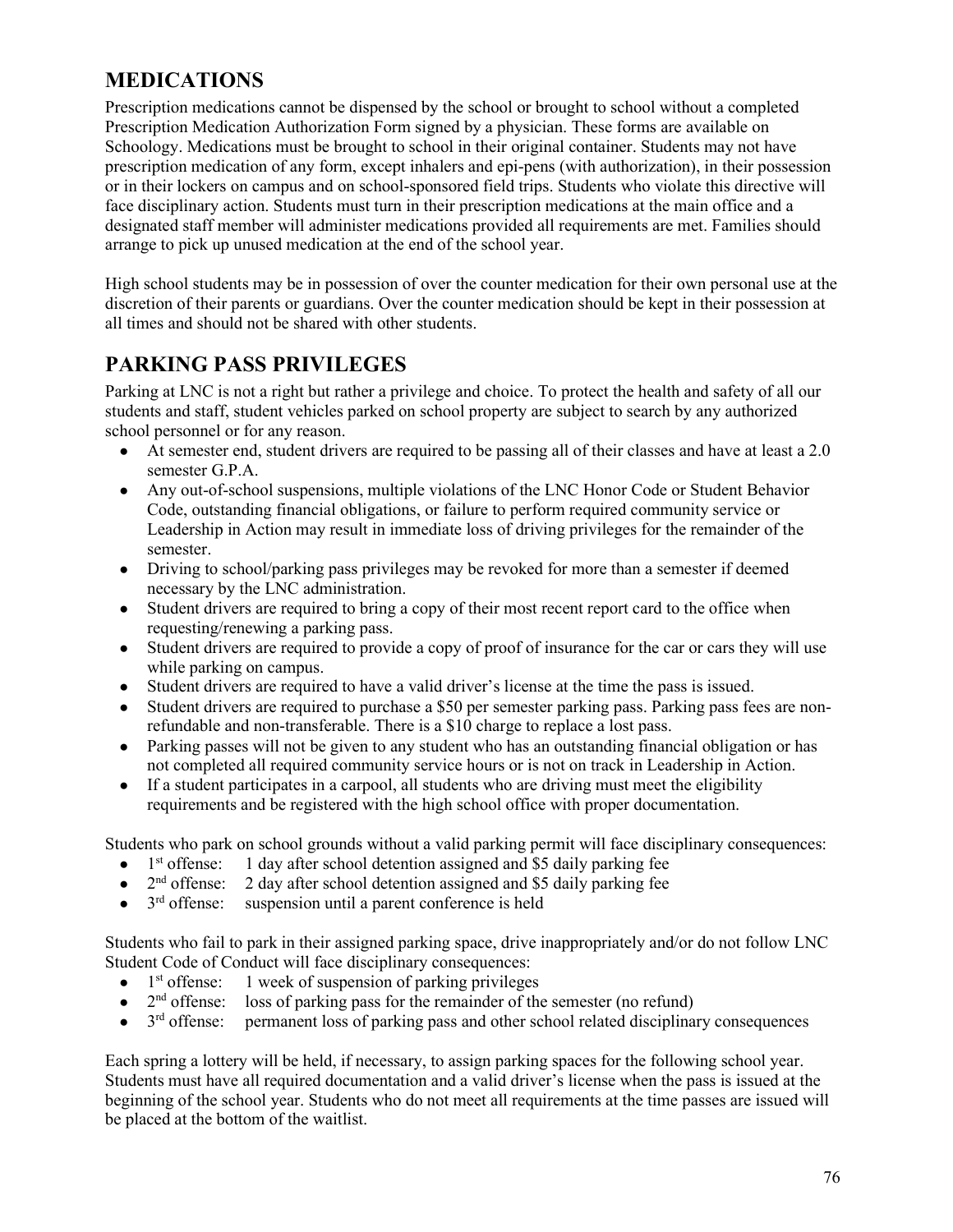## **PROGRESS REPORTS**

Both parents and students are expected to actively monitor the student's grades via the electronic resources available (i.e. Schoology), which allow families to review both student performance and attendance. Teachers regularly update student performance, which allows parents and students to partner with the school in ensuring that students are progressing satisfactorily. Notification will be sent out to LNC families at mid-quarter to remind them to check their student's grades.

### **PROBLEM RESOLUTION**

If a parent wishes to meet to resolve a classroom/student issue, we encourage them to contact:

- First, the teacher
- Second, the department chair
- Third, the high school administration
- Fourth, the superintendent

### **SCHEDULE CHANGES**

Students will be provided with a schedule for the upcoming school year in late summer. Changes should be limited to errors only (i.e. student failed a prerequisite, student failed a required course, student did not complete summer school, insufficient credits, etc.). Students who believe that they meet the criteria to make a change should contact their counselor, who will review the request.

Changes can be made at the beginning of the year *for core classes if* a teacher believes the student has not been placed at the appropriate level. Students should speak to their counselor about the procedure and then will be required to gain permission from their current instructor, the desired new instructor, the parent and the school counselor prior to a change being approved. Students must attend their scheduled class until all parties have approved the change. Electives courses may **not** be changed after the end of the previous school year unless they are affected by a core course change.

### **SCHOOL SCHEDULE**

The school day begins at 7:45 am. Your promptness at school each morning is expected. Students may begin arriving at 7:15 am and wait either in the carpool area or the courtyard area. Once students arrive on campus, they are not to leave the school grounds. Students may enter the buildings at 7:15 am. Another bell will ring at 7:40 am indicating the students have five minutes to be in their classrooms. The school day ends at 2:45 pm. A bell will sound to indicate dismissal. Students should report immediately to the carpool area.

- **Note: There is no supervision of students before 7:15 am or after 3:15 pm. The school cannot accept any implied responsibility for the supervision or safety of students if parents or students fail to adhere to these rules.** If students are repeatedly dropped off before 7:15 am or left at school after 3:15 pm, parents will be contacted and notified of a violation of school rules. Students should not get out of their cars, either in carpool or the student parking lot, unless they have a previously scheduled meeting with one of their teachers.
- 7:15 am Students arrive
- 7:15 am Students enter buildings
- 7:45 am Classes begin
- 2:45 pm Dismissal
- 3:15 pm Supervision of dismissal ends

### **TARDY POLICY**

High school students are considered tardy if not **in the classroom** at 7:45 am. Tardy students must report to the office for an "admit to class" pass. Being tardy for medical appointments is considered necessary and will be considered excused if a physician's note is provided. If you are tardy because of a medical